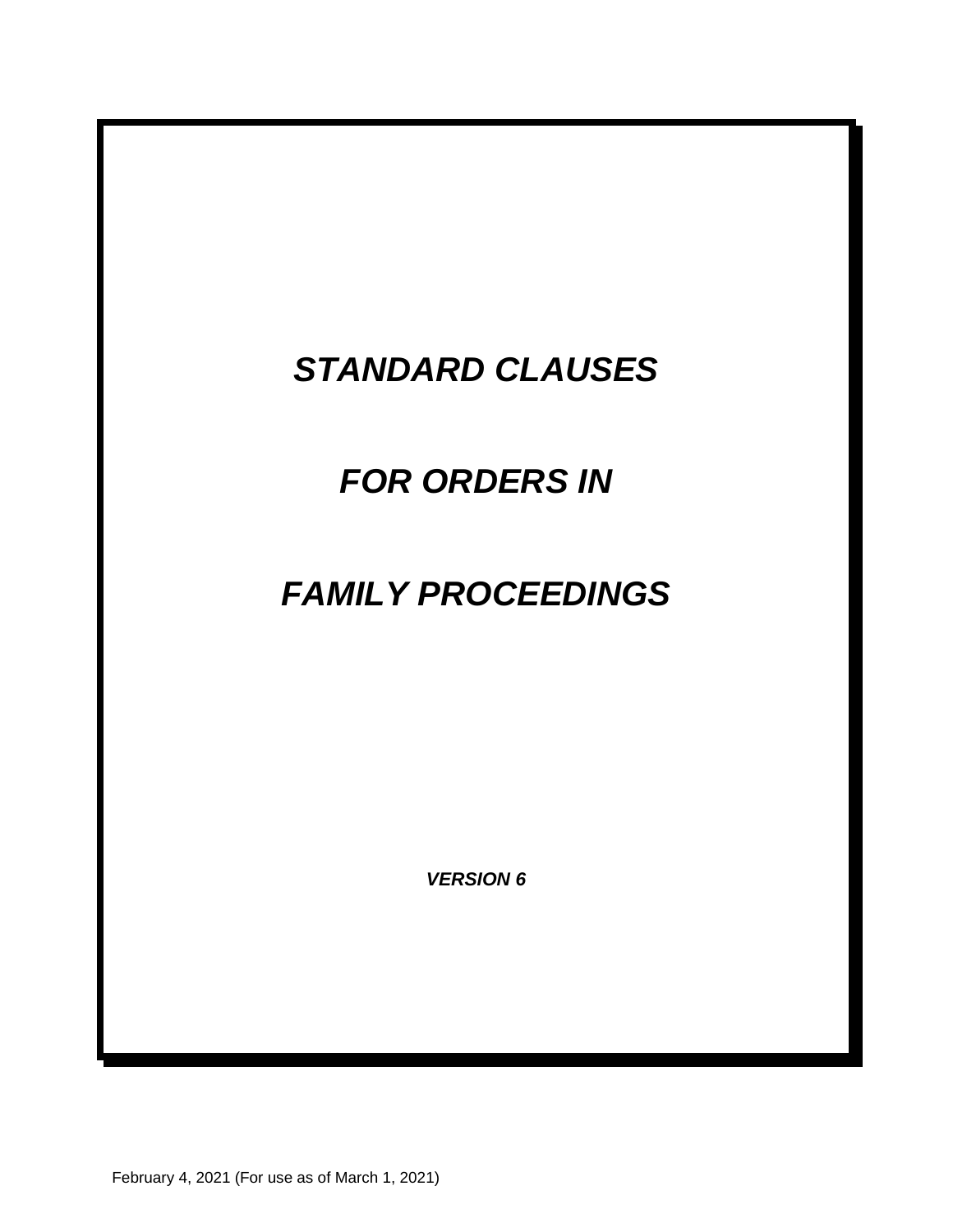# **INDEX**

# **NOTE TO USERS** ....................................................................................................... 17

#### **STANDARD CLAUSES**

#### **A. PREAMBLE**

| DATE AND PLACE OF HEARING                                               |  |
|-------------------------------------------------------------------------|--|
|                                                                         |  |
| <b>NATURE OF PROCEEDINGS</b>                                            |  |
|                                                                         |  |
|                                                                         |  |
| AB-3 Request for variation within 30 days of recalculation  20          |  |
|                                                                         |  |
| AB-5 Request for confirmation of a Divorce Act Provisional              |  |
|                                                                         |  |
| AB-6 Request for Provisional Variation Order - Divorce Act20            |  |
| AB-7  Request for Provisional Order/Variation Order - ISO Act 20        |  |
|                                                                         |  |
|                                                                         |  |
|                                                                         |  |
| AB-11  Request for order/summary judgment at triage conference 21       |  |
|                                                                         |  |
|                                                                         |  |
| AB-14 Motion for reference to the Master (Family Property accounting)21 |  |
|                                                                         |  |
| AB-17  Request for conversion when directed by court - Divorce Act 22   |  |
|                                                                         |  |
| AB-19  Request for recognition of foreign order - Divorce Act 23        |  |
|                                                                         |  |
| AB-21  Request to set aside decision of Child Support Service 23        |  |
|                                                                         |  |
| AB-23 Request for other relief respecting Family Arbitration Award/     |  |
|                                                                         |  |
|                                                                         |  |
| PREVIOUSLY ADDRESSED CLAIMS/UNDERTAKINGS IN<br><b>PROCEEDING</b>        |  |
|                                                                         |  |
|                                                                         |  |
|                                                                         |  |
|                                                                         |  |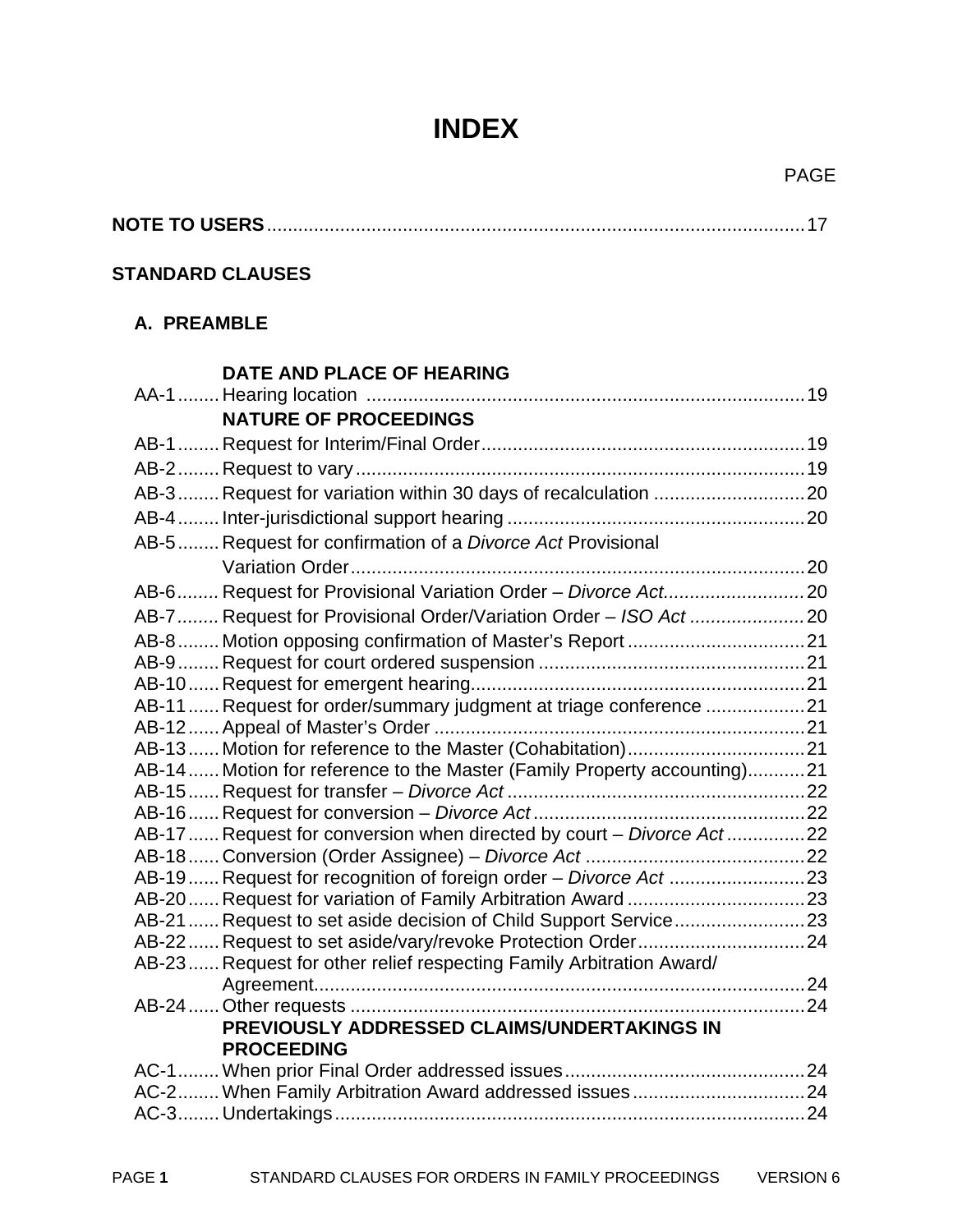#### **PARTIES DIVORCED**

| <b>ATTENDANCES</b>        |  |
|---------------------------|--|
|                           |  |
| <b>NON-APPEARANCES</b>    |  |
|                           |  |
|                           |  |
|                           |  |
| <b>DEFAULT NOTED</b>      |  |
|                           |  |
| <b>DOCUMENTS/EVIDENCE</b> |  |
|                           |  |
|                           |  |
| <b>CONSENT</b>            |  |
|                           |  |
|                           |  |

# **B. HEADINGS - NAME OF THE STATUTE**

| .29 |
|-----|
|     |
| .29 |
|     |
|     |
|     |
|     |
|     |
|     |
|     |
|     |
|     |
|     |
|     |
|     |
|     |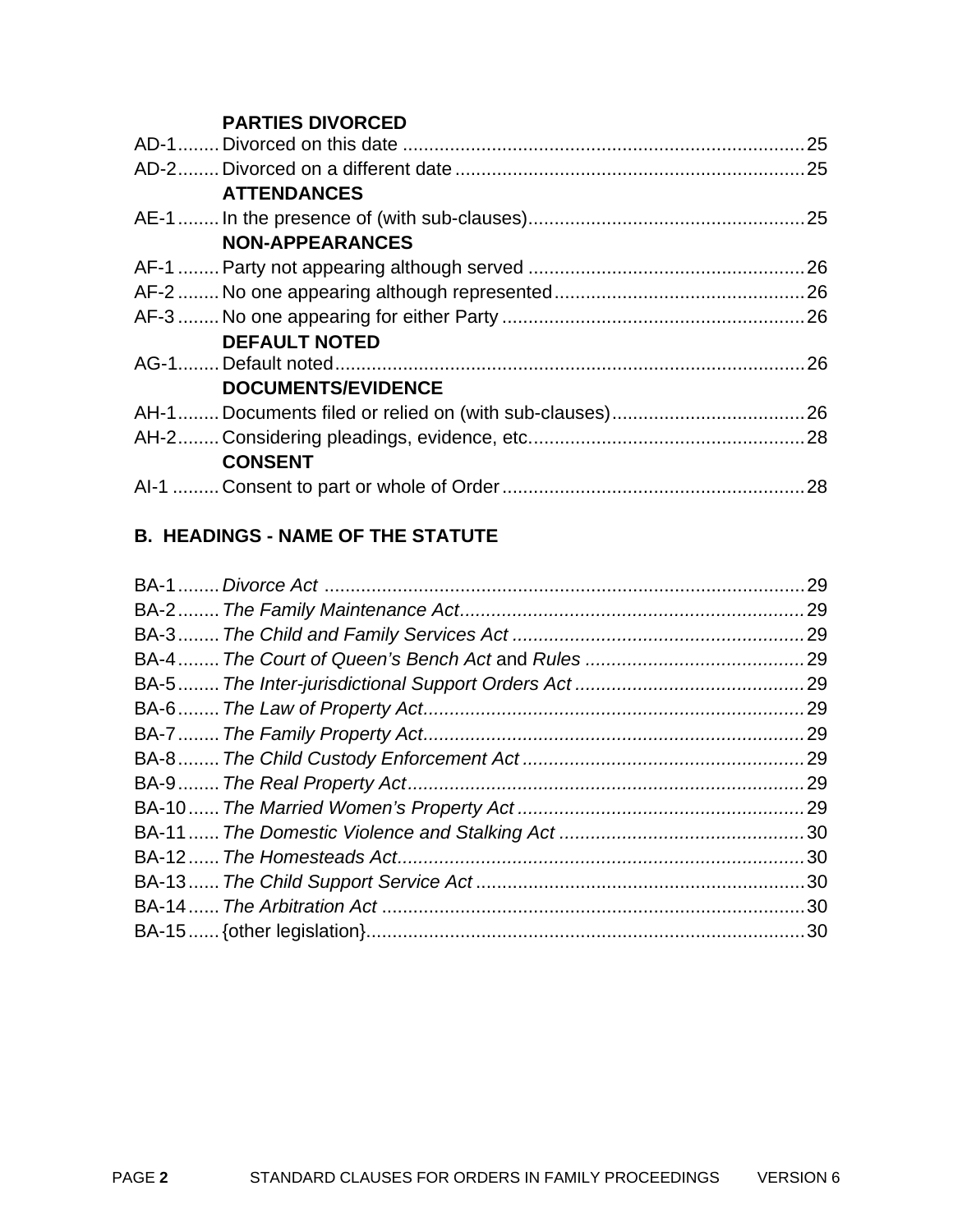# **C. PROCEDURAL**

#### **NOTICE**

| <b>LEAVE</b>                                             |  |
|----------------------------------------------------------|--|
|                                                          |  |
|                                                          |  |
| <b>COUNSEL</b>                                           |  |
|                                                          |  |
| CC-2 Lawyer withdraws/appointed counsel for child(ren)31 |  |
|                                                          |  |
|                                                          |  |
| <b>DEFAULT</b>                                           |  |
|                                                          |  |
|                                                          |  |
| <b>SEVERANCE</b>                                         |  |
|                                                          |  |
|                                                          |  |
| <b>AMENDMENT</b>                                         |  |
| CF-1  Document amendment specified (with sub-clause)32   |  |
| <b>CONSOLIDATION/JOINED HEARING</b>                      |  |
|                                                          |  |
|                                                          |  |
| <b>TRANSFER</b>                                          |  |
|                                                          |  |
|                                                          |  |
| CONVERSION OF APPLICATIONS (DIVORCE ACT)                 |  |
| <b>ADDITIONAL FILING</b>                                 |  |
|                                                          |  |
| <b>EXPUNGEMENT</b>                                       |  |
|                                                          |  |
| <b>TRIAGE</b>                                            |  |
|                                                          |  |
|                                                          |  |
|                                                          |  |
| <b>STRIKING</b>                                          |  |
|                                                          |  |
| <b>PARENT INFORMATION PROGRAM</b>                        |  |
|                                                          |  |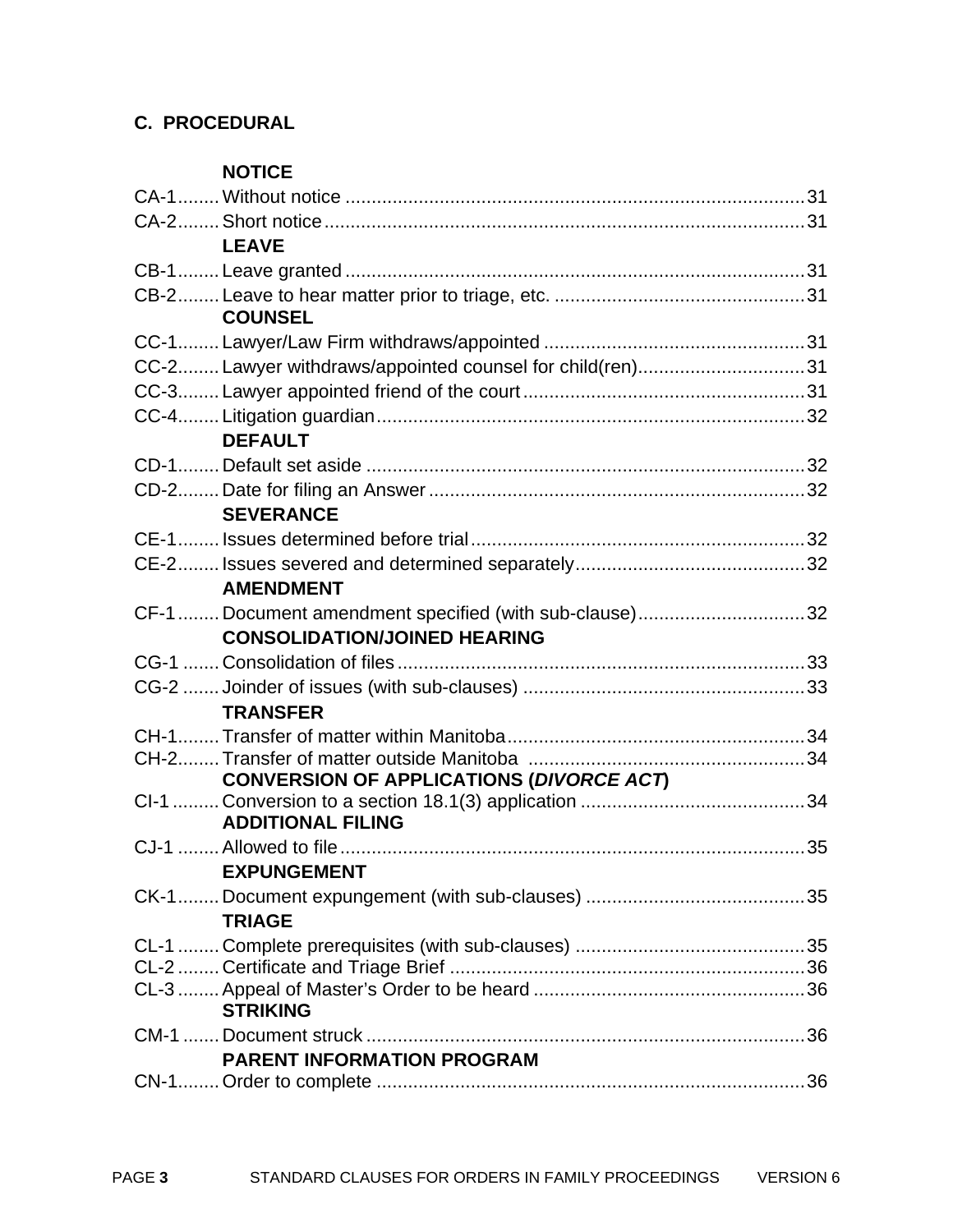# **DISMISSAL OF CLAIM**

| CO-3  Motion/application dismissed - recalculation confirmed 37         |  |
|-------------------------------------------------------------------------|--|
|                                                                         |  |
| CO-5  Motion to vary Family Arbitration Award dismissed – recalculation |  |
|                                                                         |  |
| <b>WITHDRAWAL OF CLAIMS</b>                                             |  |
|                                                                         |  |
|                                                                         |  |
| <b>ADJOURNMENT</b>                                                      |  |
|                                                                         |  |
|                                                                         |  |
|                                                                         |  |
| <b>REVIEWABLE</b>                                                       |  |
|                                                                         |  |
| <b>SEIZED</b>                                                           |  |
|                                                                         |  |
| <b>NOT SEIZED</b>                                                       |  |
|                                                                         |  |
| <b>WARRANT CANCELLATION</b>                                             |  |
|                                                                         |  |

# **D. PROTECTIVE RELIEF**

| UNDER THE FAMILY MAINTENANCE ACT             |  |
|----------------------------------------------|--|
| <b>Restricted Contact or Communication</b>   |  |
|                                              |  |
| <b>Peace Officer Assistance</b>              |  |
|                                              |  |
| UNDER THE DOMESTIC VIOLENCE AND STALKING ACT |  |
| <b>No Following</b>                          |  |
|                                              |  |
| <b>No Contact or Communication</b>           |  |
|                                              |  |
| <b>Other Prohibitions</b>                    |  |
|                                              |  |
|                                              |  |
| <b>Exceptions to Certain Clauses</b>         |  |
|                                              |  |
|                                              |  |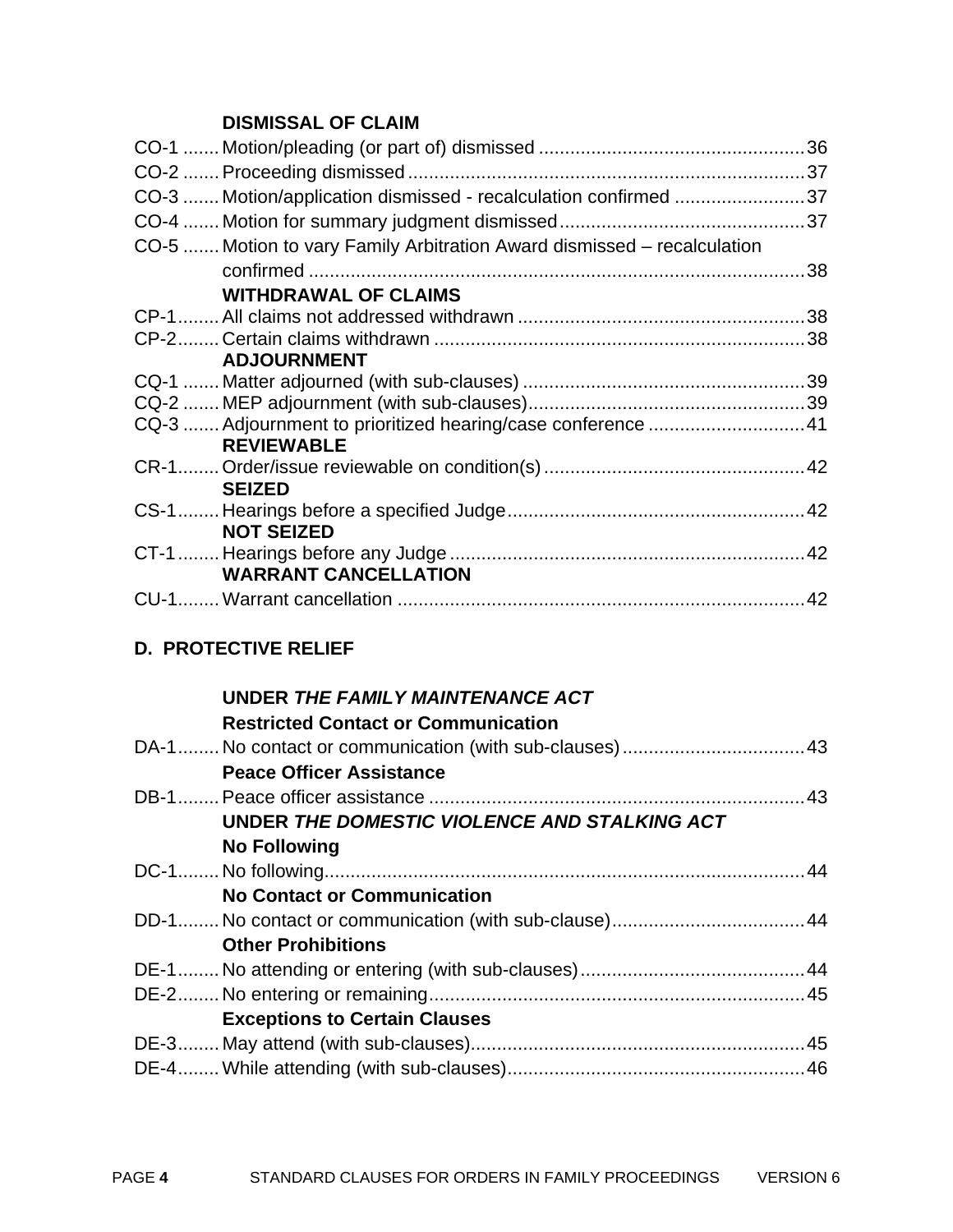#### **Peace Officer Assistance**

| DF-3 Accompany and supervise removal of personal property47                 |
|-----------------------------------------------------------------------------|
|                                                                             |
| DF-5  Party owning, police seizing and disposing of personal property  48   |
| <b>Compensation</b>                                                         |
| DG-1  Party to pay other party monetary compensation (with sub-clause)48    |
| <b>Counseling</b>                                                           |
| DH-1Obtain counseling and/or therapy (with sub-clause) 49                   |
| <b>Bond</b>                                                                 |
| DI-1  To secure compliance with terms of Order (with sub-clauses) 49        |
| <b>Driver's License Prohibitions</b>                                        |
|                                                                             |
|                                                                             |
|                                                                             |
| DJ-4  Driver suspension and disqualification terminated 50                  |
| DJ-5  Prohibition of issuance or renewal of licence or permit terminated 50 |
| <b>Publication Bans</b>                                                     |
| DK-1 No publication or broadcast of party or witness identity 50            |
|                                                                             |
| <b>Return of Seized Property to Third Party Owners</b>                      |
| DL-1  Conditional return of seized property to third party owners (with     |
|                                                                             |
| <b>Return of Seized Property to Third Party Security Holders</b>            |
| DM-1  Conditional return of seized property to third party security holders |
|                                                                             |
| <b>Property</b>                                                             |
|                                                                             |
|                                                                             |
| DN-3 Restrict actions re: property in which party has interest53            |
| DN-4 Not take or damage property in party's possession 53                   |

# **E. STATUS**

### **NON-COHABITATION**

| <b>PARENTAGE</b> |  |
|------------------|--|
|                  |  |
|                  |  |
|                  |  |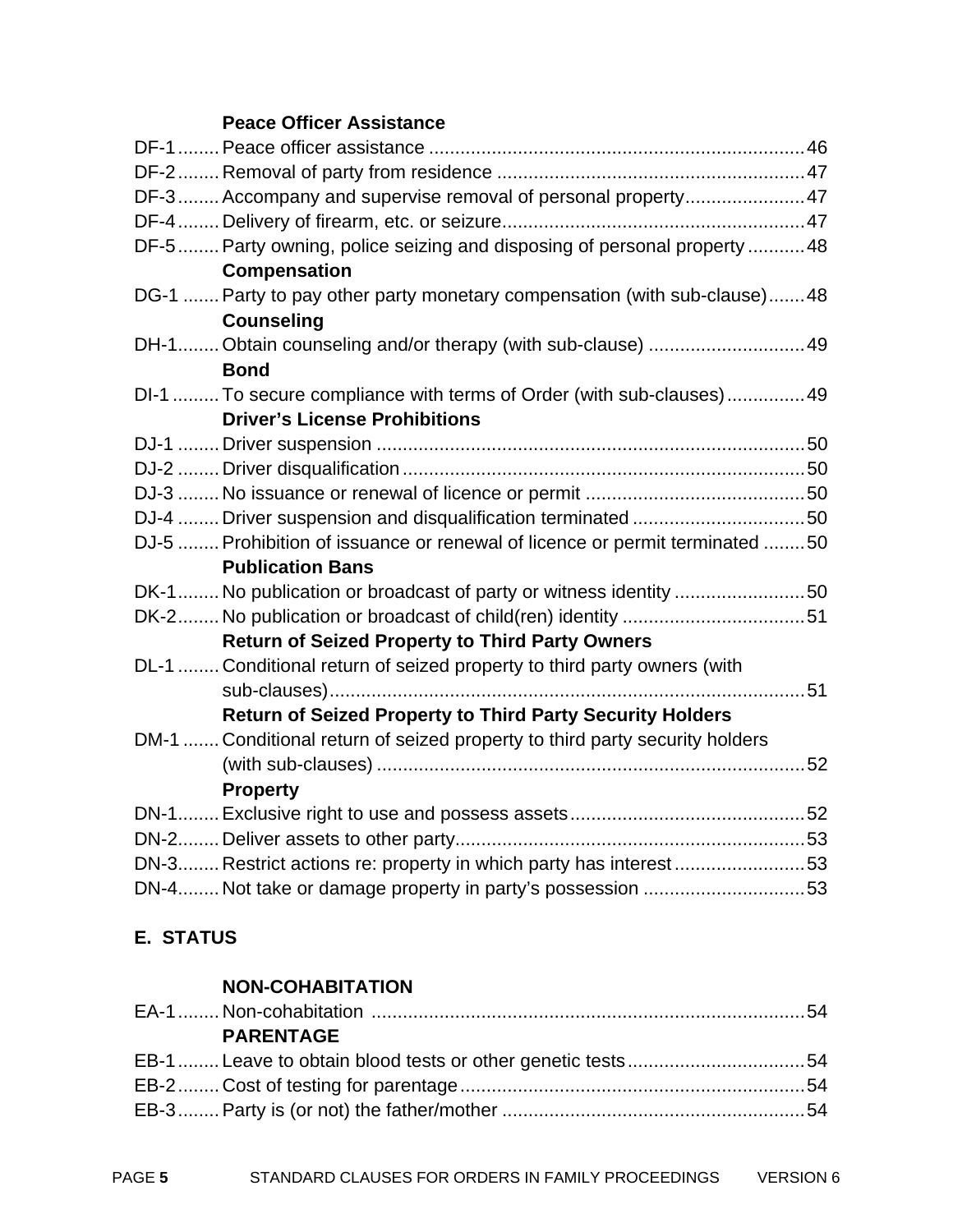#### **LOCO PARENTIS / STAND IN PLACE OF A PARENT**

| <b>NULLITY OF MARRIAGE</b>    |  |
|-------------------------------|--|
|                               |  |
| <b>PERIOD OF COHABITATION</b> |  |
|                               |  |

## **F. OCCUPANCY AND POSTPONEMENT OF SALE**

#### **OCCUPANCY**

| <b>ORDER TO VACATE</b>      |  |
|-----------------------------|--|
|                             |  |
| <b>POSTPONEMENT OF SALE</b> |  |
|                             |  |
| <b>ACCESS TO PROPERTY</b>   |  |
|                             |  |
|                             |  |

## **G. CONTEMPT, FINES, PENALTIES, ETC.**

#### **FINDINGS**

| <b>FINES</b>                                               |  |
|------------------------------------------------------------|--|
|                                                            |  |
| <b>PENALTIES</b>                                           |  |
|                                                            |  |
| <b>IMPRISONMENT</b>                                        |  |
| GD-1  Period of imprisonment imposed (with sub-clauses) 59 |  |
| <b>BAIL</b>                                                |  |
|                                                            |  |

## **H. CHILD SUPPORT RECALCULATION**

#### **PROHIBITION AGAINST RECALCULATION**

| <b>CHILD SUPPORT ELIGIBLE FOR RECALCULATION</b>    |  |
|----------------------------------------------------|--|
|                                                    |  |
| <b>MANDATORY DIVORCE ACT RECALCULATION CLAUSES</b> |  |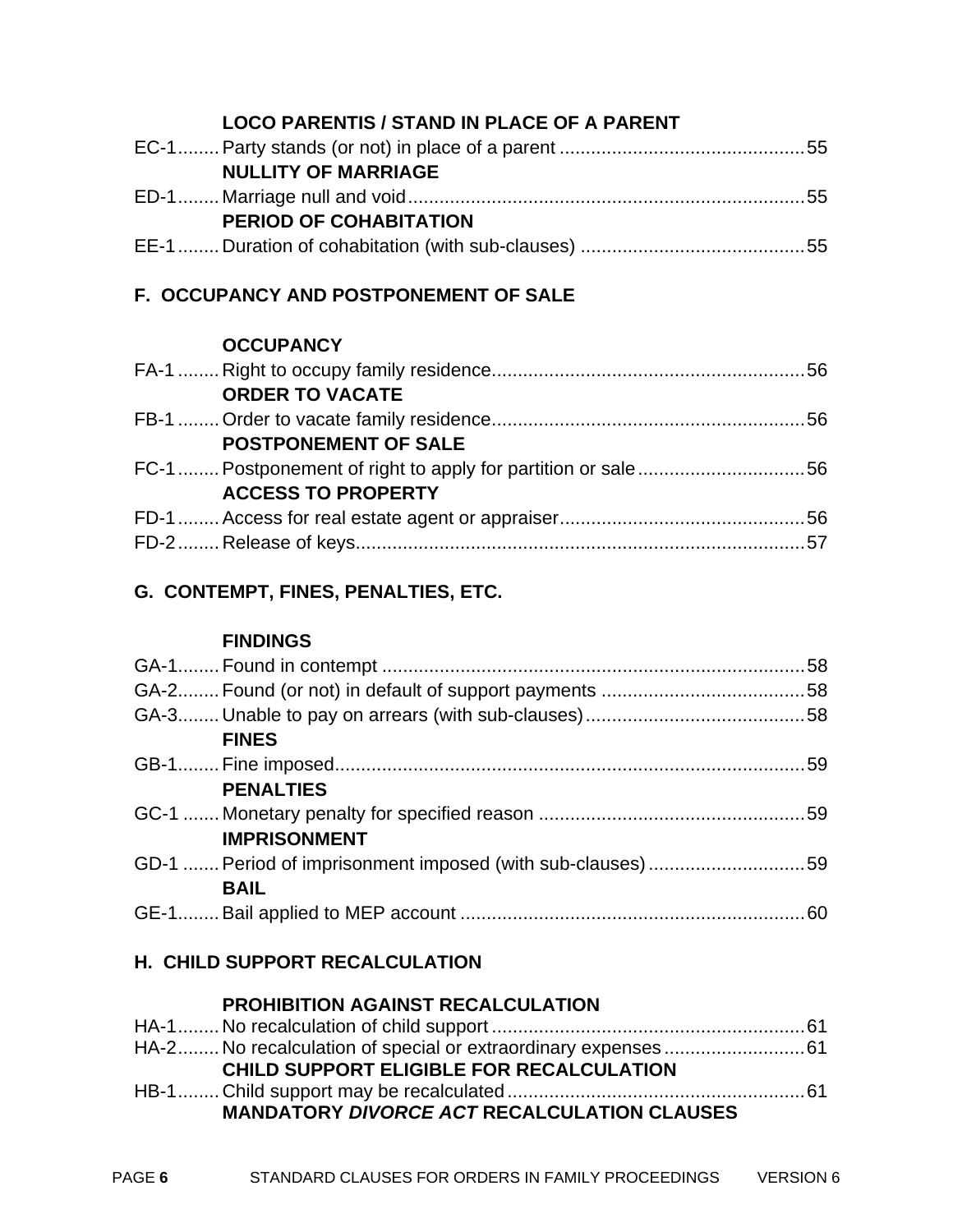| HC-2 No disclosure - deemed special or extraordinary expenses 62 |  |
|------------------------------------------------------------------|--|

# **J. CUSTODY/PARENTING AND ACCESS/CONTACT**

# **CUSTODY AND PARENTING**

| SOLE CUSTODY/EXCLUSIVE PARENTING TIME/ACCESS                                 |  |
|------------------------------------------------------------------------------|--|
|                                                                              |  |
|                                                                              |  |
|                                                                              |  |
|                                                                              |  |
|                                                                              |  |
|                                                                              |  |
| <b>CONTACT</b>                                                               |  |
|                                                                              |  |
| <b>DECISION-MAKING</b>                                                       |  |
|                                                                              |  |
| JD-2  Exclusive authority on day-to-day decisions during parenting time 67   |  |
|                                                                              |  |
|                                                                              |  |
| <b>COMMUNICATION</b>                                                         |  |
|                                                                              |  |
| JE-2 Communication with child(ren)- times with or without conditions         |  |
|                                                                              |  |
|                                                                              |  |
| JE-4 Manner of communication between parties (with sub-clause)69             |  |
|                                                                              |  |
|                                                                              |  |
| <b>RIGHT TO INFORMATION</b>                                                  |  |
|                                                                              |  |
|                                                                              |  |
|                                                                              |  |
| REMOVAL/CHANGE OF RESIDENCE/RELOCATION                                       |  |
| JG-1  No removal/change of child(ren)'s residence without consent or order70 |  |
| JG-2  Removal/change of child(ren)'s residence (with sub-clause) 70          |  |
|                                                                              |  |
|                                                                              |  |
| <b>NOTICE OF CHANGE OF RESIDENCE</b>                                         |  |
|                                                                              |  |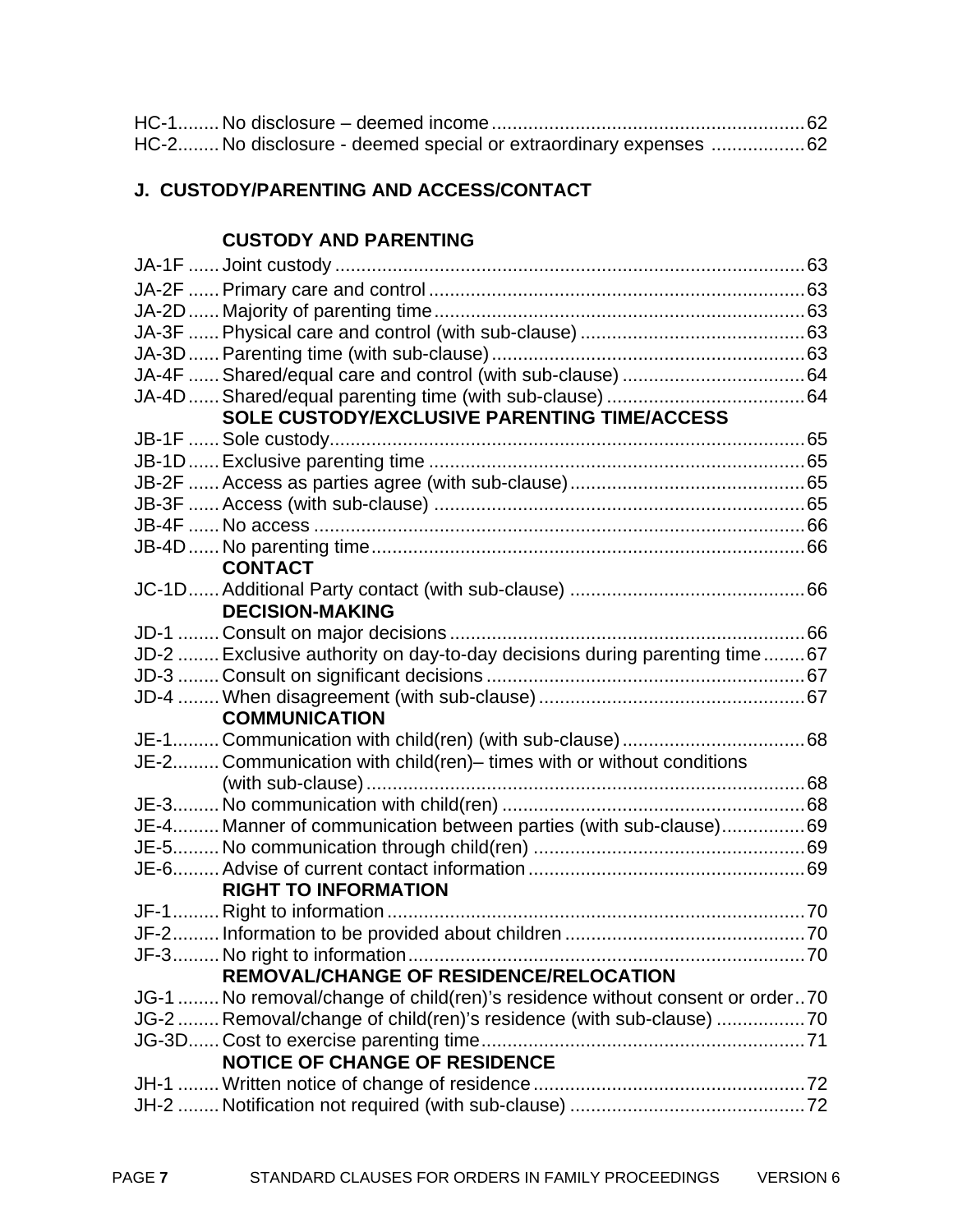#### **TRAVEL**

| <b>TRAVEL DOCUMENTS</b>                                                   |  |
|---------------------------------------------------------------------------|--|
| JJ-1  Notice and written consent for passport(s) dispensed with 74        |  |
|                                                                           |  |
|                                                                           |  |
|                                                                           |  |
|                                                                           |  |
| <b>RETURN OF CHILD(REN)</b>                                               |  |
|                                                                           |  |
| JK-2 Return child(ren) to care of other Party (with sub-clause)75         |  |
| <b>HABITUAL RESIDENCE/REAL &amp; SUBSTANTIAL CONNECTION</b>               |  |
|                                                                           |  |
| JL-2 Habitual residence in/real and substantial connection to Manitoba76  |  |
| JL-3Court will not hear parenting application (with sub-clause) 76        |  |
| JL-4 Application re: non-habitually resident children (with sub-clause)77 |  |
| LEAVE FOR NON-PARTY TO APPLY FOR ORDER                                    |  |
|                                                                           |  |
|                                                                           |  |

#### **K. PRIVATE GUARDIANSHIP**

## **L. ALTERNATIVE DISPUTE RESOLUTION PROCESSES**

#### **MEDIATION**

| <b>FAMILY REPORTS</b> |  |
|-----------------------|--|
|                       |  |
|                       |  |
|                       |  |
|                       |  |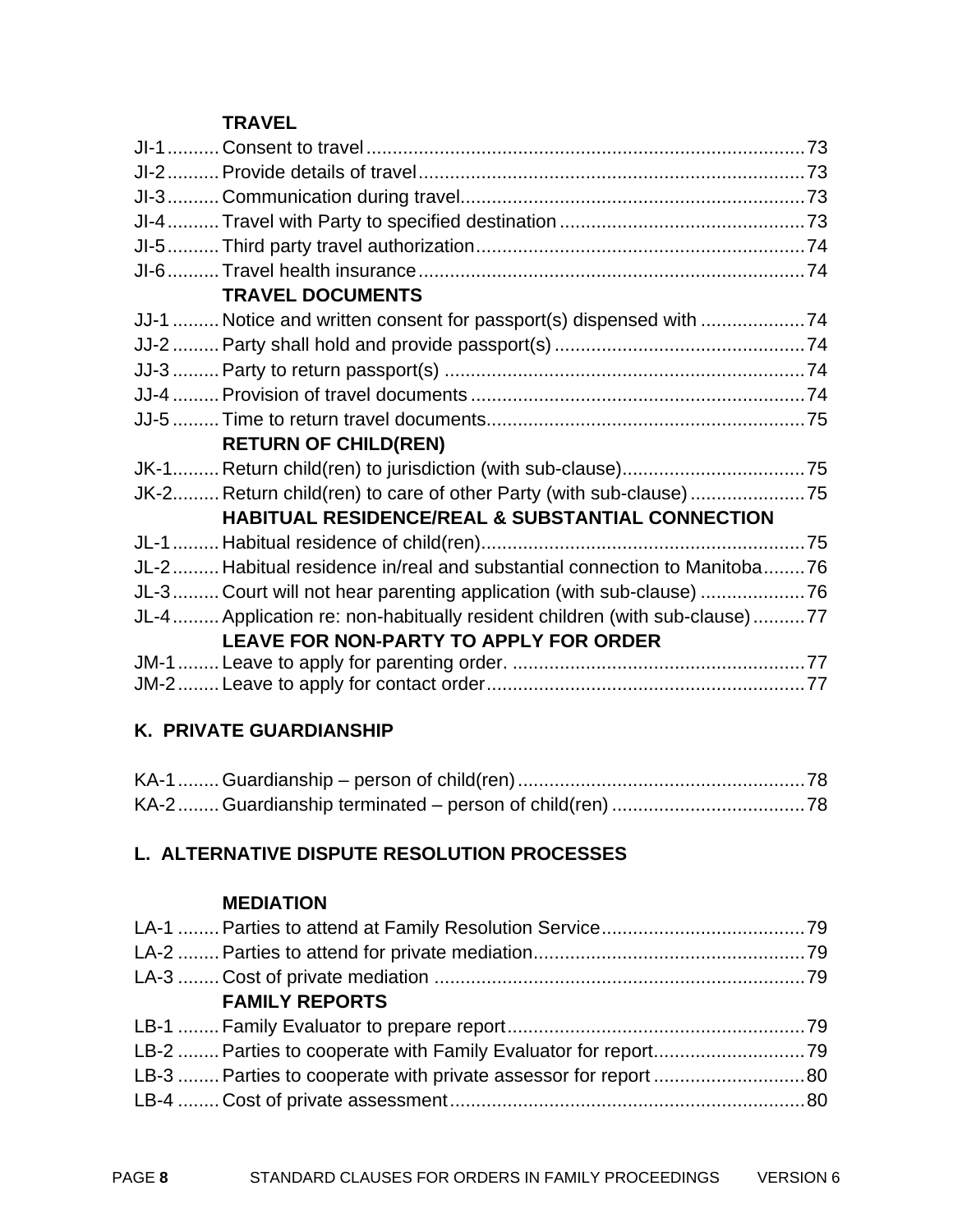### **FAMILY ARBITRATION**

| LC-4  Family Arbitration Agreement/Award enforceable/set aside80              |  |
|-------------------------------------------------------------------------------|--|
|                                                                               |  |
| LC-6  Application to set aside/replace Family Arbitration Agreement           |  |
|                                                                               |  |
|                                                                               |  |
|                                                                               |  |
|                                                                               |  |
|                                                                               |  |
|                                                                               |  |
| LC-12  Application to remove arbitrator/tribunal dismissed83                  |  |
| LC-13  Application to remove arbitrator/tribunal granted (with sub-clauses)83 |  |
|                                                                               |  |
| LC-15  Determination as to whether tribunal erred (with sub-clause) 84        |  |
|                                                                               |  |
| LC-17  Application for tribunal to provide explanation (with sub-clause)84    |  |
|                                                                               |  |
|                                                                               |  |
|                                                                               |  |
|                                                                               |  |
|                                                                               |  |
|                                                                               |  |
| LC-24  Enforcement of Arbitration Agreement stayed (with sub-clauses)86       |  |
|                                                                               |  |
| <b>PARENTING COORDINATION</b>                                                 |  |
|                                                                               |  |
|                                                                               |  |

#### **M. FINANCIAL DISCLOSURE / PRODUCTION OF DOCUMENTS**

## **PRODUCTION OF DOCUMENTS**

| MA-1  Provide financial information to a specified person (with sub-clauses) 88 |
|---------------------------------------------------------------------------------|
| MA-2  Provide financial information to the Court by affidavit (with             |
|                                                                                 |
| <b>EMPLOYER / PARTNER TO PROVIDE INFORMATION</b>                                |
| MB-1  Employer/Partner to provide a specified person with financial             |
|                                                                                 |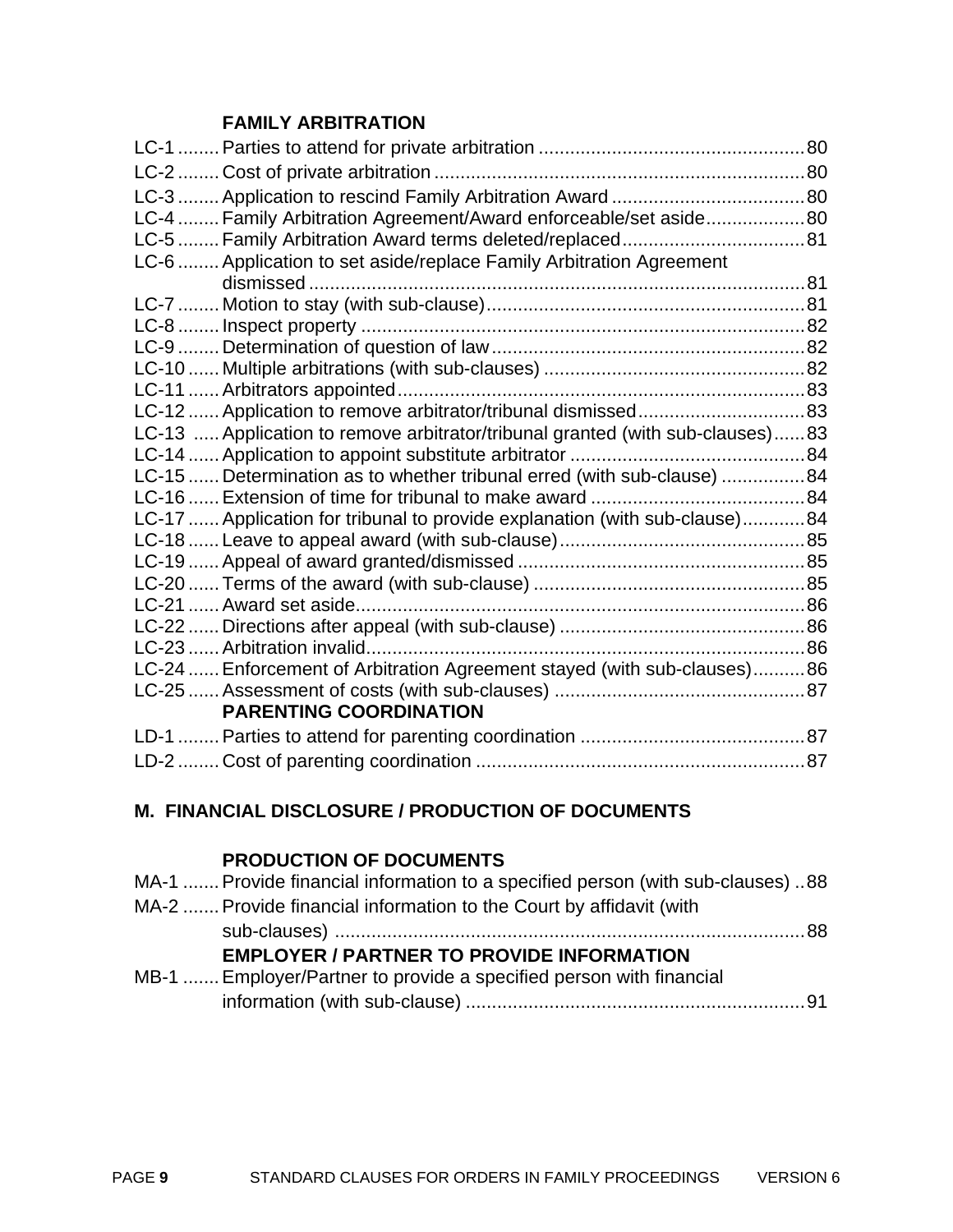#### **REPORTING**

| assessment and reassessment or equivalent every year91 |
|--------------------------------------------------------|
|                                                        |
|                                                        |
|                                                        |
|                                                        |
|                                                        |
|                                                        |
|                                                        |

# **N. SUPPORT**

#### **SPOUSAL / COMMON-LAW PARTNER SUPPORT**

| NA-1 Spousal/common-law partner support – installments (with        |  |
|---------------------------------------------------------------------|--|
|                                                                     |  |
|                                                                     |  |
| <b>CHILD SUPPORT</b>                                                |  |
| <b>Income</b>                                                       |  |
|                                                                     |  |
|                                                                     |  |
| NB-3 Annual income imputed pursuant to the Child Support Guidelines |  |
|                                                                     |  |
| <b>Pay Table Amount</b>                                             |  |
|                                                                     |  |
| <b>Special or Extraordinary Expenses</b>                            |  |
| ND-1 Special or extraordinary expenses (with sub-clauses)  97       |  |
|                                                                     |  |
|                                                                     |  |
|                                                                     |  |
|                                                                     |  |
| Findings Relating to Undue Hardship, Table Amounts and              |  |
| <b>Special Provisions</b>                                           |  |
|                                                                     |  |
|                                                                     |  |
| NE-3 Non-application as if child under the age of majority 100      |  |
|                                                                     |  |
| <b>Non-Table Amount/No Child Support</b>                            |  |
|                                                                     |  |
|                                                                     |  |
|                                                                     |  |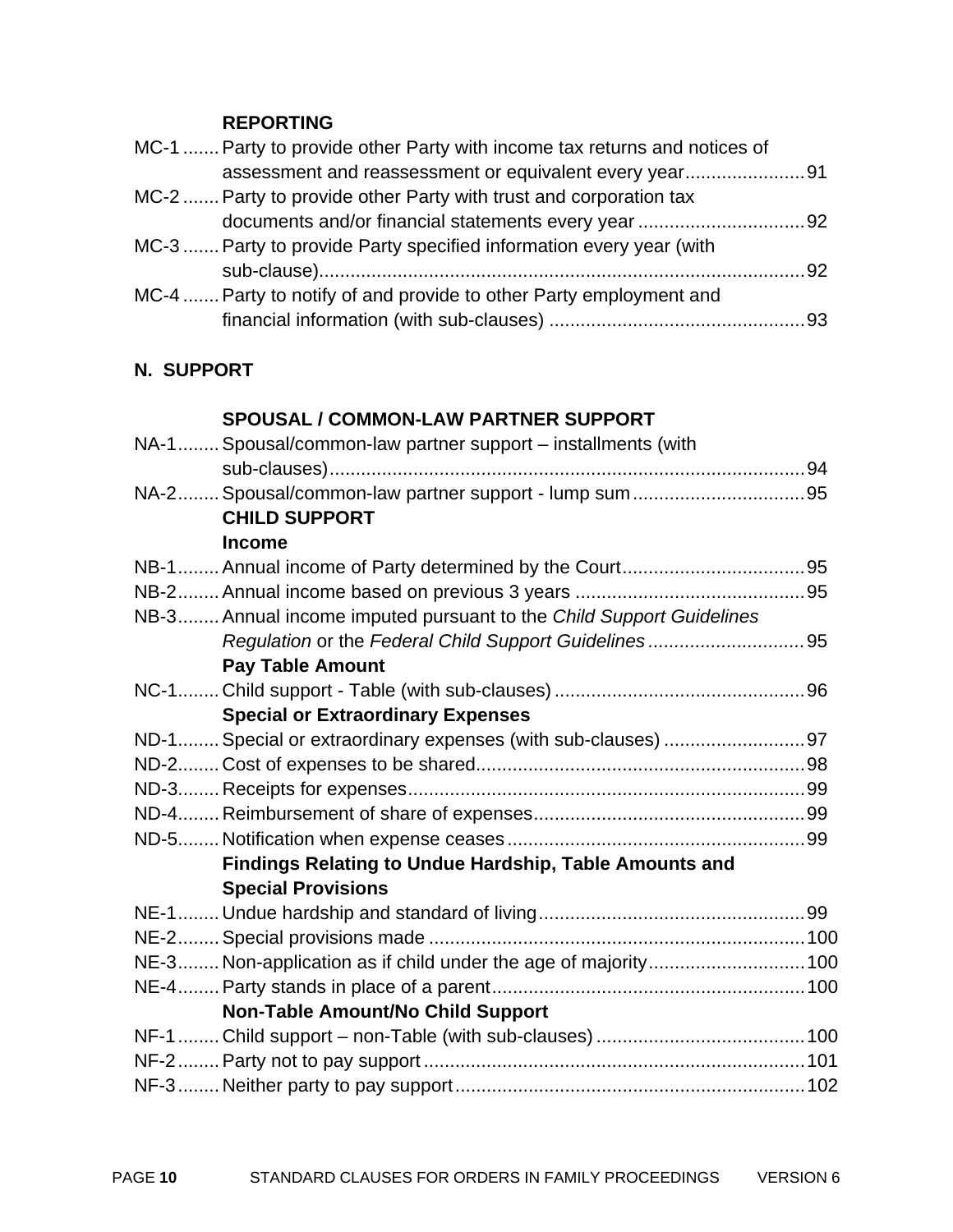| <b>Split Custody/Split Parenting Time</b>                                |  |
|--------------------------------------------------------------------------|--|
|                                                                          |  |
| <b>Shared Custody/Shared Parenting Time</b>                              |  |
| NH-1 Child support – shared custody/shared parenting time (with          |  |
|                                                                          |  |
| <b>Health Insurance Coverage</b>                                         |  |
| NI-1  Acquire and continue health insurance through employer  105        |  |
|                                                                          |  |
| NI-3  Acquire and/or continue private health insurance plan 106          |  |
| <b>Life Insurance Coverage</b>                                           |  |
|                                                                          |  |
|                                                                          |  |
|                                                                          |  |
| NJ-4  Designate beneficiaries of insurance policy (with sub-clauses) 106 |  |
|                                                                          |  |
| NJ-6  Instruct insurance company to confirm policy in force 107          |  |
| <b>Binding on Estate</b>                                                 |  |
|                                                                          |  |
| <b>Termination of support</b>                                            |  |
|                                                                          |  |
|                                                                          |  |
| NL-3  Support for special and extraordinary expense terminated  108      |  |
| <b>Compensatory Payments for Late or Missed Payments</b>                 |  |
|                                                                          |  |
|                                                                          |  |

#### **O. CERTAIN INTER-JURISDICTIONAL SUPPORT HEARINGS – DIVORCE ACT AND ISO ACT**

#### *DIVORCE ACT* **CONFIRMATION AND PROVISIONAL ORDERS GRANTED BEFORE MARCH 1, 2021**

| OA-2 Application to confirm returned for more evidence (with |  |
|--------------------------------------------------------------|--|
|                                                              |  |
|                                                              |  |
|                                                              |  |
|                                                              |  |
| <b>REGISTRATION OF SUPPORT ORDERS FROM OUTSIDE CANADA</b>    |  |
|                                                              |  |
| PROVISIONAL ORDERS UNDER THE ISO ACT                         |  |
|                                                              |  |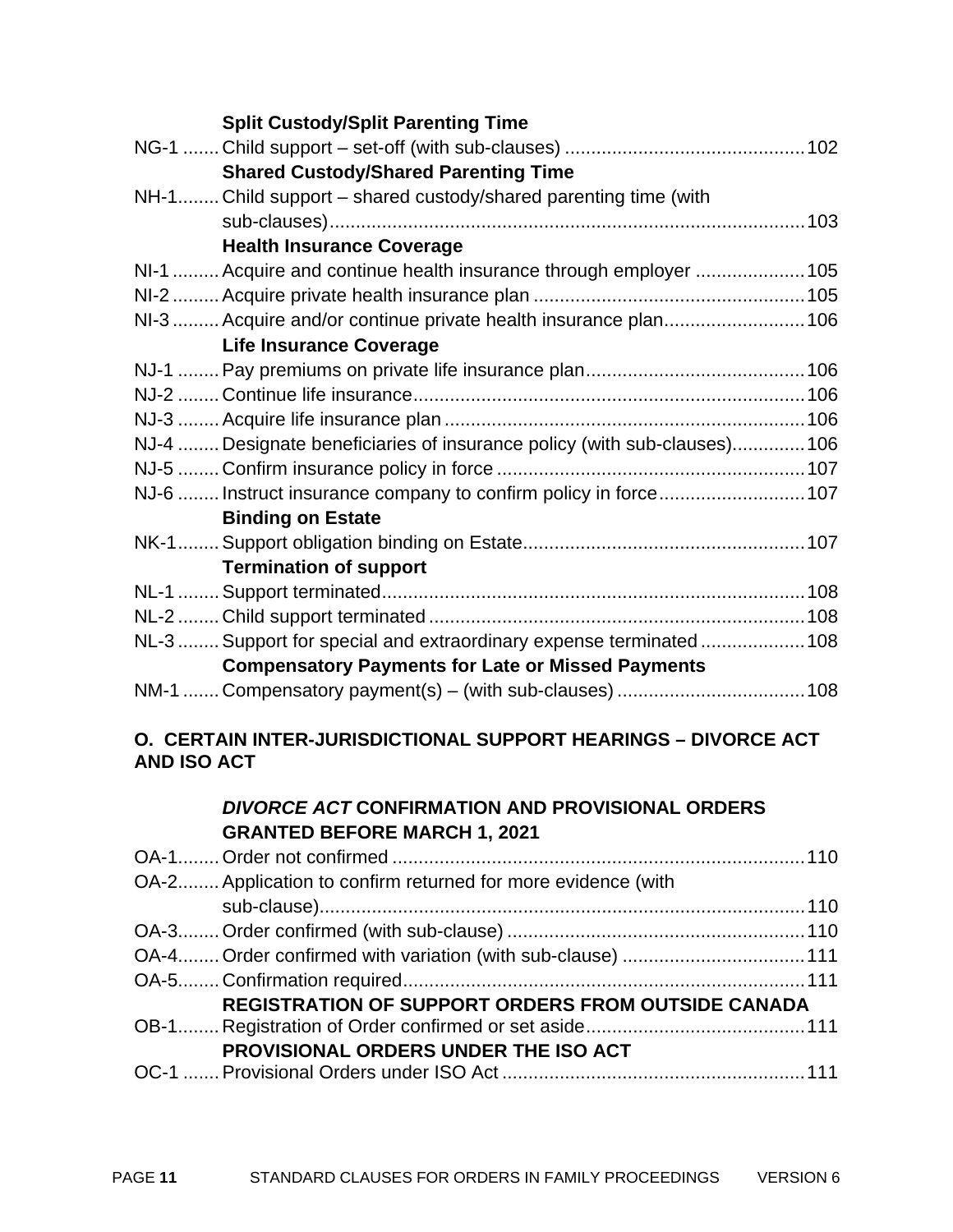#### **P. PAY THROUGH THE MAINTENANCE ENFORCEMENT PROGRAM**

#### **PAYMENTS**

| <b>ENFORCEMENT INFORMATION</b> |  |
|--------------------------------|--|
|                                |  |

#### **Q. ARREARS AND ENFORCEMENT OF SUPPORT**

#### **SETTING OR REDUCING ARREARS, PENALTIES, AND/OR COSTS BY A JUDGE**

|                      | QA-2 Accrued arrears of support set/reduced/cancelled114                 |  |
|----------------------|--------------------------------------------------------------------------|--|
|                      |                                                                          |  |
|                      |                                                                          |  |
|                      | SETTING OF ARREARS AT A SHOW CAUSE HEARING BY A                          |  |
|                      | <b>MASTER</b>                                                            |  |
|                      |                                                                          |  |
|                      | PAYMENT ON ARREARS (SET BY A JUDGE)                                      |  |
|                      | QC-1  Payment on arrears set by a Judge (with sub-clauses)115            |  |
|                      | PAYMENT ON ARREARS (SET BY A MASTER)                                     |  |
|                      | QD-1  Payment on arrears set by a Master (with sub-clauses)  117         |  |
|                      | <b>SUSPENSION OF ENFORCEMENT OF SUPPORT AND/OR</b>                       |  |
|                      | <b>ARREARS</b>                                                           |  |
|                      |                                                                          |  |
|                      | QE-2 Third suspension of enforcement (with sub-clauses)  120             |  |
|                      | QE-3 Restricted enforcement actions on suspension (with sub-clauses) 122 |  |
|                      |                                                                          |  |
|                      | SUSPENSION OF SUPPORT PAYMENT OBLIGATION                                 |  |
|                      |                                                                          |  |
|                      | <b>APPOINTMENT OF RECEIVER</b>                                           |  |
| $\sim$ $\sim$ $\sim$ |                                                                          |  |

# QG-1 ....... Receiver appointed (with sub-clauses) .................................................. 125

## **R. REAL PROPERTY**

#### **SALE OF PROPERTY**

| RA-1 Sale of property – terms and conditions (with sub-clause) 126 |  |
|--------------------------------------------------------------------|--|
|                                                                    |  |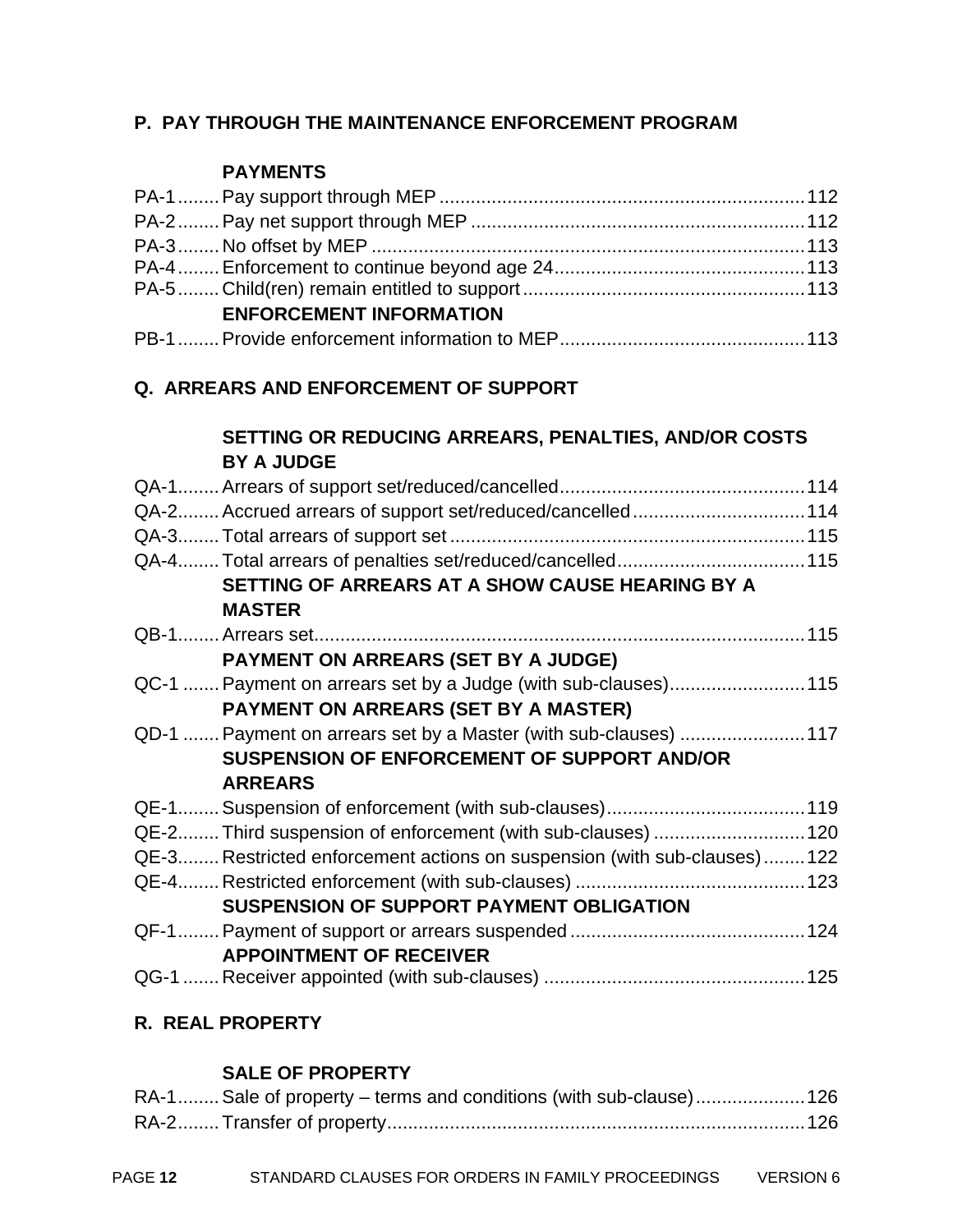| REFERENCE TO THE MASTER (SALE OF PROPERTY)                    |  |
|---------------------------------------------------------------|--|
|                                                               |  |
|                                                               |  |
|                                                               |  |
|                                                               |  |
| RB-5 Vesting title of property in the name of a purchaser 128 |  |
| <b>HOMESTEAD RIGHTS</b>                                       |  |
|                                                               |  |
|                                                               |  |
| RC-3 Consent to disposition of property dispensed with  129   |  |
|                                                               |  |
| <b>PENDING LITIGATION ORDERS</b>                              |  |
|                                                               |  |
| RD-2 Discharge registration of a Pending Litigation Order 129 |  |
|                                                               |  |

# **S. FAMILY PROPERTY ACT PROCEEDINGS**

### **INTERIM RELIEF**

| REFERENCES TO THE MASTER (PROPERTY                                            |
|-------------------------------------------------------------------------------|
| <b>ACCOUNTINGS/VALUATION)</b>                                                 |
| SB-1  Reference to the Master – accounting and valuation  132                 |
|                                                                               |
|                                                                               |
| SB-4 Valuation and shareability of assets/liabilities (with sub-clause)  132  |
|                                                                               |
| SB-6 Valuation of jointly owned/owed assets or liabilities                    |
|                                                                               |
| SB-7  Shareability of assets/liabilities and valuation (with sub-clause)  133 |
| <b>DIVISION</b>                                                               |
| SC-1 (Un)equal division after accounting (with sub-clauses)  133              |
| <b>MOTIONS OPPOSING CONFIRMATION OF MASTER'S REPORT</b>                       |
|                                                                               |
|                                                                               |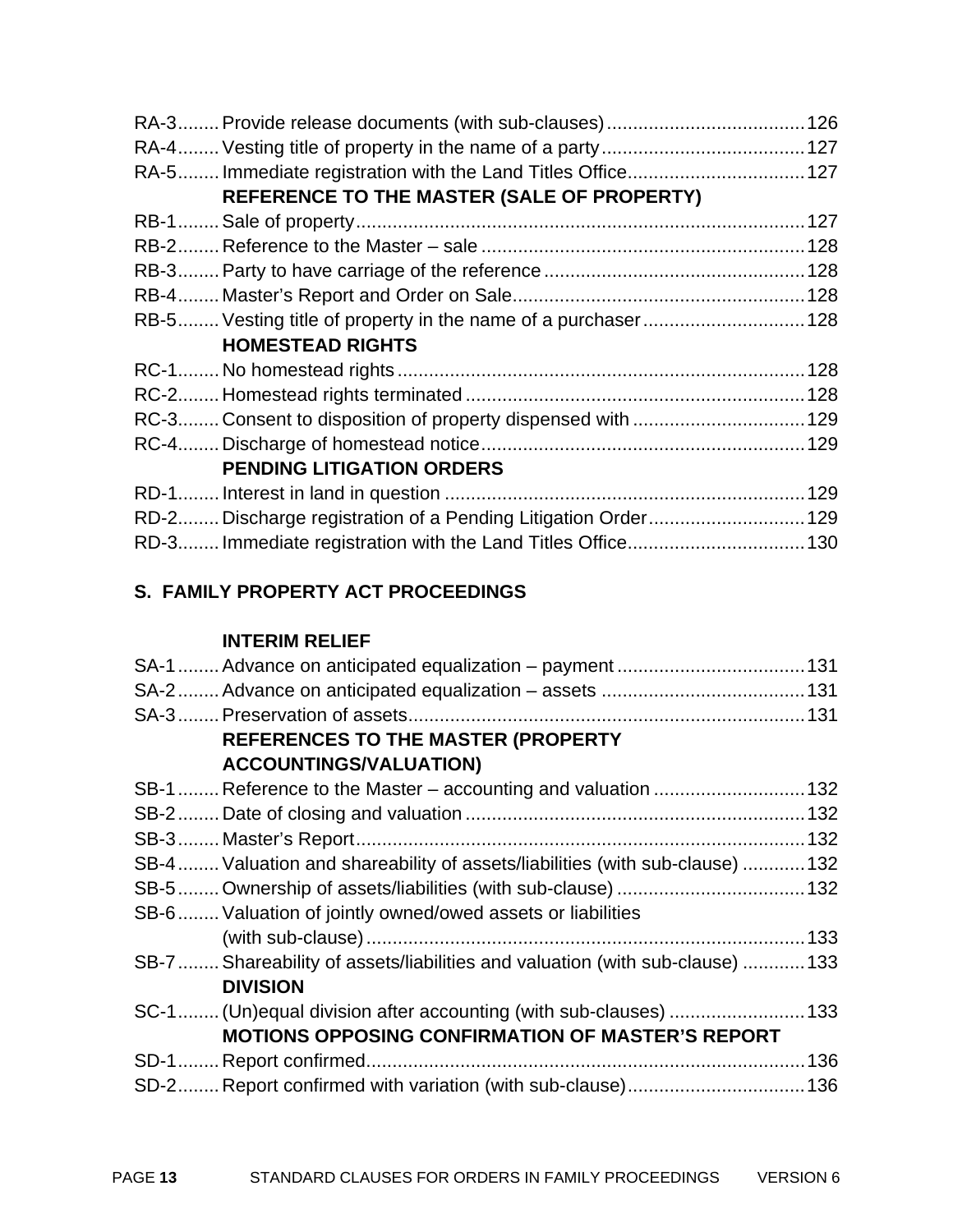# **REFERENCES TO THE MASTER (COHABITATION)**

|                                                         | SE-1  Reference to the Master for report (with sub-clause)  137 |  |  |
|---------------------------------------------------------|-----------------------------------------------------------------|--|--|
|                                                         |                                                                 |  |  |
|                                                         |                                                                 |  |  |
|                                                         |                                                                 |  |  |
|                                                         |                                                                 |  |  |
| <b>MOTIONS OPPOSING CONFIRMATION OF MASTER'S REPORT</b> |                                                                 |  |  |
|                                                         |                                                                 |  |  |
|                                                         |                                                                 |  |  |

# **T. EFFECTIVENESS, VARIATIONS AND APPEALS**

# **EFFECTIVENESS OF RELIEF OR ORDER**

| TA-1  Order - satisfied/set aside/of no further effect/suspended139      |  |
|--------------------------------------------------------------------------|--|
| TA-2  Provisions in an Order – satisfied/set aside/of no further effect/ |  |
|                                                                          |  |
| TA-3  Child Support Recalculation Decision/Recalculated Child Support    |  |
| Order – suspended/of no force and effect/rescinded/confirmed 139         |  |
| TA-4  Child Support Calculation/Recalculation Decision -                 |  |
|                                                                          |  |
|                                                                          |  |
|                                                                          |  |
| APPLICATION TO SET ASIDE/VARY/REVOKE PROTECTION                          |  |
| <b>ORDER</b>                                                             |  |
|                                                                          |  |
|                                                                          |  |
|                                                                          |  |
|                                                                          |  |
| <b>APPEAL FROM A MASTER'S ORDER</b>                                      |  |
| TC-1  Appeal of Master's Order dismissed/granted (with sub-clause)  142  |  |
| <b>VARYING AN ORDER</b>                                                  |  |
| TD-1  Vary an Order by deleting relief, with or without replacement      |  |
|                                                                          |  |
| TD-2  Vary an Order by adding relief (with sub-clause) 143               |  |
| <b>RECOGNITION OF FOREIGN ORDER (DIVORCE ACT)</b>                        |  |
| TE-1  Foreign Order (parts) recognized and Divorce Act Order varied  143 |  |
| NON-RECOGNITION OF FOREIGN ORDER (DIVORCE ACT)                           |  |
| TF-1  Foreign Order (or parts) not recognized and Divorce Act Order      |  |
|                                                                          |  |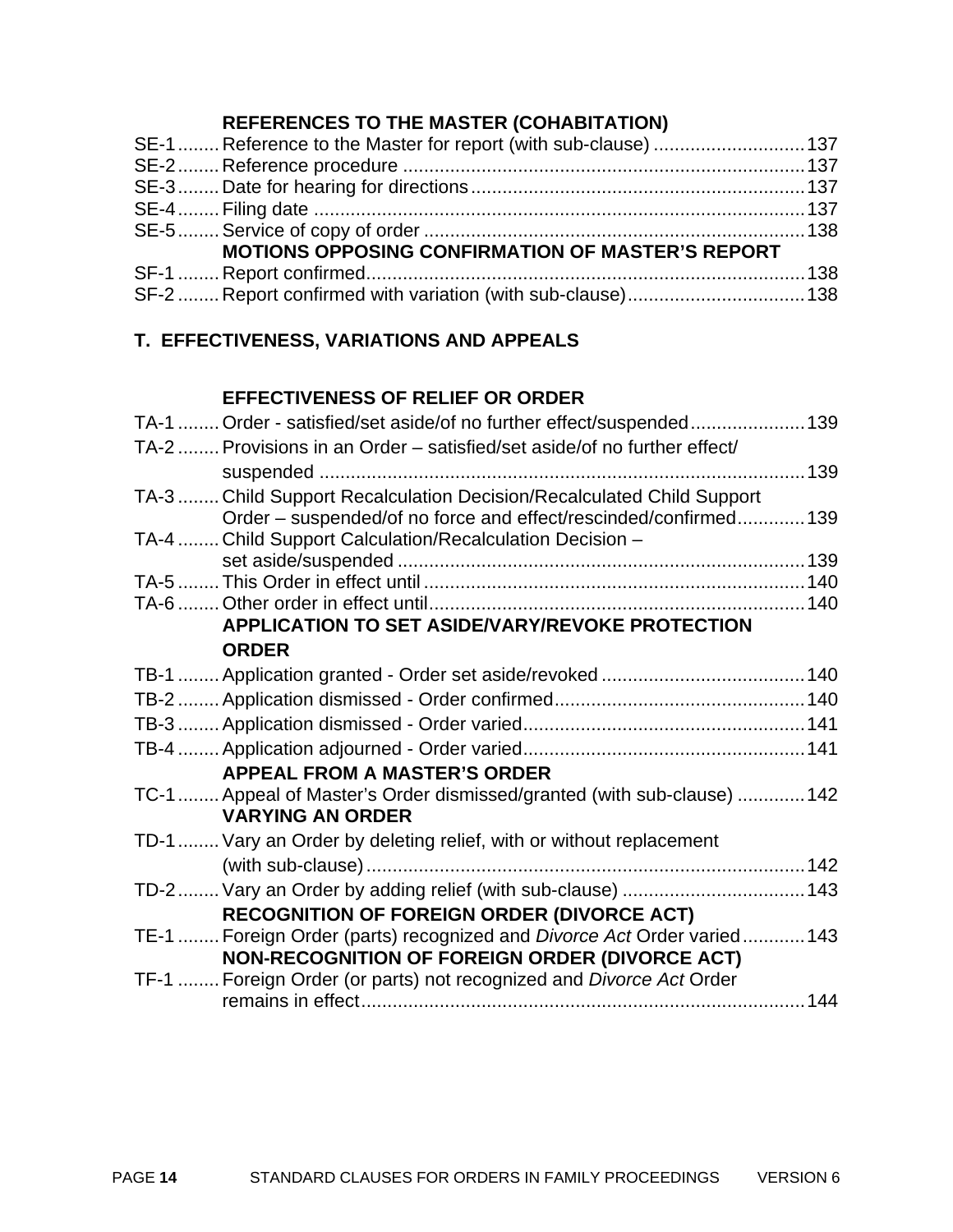## **U. COSTS AND SECURITY FOR COSTS**

#### **PARTY/PARTY**

| <b>LAWYER AND CLIENT</b>  |  |
|---------------------------|--|
|                           |  |
| <b>SECURITY FOR COSTS</b> |  |
|                           |  |

#### **V. SERVICE**

#### **PERSONAL SERVICE/ALTERNATIVE TO PERSONAL SERVICE**

## **W. DATE SIGNED AND SIGNATURE**

#### **DATE AND SIGNATURE**

|--|--|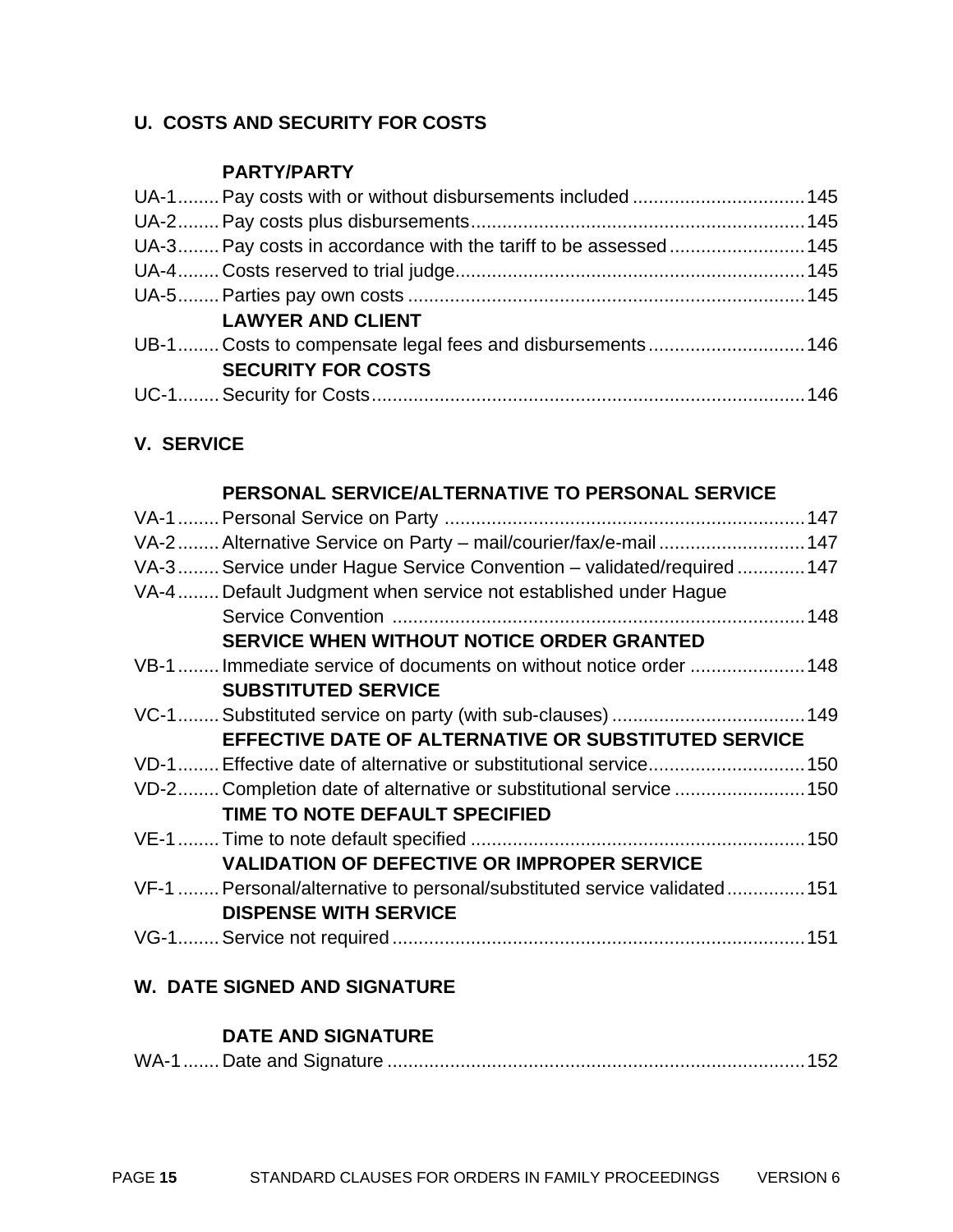# **APPROVED AS TO (FORM/CONTENT/FORM AND CONTENT)**

# **X. LAWYERS OF RECORD OR COUNSEL**

#### **LAWYERS OF RECORD**

# **Y. COURT STAFF USE ONLY**

#### **DATE AND SIGNATURE**

| YA-1 Date and signature line for Judge/Master/Deputy Registrar155              |  |
|--------------------------------------------------------------------------------|--|
|                                                                                |  |
|                                                                                |  |
| YA-4 Approval and signature line for amicus curiae/counsel for child(ren)  155 |  |
|                                                                                |  |
| YA-6  Approval and signature line for self-represented party  156              |  |
| <b>ESCORT POWERS</b>                                                           |  |
|                                                                                |  |
| <b>WARRANTS</b>                                                                |  |
|                                                                                |  |
|                                                                                |  |
|                                                                                |  |
|                                                                                |  |
|                                                                                |  |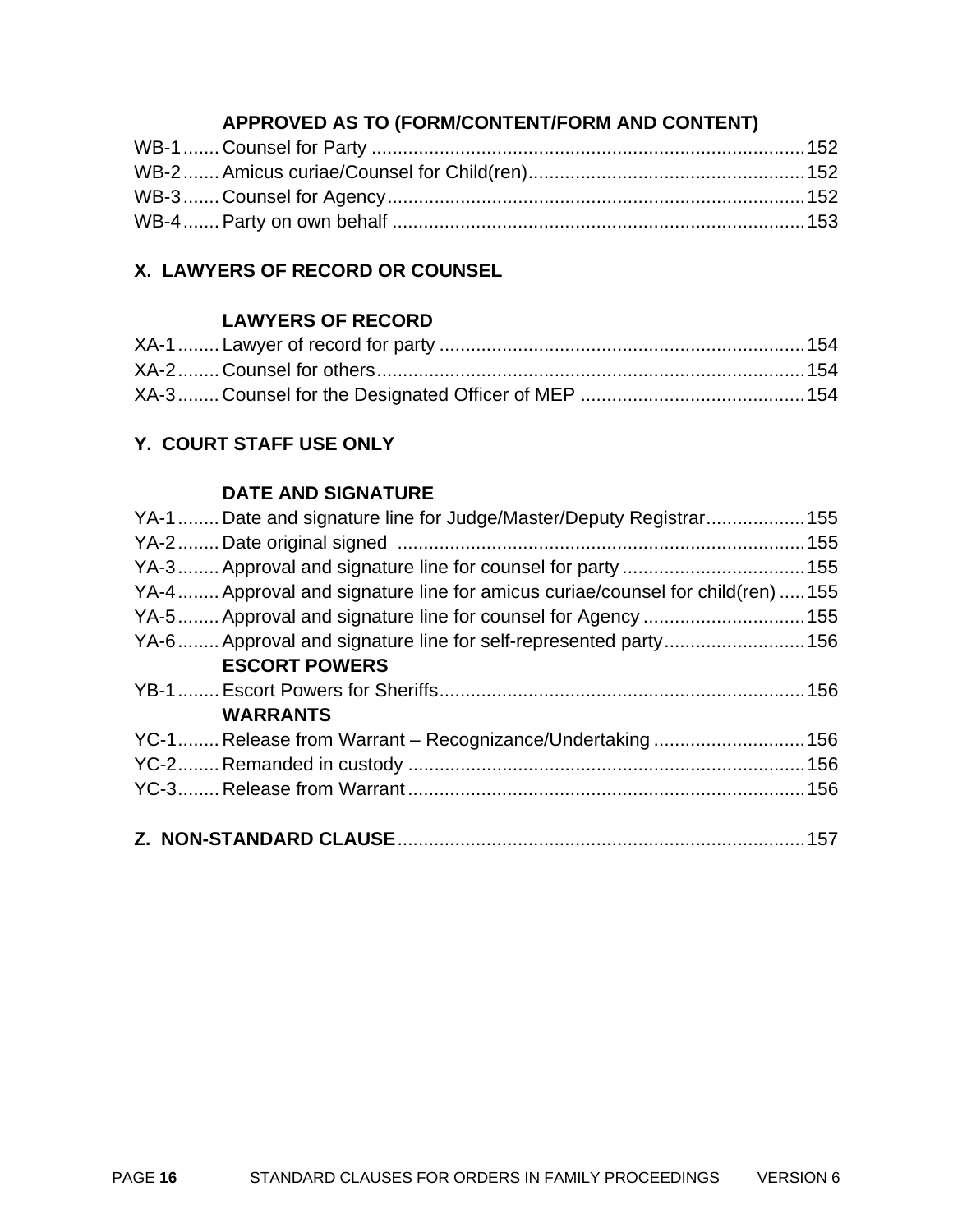# **NOTE TO USERS**

# **USE OF BRACKETS**

The present use of all brackets demands that the user fill in the areas with the relevant information.

|  | <b>Square Brackets</b> | Indicates a choice to be made from information in |
|--|------------------------|---------------------------------------------------|
|  |                        | Registry:                                         |
|  |                        |                                                   |
|  |                        | Examples:                                         |
|  |                        | - [specify Party Name]                            |
|  |                        | - [Judge]                                         |

|  | <b>Round Brackets</b> | Indicates a choice to be made from a list:                                 |
|--|-----------------------|----------------------------------------------------------------------------|
|  |                       |                                                                            |
|  |                       | Examples:                                                                  |
|  |                       | (is/are)                                                                   |
|  |                       | (his/her/their)<br>$\overline{\phantom{a}}$                                |
|  |                       | (sworn/affirmed)<br>$\overline{\phantom{a}}$                               |
|  |                       | (by teleconference;/by video;/blank) - "blank"<br>$\overline{\phantom{a}}$ |
|  |                       | confirms you don't need the option(s)                                      |
|  |                       |                                                                            |
|  |                       | It can also indicate a choice to use the singular or                       |
|  |                       | plural of a word:                                                          |
|  |                       |                                                                            |
|  |                       | Examples:                                                                  |
|  |                       | - Lawyer(s)                                                                |
|  |                       | - number(s)                                                                |
|  |                       | - paragraph(s)                                                             |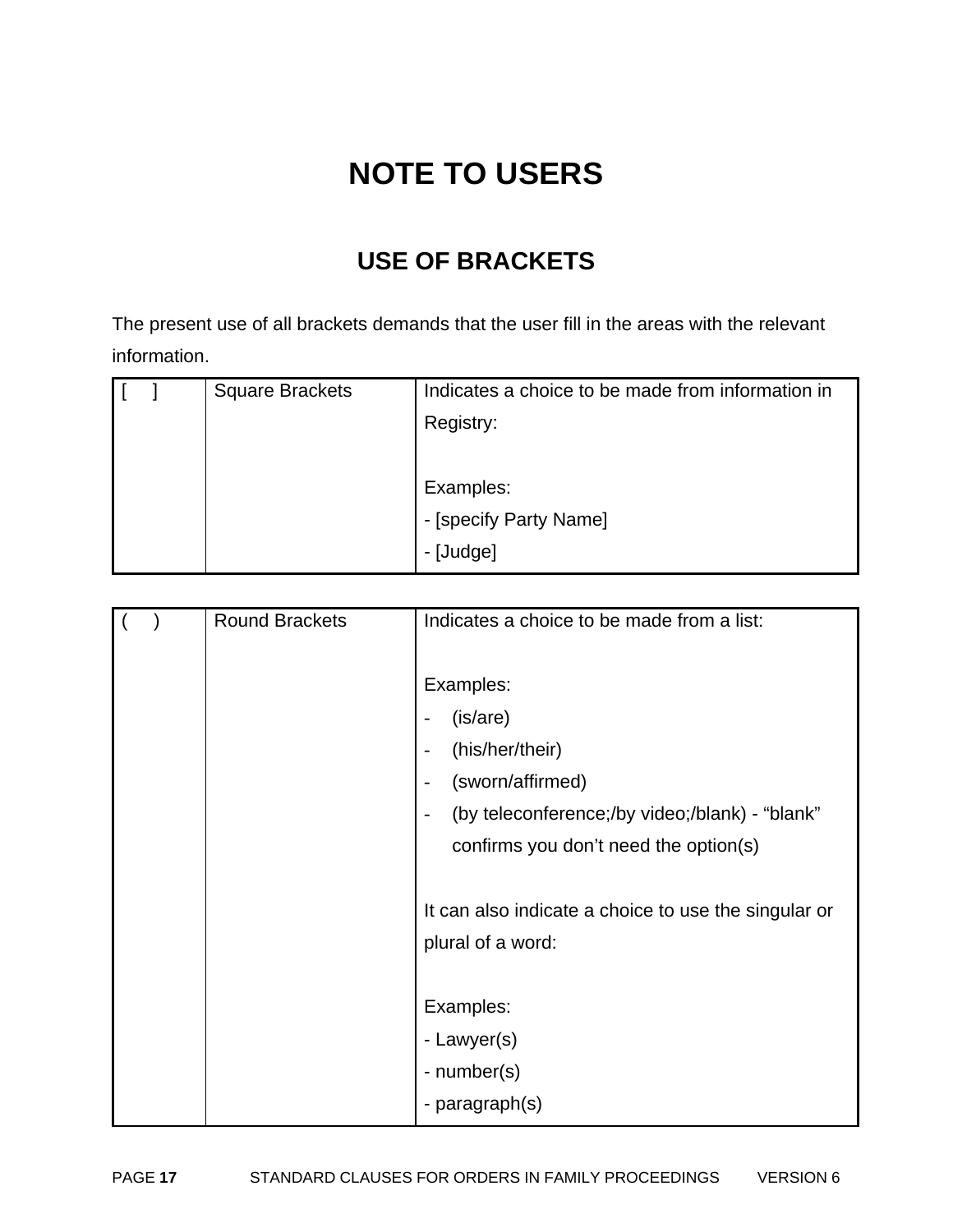|  | <b>Curved Brackets</b> | Indicates a free form text where a person can       |
|--|------------------------|-----------------------------------------------------|
|  |                        | supply additional information not found in Registry |
|  |                        | or file:                                            |
|  |                        |                                                     |
|  |                        | Examples:                                           |
|  |                        | - {specify conditions}                              |
|  |                        | - {specify assets}                                  |
|  |                        | - {insert full legal description}                   |
|  |                        |                                                     |
|  |                        | It can also indicate an area of the clause which    |
|  |                        | may be ignored entirely if not appropriate to the   |
|  |                        | case:                                               |
|  |                        |                                                     |
|  |                        | Examples:                                           |
|  |                        | - {(and/blank) {name of school} where {specify      |
|  |                        | Child(ren)'s Name(s)/Birthdate(s)} (is/are) in      |
|  |                        | attendance}                                         |
|  |                        | - {subject to the following conditions: specify}    |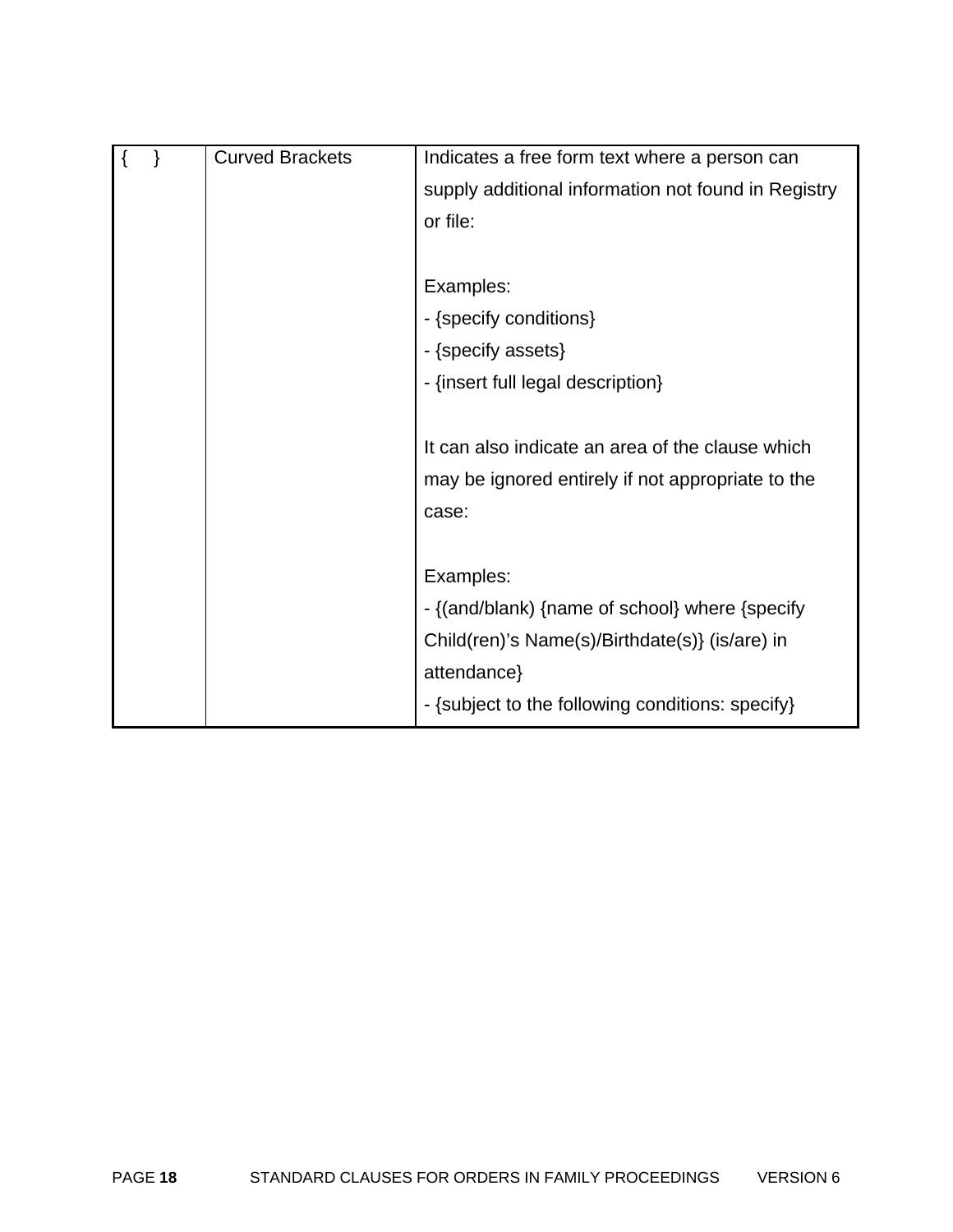# **STANDARD CLAUSES FOR ORDERS IN FAMILY PROCEEDINGS**

# **A. PREAMBLE**

# **DATE AND PLACE OF HEARING**

AA-1<sup>1</sup> This matter having proceeded at [specify Queen's Bench Court Complex and address in full including postal code] (at the request of ([specify Party Name]/{specify name}/blank) {specify hearing date(s) and whether the matter was put over to this date for decision<sup>2</sup>);

# **NATURE OF PROCEEDINGS**

- AB-1 This matter being a request for (an Interim Order/a Final Order/summary judgment on {specify issue(s)}/{specify type of Order}) by [specify Party Name];
- AB-2<sup>3</sup> This matter being a request by [specify Party Name] for variation of the (Interim Order/Final Order/{specify type of Order}) pronounced [Date] by [specify Judge] (and subsequently varied by Variation Order pronounced

1

<sup>1</sup> The term "matter" includes a range of proceedings before the Court such as motions, applications, case conferences/pre-trials, trials, oral/uncontested hearings and support enforcement hearings.

 $2$  For use where matter is heard but the decision is given on a later date. The date of the Order will be the date of the decision.

<sup>&</sup>lt;sup>3</sup> This clause must specify all prior Variation Orders and recalculations that have occurred. The clause relates to subsections 4(1)(c) and 7(1) of *The Child Support Service Act*. If the original support obligation being recalculated was not in an order and a party wishes to object to the recalculation decision, they may apply for an order setting the decision aside. Clause AB-24 may be used in such an order.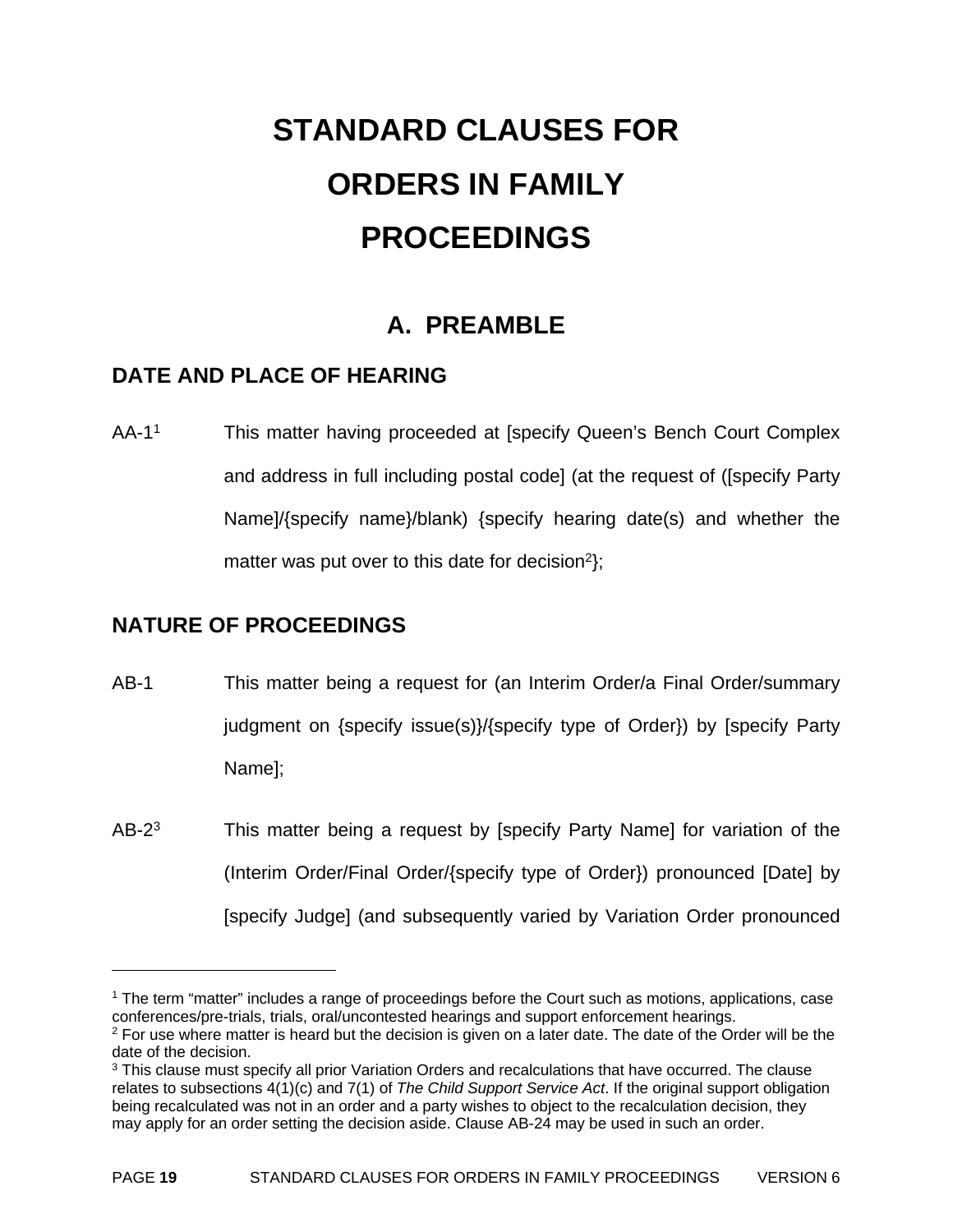[Date] by [specify Judge]/blank) (and subsequently recalculated [specify date] by [specify Support Determination Officer]/blank);

- AB-3<sup>4</sup> This request for variation being made within 30 days of notice of a recalculation pursuant to (subsection 7(1) of *The Child Support Service Act/*subsection 25.1(4) of the *Divorce Act*);
- AB-4<sup>5</sup> This matter being a (support/support variation) application made by [specify Party Name] of {specify province, territory, state, country, etc.}
- $AB-5<sup>6</sup>$  This matter being a request by [specify Party Name] for confirmation of the Provisional Variation Order pronounced [Date] by {specify Judge's name or Court} of {specify province or territory} pursuant to the *Divorce Act*;
- $AB-6<sup>7</sup>$  This matter being a request by [specify Party Name] for a Provisional Variation Order pursuant to the *Divorce Act*;
- AB-7 This matter being a request by [specify Party Name] for a (Provisional Order/Provisional Variation Order) pursuant to *The Inter-jurisdictional Support Orders Act*;

 $\overline{a}$ 

<sup>4</sup> For orders pronounced after July 1, 2020, this clause must be used when a party is seeking to vary a child support Order within 30 days of being notified of a Recalculated Child Support Order or when seeking to vary a Family Arbitration Award that includes child support within 30 days of being notified of a Child Support Recalculation Decision. For orders pronounced prior to July 1, 2020, refer to subsection 39.1(5) of The Family Maintenance Act rather than subsection 7(1) of The Child Support Service Act.<br><sup>5</sup> This clause may be used for inter-jurisdictional support applications pursuant to The Inter-jurisdictional Support Ord

<sup>&</sup>lt;sup>6</sup> Only for orders pronounced prior to March 1, 2021, when hearings for confirmation of Provisional Variation Orders pursuant to the *Divorce Act* will no longer occur. 7 See footnote 6.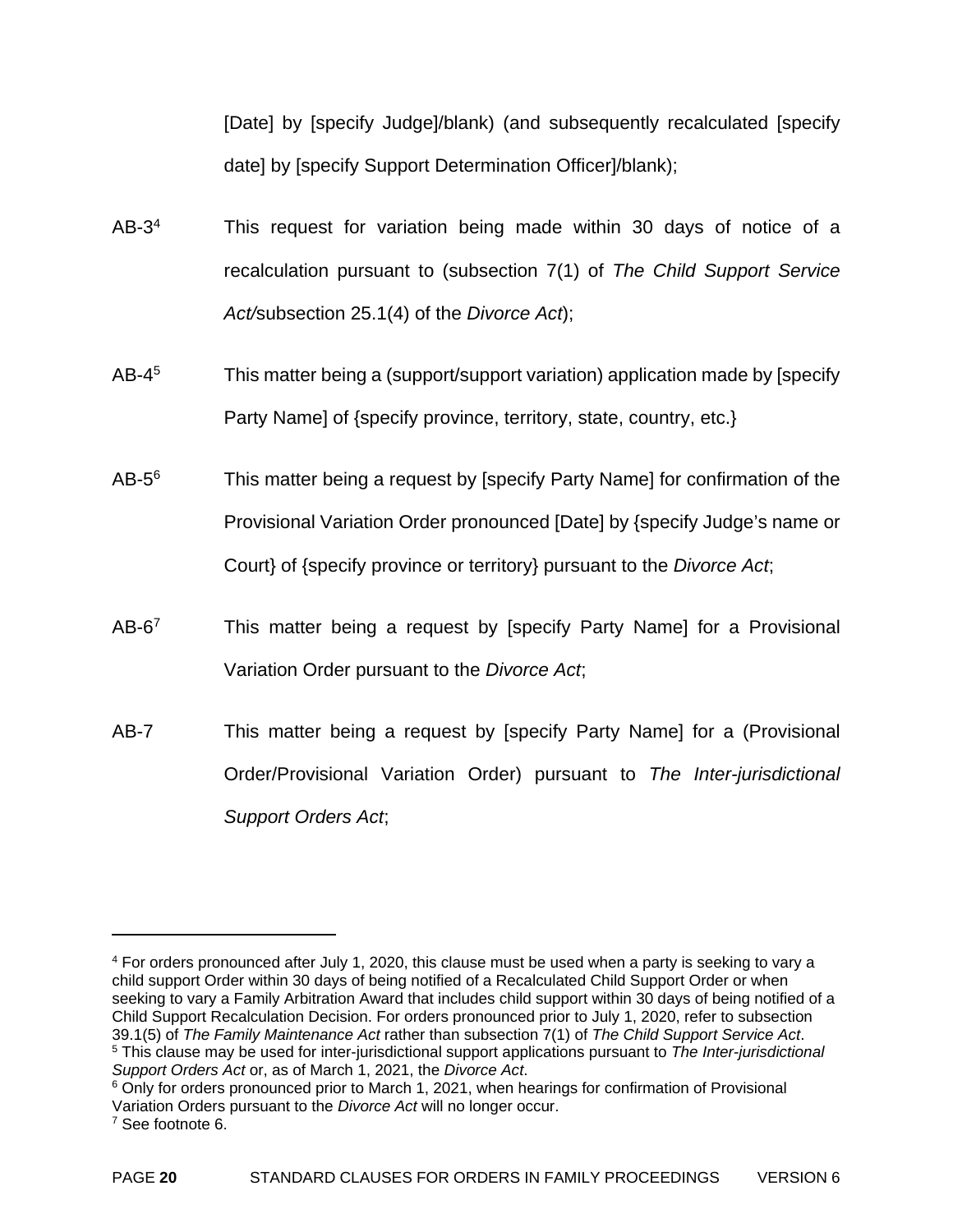- AB-8 This matter being a motion by [specify Party Name] opposing confirmation of the Report on (Family Property Act Accounting/the Date(s) of (Cohabitation/Separation/Cohabitation and Separation) ) delivered [Date] by [specify Master];
- AB-9 This matter being a request by [specify Party Name] for a suspension order, with a previous request having been made for an administrative suspension of enforcement through the Designated Officer, Maintenance Enforcement Program;
- AB-10 This matter being a request by [specify Party Name] for an emergent hearing for {specify nature of relief sought};
- AB-11 This matter having proceeded to hearing at the triage conference on {specify date} (at the request of [specify Party Name]/{specify name}/blank) (for an Interim Order/a Final Order/summary judgment on {specify issue(s)}/blank);
- AB-12 This matter being an appeal by [specify Party Name] of Master [specify Master]'s Order pronounced {specify date} (blank/and having proceeded at the triage conference);
- AB-13 This matter being a motion for a reference to the Master for a report with recommendations respecting determination of the (date cohabitation commenced/date cohabitation ceased/dates of cohabitation);
- AB-14 This matter being a request for a reference to the Master for a Family Property Act accounting report;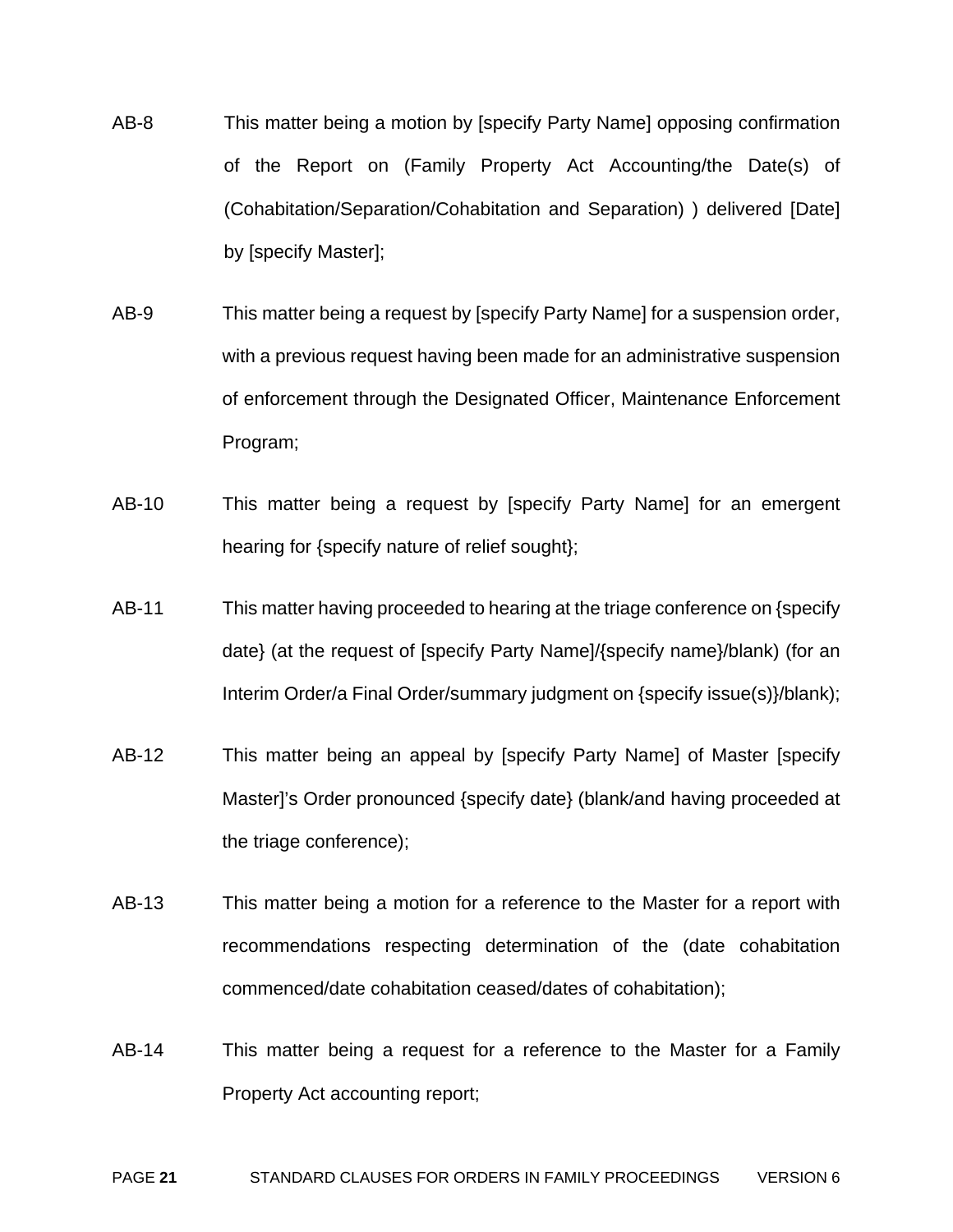- $AB-15<sup>8</sup>$  This matter being a request by [specify Party Name] for the court to transfer the {specify nature of proceeding} to {specify court in other province or territory};
- AB-16<sup>9</sup> This matter being a request by ([specify Party Name]/the order assignee(s), {specify name of order assignee}) for an order that this court convert the (portion of the/blank) {specify pleading} of [specify Party Name] seeking {briefly specify support variation sought} into an application under subsection 18.1(3) of the *Divorce Act*;
- AB-17<sup>10</sup> A request for this court to convert the (portion of the/blank) {specify pleading} of [specify Party Name] seeking {briefly specify support variation sought} into an application under subsection 18.1(3) of the *Divorce Act*  having not been made by [specify Party Name] and the court not being satisfied that there is sufficient evidence to determine the matter in accordance with section 17 of the *Divorce Act*;
- AB-18 The court having considered whether the current support order has been assigned pursuant to subsection 20.1(1) of the *Divorce Act* and whether the order assignee, {specify name of order assignee}, received notice of the

 $\overline{a}$ 

<sup>8</sup> This clause is to be used with CH-2 when a request is made pursuant to subsections 6(1), 6(2) or 6.2(2) of the *Divorce Act* to transfer divorce, initial corollary relief or variation proceedings to another province or territory.

<sup>9</sup> This clause is to be used when a request is made pursuant to section 18.2 of the *Divorce Act* to convert a request for support returnable in Manitoba in order to have the matter heard in a province or territory where the responding party resides.

<sup>10</sup> This clause is to be used in relation to clause 18.3(1)(b) of the *Divorce Act* to convert a request for variation of support returnable in Manitoba so the matter will be heard in the province or territory where the responding party resides, on the direction of the court. This may occur when the responding party does not file a response to the application and does not request conversion.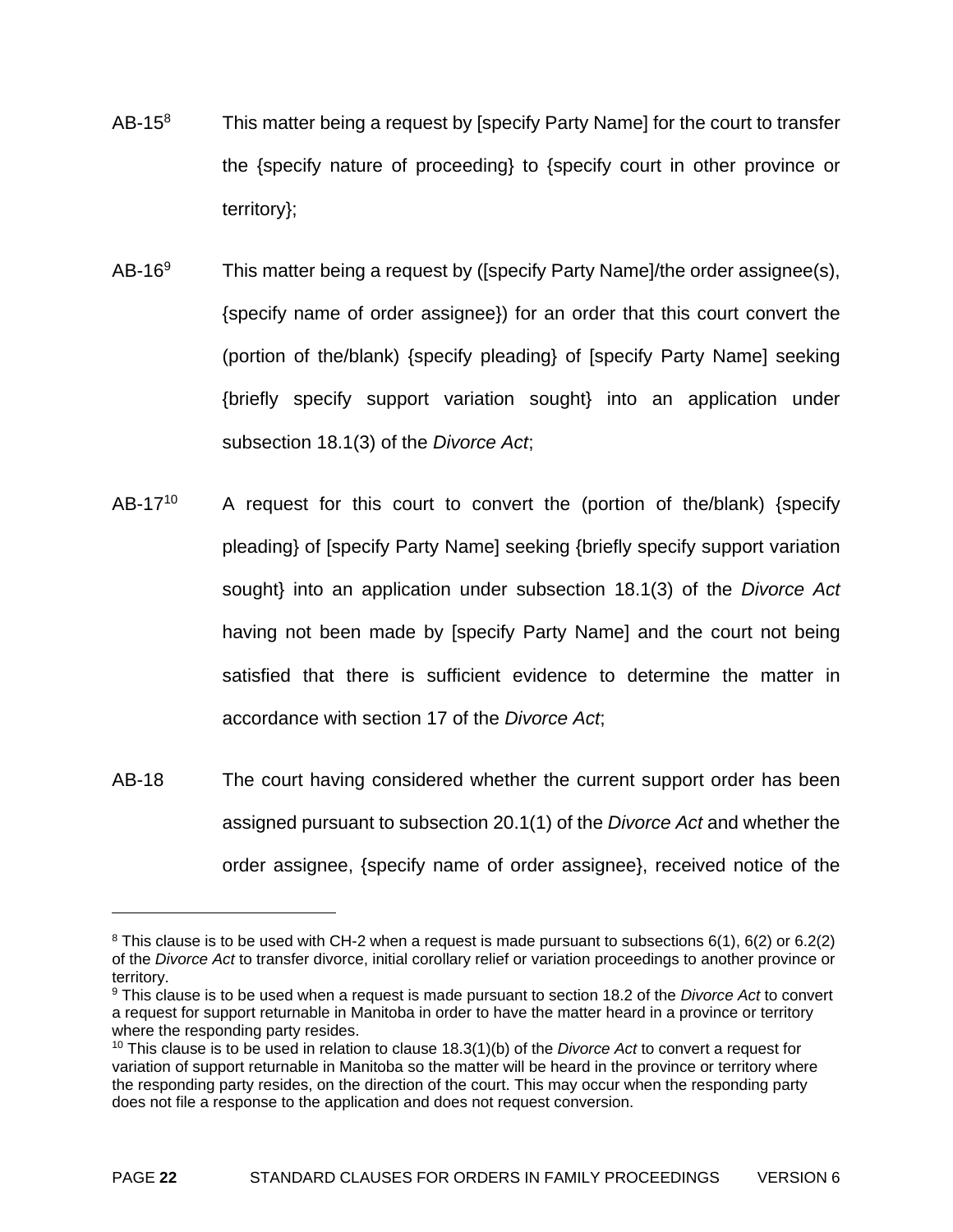{specify pleading} and (did not request/requested) the matter be converted under subsection 18.1(3) of the *Divorce Act*;

- AB-19 This matter being an application by ([specify Party Name]/[specify additional Party<sup>11</sup>) for recognition of the {specify name of Order or decision} pronounced {specify date} by {specify Judge or decision-maker} of the {specify the Court or competent authority and jurisdiction} that has the effect of (varying/suspending/rescinding) (parenting/parenting and decisionmaking/decision-making/contact) provisions in the {specify *Divorce Act*  Order} pronounced {specify date} by {specify Judge} of (this Court/{specify Court});
- AB-20<sup>12</sup> This matter being a request by [specify Party Name] for variation of the Family Arbitration Award made [Date] (and subsequently varied by a Variation of a Family Arbitration Award Order pronounced [Date] by [specify Judge]/blank) (and subsequently recalculated [specify date] by [specify Support Determination Officer]/blank);
- AB-21<sup>13</sup> This matter being a request to set aside the (Child Support Calculation Decision/Child Support Recalculation Decision) of the Child Support Service made [date] by [specify Support Determination Officer];

1

<sup>&</sup>lt;sup>11</sup> An additional party is one added to the original proceeding, such as a relative seeking a contact order pursuant to the *Divorce Act*.<br><sup>12</sup> This clause must specify all prior Variation of a Family Arbitration Award Orders and recalculations that

have occurred.

<sup>13</sup> This clause relates to subsections 4(1)(c) and 7(1) of *The Child Support Service Act*, where a party wishes to have a child support decision, or a recalculation decision that did not relate to a court order, set aside.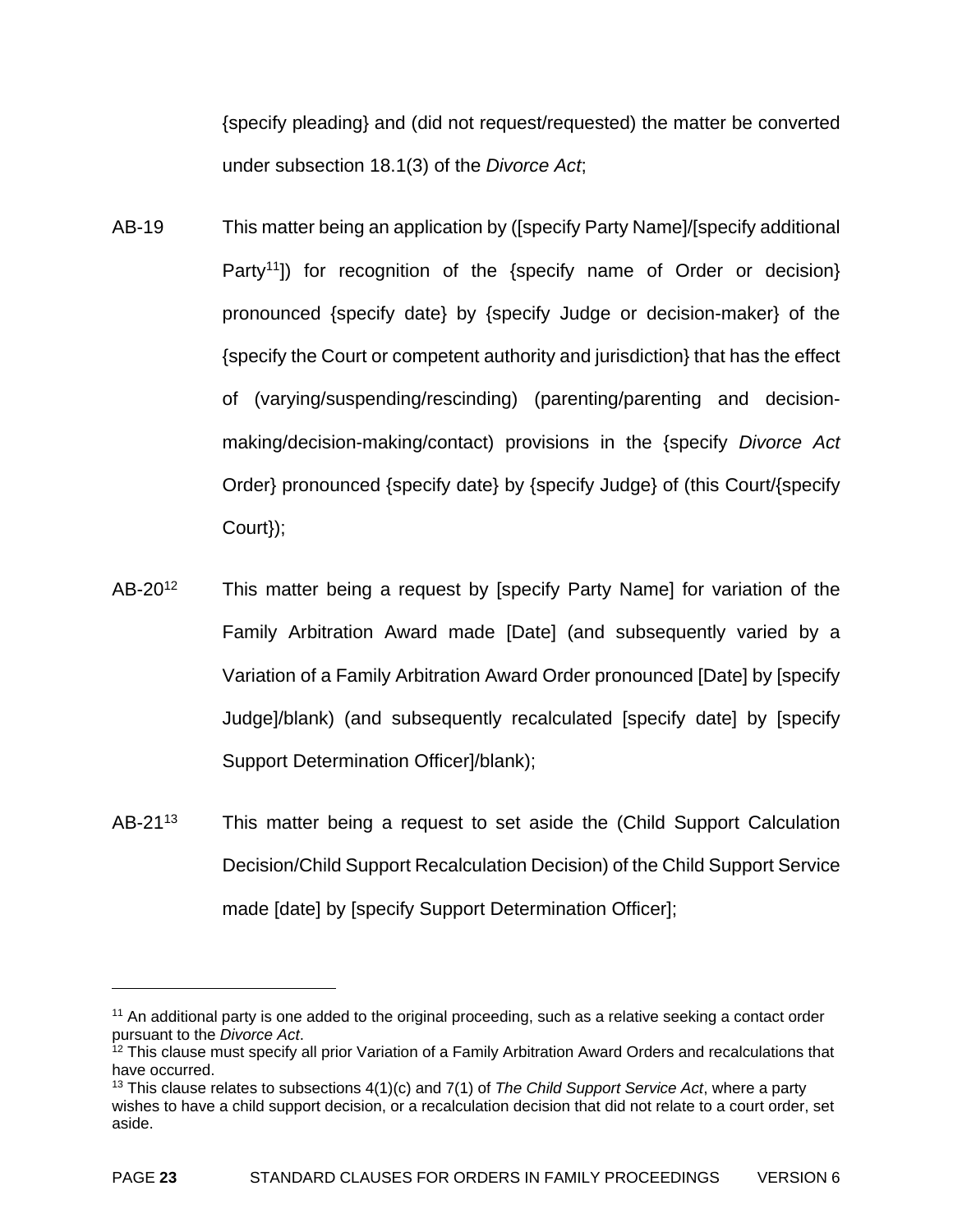- AB-22 This matter being a request by [specify Party Name] to (set aside/vary/revoke) the Protection Order pronounced [Date] by [specify Judicial Justice of the Peace];
- AB-23 This matter being a request by [specify Party Name] for {specify nature of relief sought} (respecting/of) the (Family Arbitration Award made on/Family Arbitration Agreement dated) {specify date};
- AB-24 This matter being a request by [specify Party Name] for {specify nature of proceeding and relief sought};

# **PREVIOUSLY ADDRESSED CLAIMS/UNDERTAKINGS IN**

# **PROCEEDING**

- AC-1 The Final Order pronounced [Date] having addressed the claims for {specify claims} in this proceeding;
- AC-2 The Family Arbitration Award dated {specify date} having addressed the issues of {specify issues};
- AC-3 [Specify Party Name] having undertaken as follows:

{specify undertaking(s)};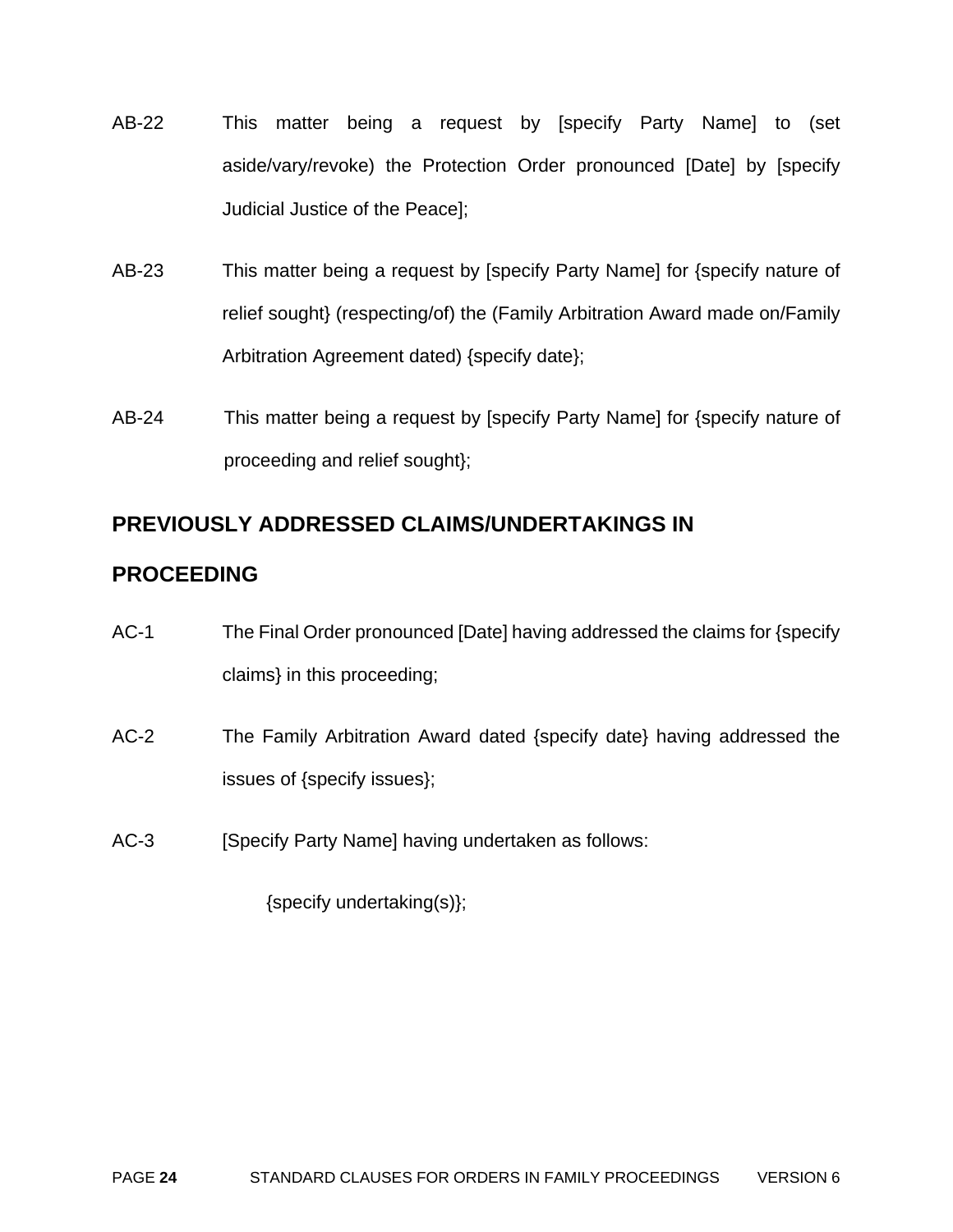# **PARTIES DIVORCED**

- AD-1<sup>14</sup> [Specify Party Name] and [specify Party Name] having been divorced by Divorce Judgment pronounced this date;
- AD-2<sup>15</sup> [Specify Party Name] and [specify Party Name] having been divorced by Divorce Judgment pronounced {specify [Date]};

# **ATTENDANCES**

1

| $AE-1$   | In the presence of: {insert and number the appropriate AD-1 sub-clause(s)};                                                 |
|----------|-----------------------------------------------------------------------------------------------------------------------------|
| $AE-1.1$ | {specify Lawyer}, counsel for [specify Party Name] (, by telephone/, by<br>video/blank);                                    |
| $AE-1.2$ | Crown Counsel (,/blank) {if appropriate, specify name or agency} (, by<br>telephone/, by video/blank) (on behalf of/blank); |
| $AE-1.3$ | [specify Party Name] (, acting on (his/her/their) own behalf/blank) (, by<br>telephone/, by video/blank);                   |
| $AE-1.4$ | {specify others if necessary};                                                                                              |

<sup>14</sup> For use in any Final Order with *Divorce Act* relief sought, or granted, concurrently with a Divorce Judgment (e.g. at an affidavit or oral hearing).

<sup>15</sup> For use in those unusual situations where a Final Order with *Divorce Act* relief is granted on a date after the pronouncement of a Divorce Judgment.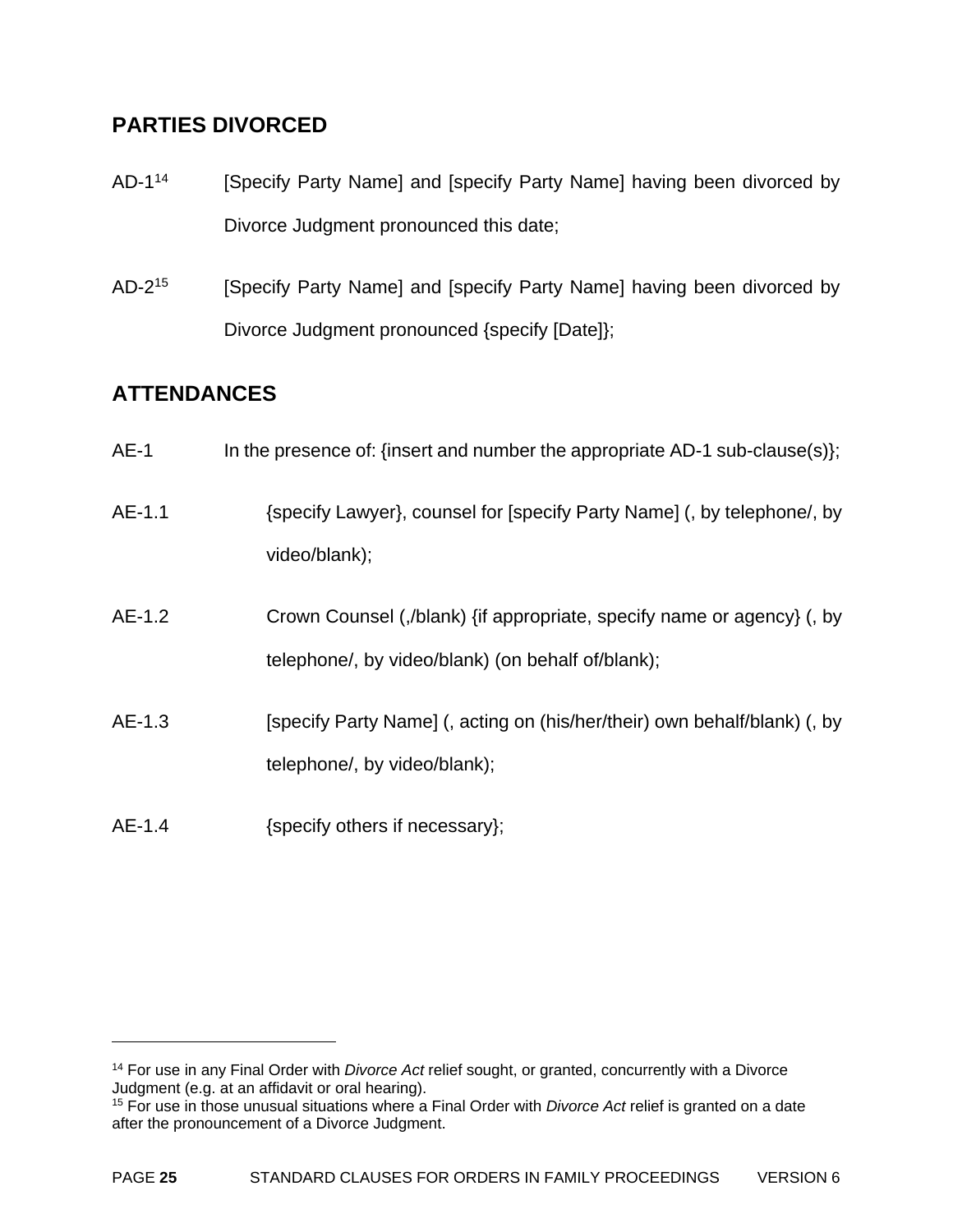## **NON-APPEARANCES**

- AF-1 [Specify Party Name] not appearing although served {specify details if needed};
- AF-2 No one appearing for [specify Party Name];
- AF-3 No one appearing for either party on this matter;

# **DEFAULT NOTED**

AG-1 [Specify Party Name] having been noted in default;

# **DOCUMENTS/EVIDENCE**

- AH-1 The following (documents/evidence/documents and evidence) (having been filed/being relied on) in support of this matter: {insert and number the appropriate AG-1 sub-clause(s)}
- AH-1.1 the (Affidavit/Certificate/Acceptance) of Service on ([specify Party Name]/{specify name}/the Director of Assistance/the Director of Child and Family Services)((sworn/affirmed)[Date]/blank);
- AH-1.2 the Affidavit of ([specify Party Name]/{specify name}), (sworn/affirmed) [Date];
- AH-1.3 the Transcript of the Cross-Examination of [specify Party Name] conducted on [Date];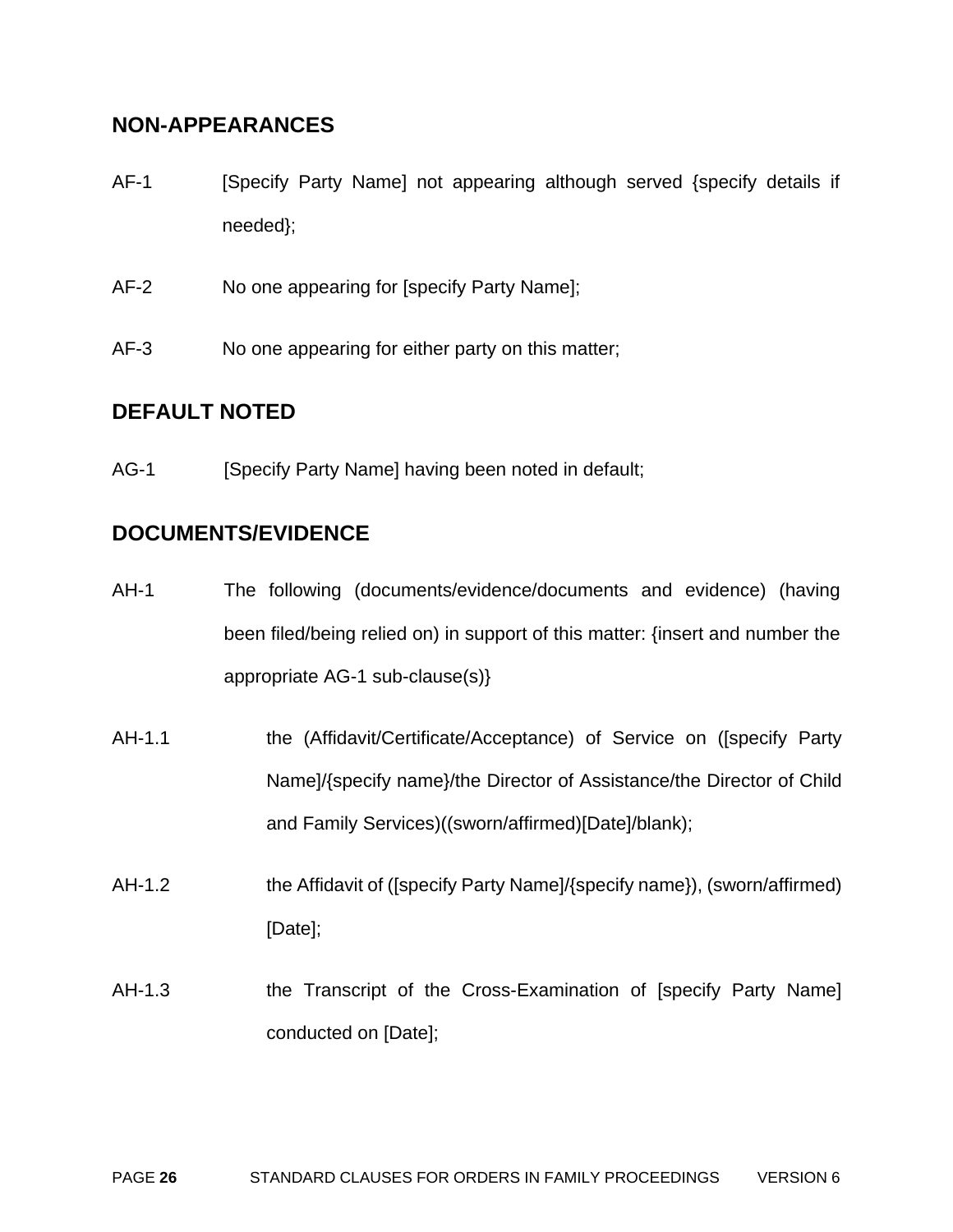- AH-1.4 the written evidence in support of the application for a Protection Order by [specify Party Name] and the transcript of the evidence given on [Date];
- AH-1.5 the [specify name of Order] pronounced [Date] by {specify Judge, Judicial Justice of the Peace or other decision-maker} (blank/of the {specify court and jurisdiction});
- AH-1.6<sup>16</sup> the (support/support variation) application of [specify Party Name];
- AH -1.7 the (Child Support Calculation Decision/Child Support Recalculation Decision/Recalculated Child Support Order) made [Date] by [specify Support Determination Officer];
- AH-1.8 (Certificate(s) of Birth/Certificate(s) of Birth Registration Search/Birth Registration(s)) of {specify child(ren)'s name(s) and birthdate(s)};
- AH-1.9 the letter from the Designated Officer, Maintenance Enforcement Program regarding the outcome of the request by [specify Party Name] for an administrative suspension of enforcement;
- AH-1.10 the (undertaking/recognizance/{specify other order}) entered into by [specify Party Name] on {specify date} in {specify criminal court proceeding and Court};

 $\overline{a}$ 

<sup>&</sup>lt;sup>16</sup> For inter-jurisdictional support Order applications only.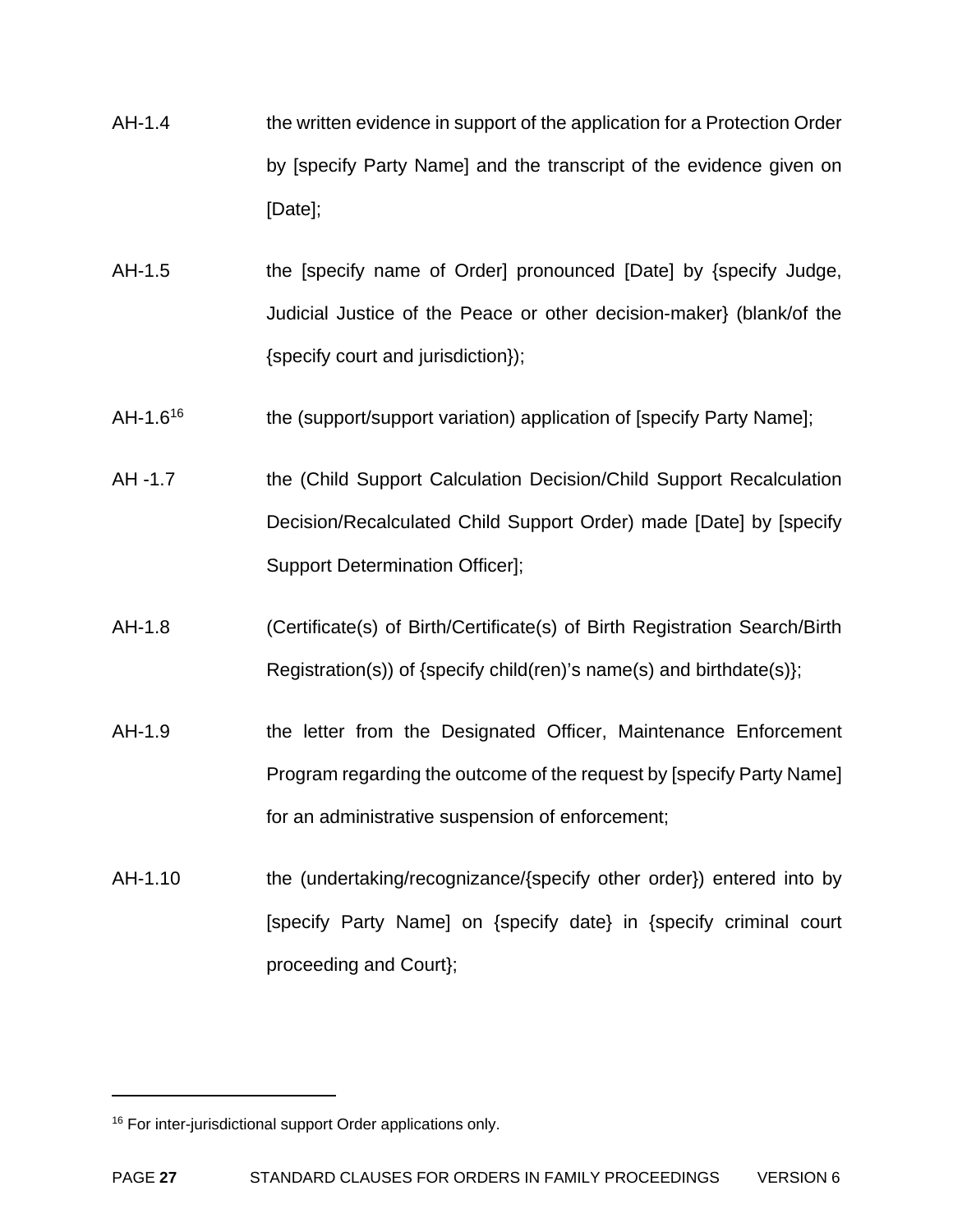- AH-1.11 the Acknowledgment of Completion form indicating that [specify Party Name] has completed the For the Sake of the Children parent information program;
- AH-1.12 Mediation Summary Report prepared by the Family Resolution Service;
- AH-1.13 {specify other document(s)};
- AH-2 Upon considering the (evidence presented and submissions made/blank) {if different than the previous words, specify as required - examples: pleadings, material filed, evidence presented, submissions made, a party's request for an adjournment, etc.} in this matter;

# **CONSENT**

AI-1 ([Specify Party Name]/ [specify Party Name] and [specify Party Name]/{and specify other name}) having consented to the content (of {specify paragraph(s) number(s) if only part of the Order is consented to}/blank) of this Order (blank/on the record {specify nature of proceedings if necessary});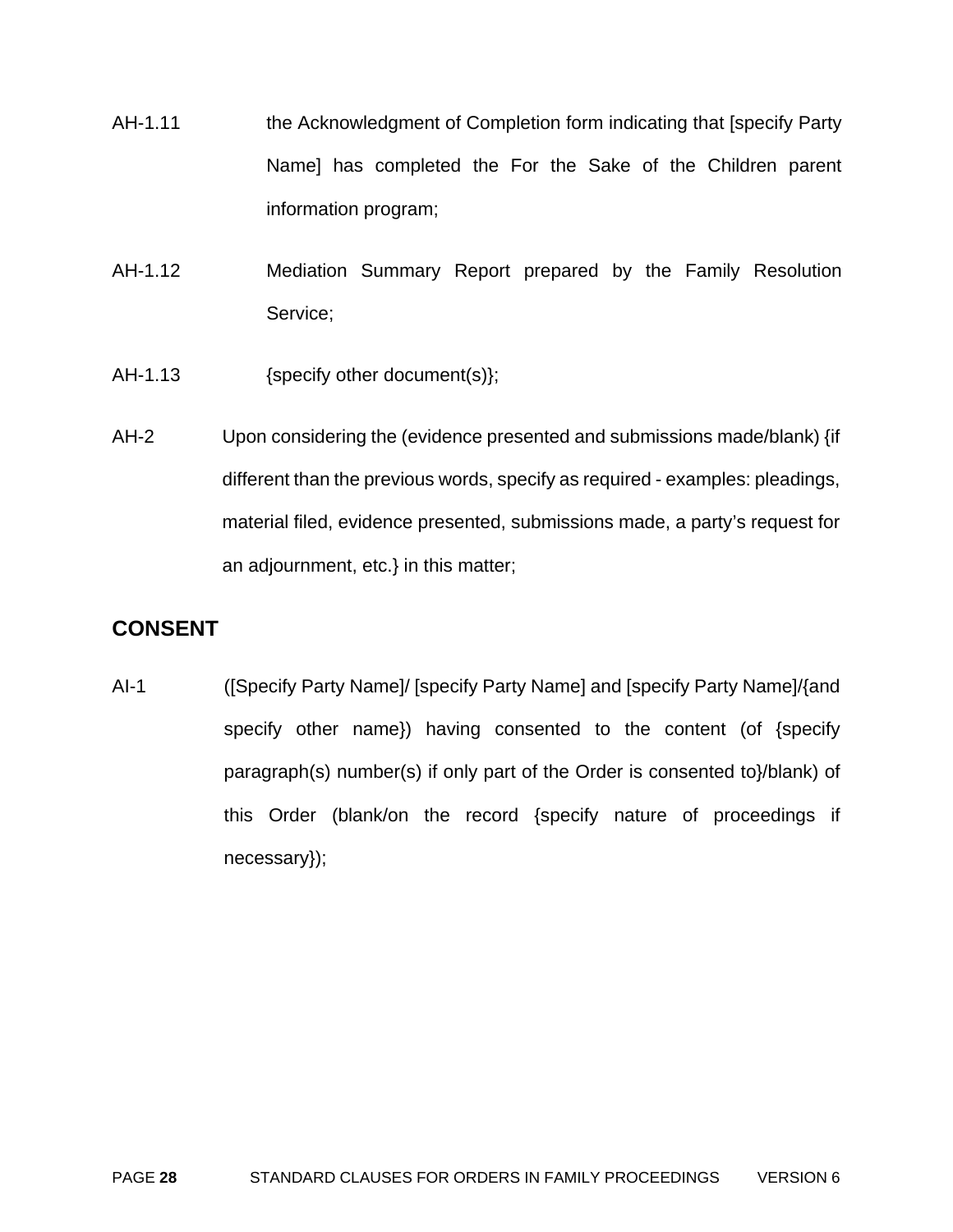# **B. HEADINGS - NAME OF THE STATUTE17**

- BA-1 THIS COURT ORDERS pursuant to the *Divorce Act* that:
- BA-2 THIS COURT ORDERS pursuant to *The Family Maintenance Act* that:
- BA-3 THIS COURT ORDERS pursuant to *The Child and Family Services Act* that:
- BA-4 THIS COURT ORDERS pursuant to *The Court of Queen's Bench Act* and *Rules* that:
- BA-518 THIS COURT ORDERS pursuant to *The Inter-jurisdictional Support Orders Act* of Manitoba (,/and/blank) (*The Family Maintenance Act* of Manitoba/blank) {and the appropriate support legislation of the reciprocating jurisdiction} that:
- BA-6 THIS COURT ORDERS pursuant to *The Law of Property Act* that:
- BA-7 THIS COURT ORDERS pursuant to *The Family Property Act* that:
- BA-8 THIS COURT ORDERS pursuant to *The Child Custody Enforcement Act* that:
- BA-9 THIS COURT ORDERS pursuant to *The Real Property Act* that:
- BA-10 THIS COURT ORDERS pursuant to *The Married Women's Property Act* that:

1

<sup>&</sup>lt;sup>17</sup> A separate clause is needed for Orders made under each Act.

<sup>18</sup> For use in an Order or Provisional Order under *The Inter-jurisdictional Support Orders Act*.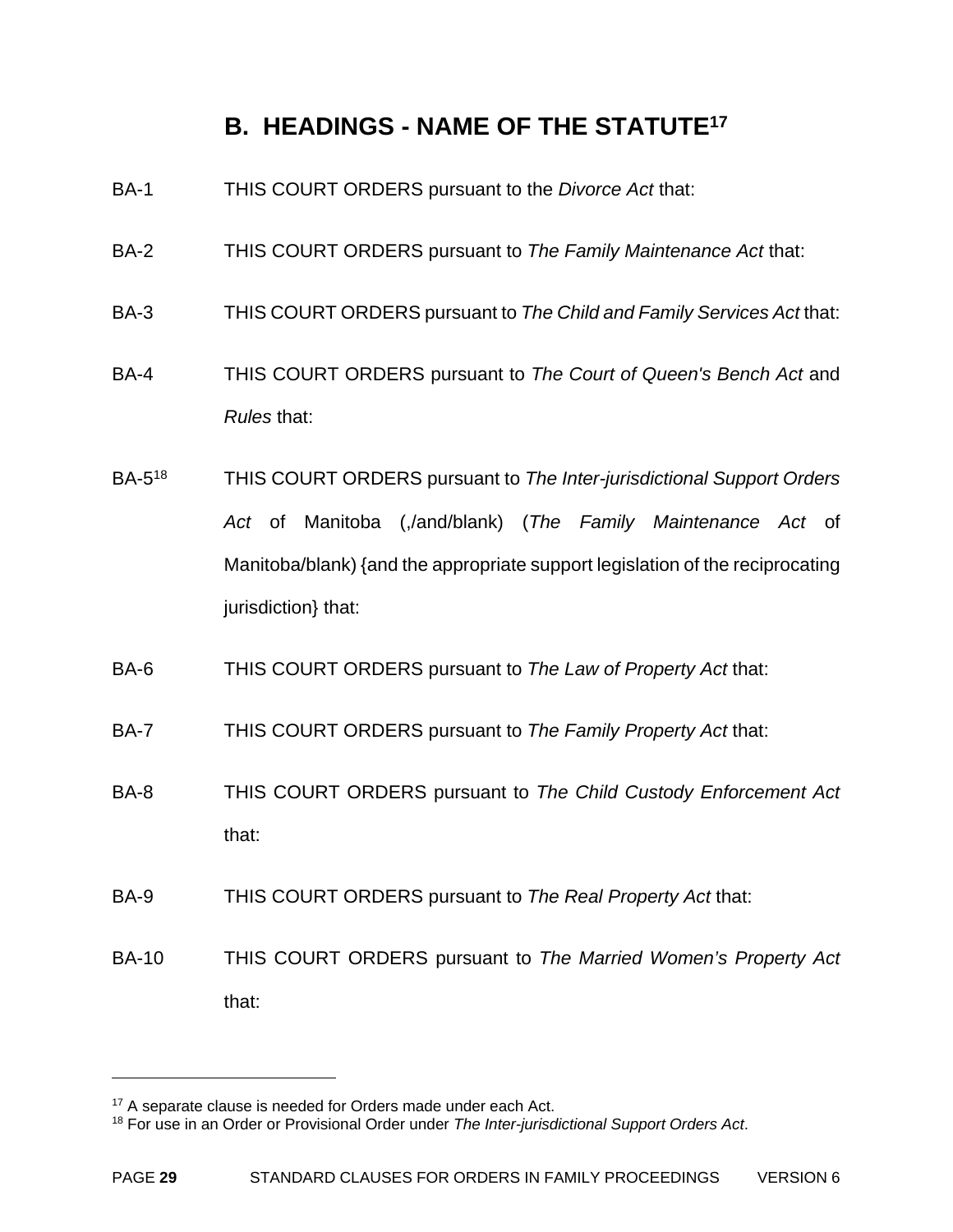- BA-11 THIS COURT ORDERS pursuant to *The Domestic Violence and Stalking Act* that:
- BA-12 THIS COURT ORDERS pursuant to *The Homesteads Act* that:
- BA-13 THIS COURT ORDERS pursuant to *The Child Support Service Act* that:
- BA-14 THIS COURT ORDERS pursuant to *The Arbitration Act* that:
- BA-15 THIS COURT ORDERS pursuant to {specify legislation} that: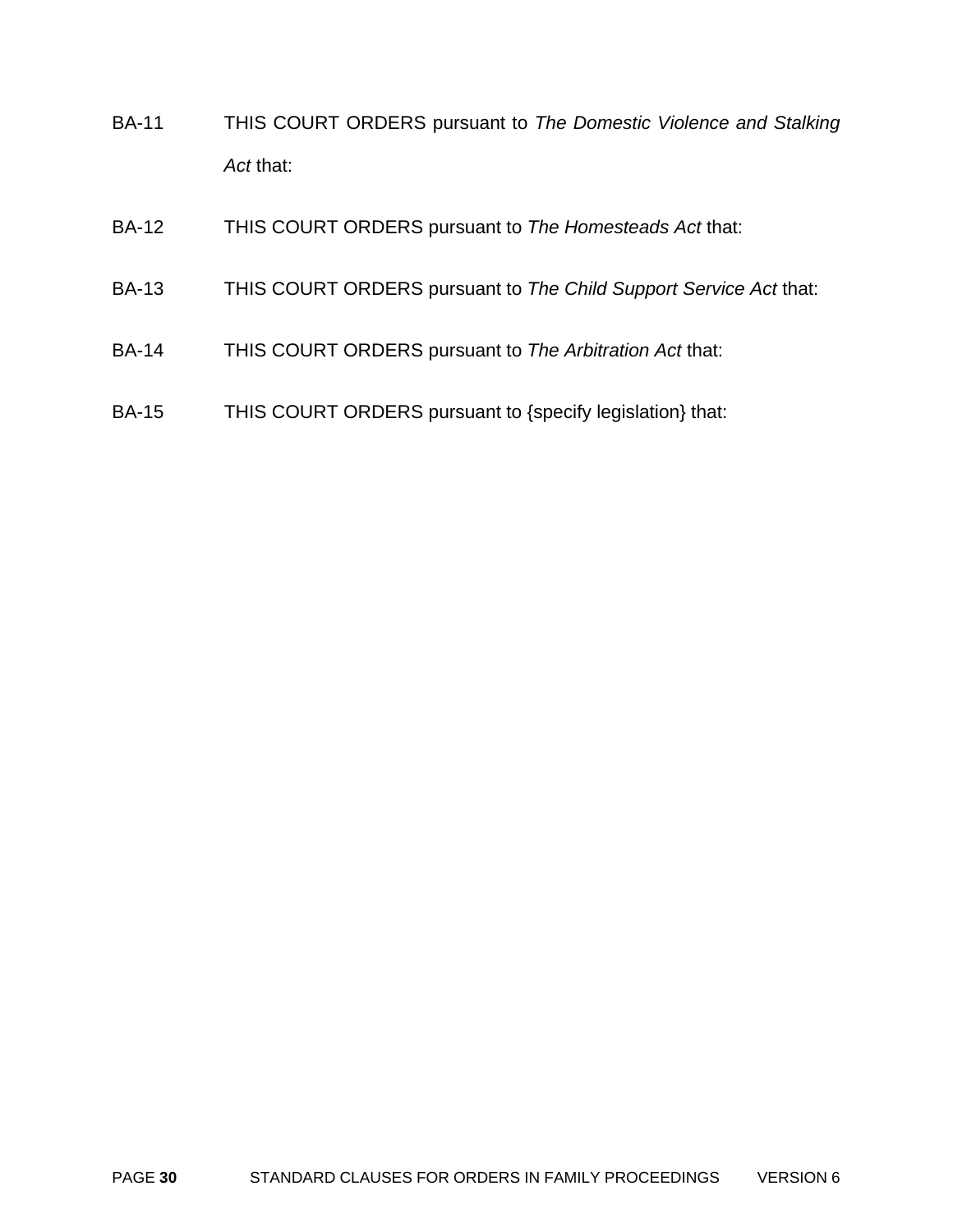# **C. PROCEDURAL**

# **NOTICE**

- CA-1 This matter shall proceed without notice;
- CA-2 This matter shall proceed on short notice;

# **LEAVE**

- CB-1 [Specify Party Name] is granted leave to {specify as directed by the Court};
- CB-2<sup>19</sup> [Specify Party Name] is granted leave to have (his/her/their) matter heard prior to (the triage conference/completion of the For the Sake of the Children parent information program/{specify other action});

# **COUNSEL**

1

- CC-1 {Specify Lawyer/Law Firm} is (allowed to withdraw/appointed) as the lawyer of record for [specify Party Name];
- CC-2 {Specify Lawyer} is (appointed/allowed to withdraw) as lawyer for the child(ren), {specify child(ren)'s name(s)/birthdate(s)} (and the child(ren) shall have the right to provide instructions/blank);
- CC-3 {Specify Lawyer} is appointed as a friend of the Court to assist the Court in determining the best interests of the child(ren), {specify child(ren)'s

 $19$  Relates only to Orders pronounced before February 1, 2019, when the new scheduling model for family proceedings came into effect.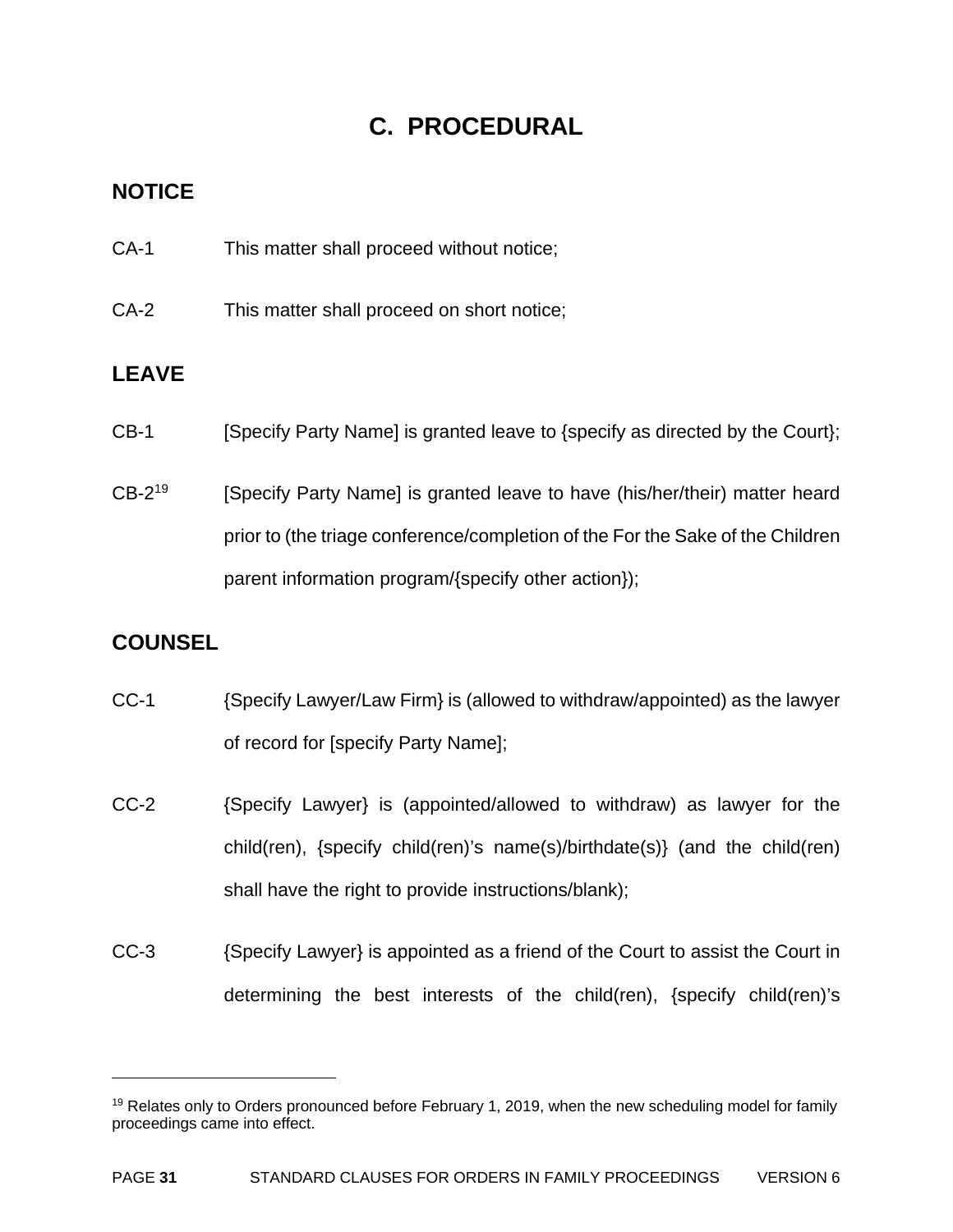name(s)/birthdate(s)} {including conveying the child(ren)'s wishes} (and for such purpose may/blank) {if required, specify as directed by the Court};

CC-4 {Specify name} is (appointed/removed as) litigation guardian for ([specify Party Name]/{child(ren)'s name(s)/birthdate(s)});

# **DEFAULT**

- CD-1 Default noted [Date] is set aside;
- CD-2 [Specify Party Name] shall file an Answer no later than {specify date};

# **SEVERANCE**

- CE-1 The issue(s) of {specify issue(s)} shall be determined before trial {if necessary, specify as directed by the Court};
- CE-2 The issue(s) of {specify issue(s)} (shall be/are) severed and determined (separately from the remaining issues {if necessary, specify as directed by the Court}/by summary judgment);

## **AMENDMENT**

- CF-1 The (title of proceedings/blank) {if appropriate specify document title and date} is amended as follows: {insert and number a separate CF-1.1 subclause for each amendment specified};
- CF-1.1 {specify each amendment separately with all its relevant details};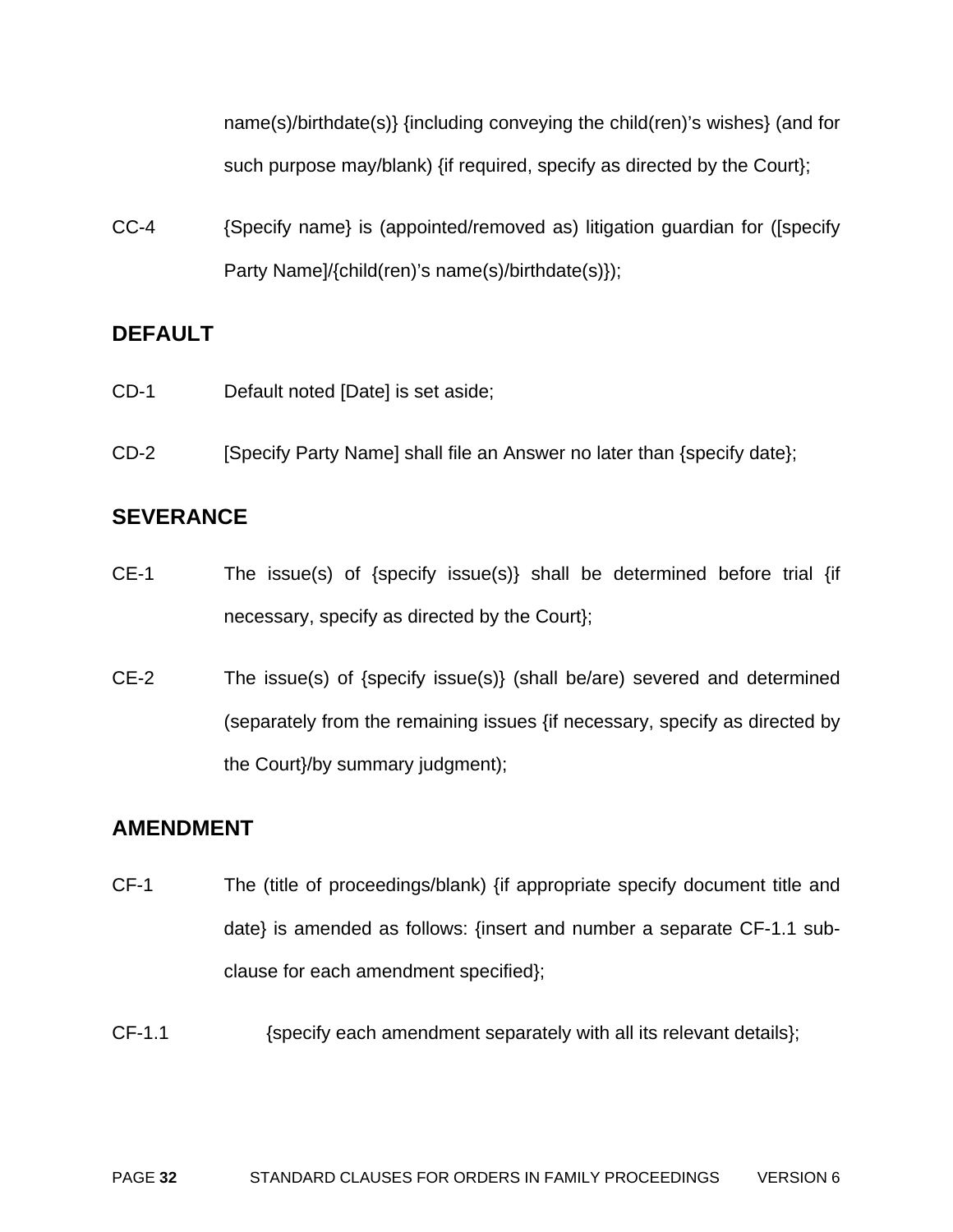# **CONSOLIDATION/JOINED HEARING**

 $\overline{a}$ 

- CG-1<sup>20</sup> Court of Queen's Bench Family Division file numbers {specify court file numbers} are consolidated under file number {specify court file number} {specify purpose if directed by the Court};
- CG-221 The issues (of {specify issues}/blank) in Court of Queen's Bench file number {specify court file number} shall be (heard together/heard consecutively) with the issues (of {specify issues}/blank) in Court of Queen's Bench file number {specify court file number} (blank/and for such purposes {insert and number the appropriate CG-2 sub-clause(s)}):
- CG-2.1 the evidence heard shall be applied to both proceedings;
- CG-2.2 the evidence in {specify court file number} shall be heard first and be the evidence in {specify court file number} with such further evidence in {specify second court file number} then being heard, and being evidence in {specify first court file number};
- CG-2.3 the (issue/issues) of {specify issue(s)} in {specify court file number} (is/are) stayed until {specify date or event};
- CG-2.4 where a proceeding is respecting issues under Part II, III or V of *The Child and Family Services Act*, the proceeding shall be closed

<sup>20</sup> See *Queen's Bench Rule* 6. For use where files are consolidated into one file. This may happen where there is more than one Family Division proceeding between the same parties or where files were transferred from one centre to another.

<sup>21</sup> See *Queen's Bench Rule* 5. For use where two or more proceedings are to be heard at the same time. Separate files are maintained for each proceeding.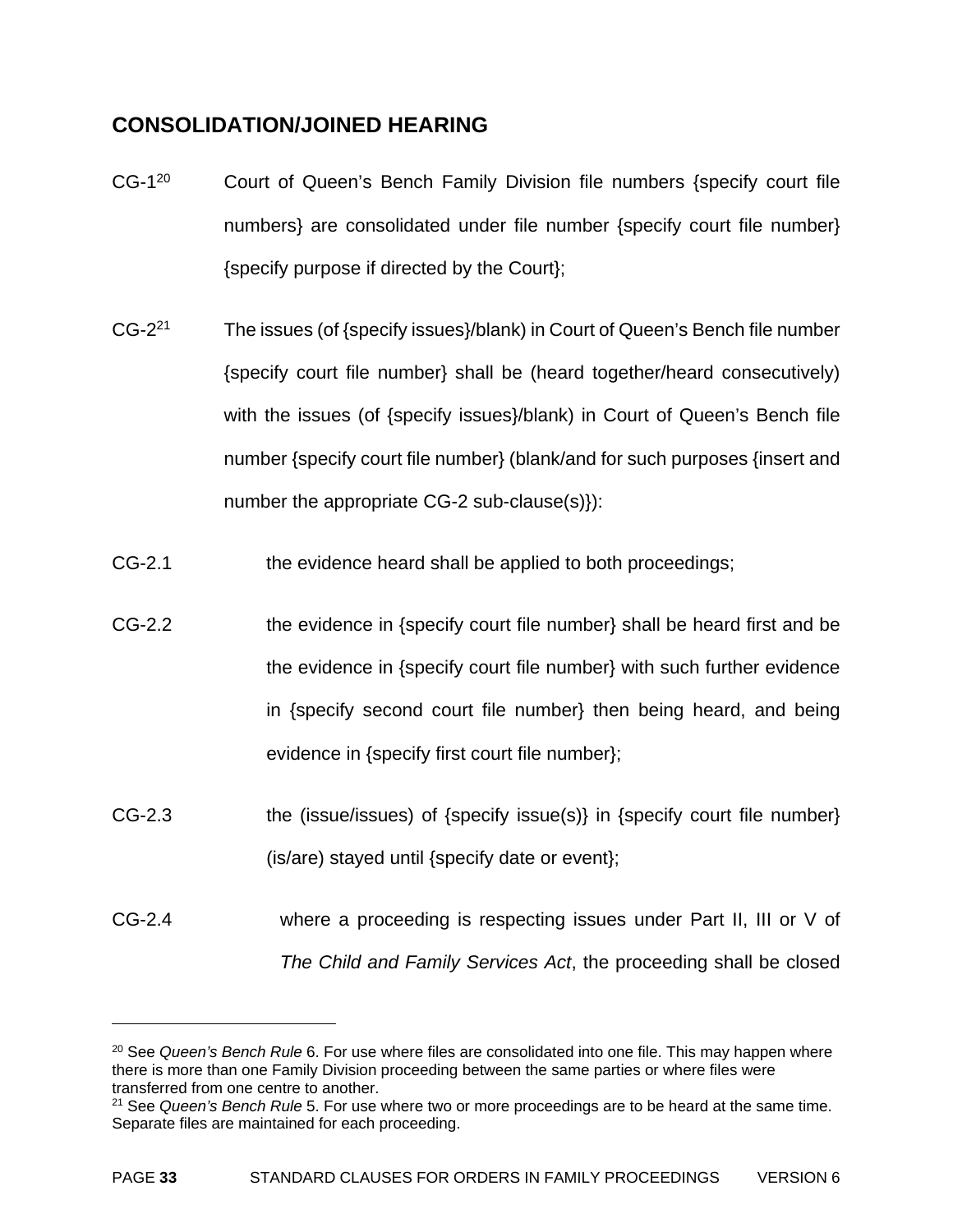to the public and the provisions of *The Child and Family Services Act* respecting confidentiality shall apply;

CG-2.5 {specify other conditions if necessary};

## **TRANSFER**

- CH-1 This matter is transferred to [specify Queen's Bench court centre and address in full including postal code];
- $CH-2<sup>22</sup>$  The {specify nature of proceeding} is transferred to {specify court in the other province or territory that the matter is being transferred to} as the (child/children) of the marriage (is/are) (habitually resident/present) in {specify province or territory};

# **CONVERSION OF APPLICATIONS (***DIVORCE ACT***)**

 $Cl-1^{23}$  The (portion of the/blank) {specify pleading} of [specify Party Name] seeking {briefly specify variation support sought} shall (be/not be) converted into an application under subsection 18.1(3) of the *Divorce Act* (and a copy of the {specify pleading} and evidence in support of it shall be sent to the designated authority for Manitoba/blank);

 $\overline{a}$ 

<sup>&</sup>lt;sup>22</sup> This clause is to be used with AB-15 when a request is made pursuant to subsections  $6(1)$ ,  $6(2)$  or 6.2(2) of the *Divorce Act* to transfer divorce, initial corollary relief or variation proceedings to another province or territory. JL clauses may also be needed.

<sup>23</sup> This clause is to be used for sections 18.2 and 18.3 of the *Divorce Act* where an out-of-province party requests, or the court directs, that the issue of support be heard in a province or territory other than Manitoba. It should be used in conjunction with clause AB-16, AB-17 or AB-18, as applicable.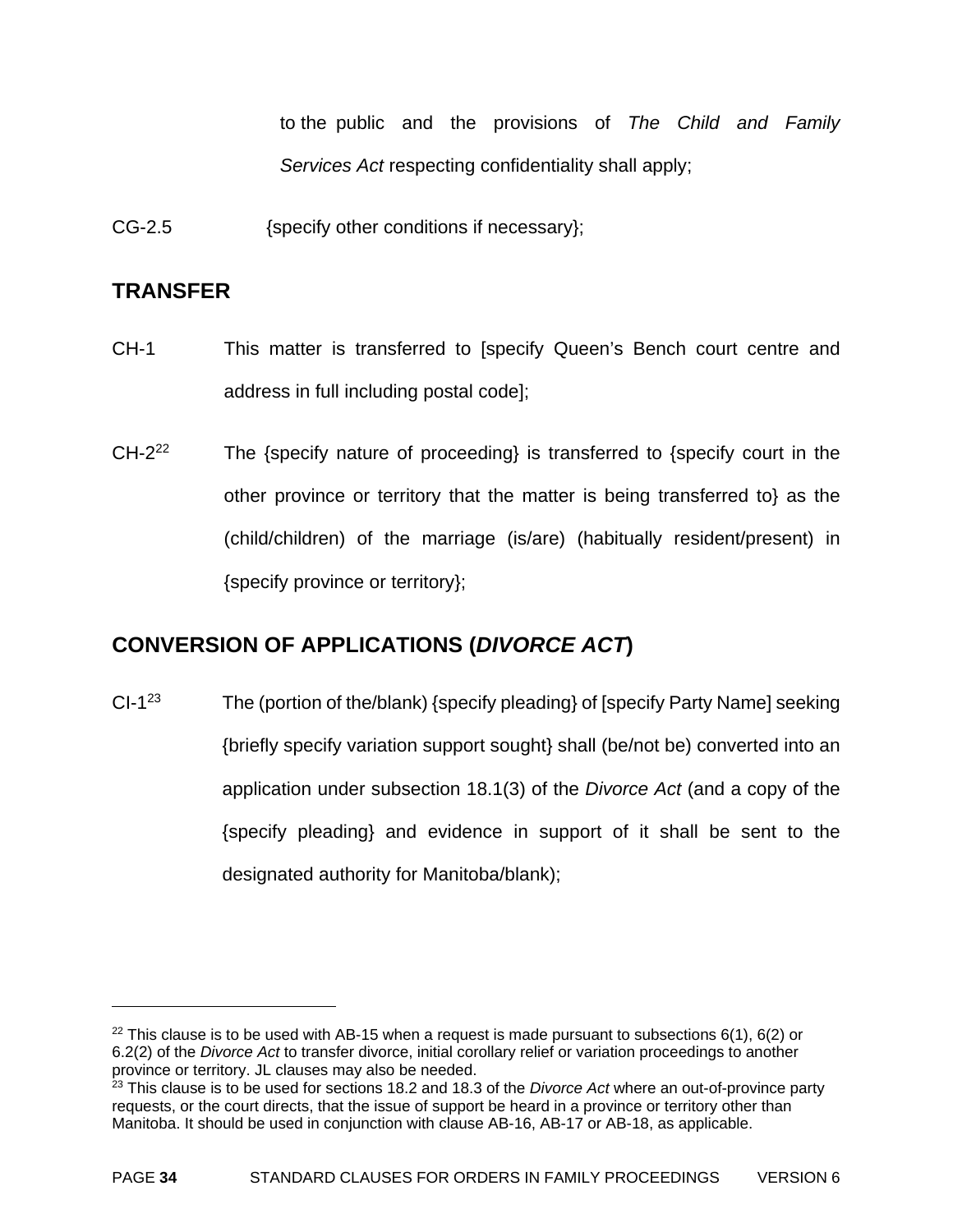# **ADDITIONAL FILING**

CJ-1 [Specify Party Name] (shall/may) file (a/an) {specify document(s) and, if appropriate, conditions or requirements for service as directed by the Court};

# **EXPUNGEMENT**

- CK-1 The (blank/following parts of the) {specify name and date of document} (is/are) expunged (;/:) {if required, insert and number the appropriate CK-1 sub-clause(s)}
- CK-1.1 paragraph(s) {specify paragraph number(s)};
- CK-1.2 part of paragraph {specify paragraph number} beginning with the words "{specify to make the expunged portion clear}" and ending with the words "{specify to make the expunged portion clear}";
- CK-1.3 exhibit(s) {specify exhibit(s)};
- CK-1.4 {specify other parts of the document if necessary};

## **TRIAGE**

- CL-1 [Specify Party Name] shall complete the following prerequisite(s) by {specify date}: { insert and number prerequisite(s) as CL-1.1 sub-clause(s)}
- CL-1.1 {specify prerequisite(s)};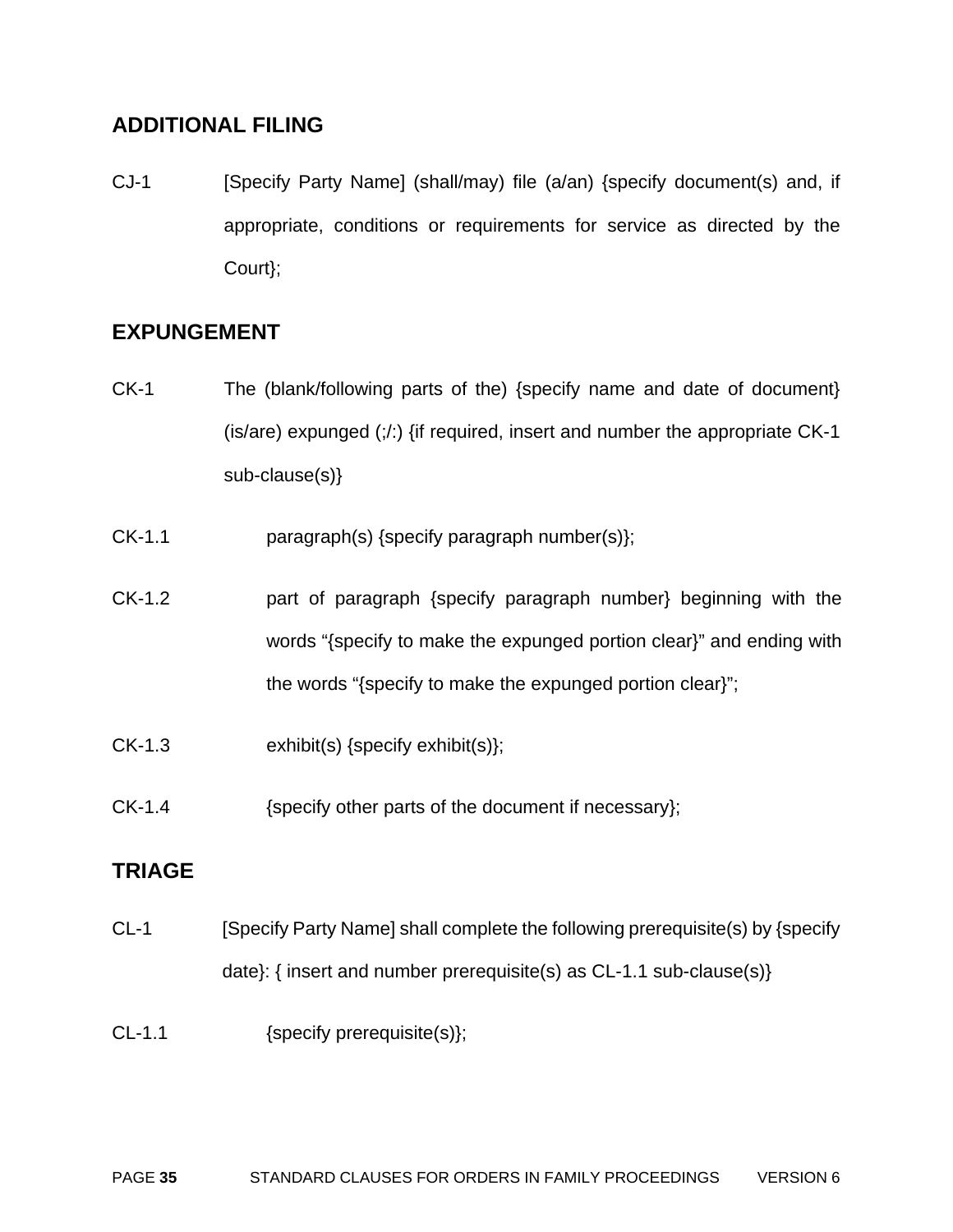- CL-2 [Specify Party Name] shall file a Certificate of Prerequisite Completion and a Triage Brief by {specify date no later than four days before the triage screening date} at {specify time if required};
- CL-3 The appeal of [specify Party Name] of Master [specify Master]'s Order pronounced {specify date} shall be heard {specify date/terms and conditions for proceeding with appeal};

### **STRIKING**

CM-1 The {specify name(s) and date(s) of document(s)} (is/are) struck from the court file {specify as directed or on the conditions set out by the Court};

# **PARENT INFORMATION PROGRAM**

CN-1 [Specify Party Name] (shall/need not) complete (the For the Sake of the Children parent information program/{specify other}) (blank/(by/within) {specify date or time period} (by {specify manner}/blank));

# **DISMISSAL OF CLAIMS**

 $\overline{a}$ 

CO-1 The (claim/claims) for {specify} in the (Notice of Motion/{specify initiating pleading24}) (of {specify Party Name}/blank) (filed on [Date]/blank) (is/are) dismissed;

 $24$  The term "initiating pleading" includes documents such as Petitions for Divorce, Petitions, Answers, Notices of Application, Notices of Motions to Vary. See *Queen's Bench Rule* 70.01 for a non-exhaustive list of initiating pleadings.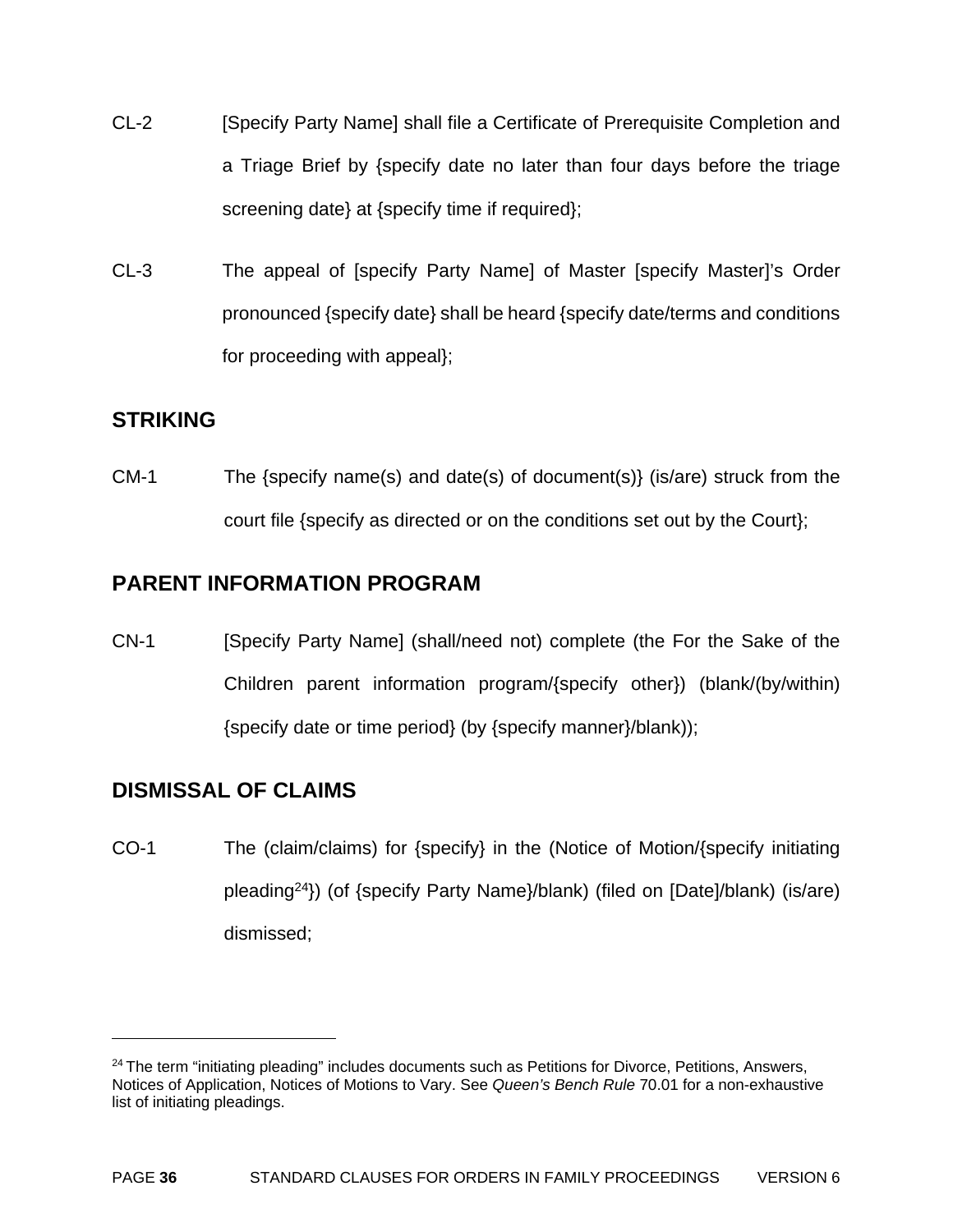- CO-2 The (Notice of Motion/{specify initiating pleading<sup>25</sup>}) of {specify Party Name} (filed on [Date]/blank) (blank/for {specify nature of motion}) is dismissed (blank/and all Orders granted pursuant to it are of no further force and effect) (blank/for jurisdictional reasons);
- CO-326 The (Notice of Motion to Vary/Notice of Application to Vary) seeking to (vary/rescind/suspend/terminate) child support in the [specify name of Order] pronounced [Date] by [specify Judge] is dismissed and the recalculation made [Date] by [specify Support Determination Officer], is confirmed and the recalculated child support in the amount of {specify amount} payable {specify payment frequency, date and installment amount}, commences on {specify commencement date contained in the Recalculated Child Support Order or Decision};
- CO-4<sup>27</sup> The motion of [specify Party Name] for summary judgment on (all claims in the {specify initiating pleading}/{specify applicable issue(s)}) is (granted/dismissed);

<sup>&</sup>lt;sup>25</sup> The term "initiating pleading" includes documents such as Petitions for Divorce, Petitions, Answers, Notices of Application, Notices of Motions to Vary. See *Queen's Bench Rule* 70.01 for a non-exhaustive list of initiating pleadings.

<sup>&</sup>lt;sup>26</sup> For use where a Notice of Motion to Vary or a Notice of Application to Vary was brought within 30 days of notification of a Recalculated Child Support Order because a party did not agree with the recalculated amount of support. For use with clause AB-3 when a party is seeking to vary a child support Order within 30 days of being notified of a Recalculated Child Support Order.

 $27$  When summary judgment is only granted on some issues in a proceeding, this clause must be used with clause CE-1 or CE-2 regarding severance and separate clauses used for those issues where summary judgment granted and dismissed. The Order would then go on to state the substantive order granted pursuant to the applicable legislation (e.g. partition or sale).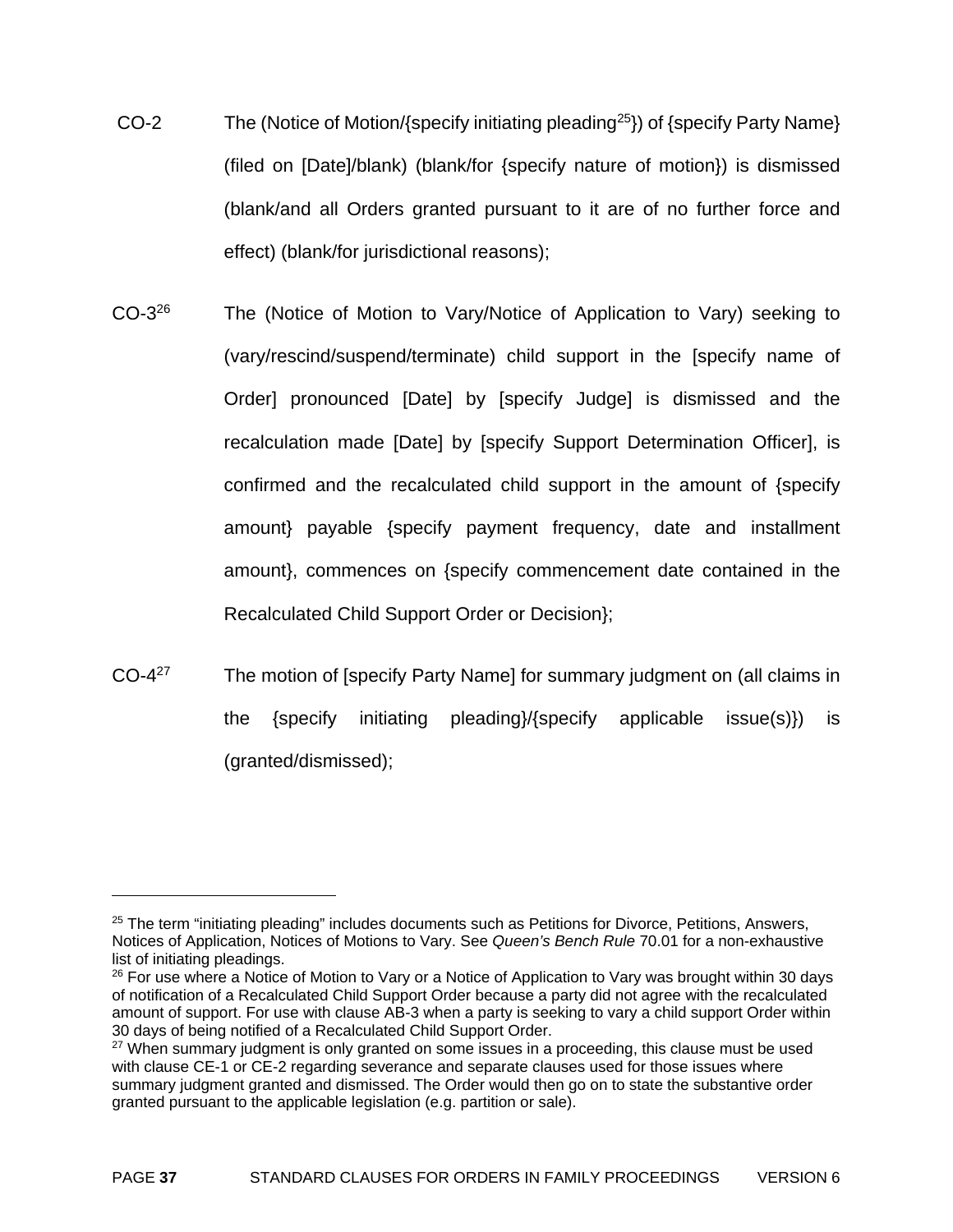CO-528 The Notice of Motion to Vary a Family Arbitration Award seeking to (vary/rescind/suspend/terminate) child support in the Family Arbitration Award made [Date] is dismissed and the recalculation made [Date] by [specify Support Determination Officer], is confirmed and the recalculated child support amount of {specify amount} payable {specify payment frequency, date and installment amount}, commences on {specify commencement date contained in the Child Support Recalculation Decision};

#### **WITHDRAWAL OF CLAIMS29**

- CP-1 All other claims in the (Notice of Motion/{specify initiating pleading<sup>30</sup>}) (of {specify Party Name}/blank) (filed on [Date]/blank) not addressed in (this Order/the {specify Order} pronounced [Date]) are withdrawn;
- CP-2 The (claim/claims) for {specify claim(s)} in the (Notice of Motion/{specify initiating pleading<sup>31</sup> $)$  (of {specify Party Name}/blank) (filed on [Date]/blank) not addressed in (this Order/the {specify Order} pronounced [Date]) are withdrawn;

1

 $28$  For use where a Notice of Motion to Vary a Family Arbitration Award was brought within 30 days of notification of a Child Support Recalculation Decision because a party did not agree with the recalculated amount of support. For use with clause AB-3 used when a party is seeking to vary a Family Arbitration Award that includes child support within 30 days of being notified of a Child Support Recalculation Decision.

<sup>29</sup> Relief to be dismissed must be dismissed under the legislation in which it was pled (i.e. the *Divorce Act, The Family Maintenance Act,* etc.). Relief to be withdrawn must be withdrawn under *The Court of Queen's Bench Act* and *Rules*.<br><sup>30</sup> The term "initiating pleading" includes documents such as Petitions for Divorce, Petitions, Answers,

Notices of Application, Notices of Motions to Vary. See *Queen's Bench Rule* 70.01 for a non-exhaustive list of initiating pleadings.

<sup>&</sup>lt;sup>31</sup> See footnote 30.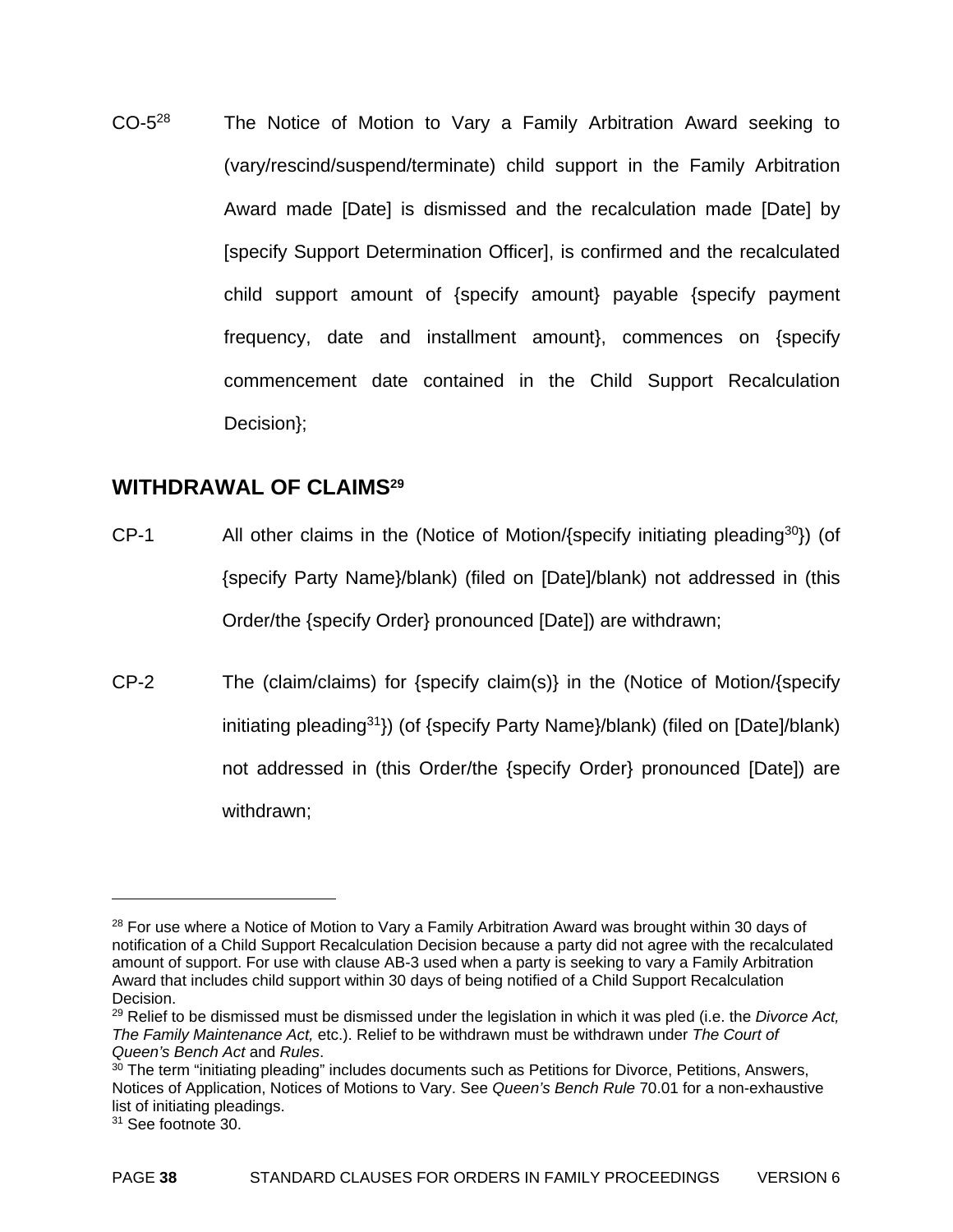# **ADJOURNMENT**

- CQ-1 (This matter/The issue(s) of) {specify issue(s)} (is/are) adjourned to (no fixed date/{specify date, time, and court address}) {insert and number the appropriate CQ-1 sub-clause(s) if necessary $($ ; $/$ : $)$
- CQ-1.1 and may be brought on at the request of either party upon notice to the other;
- CQ-1.2 for [specify Party Name] to file and serve {specify document(s)} by {specify date};
- CQ-1.3 for (a/the) (Support Application/Support Variation Application/Provisional Order/Provisional Variation Order) (to be/blank) submitted by [specify Party Name] pursuant to *The Interjurisdictional Support Orders Act* (for determination by/to proceed before) a competent authority in the reciprocating jurisdiction where [specify Party Name] is believed to habitually reside;
- $CQ-1.4$  on the condition that {specify the condition(s)}:
- CQ-1.4.1  ${QQ-2.1 CQ-2.13}$  {any of CQ-2.1 CQ-2.13 and  ${QQ-1.4.1}$
- $CQ-2^{32}$  This matter is adjourned to {specify date} at {specify time} (in Courtroom 223/in Courtroom/at) {specify courtroom number if appropriate} [specify Queen's Bench Court Complex and address in full including postal code],

<sup>&</sup>lt;sup>32</sup> This clause is to be used for Orders resulting from Maintenance Enforcement Court.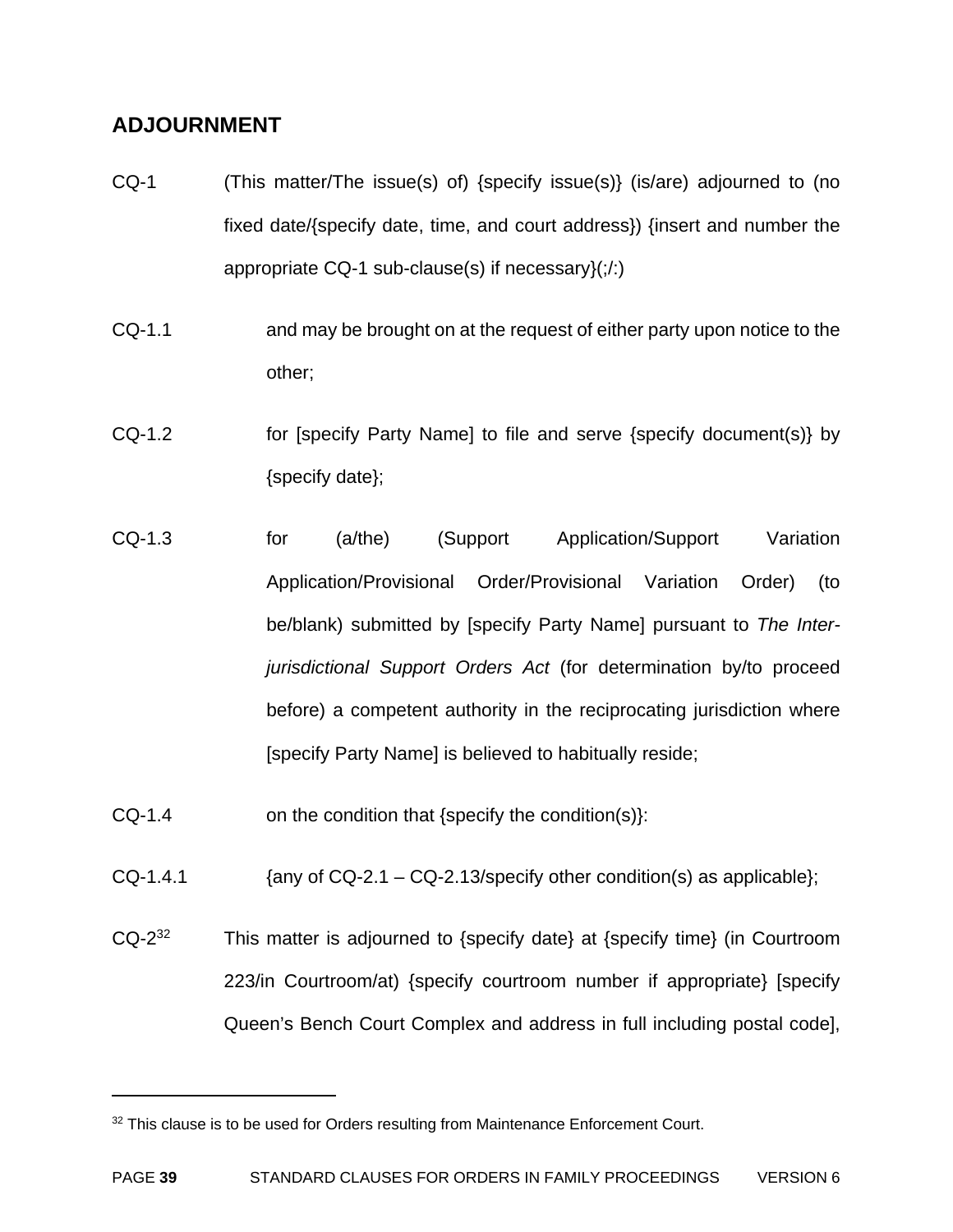{specify "for a show cause hearing to proceed that date", "with or without counsel", "for disposition" and/or other detail if appropriate} on condition that [specify Party Name] shall: {insert and number the appropriate CQ-2 subclause(s)}

- CQ-2.1 personally appear on that date;
- CQ-2.2 remain in custody until further order of the Court;
- CQ-2.3 **pay {specify amount} (immediately/by {specify date});**
- CQ-2.4 provide (proof that (he/she/they) (has/have) filed/copies of) (his/her/their) (income tax return(s)/notices of assessment or reassessment) (with/from) the Canada Revenue Agency for the {specify year(s)} taxation year(s) to (the Designated Officer, Maintenance Enforcement Program,/[specify Party Name]) by {specify date};
- CQ-2.5 provide a complete list of all places where (he/she/they) (has/have) applied for employment, including whom (he/she/they) contacted and the date of the applications for the period {specify time period} to (the Designated Officer, Maintenance Enforcement Program,/[specify Party Name]) by {specify date};
- CQ-2.6 provide proof that (he/she/they) (is/are) in receipt of (Social Assistance benefits/Employment Insurance benefits/{specify other benefits}) to (the Designated Officer, Maintenance Enforcement Program,/[specify Party Name]) by {specify date};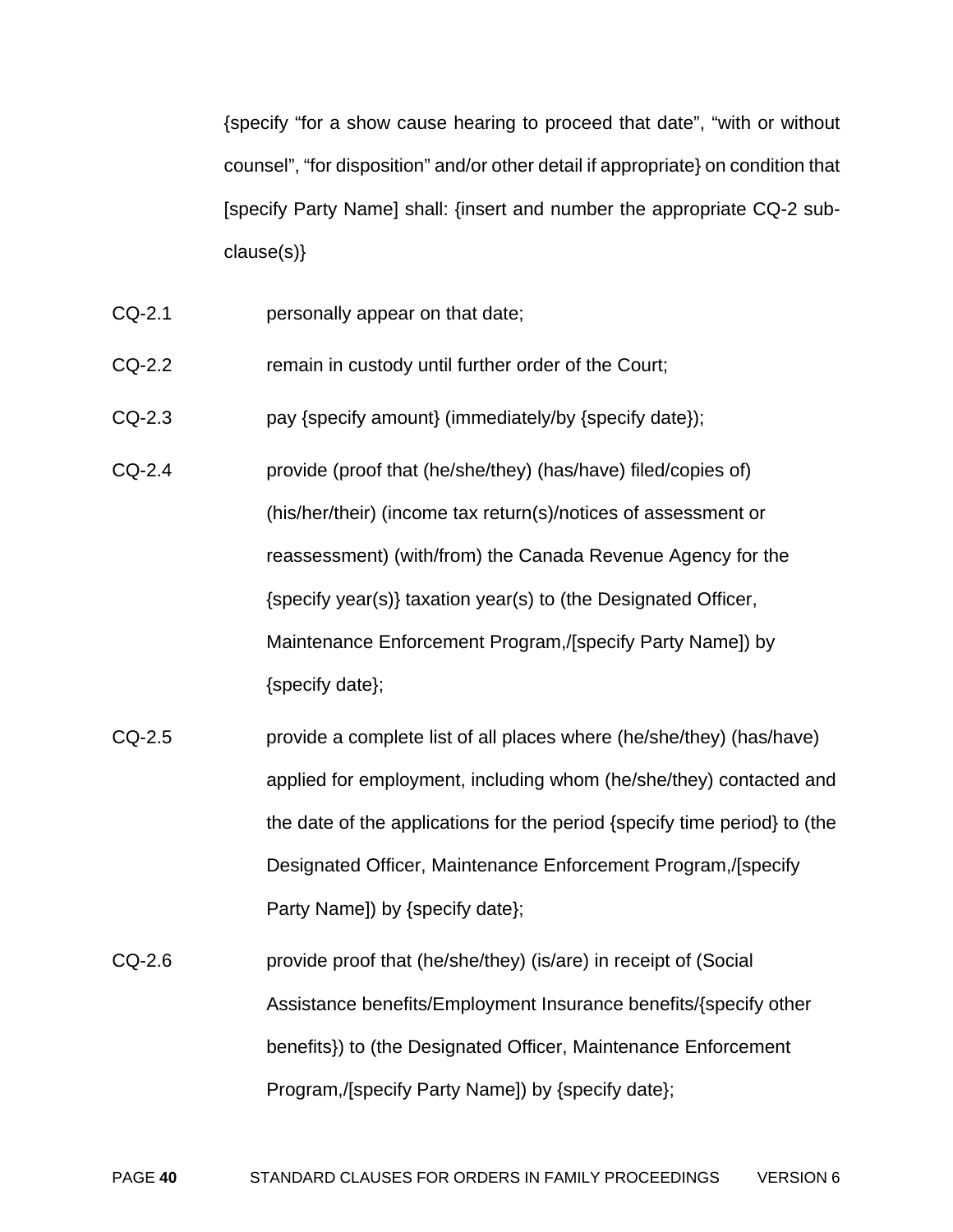- CQ-2.7 provide {specify number} current, consecutive pay stubs from (his/her/their) employment to (the Designated Officer, Maintenance Enforcement Program/[specify Party Name]) by {specify date};
- CQ-2.8 report particulars of (his/her/their) income for the period {specify time period} to (the Designated Officer, Maintenance Enforcement Program,/[specify Party Name]) by {specify date};
- CQ-2.9 provide receipts for any payments made directly to [specify Party Name] to the Designated Officer, Maintenance Enforcement Program, by {specify date};
- CQ-2.10 complete and provide a sworn or affirmed financial statement outlining (his/her/their) financial circumstances to the Designated Officer, Maintenance Enforcement Program, by {specify date};
- CQ-2.11 provide proof that an application to vary the support order has been filed, with copies of the {specify document(s)} by {specify date};
- CQ-2.12 provide the date set for the hearing of the variation application;
- CQ-2.13 provide an update on the ongoing variation proceedings;
- CQ-2.14 {specify as directed by the Court};
- CQ-3 (This matter/The issue(s) of) (blank/{specify issue(s)}) (is/are) adjourned to a (prioritized hearing/case conference) on {specify date, time and court address};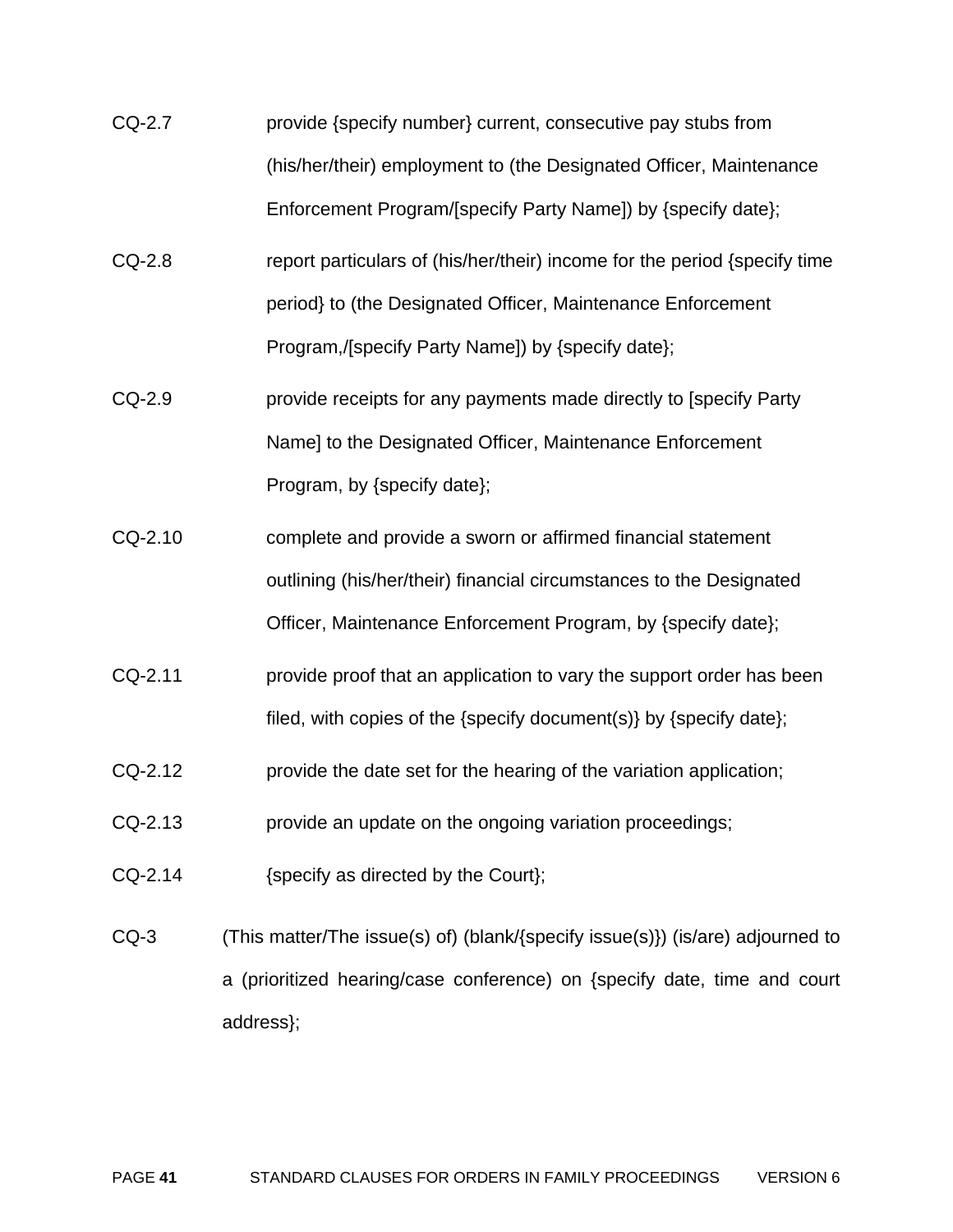### **REVIEWABLE**

CR-1 (This Order/The issue of/The issues of) {specify issue(s)} shall be reviewable (by the case conference judge/blank) (on or after {specify date or event}/{specify any further direction by the Court}/blank) (without the need to show a material change in circumstances/blank);

#### **SEIZED**

CS-1 {Specify Judge} shall hear all further (interim/blank) hearings;

#### **NOT SEIZED**

CT-1 {Specify pronouncing Judge} (need/will) not hear any further hearings;

### **WARRANT CANCELLATION**

CU-1 The Warrant for Arrest issued by [specify Judge or Master] on [Date] is cancelled;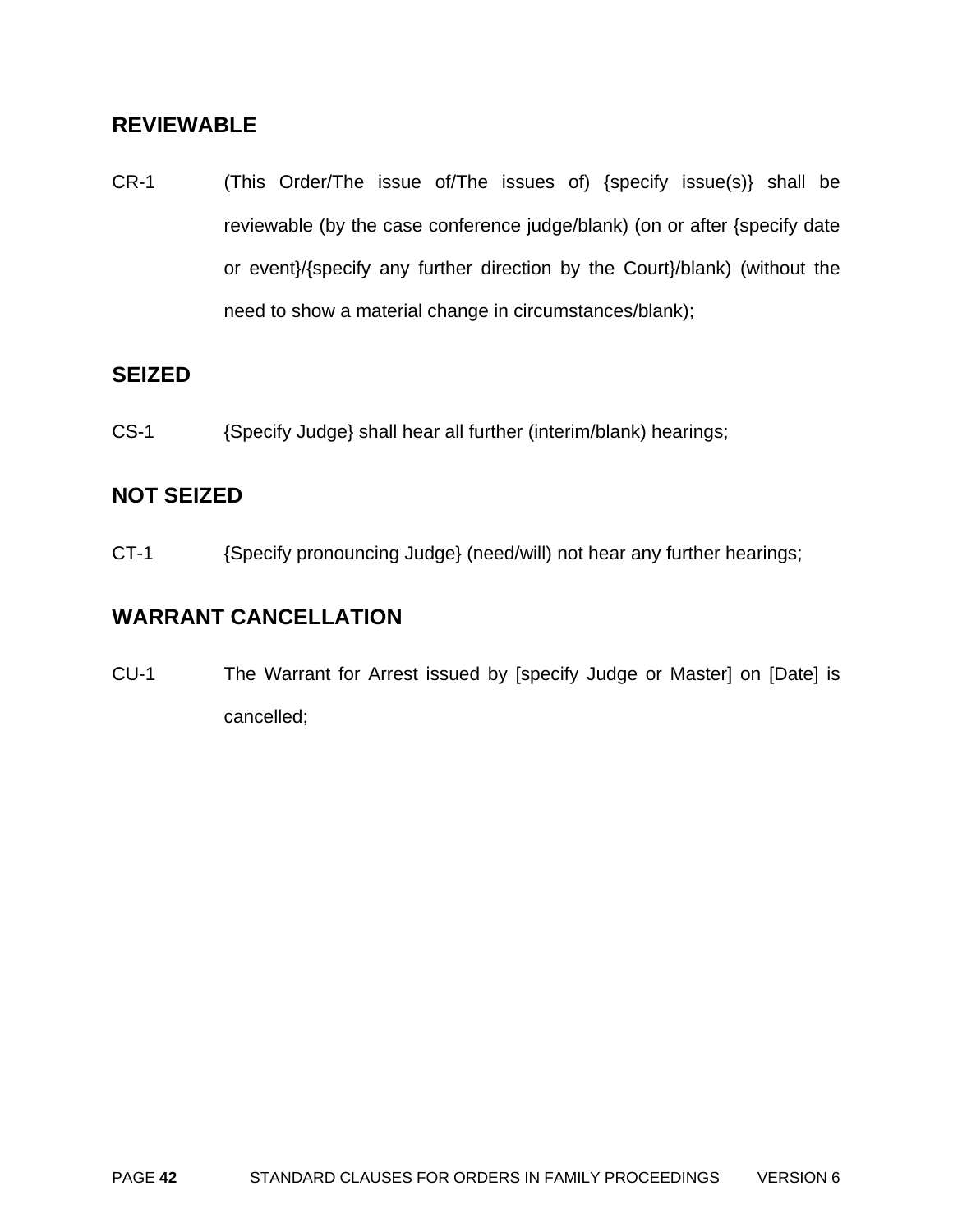# **D. PROTECTIVE RELIEF**

# **UNDER** *THE FAMILY MAINTENANCE ACT*

#### **Restricted Contact or Communication**

DA-1 [Specify Party Name] shall not contact or communicate with [specify Party Name](;/:) {insert and number the appropriate DA-1 sub-clause(s)}

- DA-1.1 at (his/her/their) place of work or employment;
- DA-1.2 between the hours of {specify time period};
- DA-1.3 more than {specify number} time(s) (daily/weekly);
- DA-1.4  ${Specify\ prohibited\ means\ of\ contact\ and\ commutation};$
- DA-1.5<sup>33</sup> except {specify exceptions for approved means and purposes of contact and communication};

#### **Peace Officer Assistance**

DB-1 All sheriffs, deputy sheriffs, constables and other peace officers within Manitoba shall do all such acts as may be necessary to enforce paragraph(s) {specify paragraph number(s) for civil protective relief} of this Order. For such purposes they, and each of them, are given full power and authority to enter upon any lands and premises whatsoever to enforce those terms;

<sup>33</sup> See also clause JE-4.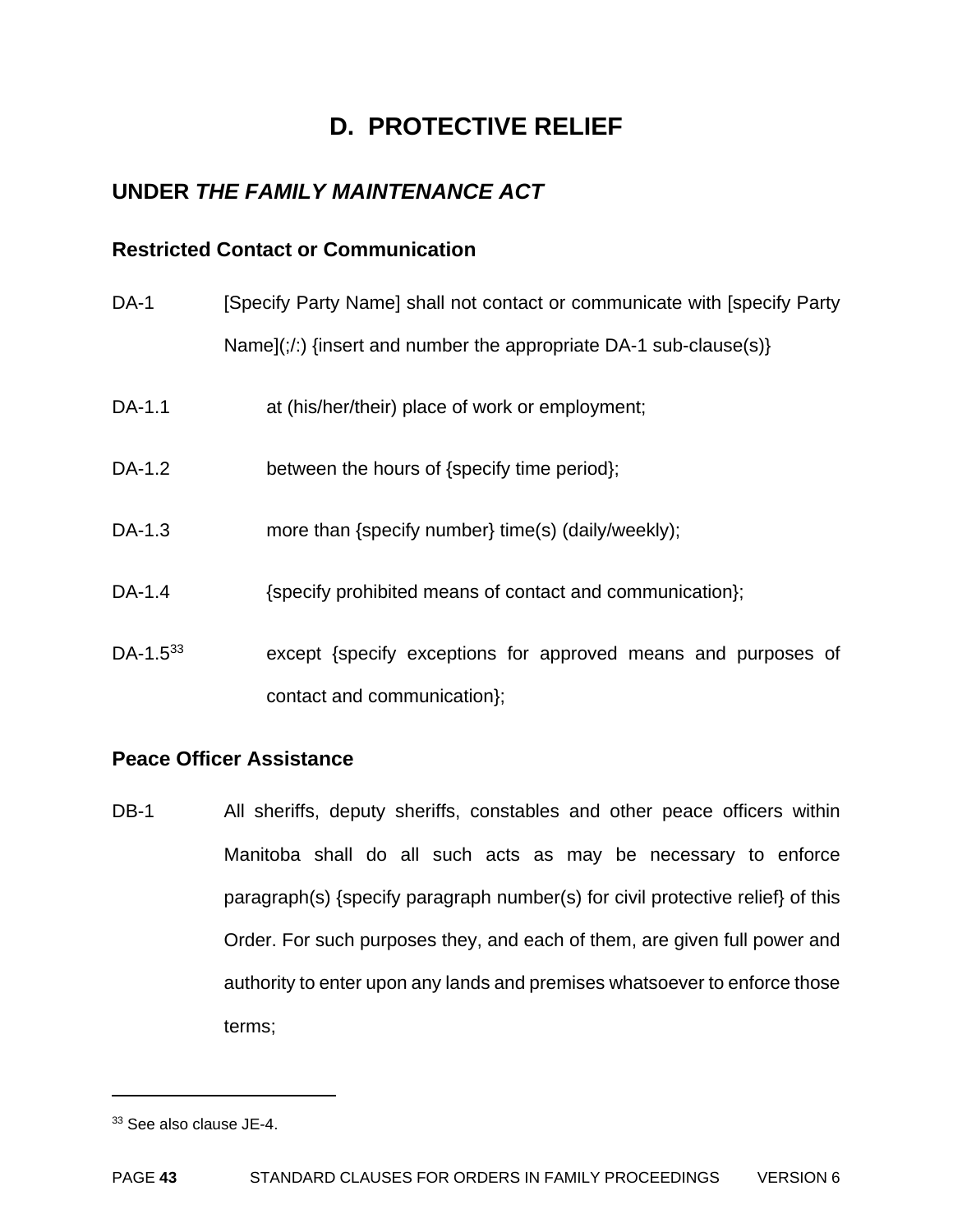# **UNDER** *THE DOMESTIC VIOLENCE AND STALKING ACT*

### **No Following**

DC-1 [Specify Party Name] shall not follow [specify Party Name] (or/blank) {specify child(ren)'s name(s)/birthdate(s) in his/her/their custody, other individual(s) or group(s) of persons} from place to place;

#### **No Contact or Communication**

- DD-1 [Specify Party Name] shall not, directly or indirectly, communicate with or contact [specify Party Name] (or/blank) {specify child(ren)'s name(s)/birthdate(s) in his/her/their custody, other individual(s) or group(s) of persons $\langle \cdot, \cdot \rangle$  {insert and number a separate DD-1 sub-clause for each specified exception}
- DD-1.1<sup>34</sup> except {specify exceptions for approved means and purposes of contact and communication};

#### **Other Prohibitions**

1

DE-1 [Specify Party Name] shall not attend at (or near/or within/blank) {specify distance if appropriate} (of/blank) or enter any place where [specify Party Name] (or/blank) {specify child(ren)'s name(s)/birthdate(s) in his/her/their custody, other individual(s) or group(s) of persons}: insert and number the appropriate DE-1 sub-clause(s)}

<sup>&</sup>lt;sup>34</sup> This exception can be used when a Prevention Order is granted or when a Protection Order is being varied by a Court of Queen's Bench Judge.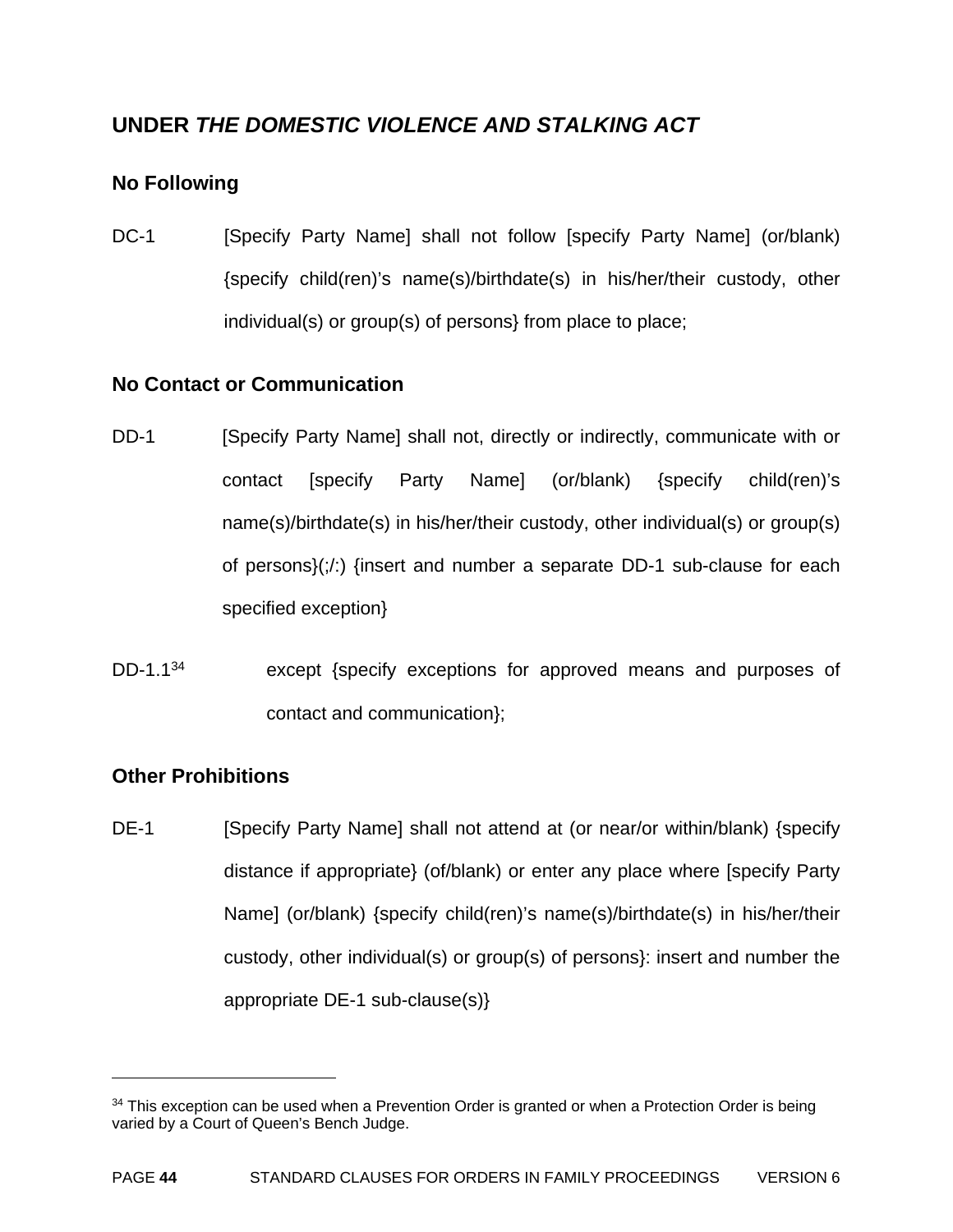- DE-1.1 resides (, including/blank) {specify address in full if appropriate}; (or/blank)
- DE-1.2 regularly attends (, including/blank) {specify place and address in full if appropriate}; (or/blank)
- DE-1.3 works or carries on business (, including/blank) {specify place and address in full if appropriate};
- DE-2 [Specify Party Name] shall not enter or remain in any place where [specify] Party Name] (or/blank) {specify child(ren)'s name(s)/birthdate(s) in his/her/their custody, other individual(s) or group(s) of persons} happen(s) to be;

#### **Exceptions to Certain Clauses**<sup>35</sup>

- DE-3 Despite paragraph(s) {specify paragraph(s)} (blank/of the Protection Order granted by [specify Judicial Justice of the Peace] on [Date]), [specify Party Name] may attend, where [specify Party Name] is present at: {insert and number the appropriate DE-3 sub-clause(s)}
- DE-3.1 **any court proceeding in which [specify Party Name] is a party or an** accused person;

<sup>&</sup>lt;sup>35</sup> On an application to set aside a Protection Order a Judge can, subject to certain restrictions, order exceptions to Protection Order clauses. See subsections 7(1), (1.1) and (1.2) and 12(1) of *The Domestic Violence and Stalking Act*.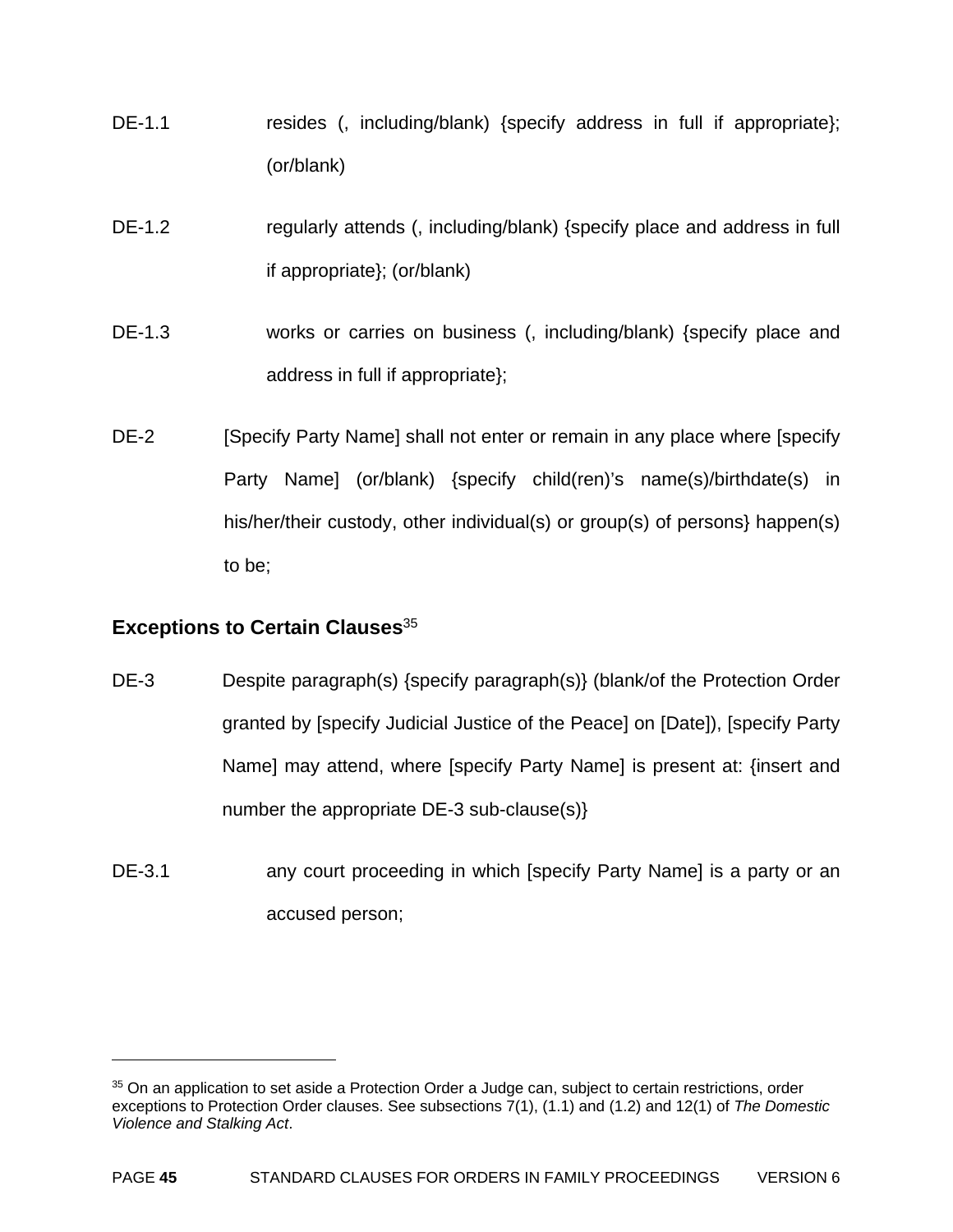- DE-3.2 mediation by court referral or an assessment, investigation or evaluation ordered by a Court, in relation to custody, access or a related family matter;
- DE-4 While attending a proceeding pursuant to {specify paragraph(s)}, [specify Party Name] shall: {insert and number the appropriate DE-4 sub-clause(s)}
- DE-4.1 **remain at least {specify distance} metres**<sup>36</sup> away from [specify Party Name] at all times;
- DE-4.2 refrain from communicating with [specify Party Name], except in the presence and with the approval of the Judge, Master or other officer of the Court in a court proceeding, or of the mediator, assessor, investigator or evaluator;
- DE-4.3 not remain in any location where [specify Party Name] would be alone with [specify Party Name];
- DE-4.4 {specify different conditions restricting the party's conduct as ordered by the presiding Judge or Master in a court proceeding};

#### **Peace Officer Assistance**

1

DF-1 All sheriffs, deputy sheriffs, constables and other peace officers within Manitoba shall do all such acts as may be necessary to enforce

<sup>36</sup> Subsection 7(1.1) of *The Domestic Violence and Stalking Act* requires a party to remain at least two metres away from another party, while attending court, mediation, etc. where the other party is present. Pursuant to subsection 7(1.2), a Judge or Master may make a different order restricting the party's conduct.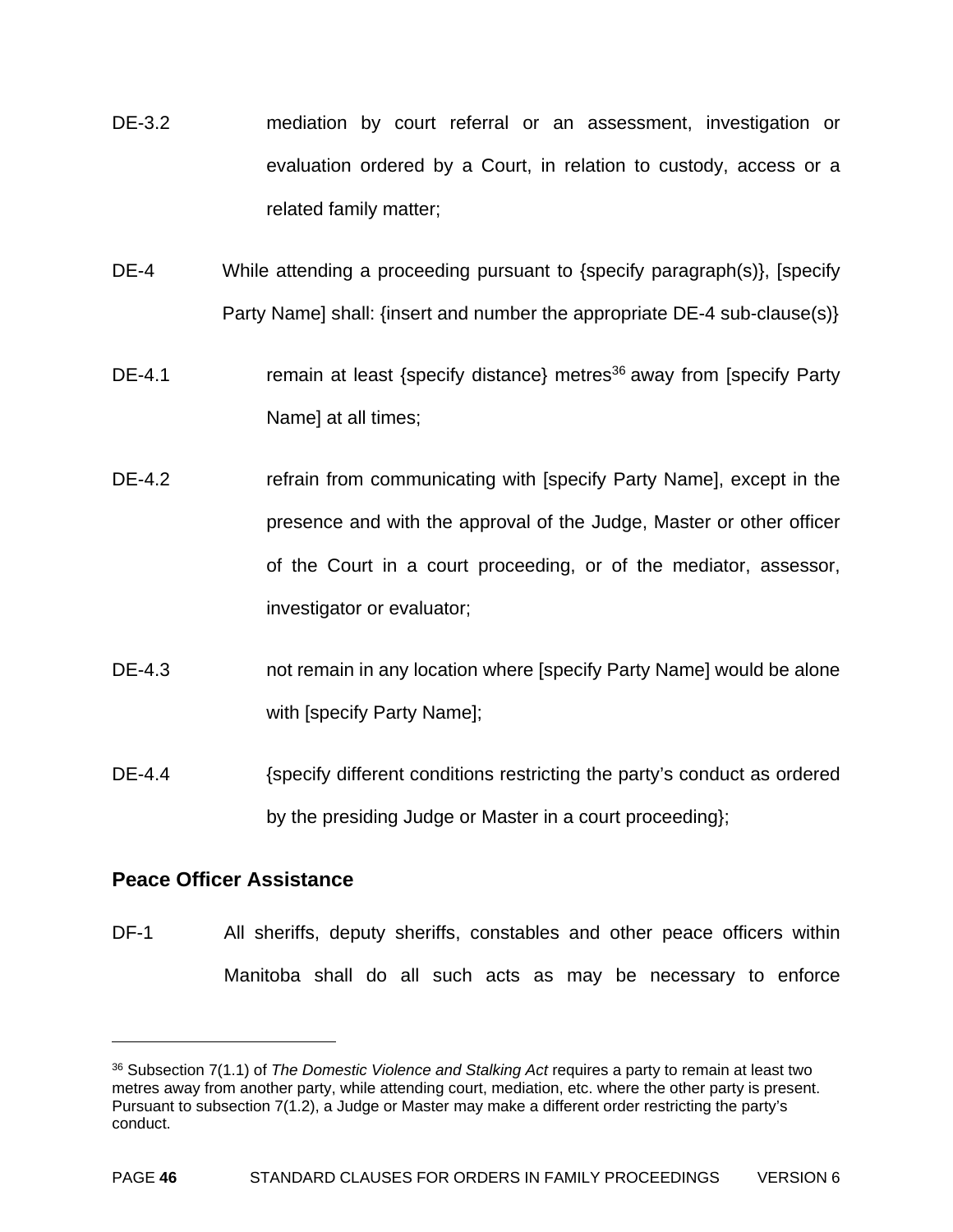paragraph(s) {specify paragraph number(s) for no contact or communication, prohibition and other clauses to be enforced} of this Order. For such purposes they, and each of them, are given full power and authority to enter upon any lands and premises whatsoever to enforce those terms;

- DF-2 A peace officer shall (immediately/within) {specify period of time} remove [specify Party Name] from the residence located at {specify address in full};
- DF-3 A peace officer shall within {specify period of time} accompany ([specify Party Name] /{specify name}) to {specify address in full} to supervise the removal of the following personal property:

{list property};

- DF-4 [Specify Party Name] shall deliver up to a peace officer: {insert and number the appropriate DF-4 sub-clause(s)}
- DF-4.1 **any firearm and ammunition that [specify Party Name] possesses** (believed to be located at/blank) {specify address in full if appropriate};
- DF-4.2 the weapon(s) that [specify Party Name] possesses including {specify weapons}(believed to be located at/blank){specify address in full if appropriate};

and in the event [specify Party Name] does not do so, any peace officer may, for the purpose of seizing the items, enter and search any place where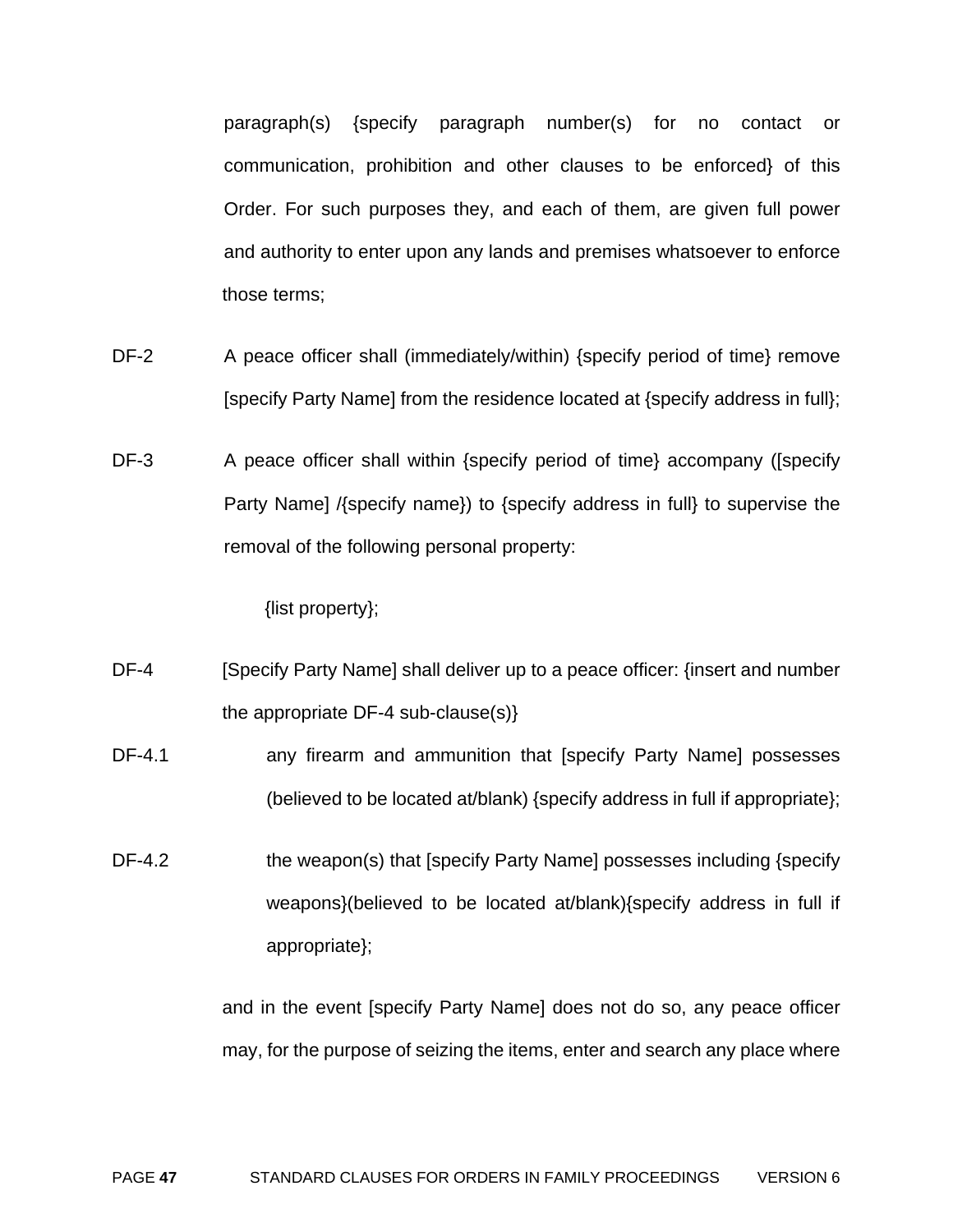the officer has reason to believe the items are located with such assistance and force as are reasonable in the circumstances;

DF-5<sup>37</sup> A peace officer shall seize the following property of [specify Party Name] used in furtherance of (domestic violence/stalking):

> {describe property (generally and specifically)} (believed to be located at/blank) {specify address in full if appropriate};

and a peace officer shall seize the property. The property shall not be disposed of until {specify date or event}, but shall otherwise be dealt with/which shall be disposed of) in accordance with the *Domestic Violence and Stalking Regulation*;

### **Compensation**<sup>38</sup>

- DG-1 [Specify Party Name] shall (immediately/by) {if appropriate, specify a date} pay [specify Party Name] the following compensation for monetary losses suffered by (him/her/them) (or by (his/her/their) (child/children)/blank):
- DG-1.1 {specify amount and nature of compensation};

<sup>&</sup>lt;sup>37</sup> Examples of property (generally and specifically): all camera and photography equipment; Honda Accord, Licence #; etc.

<sup>&</sup>lt;sup>38</sup> Examples of compensation for monetary losses: loss of income, expenses relating to new accommodations, moving, counselling, therapy, medicine and other medical requirements, security measures, legal fees and other costs relating to making an application under this Act.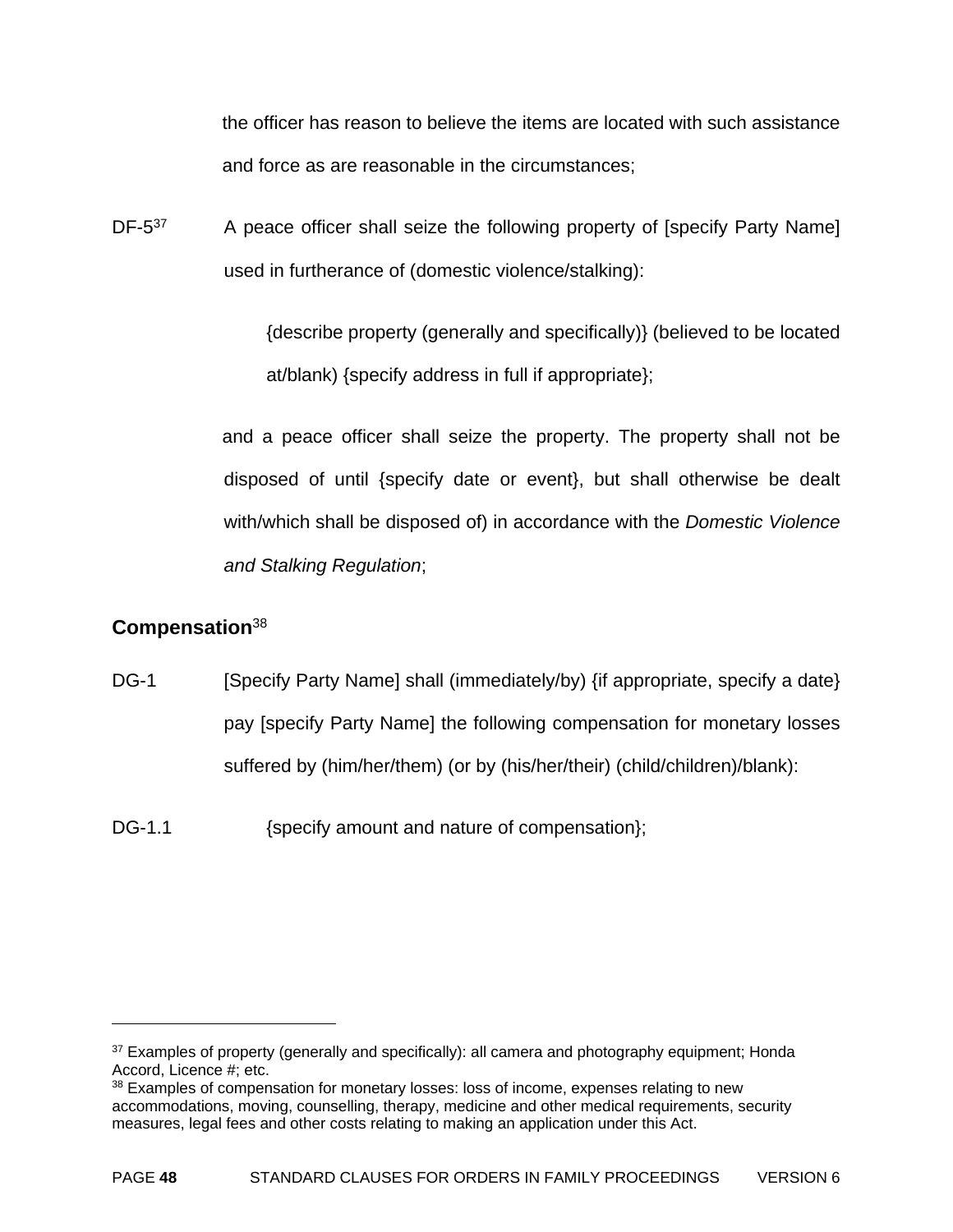#### **Counselling**

- DH-1 [Specify Party Name] shall obtain counseling and/or therapy and shall provide written confirmation to the Court from the counselor or therapist once (he/she/they) (has/have) done so:
- DH-1.1 {specify terms and conditions};

#### **Bond**

- DI-1 To secure (his/her/their) compliance with the terms of this Order, [specify Party Name] shall (immediately/by) {if appropriate, specify a date}: {insert and number the appropriate DI-1 sub-clause(s)}
- DI-1.1 give security in the form of a bond approved by the Master and furnished by a person authorized under *The Insurance Act* to enter into a contract of guarantee insurance in the sum of {specify amount};
- DI-1.2 give security in the form of a personal bond approved by the Master in the sum of {specify amount} with {specify names(s) of surety/sureties} as (surety/sureties) (without a cash deposit/with a cash deposit of) {specify amount};
- DI-1.3 give security in the form of a personal bond approved by the Master, without sureties, in the sum of {specify amount} (without a cash deposit/with a cash deposit of) {specify amount};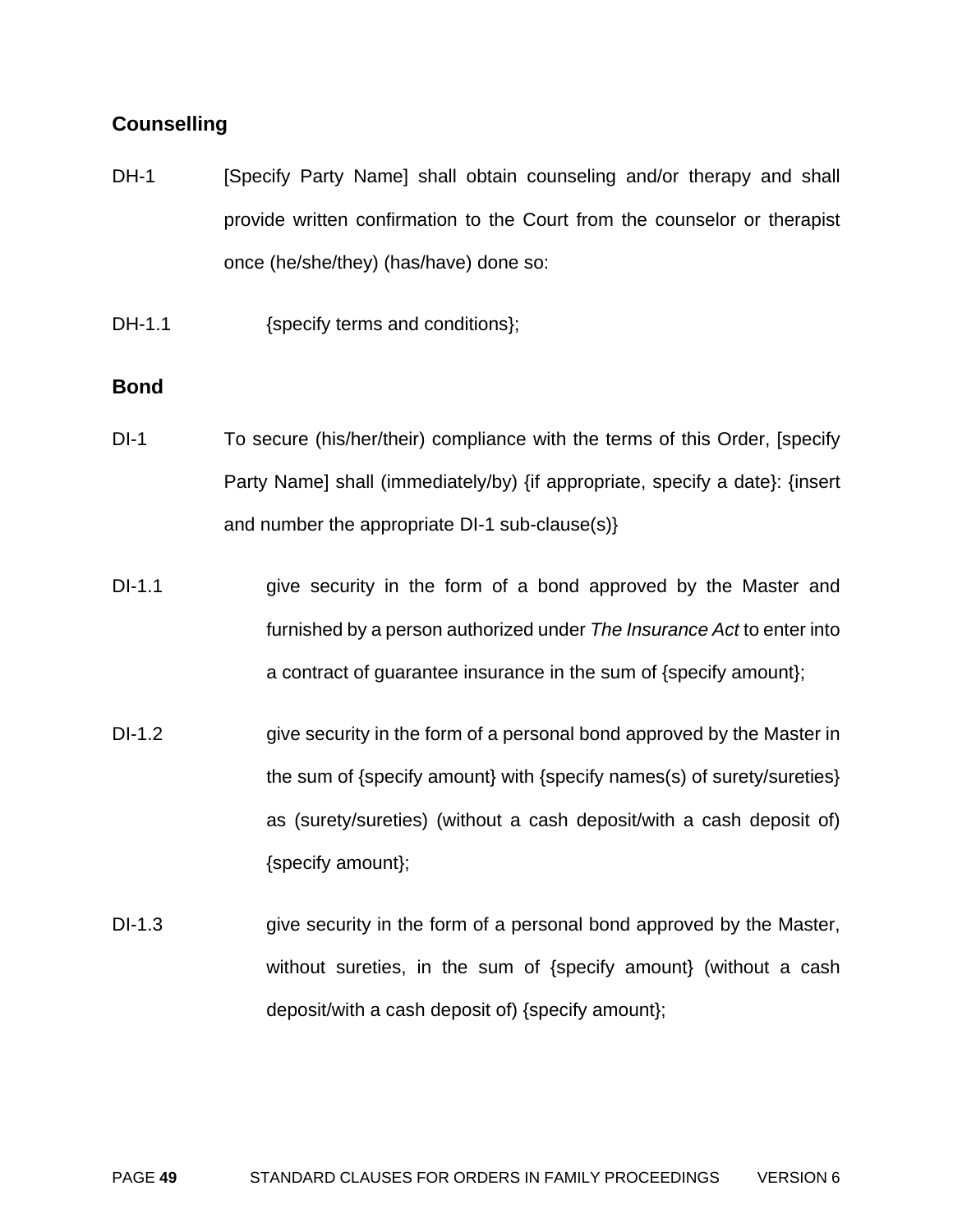#### **Driver's Licence Prohibitions**

- DJ-1 Any licence or permit issued to [specify Party Name] under *The Highway Traffic Act* is suspended;
- DJ-2 [Specify Party Name] is disqualified from (applying for or holding a licence or permit under *The Highway Traffic Act*/operating a motor vehicle);
- DJ-3 No licence or permit under *The Highway Traffic Act* shall be issued to or renewed by [specify Party Name];
- DJ-4 The provision in the [specify name of Order] pronounced [Date] by [specify Judge] (suspending any licence or permit issued to [specify Party Name] under *The Highway Traffic Act*/disqualifying [specify Party Name] from applying for or holding a licence or permit under *The Highway Traffic Act*/disqualifying [specify Party Name] from operating a motor vehicle) is terminated;
- DJ-5 The provision in the [specify name of Order] pronounced [Date] by [specify Judge] prohibiting the issuance or renewal of a licence or permit under *The Highway Traffic Act* to [specify Party Name] is terminated;

### **Publication Bans**<sup>39</sup>

 $\overline{a}$ 

DK-1 No person shall publish or broadcast, or cause to be published or broadcast, in a media report, the name(s) of {specify name(s) of one or both parties

<sup>39</sup> For use with Orders under subsection 21(1) or (1.1) of *The Domestic Violence and Stalking Act*.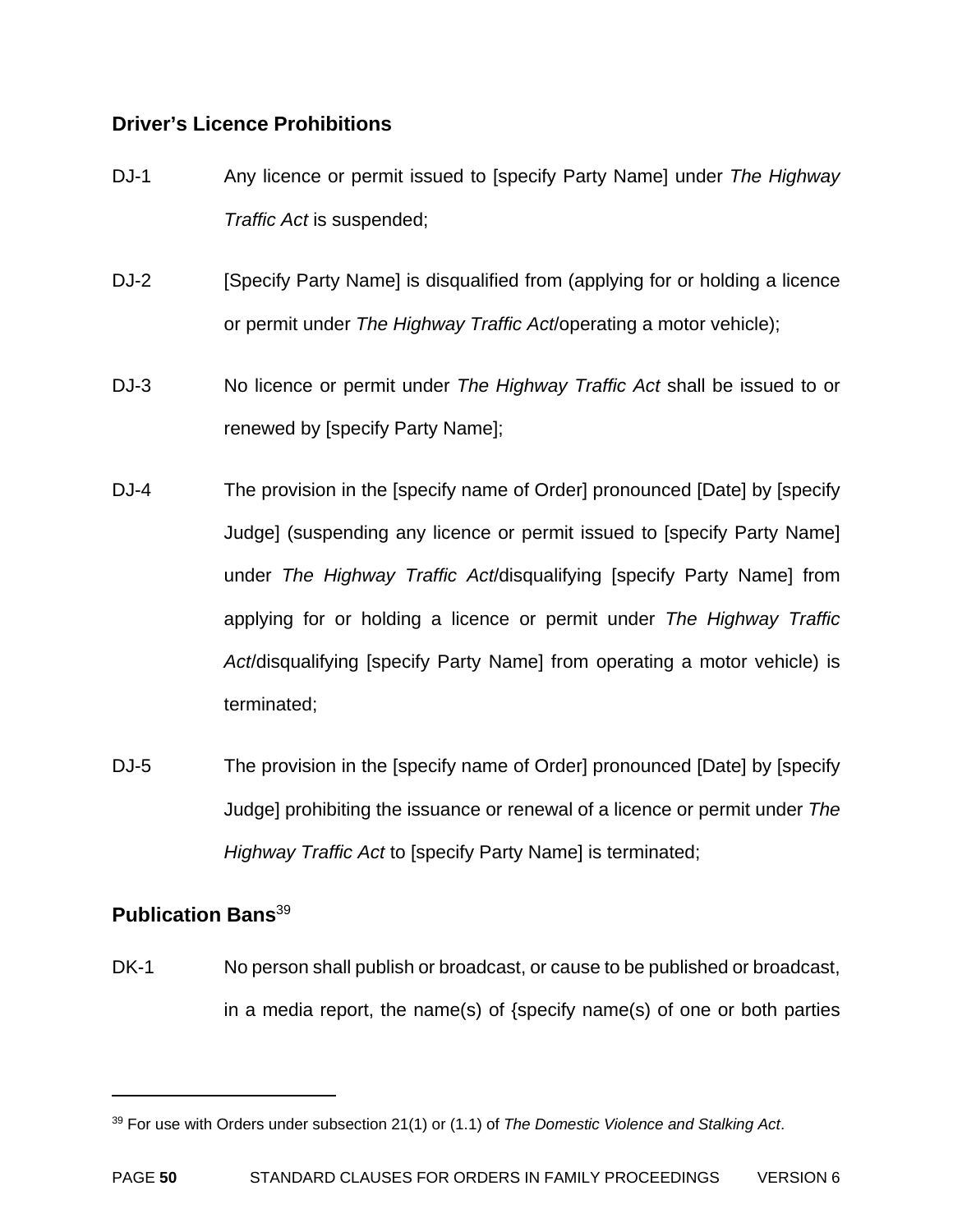and/or a witness in the proceeding} or any information likely to identify {specify name of party seeking protective relief and/or the name of a witness in the proceeding};

DK-2 No person shall publish or broadcast, or cause to be published or broadcast, in a media report, the name(s) of {specify child(ren)'s name(s)/birthdate(s)}, or any information likely to identify {specify child(ren)'s name(s)/birthdate(s)};

#### **Return of Seized Property to Third Party Owners**

DL-1 {Specify name(s) of third party owner(s)} having satisfied the Court that (he/she/they) (is/are) the owner(s) of the following property seized from [specify Party Name]:

{list seized property},

the property shall be returned to {specify name(s) of third party owner(s)} on the following condition(s): {insert and number the appropriate DL-1 subclause(s)}

- DL-1.1 the property shall not be sold, given, loaned or otherwise released or returned to [specify Party Name];
- DL-1.2 {specify any other conditions imposed by the Court to ensure the safety of the party alleging stalking/domestic violence, and to remedy the domestic violence/stalking};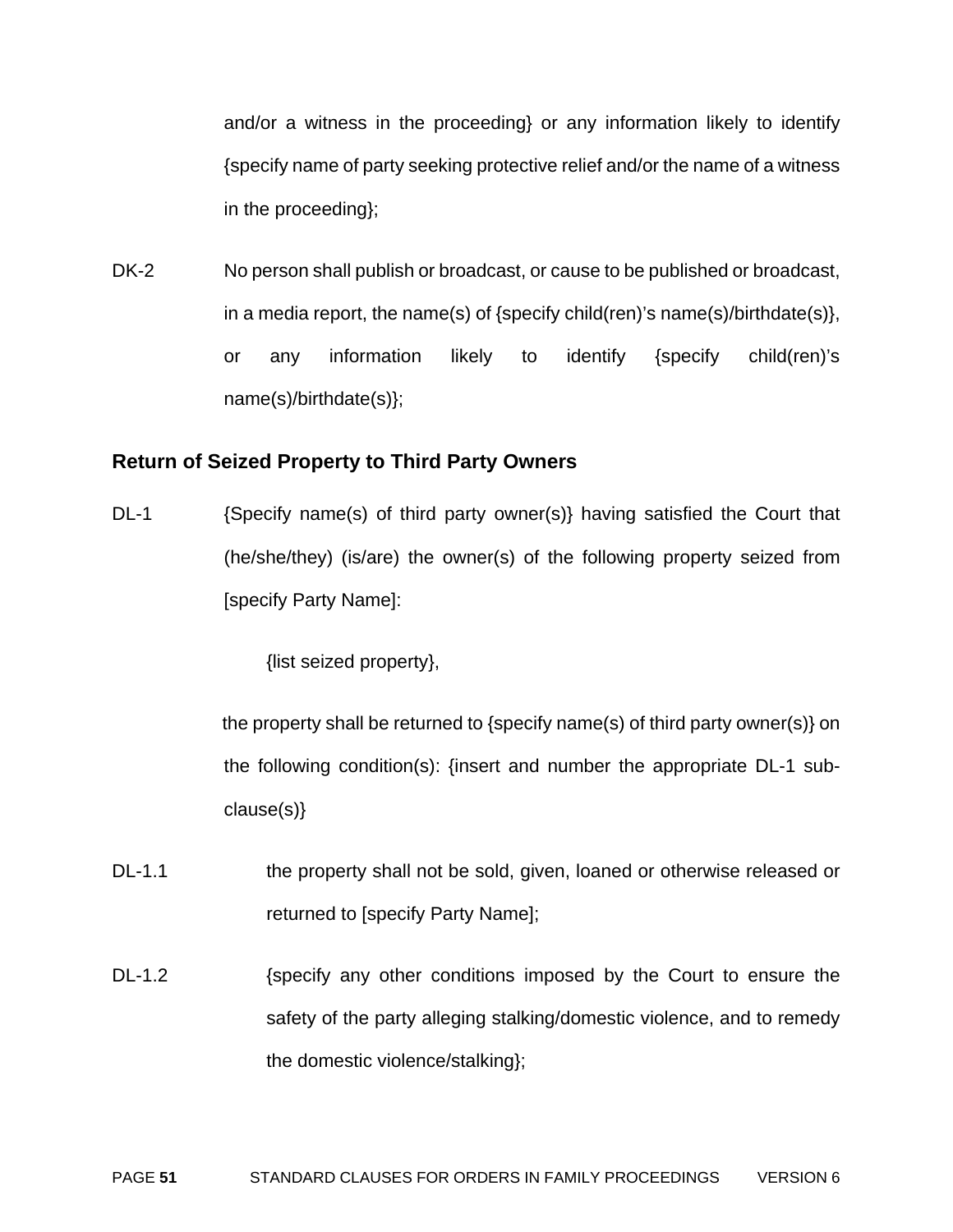#### **Return of Seized Property to Third Party Security Holders**

DM-1 {Specify name(s) of third party security holder(s)} having satisfied the Court that (he/she/they/it) (has/have) a security interest in the following property seized from [specify Party Name]:

{list seized property};

the property shall be released to {specify name(s) of third party security holder(s)} on the following condition(s): {insert and number the appropriate DM-1 sub-clause(s)}

- DM-1.1 the property shall not be sold, given, loaned or otherwise released or returned to [specify Party Name];
- DM-1.2 upon disposition of the property, {specify name(s) of third party security holder(s)} shall, after satisfaction of the security interest, pay the expenses of the Sheriff relating to the seizure, storage and repair of the property;
- DM-1.3 {specify any other conditions imposed by the Court to ensure the safety of the party alleging stalking/domestic violence, and to remedy the domestic violence/stalking};

#### **Property**

DN-1 [Specify Party Name] shall have the exclusive right to use and possess the following: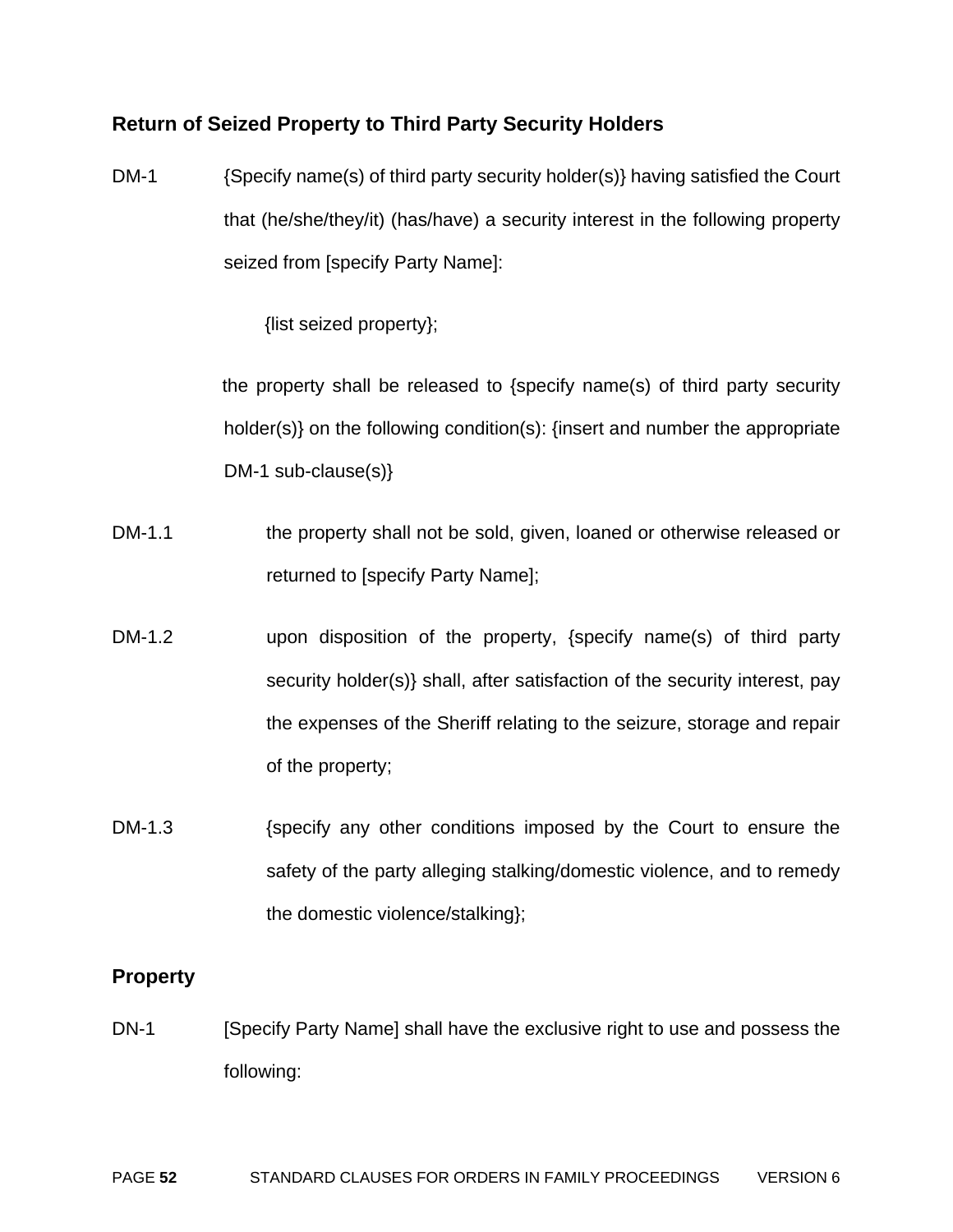{list items of property}

(until further order of the Court/blank);

DN-2 [Specify Party Name] shall deliver the following items now in (his/her/their) possession to [specify Party Name]:

{list items of property}

by {specify manner of delivery consistent with the other provisions of the Order};

DN-3 [Specify Party Name] shall not damage, convert, sell or part with the possession of and shall preserve (all/the following) property in (his/her/their) possession in which [specify Party Name] (has/may have) an interest (, including:/blank)

{list property if appropriate};

DN-4 [Specify Party Name] shall not take or damage any property in the possession or under the control of [specify Party Name];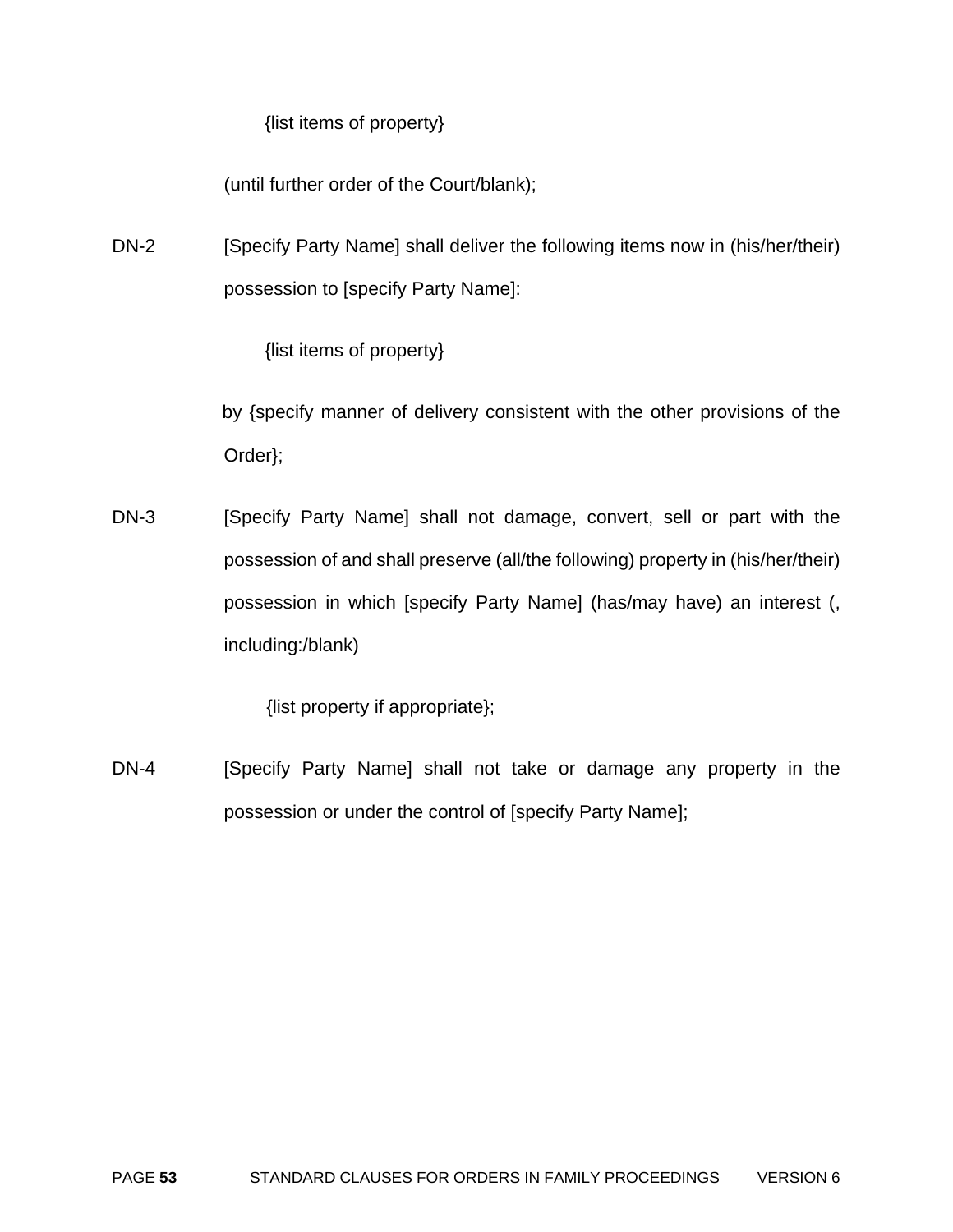# **E. STATUS**

### **NON-COHABITATION**

EA-1<sup>40</sup> [Specify Party Name] and [specify Party Name] shall no longer be bound to cohabit with one another;

# **PARENTAGE**

- EB-1 [Specify Party Name] is granted leave to obtain blood tests or other genetic tests (namely/blank) {specify test if appropriate} of [specify Party Name] and {specify child(ren)'s name(s)/birthdate(s)} respecting (paternity/maternity) of {specify child(ren)'s name(s)} and to submit the results in evidence;
- EB-2 The cost of testing for (paternity/maternity) shall be paid as follows: {specify payment terms};
- EB-3<sup>41</sup> [Specify Party Name] (, whose name at birth was {specify name}/blank), born {specify birthdate} in {specify the location, province/state and country}, (is/is not) the (father/mother) of {specify child's name/birthdate/location of birth};

 $40$  This clause does not apply to common-law partners. Only married parties have an obligation to cohabit with one another.

<sup>&</sup>lt;sup>41</sup> Declarations of paternity and maternity are made in Final Orders only. A declaration of parentage provision should be preceded by the heading "THIS COURT DECLARES pursuant to *The Family Maintenance Act*". Any other orders made under that Act would follow heading BA-2 and be contained in a separate clause.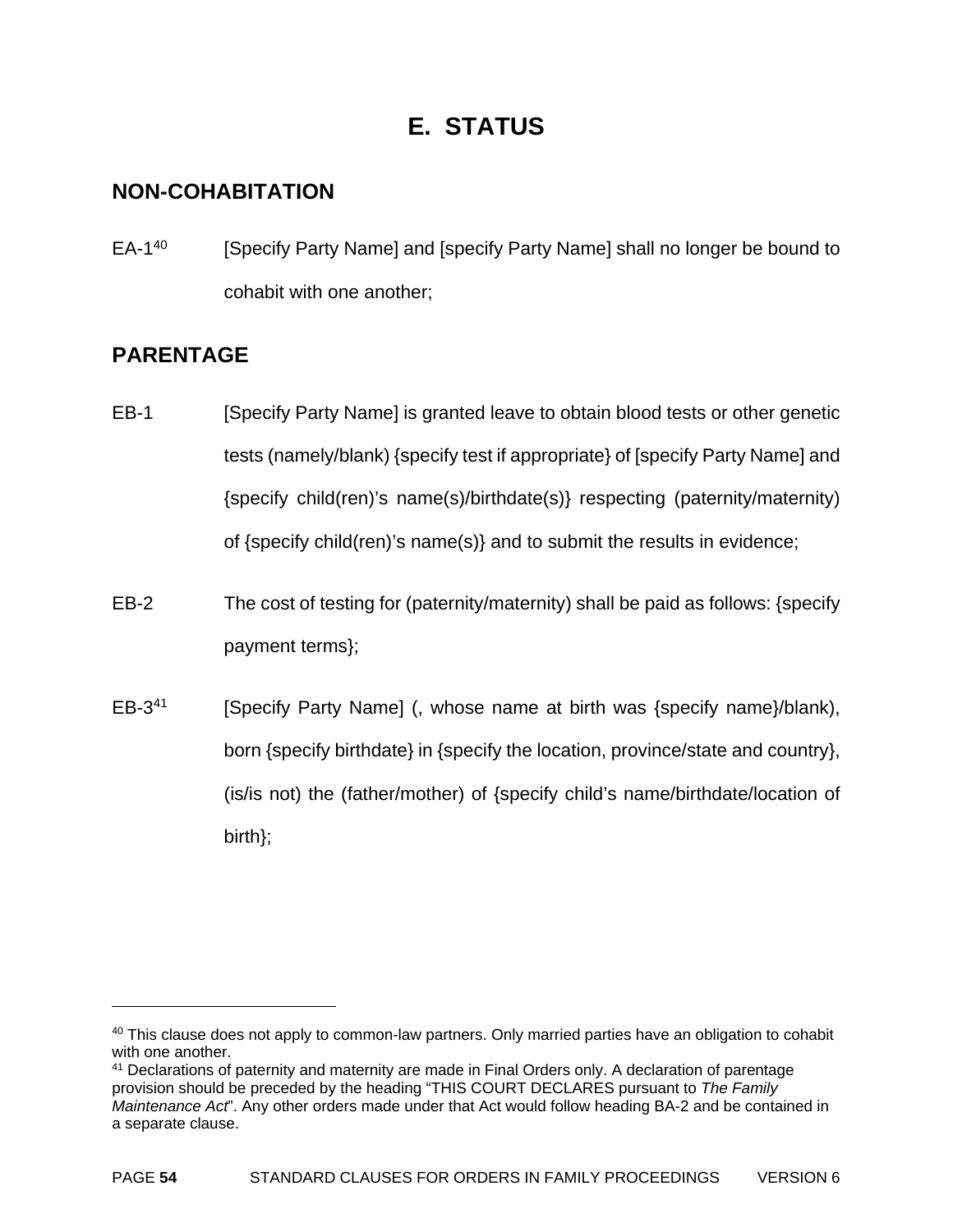# **LOCO PARENTIS/STAND IN PLACE OF A PARENT**

EC-1 [Specify Party Name] (does/does not) stand in the place of a parent to {specify child(ren)'s name(s)/birthdate(s)};

# **NULLITY OF MARRIAGE**

ED-1 The marriage of [specify Party Name] and [specify Party Name], which took place on [Date] at {specify location}, in {specify the province/state and country}, is null and void effective {specify date};

# **PERIOD OF COHABITATION**

- EE-1 [Specify Party Name] and [specify Party Name]: {insert and number the appropriate EE-1 sub-clause(s)}
- EE-1.1 commenced cohabiting (in a common-law relationship/blank) on {specify date};
- EE-1.2 ceased cohabiting (in a common-law relationship/blank) on {specify date};
- EE-1.3 did not cohabit in a common-law relationship;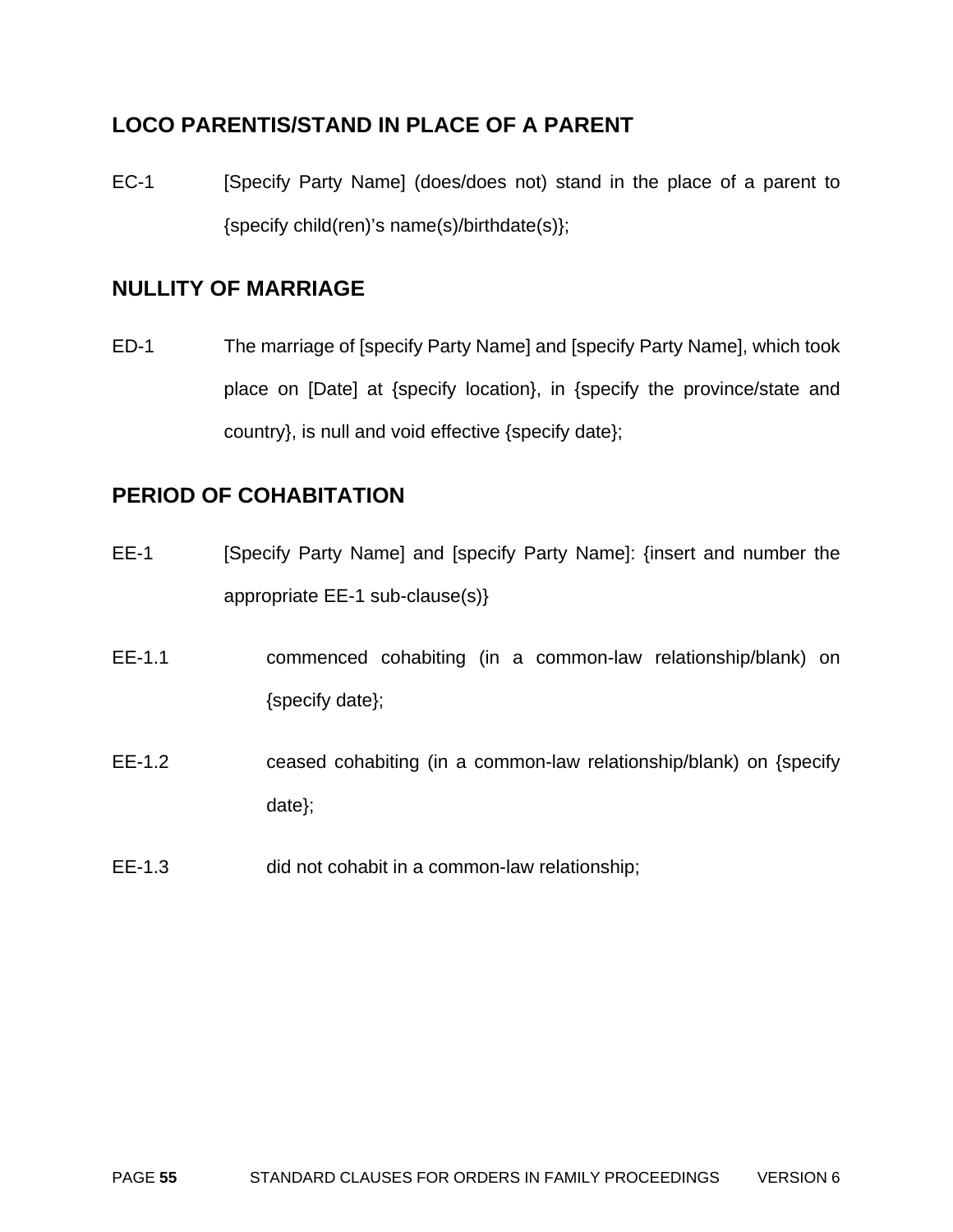# **F. OCCUPANCY AND POSTPONEMENT OF SALE**

# **OCCUPANCY**

FA-1 [Specify Party Name] has the right to occupy the family residence located at {specify street address in full}, and [specify Party Name] no longer has the right to occupy the family residence effective (immediately/{specify date}) until the rights of either or both as (owner(s)/lessee(s)) are terminated;

# **ORDER TO VACATE**

FB-1 [Specify Party Name] shall vacate the family residence located at {specify street address in full}, on or before {specify date};

# **POSTPONEMENT OF SALE**

FC-1<sup>42</sup> The rights that [specify Party Name] may have to (apply for partition or sale/sell or otherwise dispose/dispose) of the family residence shall be postponed subject to the right of occupancy of [specify Party Name] (until/blank){specify date};

# **ACCESS TO PROPERTY**

 $\overline{a}$ 

FD-1 [Specify Party Name] shall allow (a real estate appraiser/a real estate agent/{specify other individual}) to enter the buildings and grounds located at {specify address in full} for purposes of {specify purpose such as

<sup>&</sup>lt;sup>42</sup> This clause only applies if sole occupancy is granted.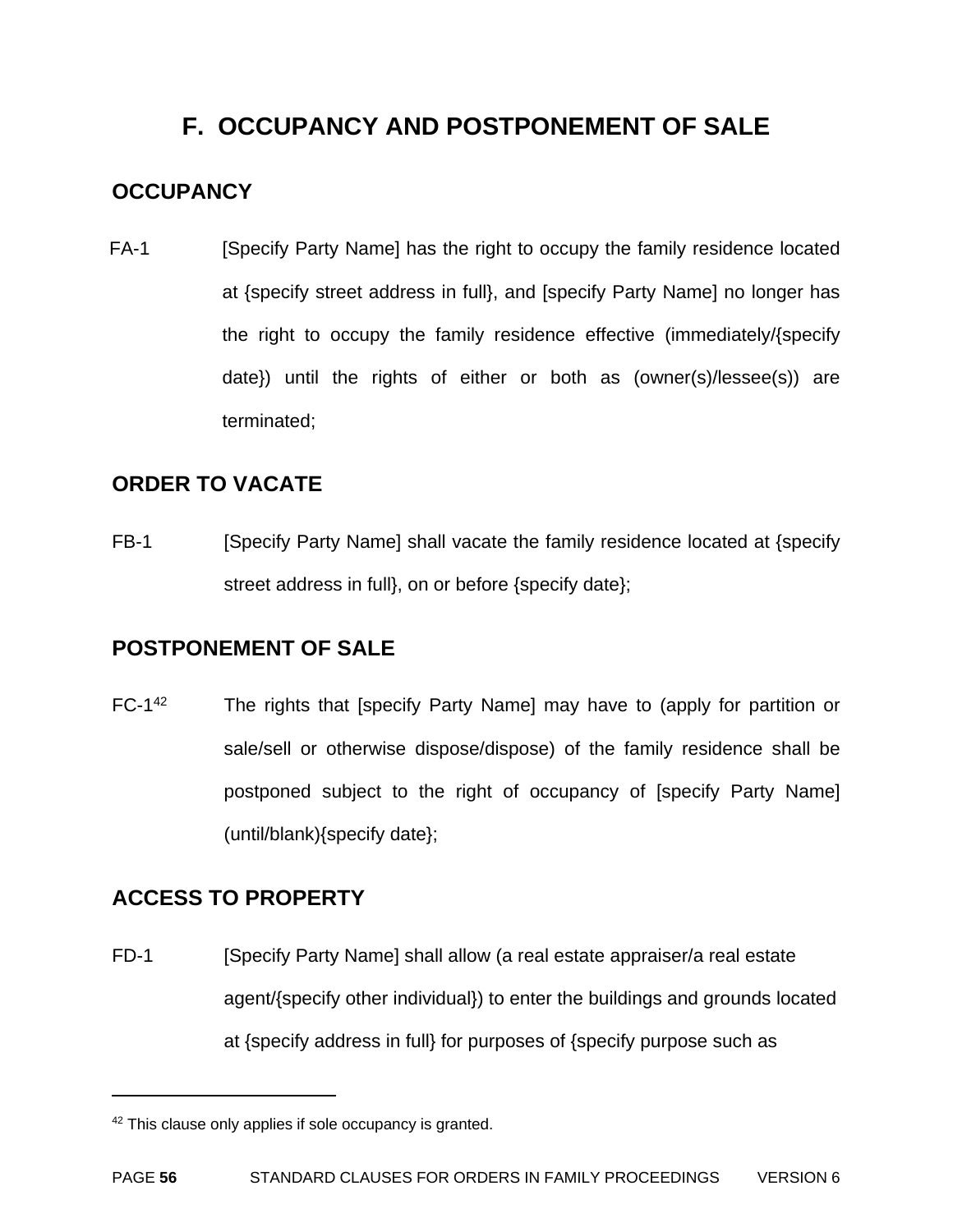preparing an appraisal report, obtaining an individual's personal effects} (provided that {specify any notice or other conditions}/blank);

FD-2 [Specify Party Name] shall give all of the keys to the property located at {specify address in full} that are in (his/her/their) possession or control to ([specify Party Name]/{specify other individual}) (on/by) {specify day and time if applicable}.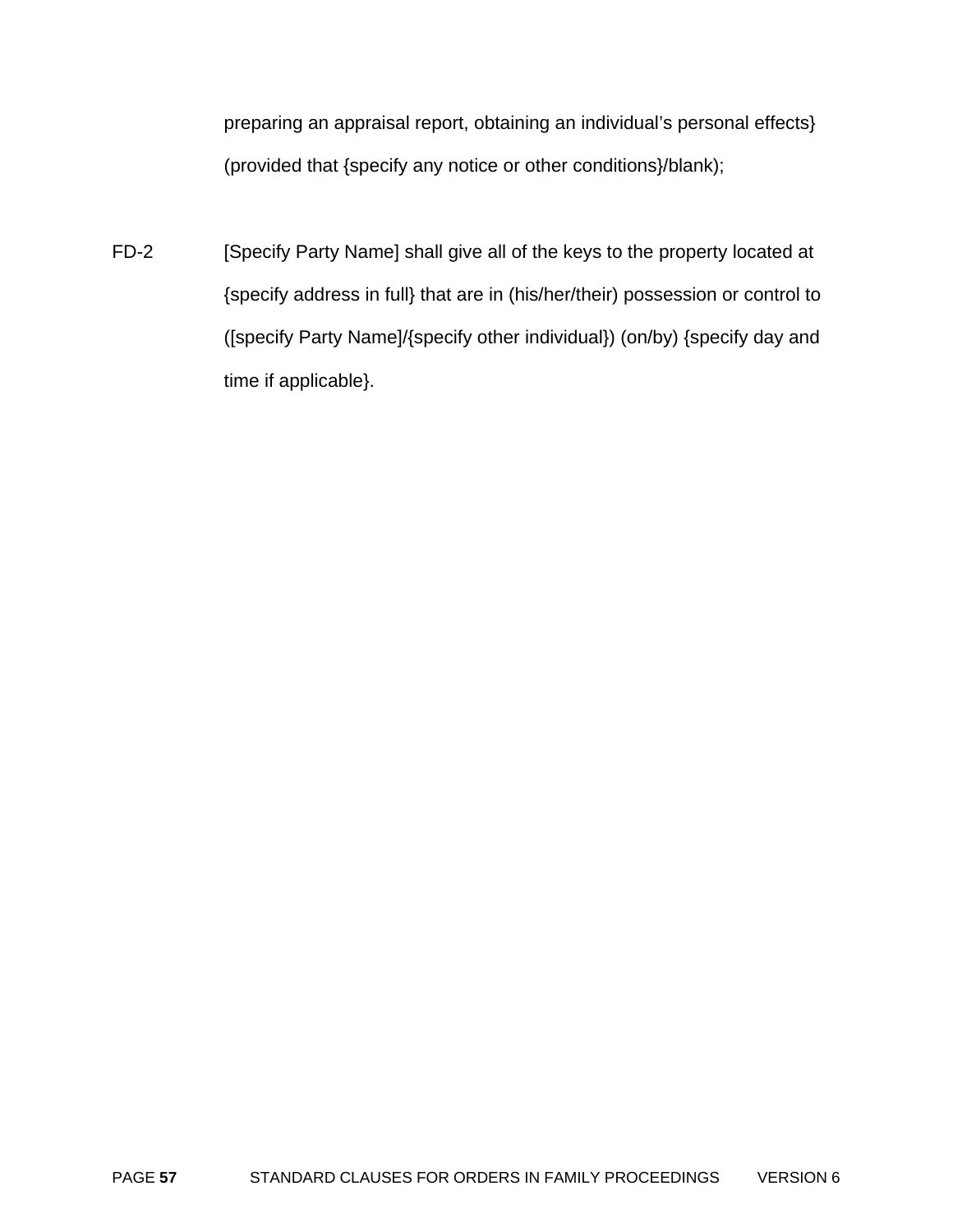# **G. CONTEMPT, FINES, PENALTIES, ETC.**

#### **FINDINGS**

- GA-1 [Specify Party Name] is in contempt of the [specify name of Order] pronounced [Date] by [specify Judge] for breaching paragraph(s) {specify paragraph number(s)} (by/blank) {include details of contempt, if appropriate};
- GA-2 [Specify Party Name] (is/is not) in (willful default/default) of support payments pursuant to the ([specify name of Order] pronounced [Date] by [specify Judge]/support provisions of the (agreement dated {specify date}/Family Arbitration Award made [Date])/(Child Support Calculation Decision/Child Support Recalculation Decision) made {specify date} by [specify Support Determination Officer]);
- GA-3 [Specify Party Name] cannot make payments on the arrears set out in the previous paragraph(s) of this Order at this time (;/and requires reasonable time to:) {if required, insert and number the appropriate GA-3 sub-clause(s)}
- GA-3.1 obtain counsel;
- GA-3.2 provide the (Court/Designated Officer, Maintenance Enforcement Program) with {specify the financial or other information required};
- GA-3.3 {specify as directed by the Court};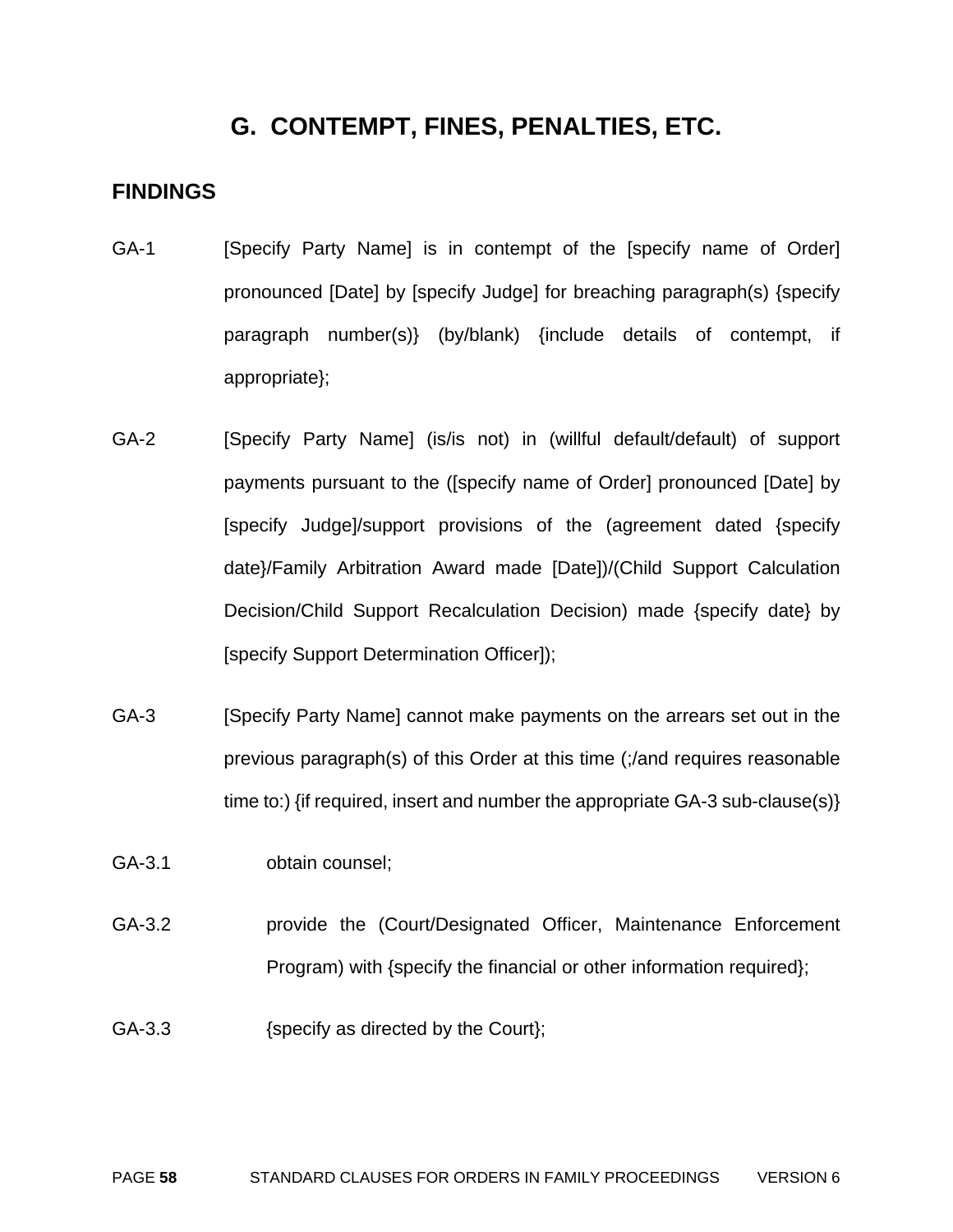#### **FINES**

GB-1 [Specify Party Name] is fined {specify amount}, which amount shall be paid to the Minister of Finance, Revenue and Trust Processing Unit, Winnipeg Courts, Main Floor, 408 York Avenue, Winnipeg, Manitoba, R3C 0P9, on or before {specify date};

### **PENALTIES**

GC-1 [Specify Party Name] shall pay [specify Party Name] {specify amount} on or before {specify date} as a penalty for {specify reason<sup>43</sup>};

### **IMPRISONMENT**

- GD-1 [Specify Party Name] shall be imprisoned for a period of {specify number of days or "time served" $\langle \cdot, \cdot \rangle$  {if required, insert and number the appropriate GD-1 sub-clause)}
- GD-1.1 to be served concurrently with the period of imprisonment ordered on this day in proceedings in the Court of Queen's Bench Family Division, file number {specify other court file number};
- GD-1.2 to be served intermittently commencing {specify day of the week} {specify date} at {specify time} to {specify day of the week} {specify date} at {specify time} and every consecutive {specify day of the week} to {specify day of the week} thereafter until the completion of the

<sup>43</sup> For example, failure to provide financial disclosure.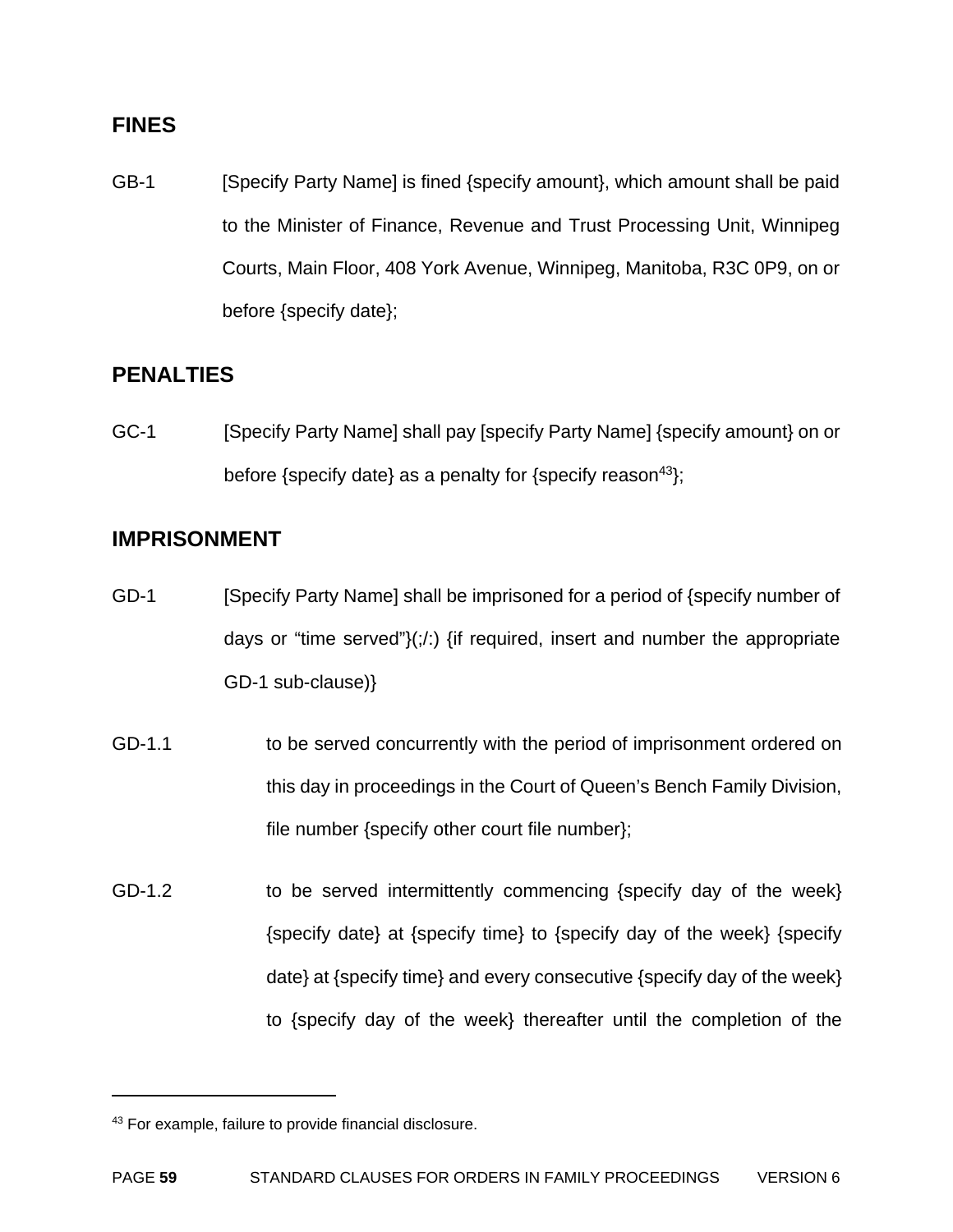sentence. [Specify Party Name] shall first report to the (Winnipeg Remand Centre, 141 Kennedy Street, Winnipeg, Manitoba, R3C 4N5/{specify other location}), and thereafter as directed by Corrections;

GD-1.3 to be served intermittently during the following periods:

{specify the commencement and termination time, day and date of each non-consecutive period of time to be served}. [Specify Party Name] shall first report to the (Winnipeg Remand Centre, 141 Kennedy Street, Winnipeg, Manitoba, R3C 4N5/{specify other location}), and thereafter as directed by Corrections;

### **BAIL**

GE-1 The sum of {specify amount}, representing bail money paid by [specify Party Name] in the {specify location} Court office, shall be forfeited to the Designated Officer, Maintenance Enforcement Program, to be applied to (his/her/their) account with [specify Party Name], file {specify Maintenance Enforcement Program file number};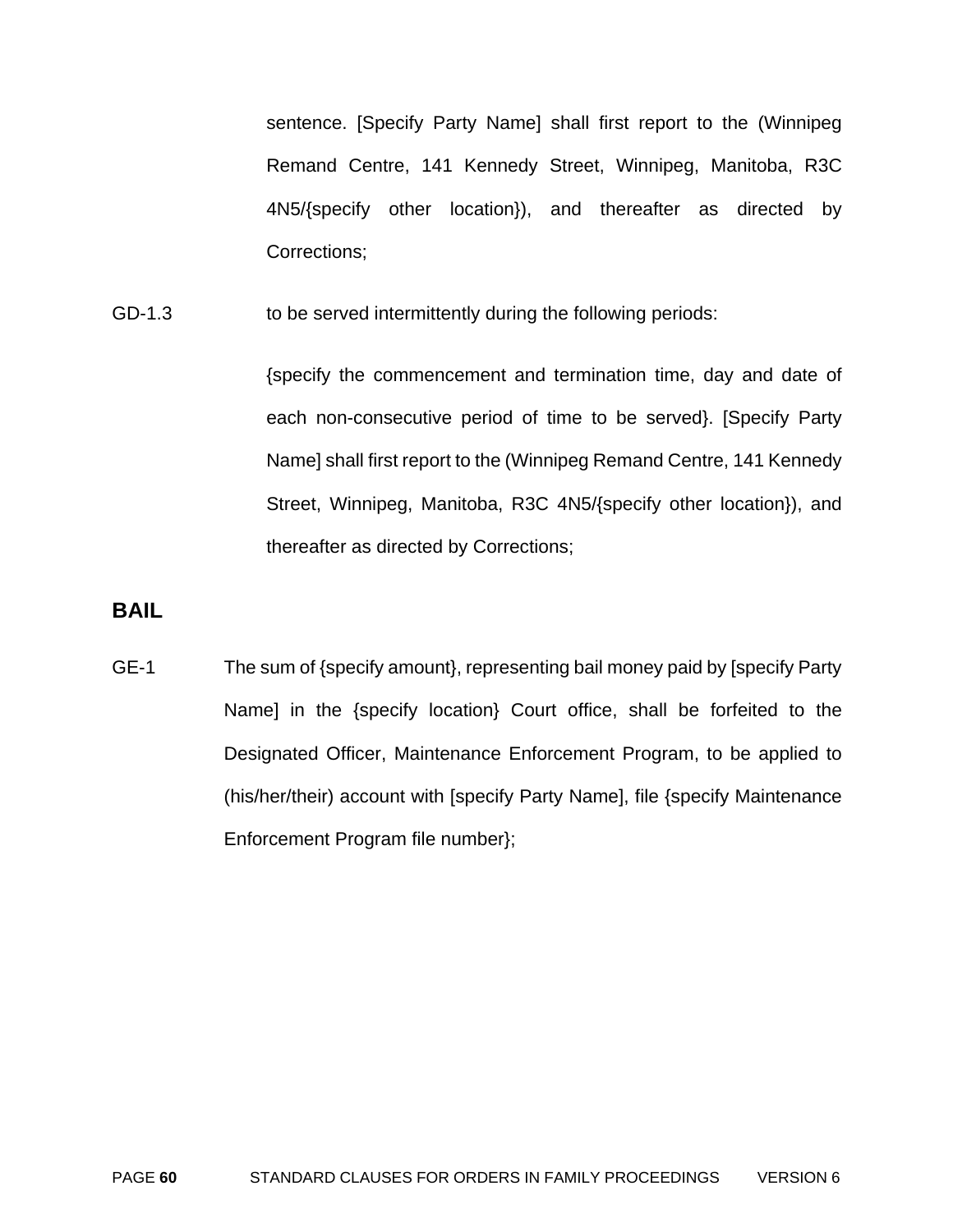# **H. CHILD SUPPORT RECALCULATION**

# **PROHIBITION AGAINST RECALCULATION**

- HA-1<sup>44</sup> The Child Support Service shall not recalculate the (Table amount of/blank) child support ordered in (this Order/ the {specify type of Order} pronounced [Date] by [specify Judge];
- $HA-2^{45}$  The special or extraordinary expense(s) payable for {specify child(ren)'s name(s)/birthdate(s)} (for the section 7(1) {specify category} expense/blank) ordered in (this Order/ the [specify name of Order] pronounced [Date] by [specify Judge]) shall not be recalculated by the Support Determination Officer of the Child Support Service;

# **CHILD SUPPORT ELIGIBLE FOR RECALCULATION**

 $\overline{a}$ 

HB-1<sup>46</sup> (Except as prohibited herein,/blank) (T/t)he child support ordered in this Order may be recalculated by the Support Determination Officer of the Child Support Service in accordance with *The Child Support Service Act*;

<sup>&</sup>lt;sup>44</sup> This clause must be used when the court prohibits the Child Support Service from recalculating the Table amount of support or all child support ordered.

<sup>45</sup> This clause must be used when the court prohibits the Child Support Service from recalculating all or certain special and extraordinary expenses.

<sup>46</sup> It is recommended that all child support orders, especially *Divorce Act* orders, include this clause unless an order has been made prohibiting recalculation of all child support ordered. This clause may also be used in agreements and Family Arbitration Awards.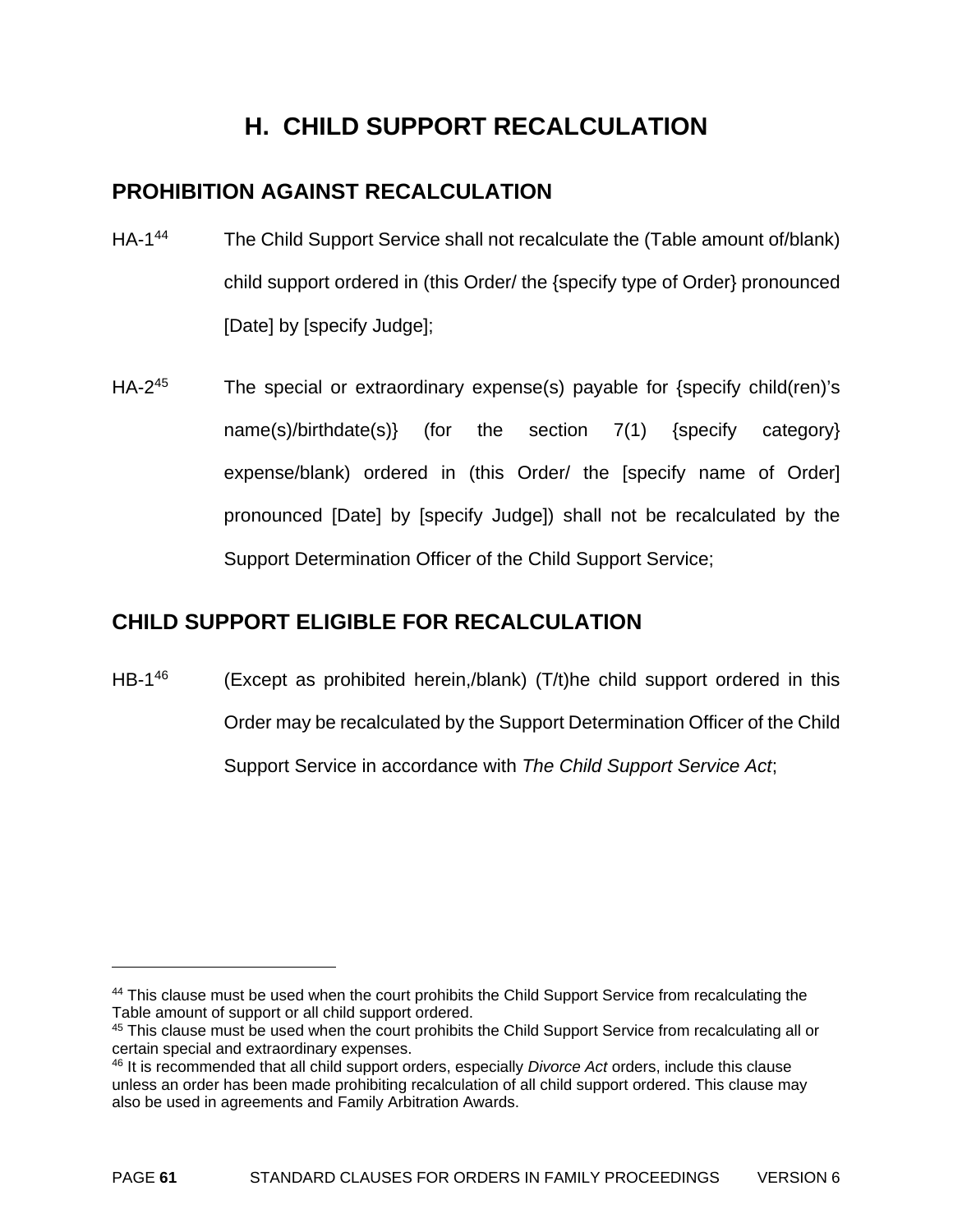### **MANDATORY** *DIVORCE ACT* **RECALCULATION CLAUSES**

- HC-1<sup>47</sup> If [specify Party Name] or [specify Party Name] fails to comply with the Support Determination Officer's request for financial disclosure of updated income information, the Support Determination Officer shall, for the purposes of recalculation, deem disclosure of updated income information in accordance with subsections 28(1) and (2) of the *Child Support Service Regulation* and recalculate the order using the deemed income amount;
- HC-2<sup>48</sup> If [specify Party Name] or [specify Party Name] fails to comply with the Support Determination Officer's request for financial disclosure of the current amount of any special or extraordinary expenses, the Support Determination Officer shall, for the purposes of recalculation, deem the expense to be zero in accordance with subsection 30(4) of the *Child Support Service Regulation* and recalculate the order using the deemed expense amount;

 $47$  For orders pronounced after July 1, 2020, this clause is required to enable the Child Support Service to deem income disclosure when recalculating the amount of child support in a *Divorce Act* order. Orders pronounced prior to July 1, 2020, should refer to subsections 24.8(1.1) and (1.2) of the *Child Support Guidelines Regulation.*<br><sup>48</sup> For orders pronounced after July 1, 2020, this clause is required to enable the Child Support Service to

deem the amount of any special or extraordinary amount to be zero when recalculating the amount in a *Divorce Act* child support order. Orders pronounced prior to July 1, 2020, should refer to subsections 24.8(1.1) and (1.2) of the *Child Support Guidelines Regulation*.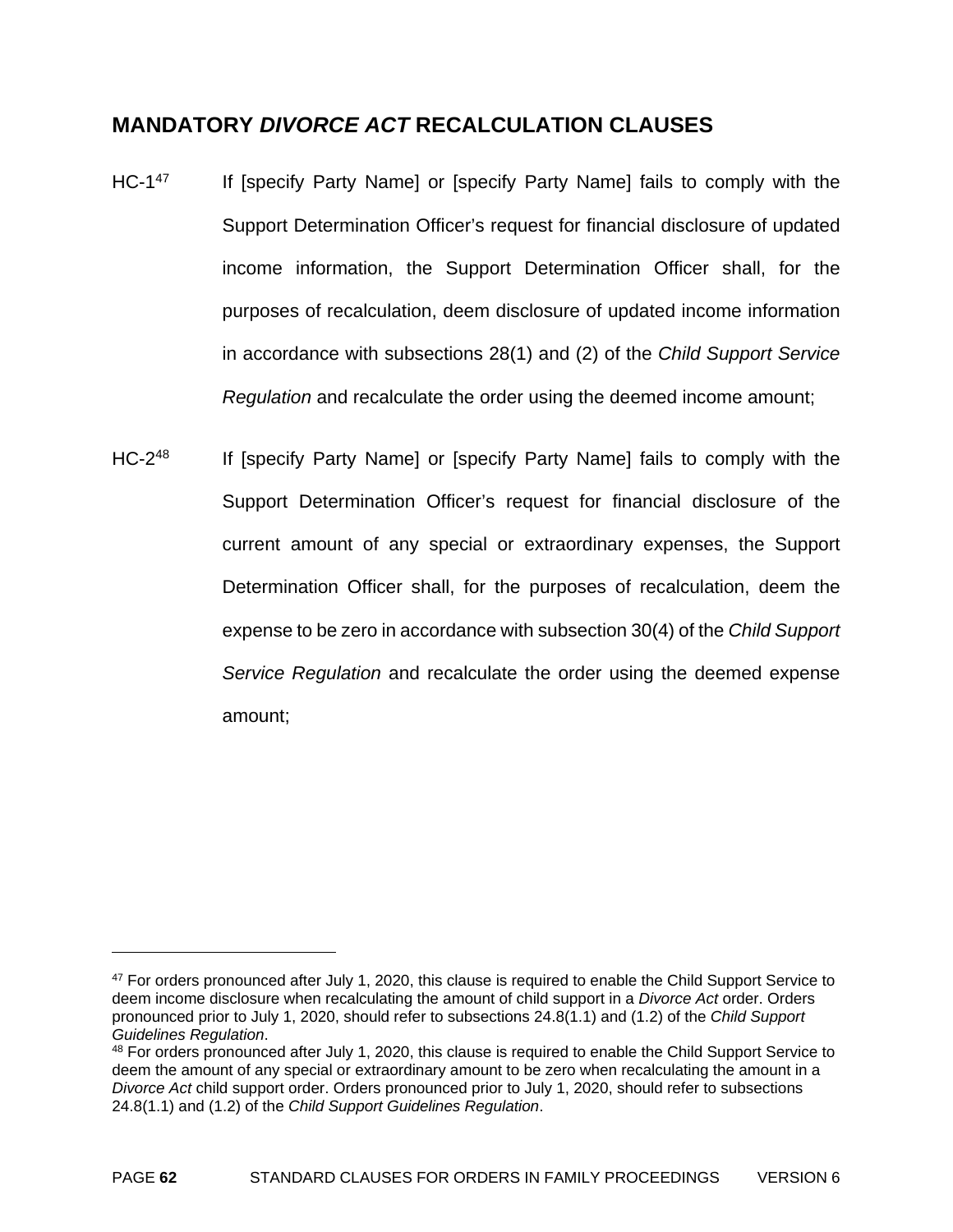# **J. CUSTODY/PARENTING AND ACCESS/CONTACT**

# **CUSTODY AND PARENTING49**

- JA-1F [Specify Party Name] and [specify Party Name] have joint custody of {specify child(ren)'s name(s)/birthdate(s)};
- JA-2F [Specify Party Name] shall have primary care and control of {specify child(ren)'s name(s)/birthdate(s)};
- JA-2D ([Specify Party Name]/[specify additional Party name50]) shall have the majority of parenting time with {specify child(ren)'s name(s)/birthdate(s)};
- JA-3F [Specify Party Name] (blank/and [specify Party Name]) shall have physical care and control of {specify child(ren)'s name(s)/birthdate(s)} (as the parties may agree/as follows) (and on the following conditions/blank)(;/:) {insert and number a separate JA-3.1F sub-clause for each period of access and condition specified}
- JA-3.1F {specify periods of care and control and any conditions};
- JA-3D [Specify Party Name] (blank/and [specify Party Name]/ and [specify additional Party name<sup>51</sup>]) shall have parenting time with {specify child(ren)'s

<sup>49</sup> Clauses marked with an F apply to orders made under *The Family Maintenance Act,* or under the *Divorce Act* before March 1, 2021. Clauses marked with a D apply to orders made under the *Divorce Act*  on or after March 1, 2021.

 $50$  An additional party is one added to the original proceeding, such as a relative seeking parenting time pursuant to the *Divorce Act*. 51 See footnote 50.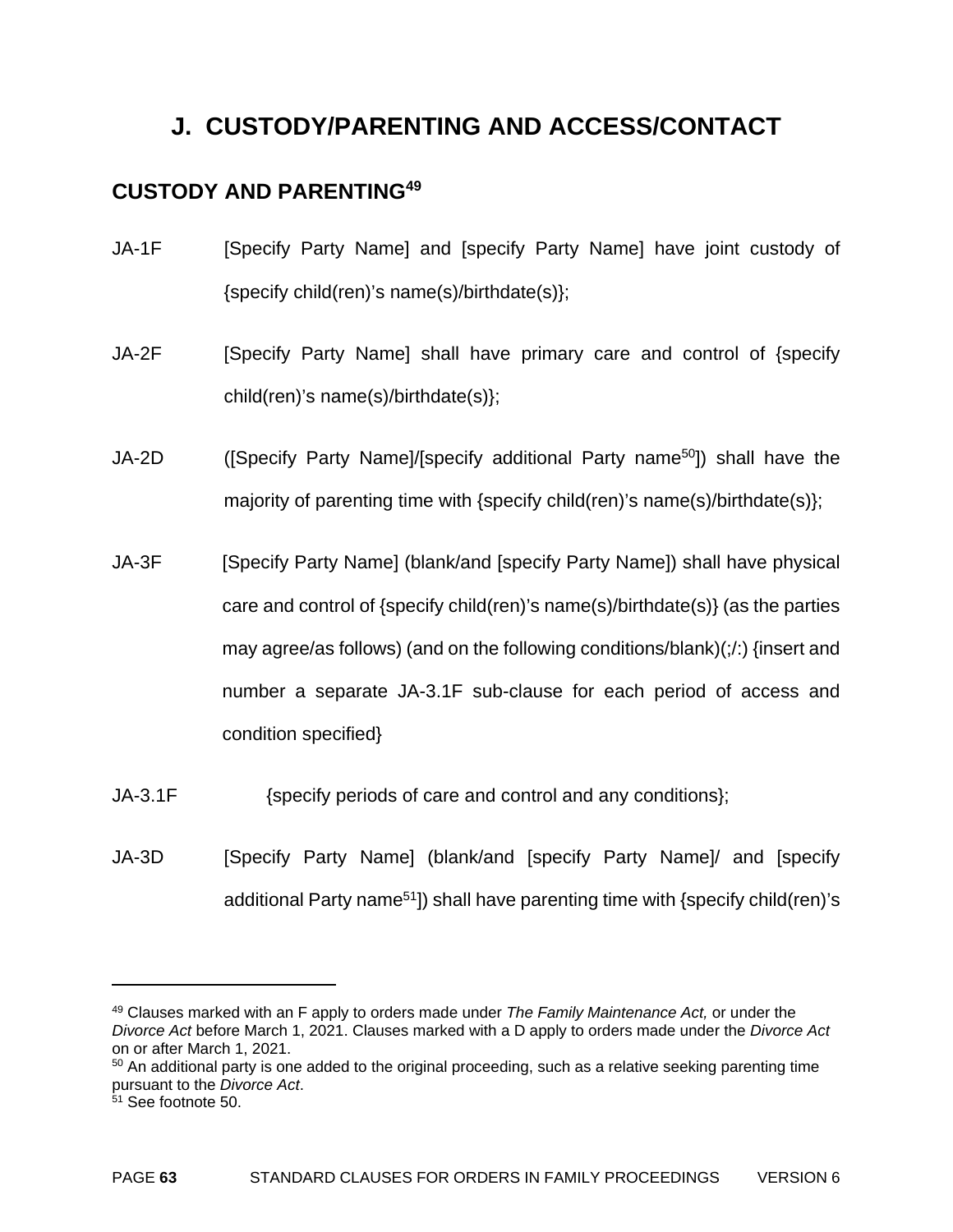name(s)/birthdate(s)} (as the parties may agree/as follows) (and on the following conditions/blank)(;/:) {insert and number a separate JA-3.1D subclause for each period of parenting time specified}

JA-3.1D  ${52;}$  {specify periods of parenting time and any conditions}<sup>52</sup>;

- JA-4F<sup>53</sup> [Specify Party Name] and [specify Party Name] shall have (shared/equal) care and control of {specify child(ren)'s name(s)/birthdate(s)} (as the parties may agree/as follows) (blank/and on the following conditions)(;/:) {insert and number a separate JA-4.1F sub-clause for each period of care and control and condition specified}
- JA-4.1F {specify periods of care and control and any conditions};
- JA-4D [Specify Party Name] and ([specify Party Name]/[specify additional Party name54]) shall have (shared/equal) parenting time with {specify child(ren)'s name(s)/birthdate(s)} (as the parties may agree/as follows) (blank/and on the following conditions) $($  :) {insert and number a separate JA-4.1D subclause for each period of parenting time and any condition specified}
- JA-4.1D {specify periods of parenting time and any conditions};

<u>.</u>

<sup>52</sup> May include conditions as to transfers, including supervision.

 $53$  In most cases a joint custody provision (clause JA-1F) should be used in addition to this clause.

<sup>&</sup>lt;sup>54</sup> An additional party is one added to the original proceeding, such as a relative seeking parenting time pursuant to the *Divorce Act*.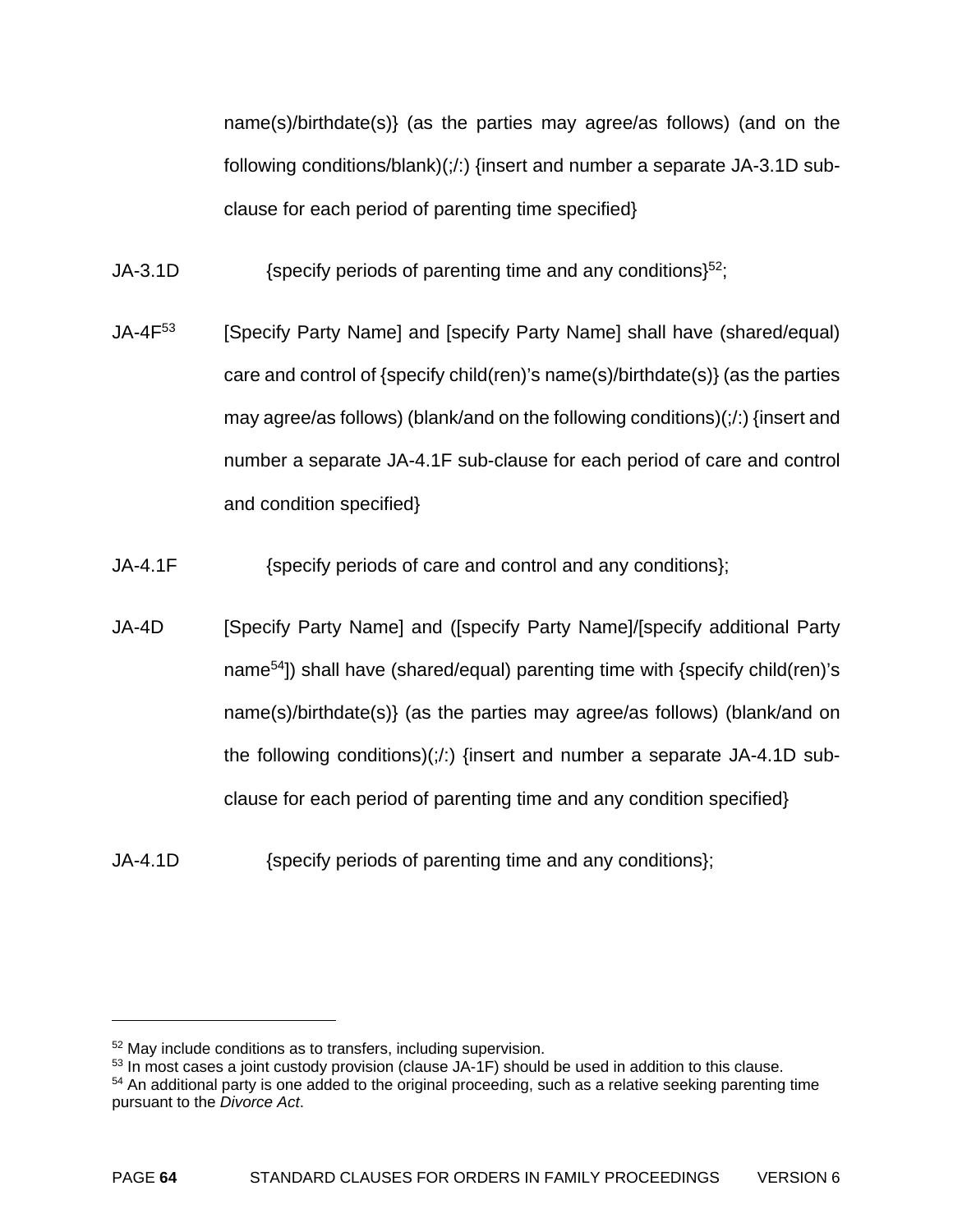#### **SOLE CUSTODY/EXCLUSIVE PARENTING TIME/ACCESS55**

- JB-1F [Specify Party Name] has sole custody of {specify child(ren)'s name(s)/birthdate(s)};
- JB-1D ([Specify Party Name]/[specify additional Party name56]) shall have exclusive parenting time with {specify child(ren)'s name(s)/birthdate(s)};
- $JB-2F<sup>57</sup>$  [Specify Party Name] shall have (liberal/reasonable) access to {specify child(ren)'s name(s)/birthdate(s)} as the parties may agree (,/blank) (which shall include at a minimum the following times/blank)(, subject to the following condition(s)/blank)(;/:) {insert and number a separate JB-2.1F subclause for each period of access and condition specified}
- JB-2.1F {specify each period of access and any condition}

JB-3F<sup>58</sup> [Specify Party Name] shall have access to {specify child(ren)'s name(s)/birthdate(s)} (at the following times/blank) (, subject to the following condition(s)/blank): {insert and number a separate JB-3.1F sub-clause for period of access and condition specified}

JB-3.1F {specify each period of access and any condition separately};

<u>.</u>

<sup>55</sup> Clauses marked with an F apply to orders made under *The Family Maintenance Act,* or under the *Divorce Act* before March 1, 2021. Clauses marked with a D apply to orders made under the *Divorce Act*  on or after March 1, 2021.

 $56$  An additional party is one added to the original proceeding, such as a relative seeking parenting time pursuant to the *Divorce Act*.

<sup>&</sup>lt;sup>57</sup> This clause can be used for access orders pursuant to Part VII of *The Child and Family Services Act*. 58 See footnote 55.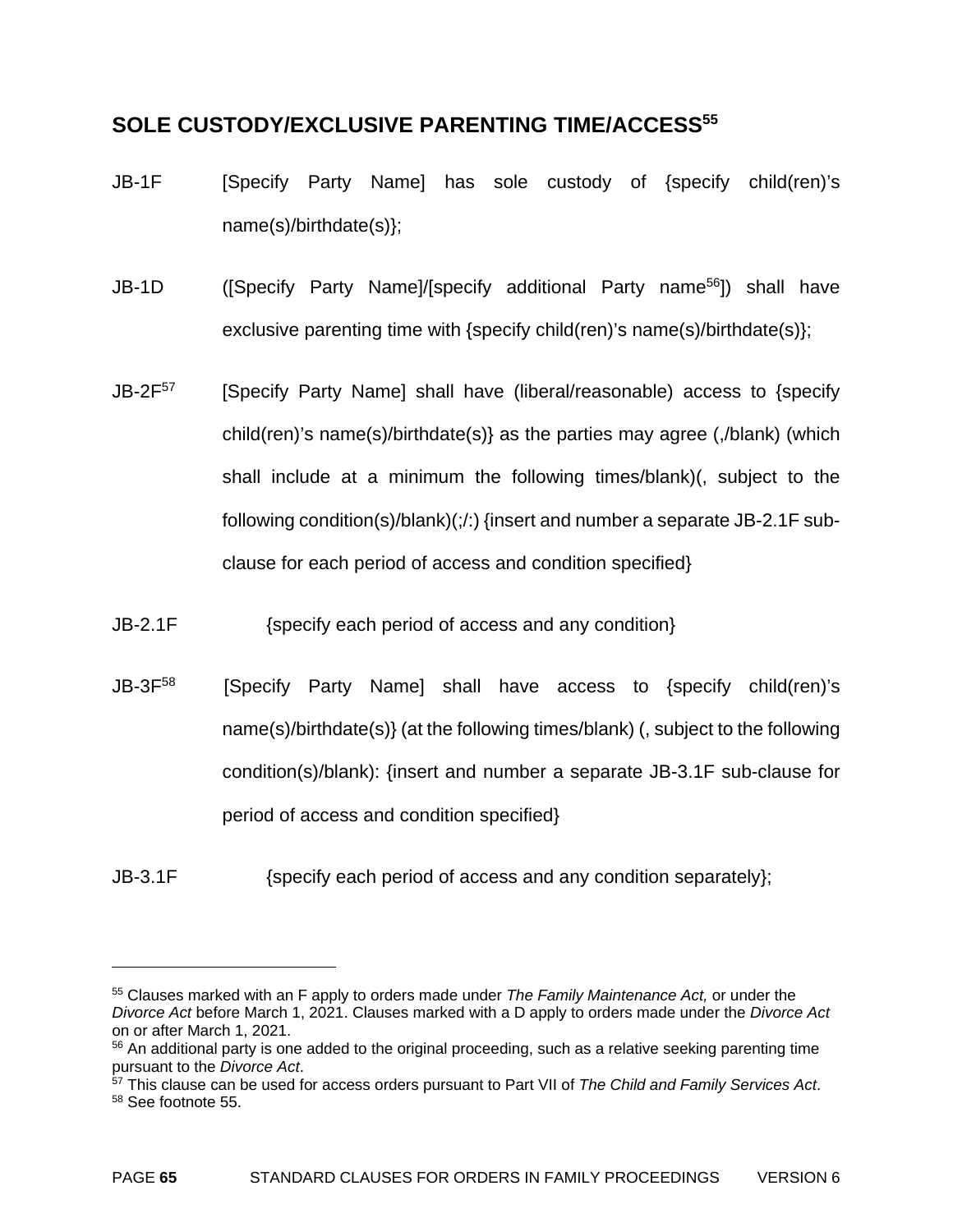- $JB-4F<sup>59</sup>$  [Specify Party Name] shall have no access to {specify child(ren)'s name(s)/birthdate(s)};
- JB-4D ([Specify Party Name]/and [specify Party Name]/and [specify additional Party name<sup>60</sup>]) shall not have parenting time with  $\{$ specify child(ren)'s name(s)/birthdate(s)};

### **CONTACT61**

JC-1D [Specify additional Party Name<sup>62</sup>] shall have contact with {specify child(ren)'s name(s)/birthdate(s)} (as the parties may agree/as follows) (and on the following conditions/blank) (:/;) {insert and number a separate JC-1.1D sub-clause for each period and type of contact}

JC-1.1D {specify each period and type of contact and any conditions

# **DECISION-MAKING63**

JD-1 [Specify Party Name] and ([specify Party Name]/[specify additional Party name64]) shall consult with the other on all major decisions respecting

<sup>59</sup> Clauses marked with an F apply to orders made under *The Family Maintenance Act,* or under the *Divorce Act* before March 1, 2021. Clauses marked with a D apply to orders made under the *Divorce Act*  on or after March 1, 2021.

 $60$  An additional party is one added to the original proceeding, such as a relative seeking parenting time pursuant to the *Divorce Act*. 61 See footnote 59.

<sup>62</sup> See footnote 60.

<sup>63</sup> Orders respecting decision-making for children may be made under either *The Family Maintenance Act* or the *Divorce Act*, The *Divorce Act* defines decision-making as the responsibility to for making significant decisions about a child's well-being, including in respect of health, education, culture language, religion and spirituality and significant extra-curricular activities.

<sup>&</sup>lt;sup>64</sup> See footnote 60. .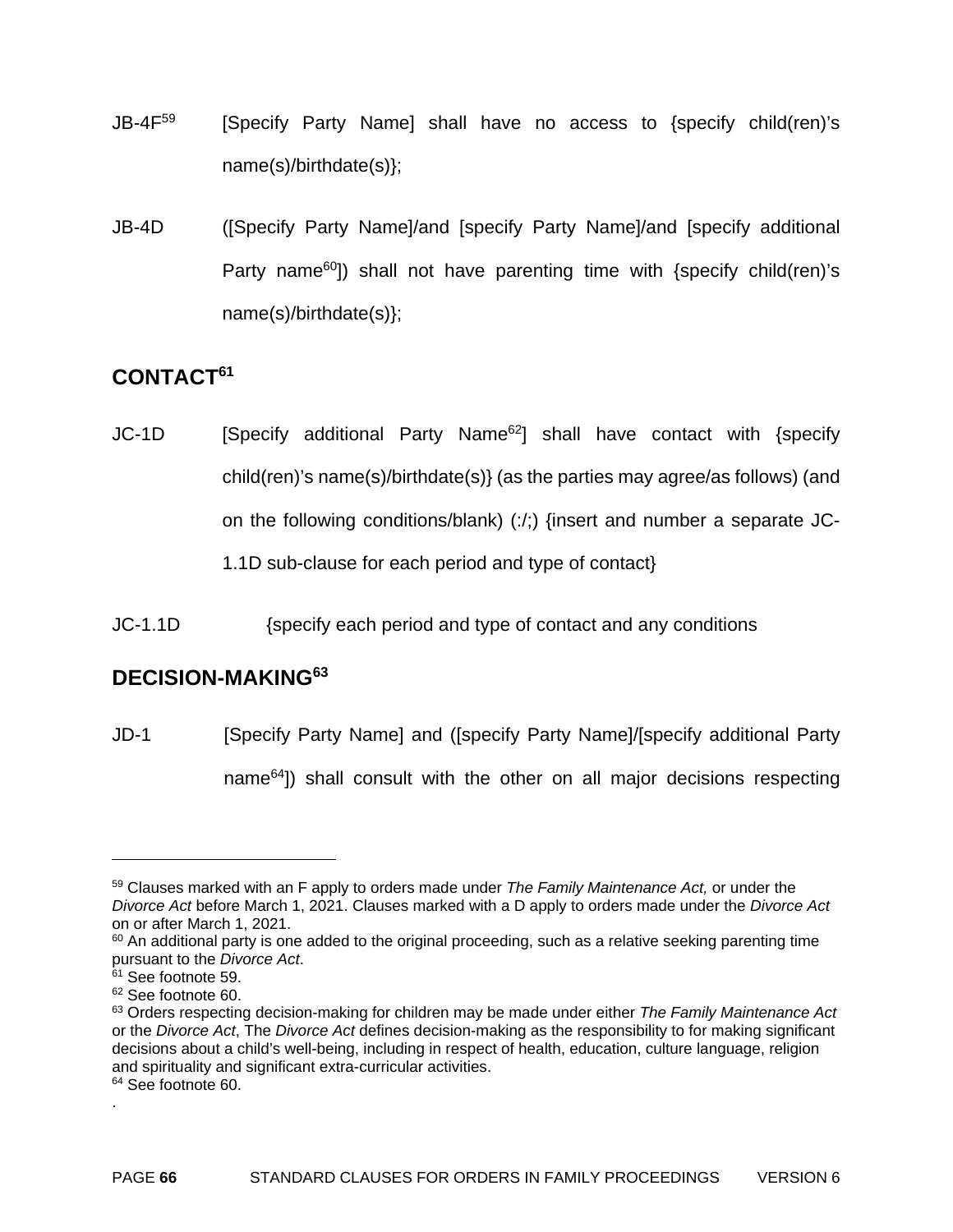{specify child(ren)'s name(s)/birthdate(s)} (including/blank) {specify if necessary}(./;) (blank/In the event of a disagreement on major issues respecting {specify child(ren)'s name(s)}, ([specify Party Name]/ [specify additional Party name]) shall have the right to make the final decision {specify natures of decision(s)};

- JD-2 ([Specify Party Name]/ [specify additional Party name]65) (and [specify Party Name]/blank) shall have exclusive authority to make day-to-day decisions affecting {specify child(ren)'s name(s)/birthdate(s)} during (his own/her own/their own/all) periods of (care and control/parenting time) (blank/except {specify if necessary});
- JD-3 ([Specify Party Name]/and [specify Party Name]/and [specify additional Party name<sup>[66</sup>] shall consult with the other(s) on (all/the following) significant decisions respecting {specify child(ren)'s name(s)/birthdate(s)} (blank/including {specify if necessary});
- JD–4 In the event of a disagreement on a significant decision respecting {specify child(ren)'s name(s)/birthdate(s)}, ([specify Party Name]/ [specify additional Party name]  $67$ ) shall have the sole responsibility to make the final decision (blank/on the following issue(s) {insert and number a separate JD–4.1 subclause for each decision specified};

<sup>&</sup>lt;sup>65</sup> An additional party is one added to the original proceeding, such as a relative seeking decision-making authority pursuant to the *Divorce Act*. 66 See footnote 65.

<sup>&</sup>lt;sup>67</sup> See footnote 65.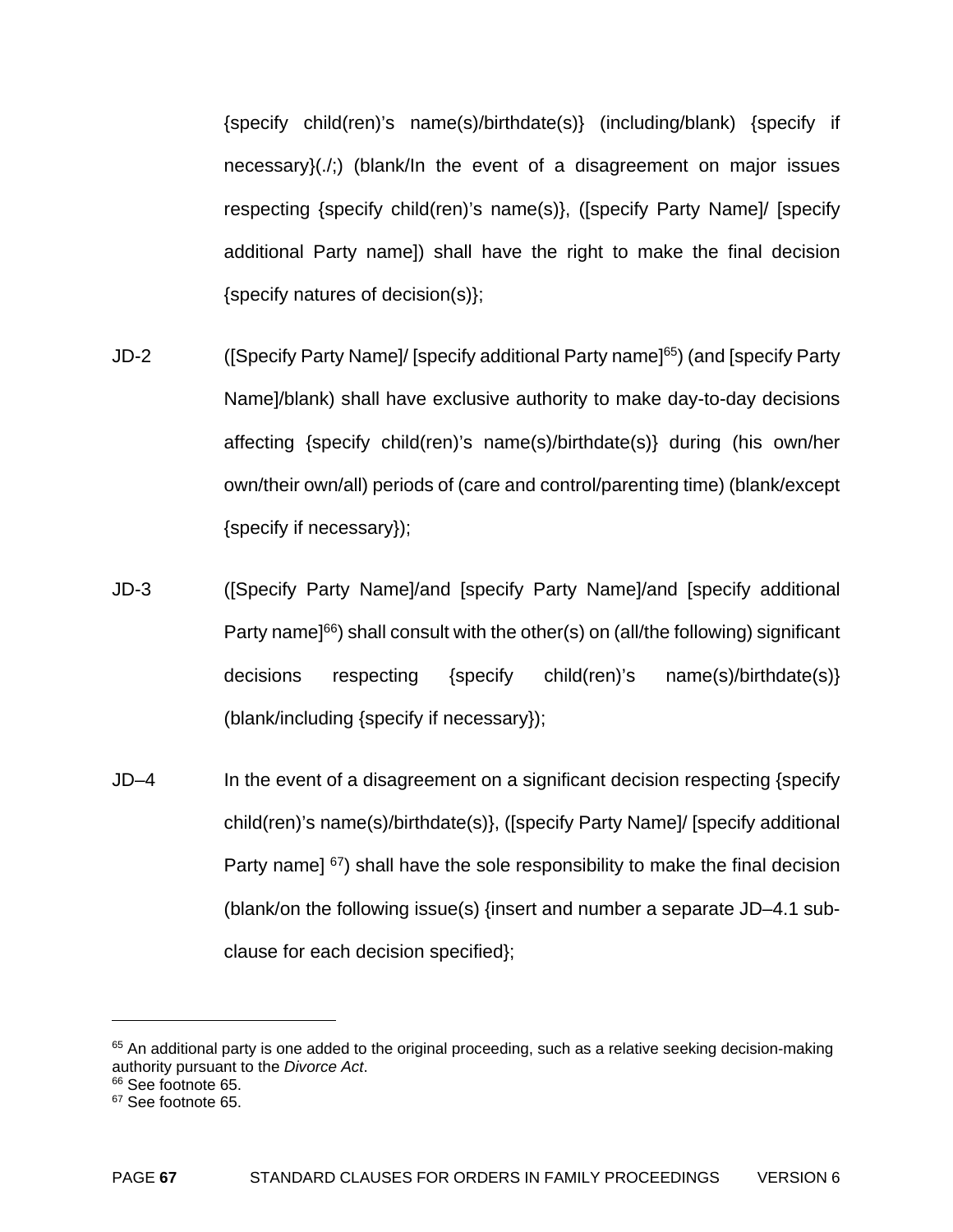JD–4.1  $\{specific\}$  (specify each decision category, or part thereof, separately);<sup>68</sup>

### **COMMUNICATION**<sup>69</sup>

- JE-1 [Specify Party Name] shall have the right to communicate with {specify child(ren)'s name(s)/birthdate(s)} by {specify means of communication} at reasonable times(blank/, which shall include, at a minimum, the following times, subject to the following condition(s)) $($ ; $\cdot$ ) {insert and number a separate JE-1.1 sub-clause for each communication time and condition specified}
- JE-1.1 {specify each communication time and condition};
- JE-2 [Specify Party Name] shall have the right to communicate with {specify child(ren)'s name(s)/birthdate(s)} by {specify means of communication} at the following times (blank), and subject to the following condition(s)) $($   $\!$ : $\!$  $\!$ {insert and number a separate JE-2.1 sub-clause for each communication time and, if appropriate, condition specified}
- JE-2.1 {specify each communication time and condition};

<sup>&</sup>lt;sup>68</sup> Conditions may include that the contact or transfer of the child from one person to another be supervised.

<sup>69</sup> Orders respecting communication may be made under either *The Family Maintenance Act* or the *Divorce Act*, These clauses can refer to various means of communication such as telephone, text, email, video calls and/or social media.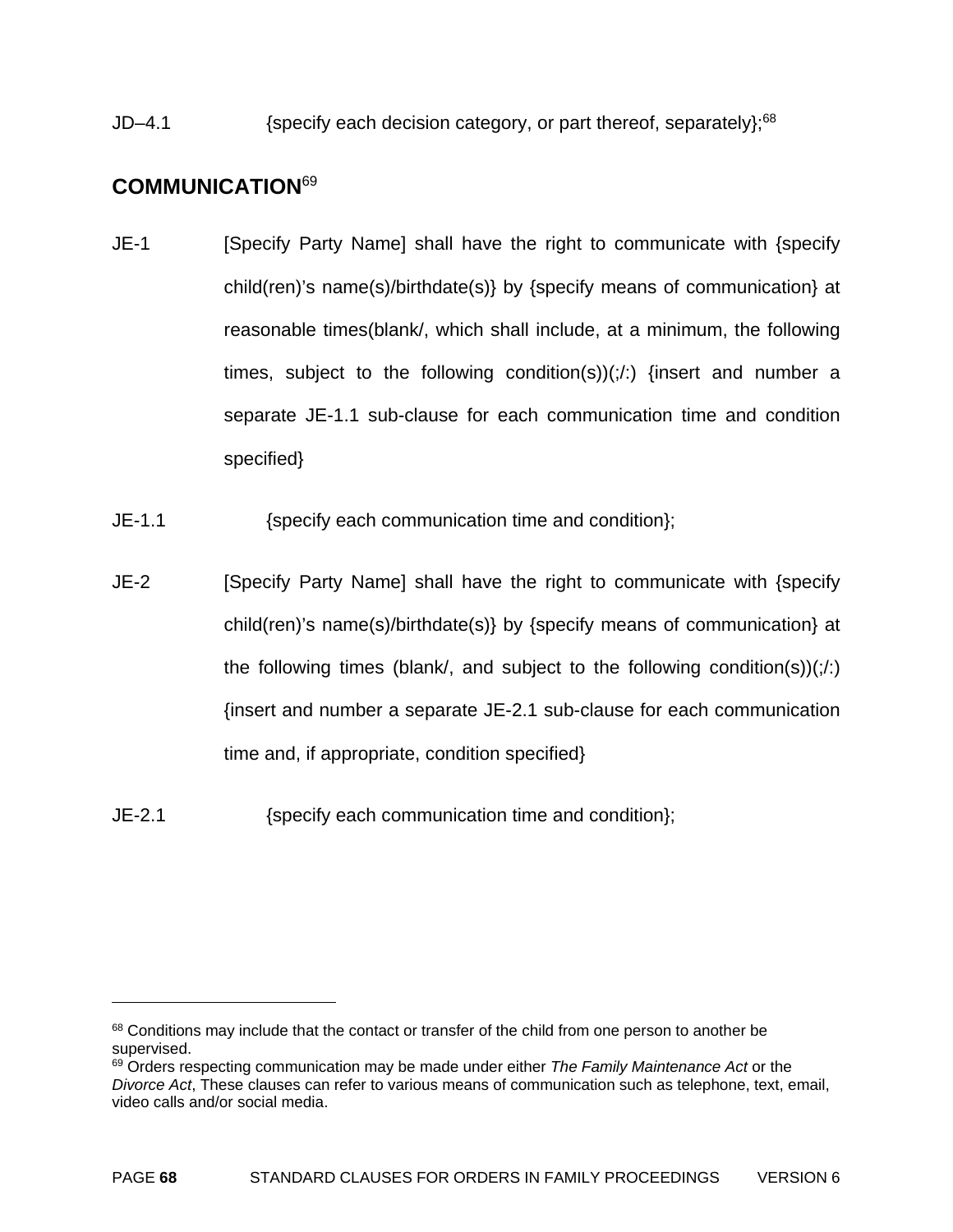- JE-3 [Specify Party Name] shall not communicate with {specify child(ren)'s name(s)/birthdate(s)} (blank/directly or indirectly/by means of {specify means of communication});
- JE-4<sup>70</sup> [Specify Party Name] and [Specify Party Name] shall use (email/text messages/Our Family Wizard/the Talking Parent App/{specify other means of communication}) for all communications regarding the child(ren), except in the event of an emergency or time-sensitive matter, in which case they may communicate by (telephone/text messages/{specify other means of communication})(blank/subject to the following condition(s)));/:) {insert and number a separate JE-4.1 sub-clause for each condition specified}
- JE-4.1 {specify each condition};

1

- JE-5 [Specify Party Name] shall not communicate with [specify Party Name] through {specify child(ren)'s name(s)/birthdate(s)};
- JE-6 [Specify Party Name] and [Specify Party Name] shall each keep the other apprised of their current {specify contact information such as address, email address, telephone number} (blank/which is: {insert each contact specified}) (blank/and shall notify the other (immediately/{specify timeframe}) of any change);

<sup>70</sup> Where more restrictions on contact and communication are ordered, see clauses DA-1 and DD-1.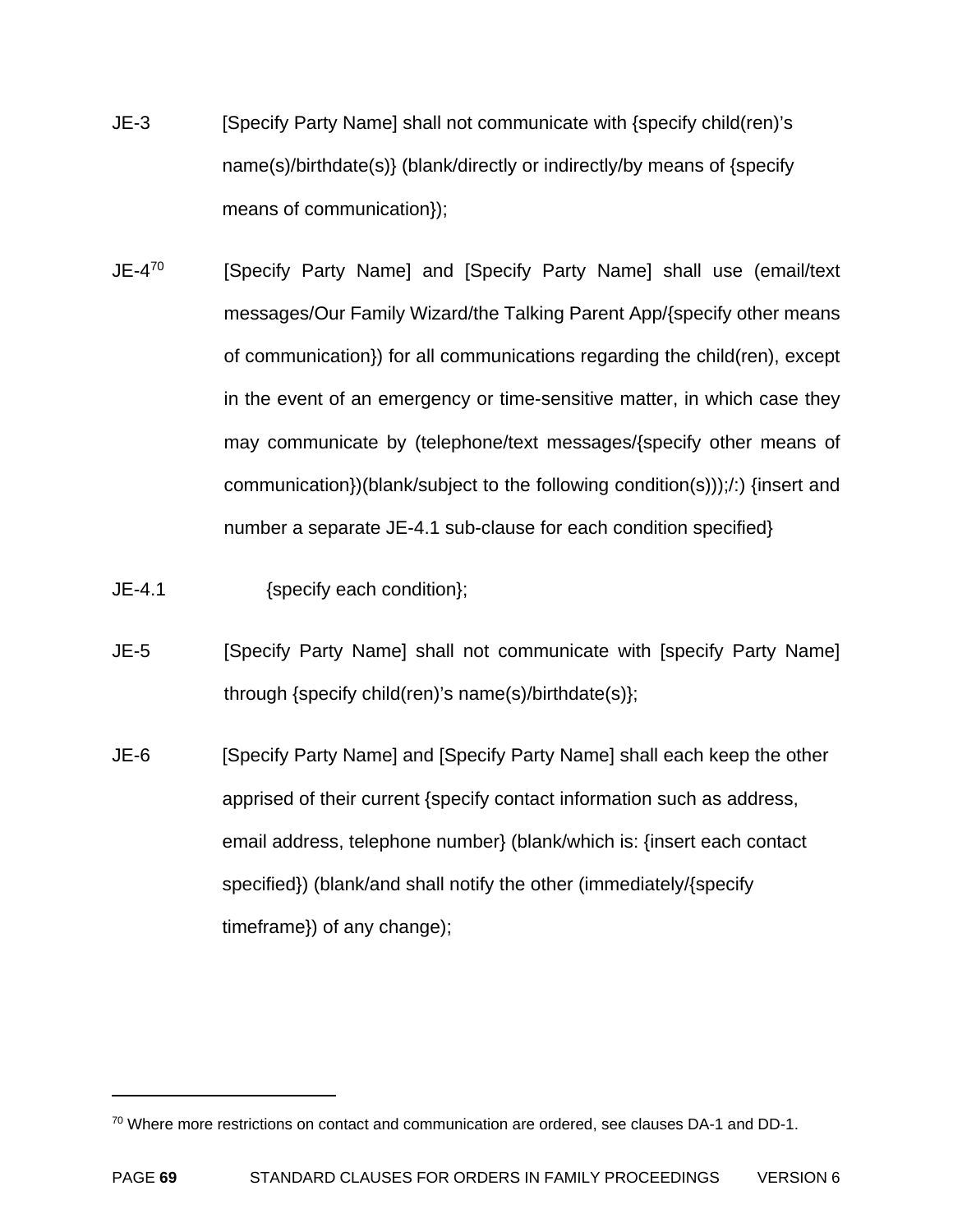# **RIGHT TO INFORMATION71**

1

- JF-1 [Specify Party Name] and [specify Party Name] shall each have the right to receive school, medical, psychological, dental, and other reports affecting {specify child(ren)'s name(s)/birthdate(s)};
- JF-2 [Specify Party Name] shall notify [specify Party Name] (forthwith/immediately/within {specify timeframe}) of the name(s) of the {specify names such as school, doctor, dentist or other professional} for {specify child(ren)'s name(s)/birthdate(s)} and shall notify [specify Party Name] (immediately/{specify timeframe}) of any change;
- JF-3 [Specify Party Name] shall not have the right to receive school, medical, psychological, dental, and other reports affecting {specify child(ren)'s name(s)/birthdate(s)};

<sup>71</sup> Orders respecting the right to information may be made under either *The Family Maintenance Act* or the *Divorce Act*,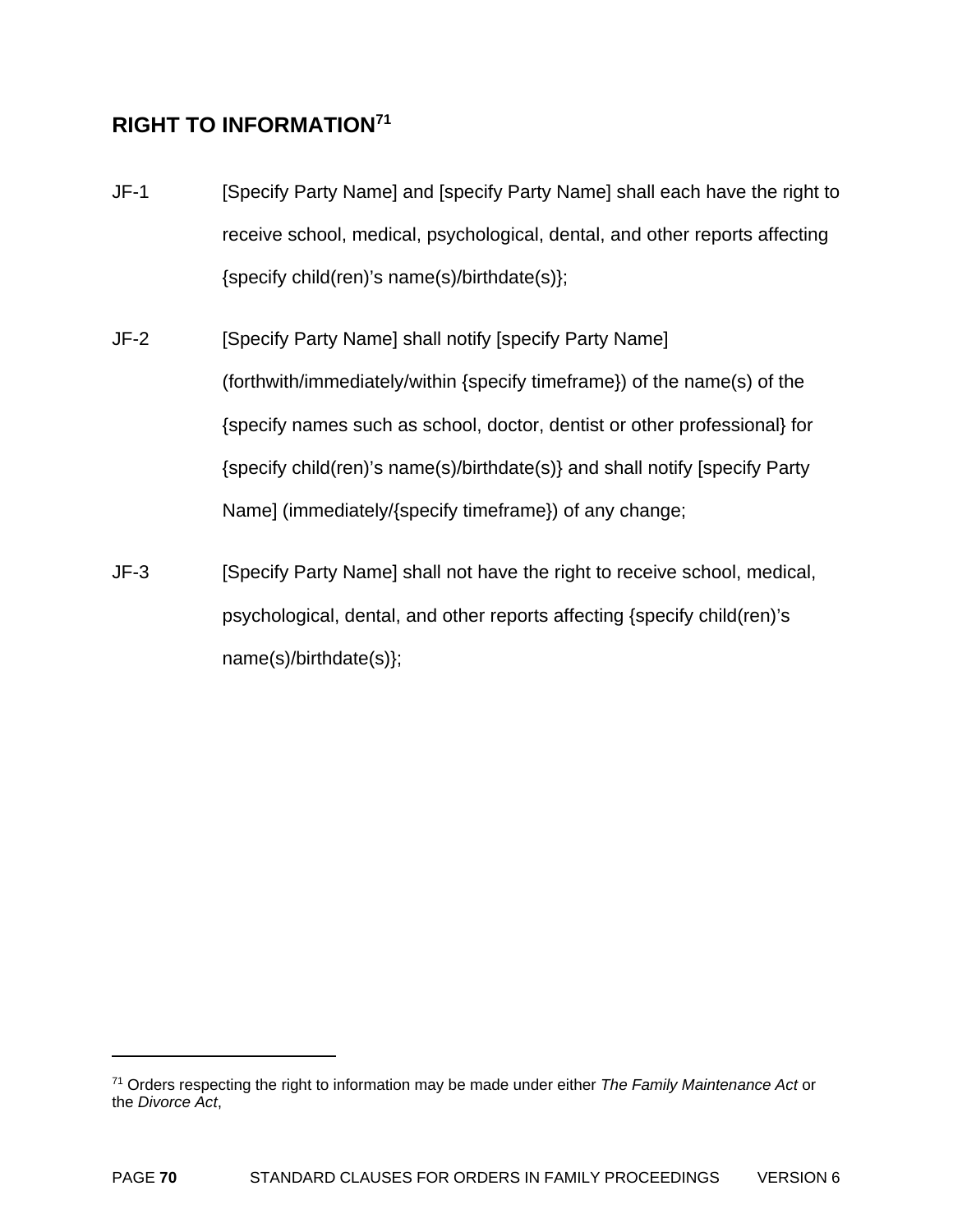# **REMOVAL/CHANGE OF RESIDENCE/RELOCATION**

- JG-172 (([Specify Party Name]/blank)/(and/blank) [specify Party Name]/(and/blank) [specify additional Party73]) shall not (remove/change the place of residence of) {specify child/ren's name(s)/birthdate(s)} from the {specify geographic area} without (the written consent of ([specify Party Name]/(blank/and [specify Party Name])/(blank/or) further order of the court) (blank/except for: {specify exceptions};
- JG-274 (([Specify Party Name]/blank)/(and/blank) [specify Party Name]/(and/blank) [specify additional Party]) shall be entitled to (remove/change the place of residence of) {specify child/ren's name(s)/birthdate(s)} from the {specify geographic area} {specify terms and conditions}):) {insert and number a separate JG-2.1 sub-clause for each term or condition}
- JG-2.1 {specify any terms or conditions};

 $\overline{a}$ 

JG-3D [Specify Party Name] pay [specify Party Name] (his/her/their) (equal/proportionate/blank) share of the following expenses to enable (him/her/them) to exercise parenting time with {specify child(ren)'s

 $72$  This clause is for use where the Court is prohibiting a child's removal, or change of residence, including where the change would be considered a relocation, under the *Divorce Act*.<br><sup>73</sup> An additional party is one added to the original proceeding, such as a relative seeking to change the

residence of a child pursuant to the *Divorce Act*.<br><sup>74</sup> This clause is for use where the Court allows a child's removal, or change of residence, including where the change would be considered a relocation under the *Divorce Act*. Depending on the circumstances, it may be followed by clauses varying prior clauses respecting parenting time and decision-making authority, and possibly apportionment of costs for the non-relocating parent to exercise parenting time.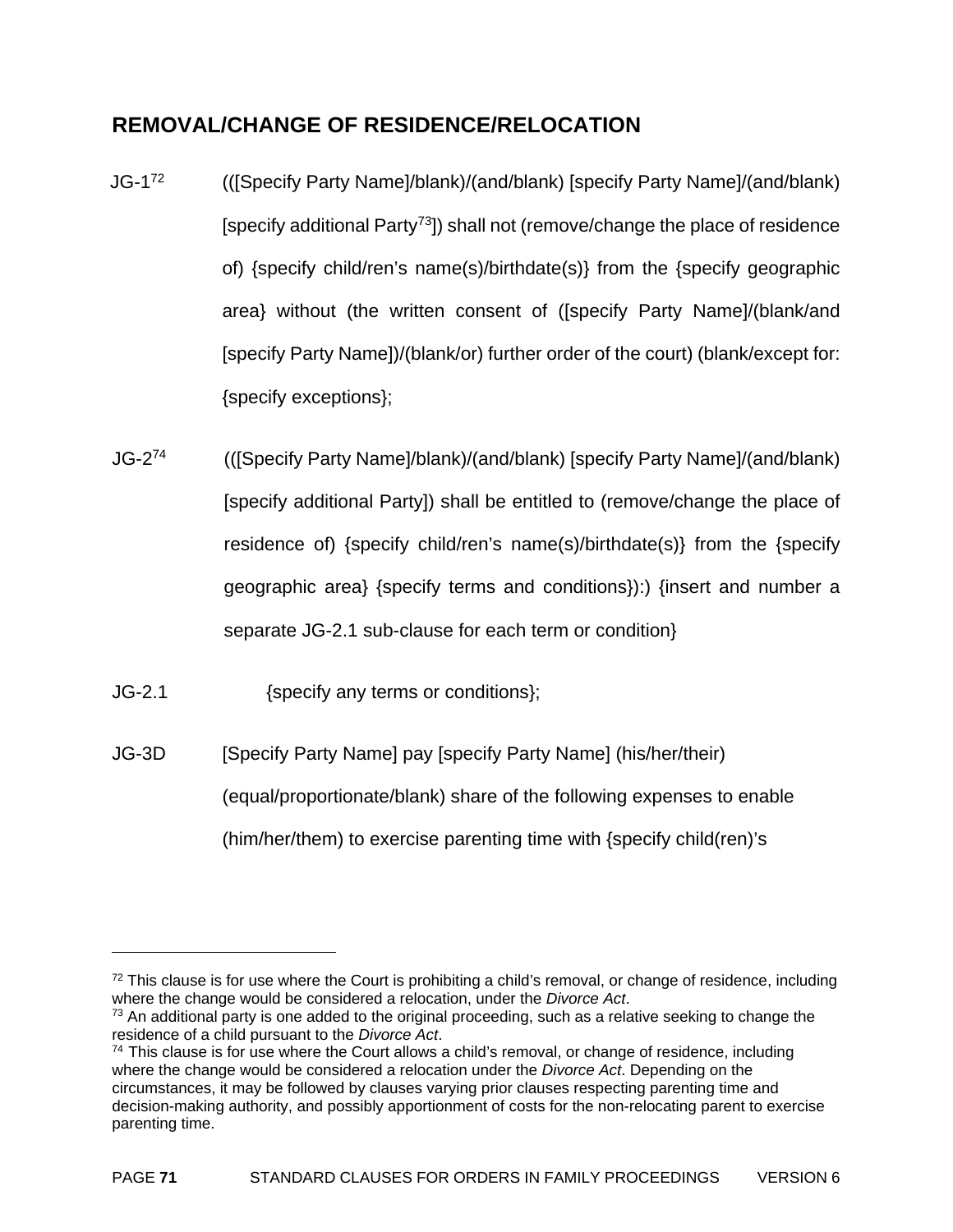name(s) and birthdate(s)}: {insert and number a separate JG-3.1 subclause for each expense}

JG-3.1 {specify amount or share of specified expense and payment details};

# **NOTICE OF CHANGE OF RESIDENCE75**

- JH-1 ([Specify Party Name]/[specify additional Party76]) shall notify {specify the other Party or Parties to be notified} in writing of any intended change of (his/her/their) place of residence (blank/(and/or) the place of residence of {specify child(ren)'s name(s)/birthdate(s)}) at least (30/{specify number}) days before the change and shall specify in the notice the date (and time/blank) at which the change will be made and the particulars of the new place of residence and the contact information of {specify the Party or child(ren)}, (and in any form prescribed in the regulations $77$ /blank):
- JH-2 ([Specify Party Name]/[specify additional Party<sup>78</sup>]) shall not be required to notify {specify the other Party or Parties} of any intended change of (his/her/their) place of residence (blank/(and/or) the place of residence of {specify child(ren)'s name(s)/birthdate(s)}) {specify any terms and

<sup>75</sup> Orders respecting notice of change of residence may be made under either *The Family Maintenance Act* or the *Divorce Act*, The *Divorce Act* has stronger requirements, including that parties provide notice for their own changes of residence and as such the appropriate JH clause should be included.

 $76$  An additional party is one added to the original proceeding, such as a relative who has been granted an order for parenting time or contact pursuant to the *Divorce Act*.

<sup>&</sup>lt;sup>77</sup> The *Notice of Relocation Regulations*, SOR/2020-249, to the *Divorce Act* that come into effect March 1, 2021, address the giving and content of certain notices.

<sup>78</sup> See footnote 76.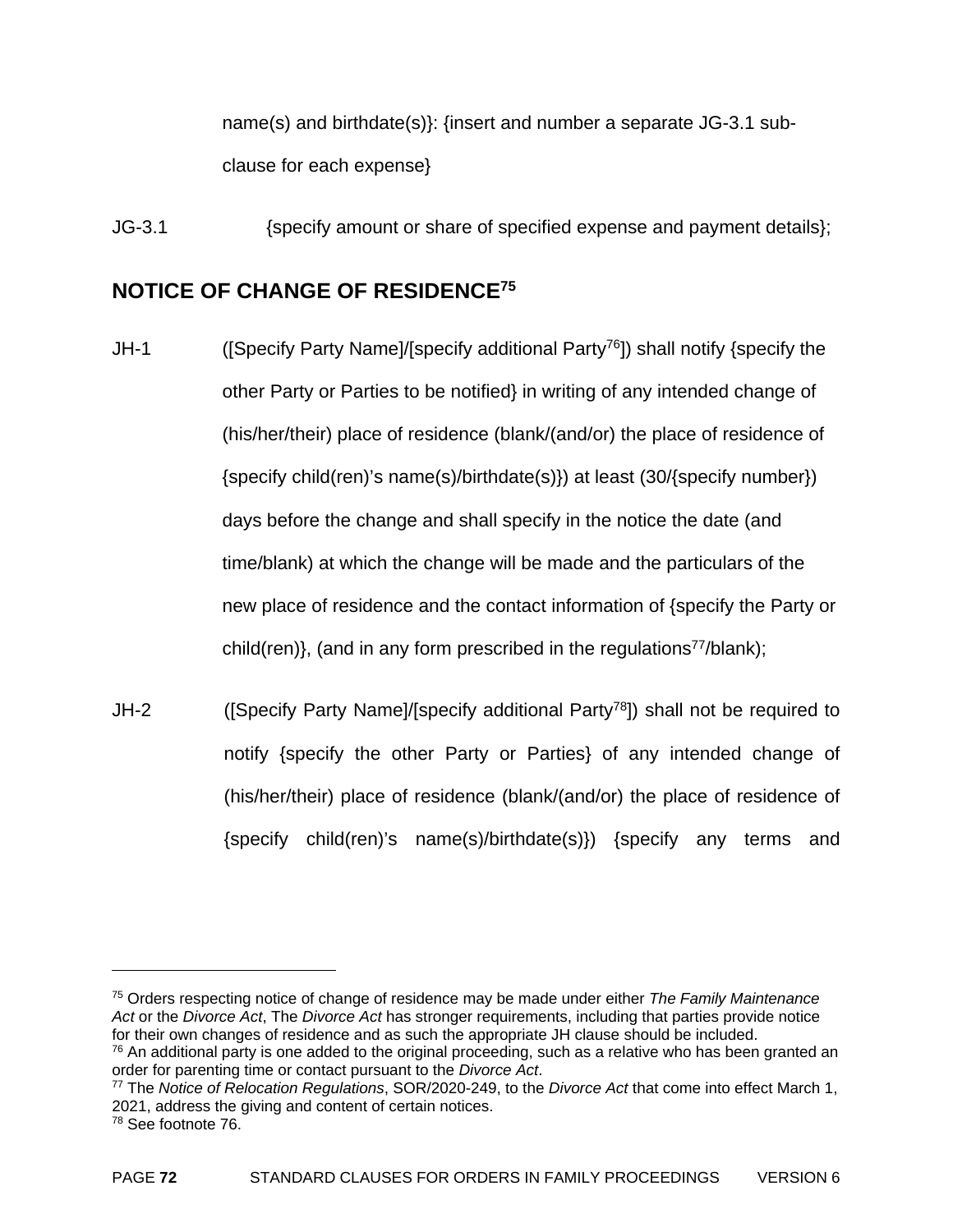conditions} (blank/;) {insert and number a separate JH-2.1 sub-clause for each term and condition}

JH-2.1 {specify each term and or condition};

# **TRAVEL79**

- JI-1 [Specify Party Name] (may/shall not) travel {specify the allowed or prohibited location<sup>80</sup>} with {specify child(ren)'s name(s)/birthdate(s)} without the (written/blank) consent of [specify Party Name];
- JI-2 [Specify Party Name] shall provide [specify Party Name] with an itinerary and contact information for any period of travel (at least {specify number} days before the travel will commence/blank);
- JI-3 During periods of travel (blank/in excess of {specify timeframe}), the nontravelling parent has the right to communicate with {specify child(ren)'s name(s)/birthdate(s)} (blank/{specify details such as frequency and method of communications});
- JI-4 [Specify Party Name] may travel with {specify child(ren)'s name(s)/birthdate(s)} to {specify destination} from {specify date} to {specify date};

<sup>&</sup>lt;sup>79</sup> Orders respecting travel may be made under either *The Family Maintenance Act* or the *Divorce Act*, 80 For example: outside of the Province of Manitoba, within 10 kilometres of the City of Winnipeg, outside of Canada.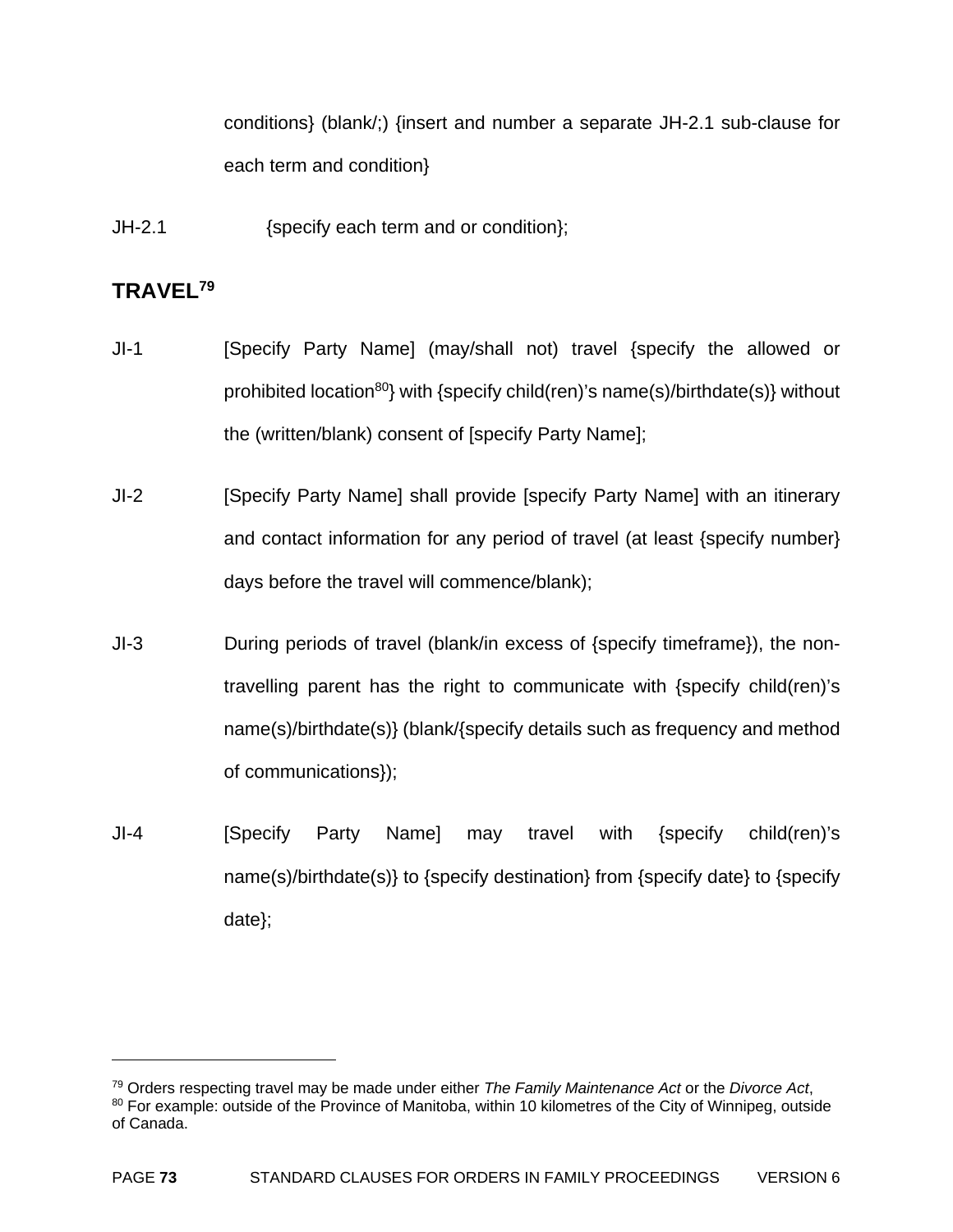- JI-5 [Specify Party Name] may authorize third parties to travel with {specify child(ren)'s name(s)/birthdate(s)} without the consent of [specify Party Name];
- JI-6 [Specify Party Name] and [specify Party Name] shall each be responsible for obtaining travel health insurance for {specify child(ren)'s names/birthdate(s)} prior to their respective travel with the children outside of (Manitoba/Canada);

# **TRAVEL DOCUMENTS81**

- JJ-1 [Specify Party Name] shall have the authority to apply for, renew and obtain a passport for {specify child(ren)'s name(s)/birthdate(s)} without giving notice to, or the written consent of, [specify Party Name];
- JJ-2 [Specify Party Name] shall hold the passport(s) of {specify child(ren)'s name(s)/birthdate(s)} and shall provide same to [specify Party Name] as may be necessary for travel;
- JJ-3 [Specify Party Name] shall return the passport(s) of {specify child(ren)'s name(s)/birthdate(s)} to [specify Party Name] at the end of each period of travel;
- JJ-4 [Specify Party Name] and [specify Party Name] shall provide each other access to the passport(s) of {specify child(ren)'s name(s)/birthdate(s)} and/or travel authorization documents sufficient for airline travel or border

<sup>81</sup> Orders respecting travel documents may be made under either *The Family Maintenance Act* or the *Divorce Act*,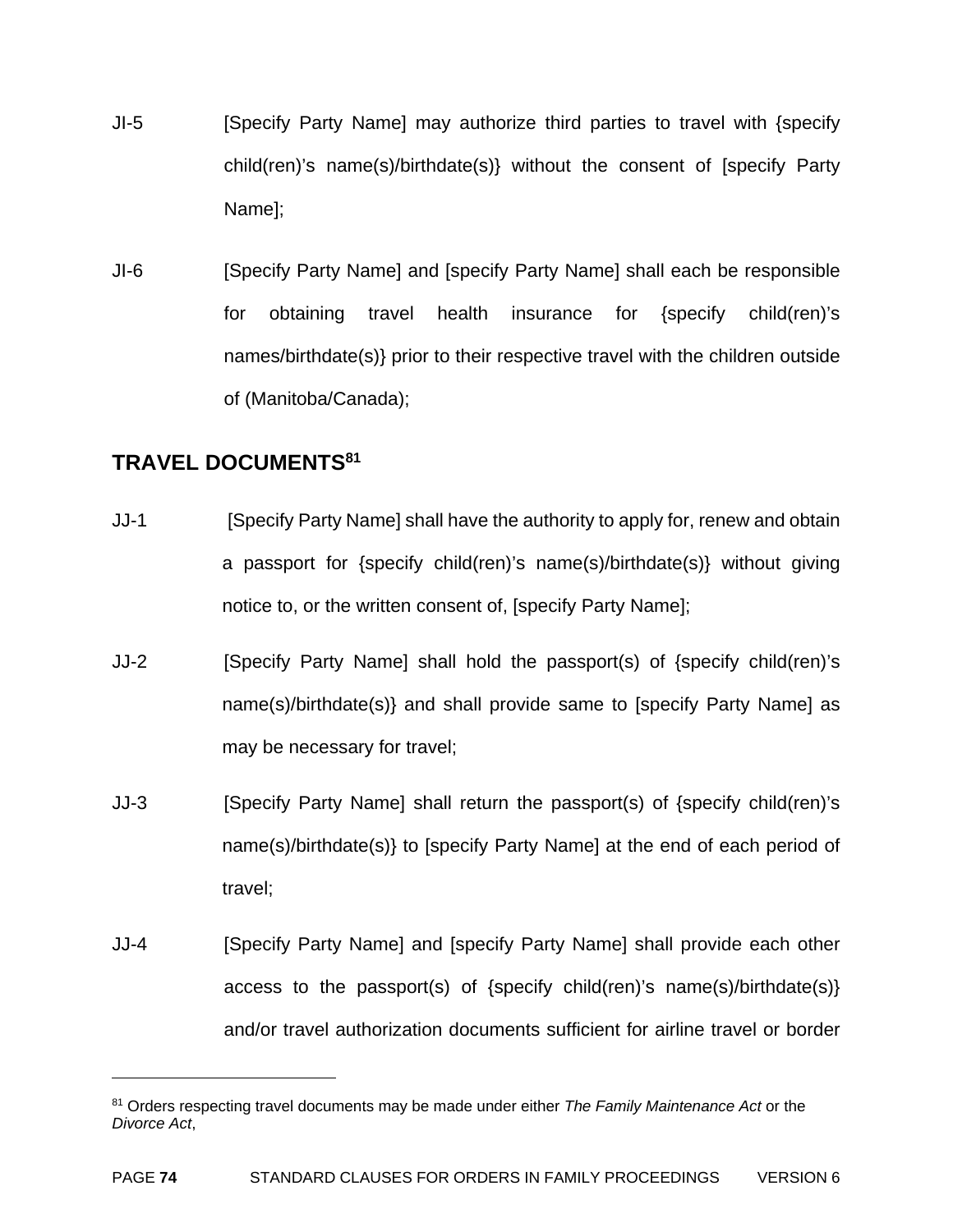crossing purposes within (7/{specify number}) days of the request by the parent traveling with the (child/children);

JJ-5 [Specify Party Name] shall provide the passport(s) of {specify child(ren)'s name(s)/birthdate(s)} to [specify Party Name] (immediately/within {specify number} of days);

# **RETURN OF CHILD(REN)**

- JK-1 [Specify Party Name] shall return {specify child(ren)'s name(s)/birthdate(s)} to {specify location} (immediately/by {specify date and time}) (blank/and subject to the following condition(s))(;/:) {insert and number a separate JK 1.1 sub-clause for each condition specified}
- JK-1.1 {specify each condition}
- JK-2 [Specify Party Name] shall return {specify child(ren)'s name(s)/birthdate(s)} to the care of [specify Party Name] (immediately/by {specify date and time}) (blank/and subject to the following condition(s))(;/:) {insert and number a separate JK 2.1 sub-clause for each condition specified}
- JK-2.1 {specify each condition}

# **HABITUAL RESIDENCE/REAL & SUBSTANTIAL CONNECTION**

JL-1 {Specify child(ren)'s name(s) and birthdate(s)} (is/are) habitually resident in the ((province/territory) of {specify province or territory}/state of {specify foreign state and country});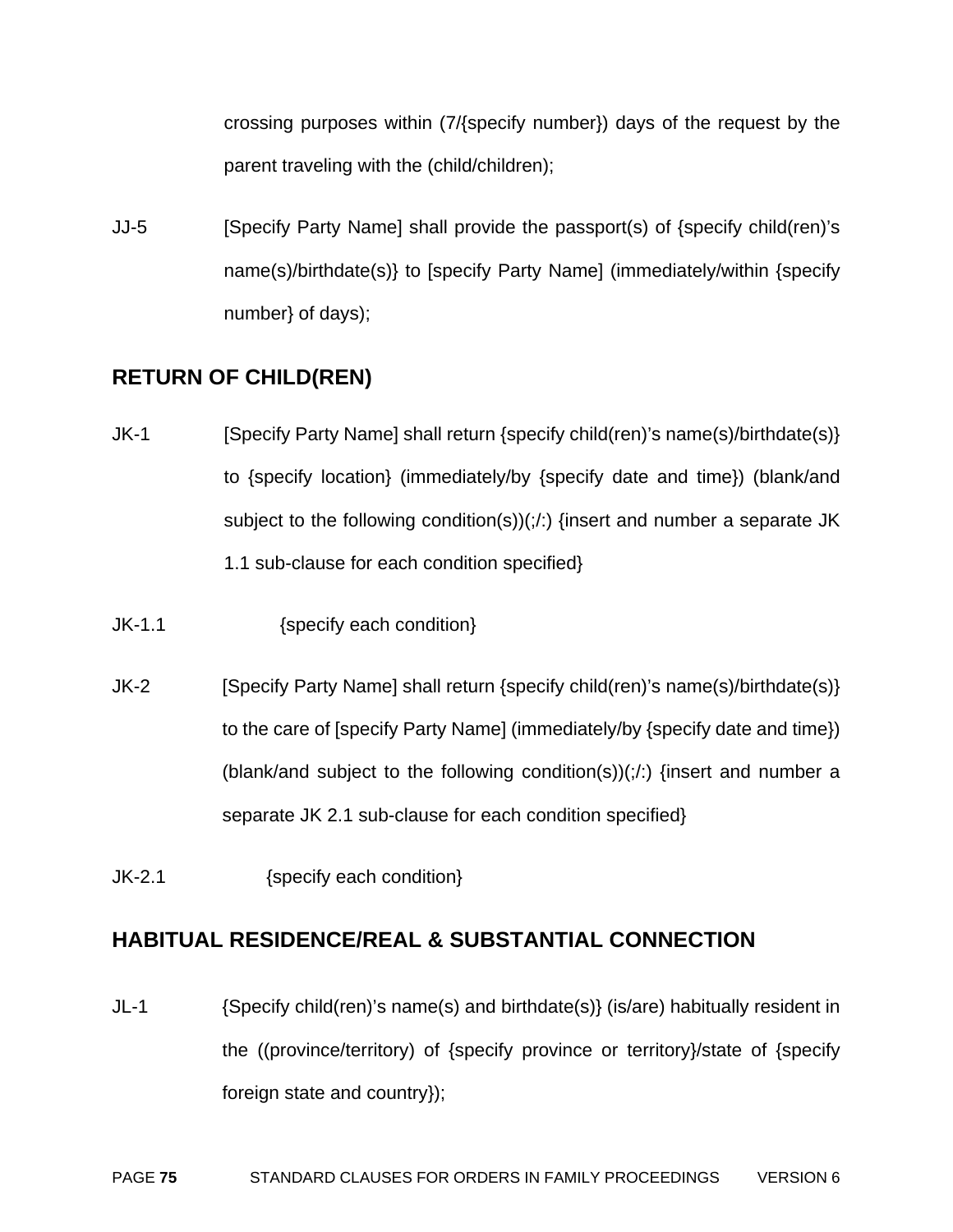- JL-2 {Specify child(ren)'s name(s) and birthdate(s)} ((is/are/is not/are not) habitually resident in/(have/do not have) a real and substantial connection to) the Province of Manitoba;
- $JL-3^{82}$  This Court shall not determine an application for a parenting order for {specify child(ren)'s name(s) and birthdate(s)}, being satisfied that: {specify applicable JL-3 sub-clause}
- JL-3.1 [Specify Party Name(s)] have (consented/acquiesced) to the removal of {specify child(ren)'s name(s) and birthdate(s)} from the Province of Manitoba;
- JL-3.2 [Specify Party Name(s)] have (consented/acquiesced) to the retention of {specify child(ren)'s name(s) and birthdate(s)} in the (province/territory) of {specify province or territory in which the child(ren) is/are being retained});
- JL-3.3 There has been undue delay by [specify Party Name(s)] in contesting the (removal/retention) of {specify child(ren)'s name(s) and birthdate(s)} (from/in) the (province of Manitoba/(province/territory) of {specify province or territory in which the child is being retained});

<sup>82</sup> This clause is for use in situations where the Court has declined to exercise its jurisdiction, pursuant to s. 6.2(1) of the *Divorce Act*.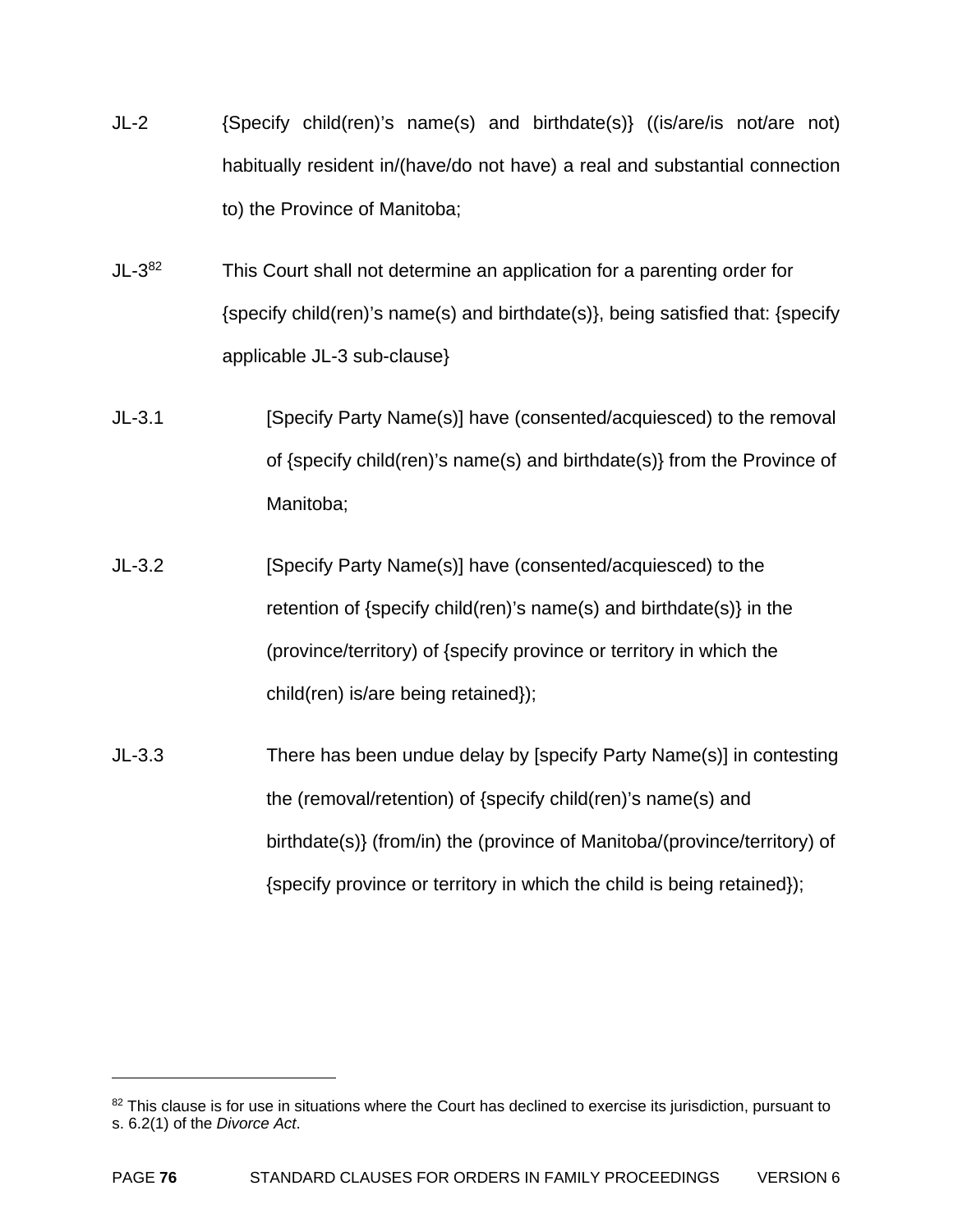- JL-3.4 The Court in {specify province or territory}, being the jurisdiction in which {specify child(ren)'s name(s) and birthdate(s)} (is/are) present, is better placed to hear and determine the application;
- JL-  $4^{83}$  This Court shall (not/blank) determine an application for a (parenting order/contact order/variation order respecting a (parenting/contact) order) for {specify child(ren)'s name(s) and birthdate(s)}, being satisfied that {specify applicable JL-4 sub-clause(s)}:
- JL-4.1 (No/blank) (exceptional/Exceptional) circumstances exist;
- JL-4.2 {Specify child(ren)'s name(s) and birthdate(s)} (is/are) not present in the Province of Manitoba;

# **LEAVE FOR NON-PARTY TO APPLY FOR ORDER84**

- JM-1 [Non-party name] (is/ is not) granted leave to apply for (an interim order and/blank) a final order for (parenting time and decision-making responsibility respecting/parenting time with/decision making responsibility respecting) {specify child(ren)'s name(s)/birthdate(s)};
- JM-2 [Non-party name] (is/ is not) granted leave to apply for (an interim order and/blank) a final order for contact with {specify child(ren)'s name(s)/birthdate(s)};

1

<sup>83</sup> Clause JL-4 applies when a child is habitually resident in a foreign state and the court is deciding whether to hear an application respecting parenting or contact under the *Divorce Act*. It should be preceded by clause JL-1 specifying the state of the child's habitual residence.

<sup>84</sup> These clauses apply to *Divorce Act* proceedings.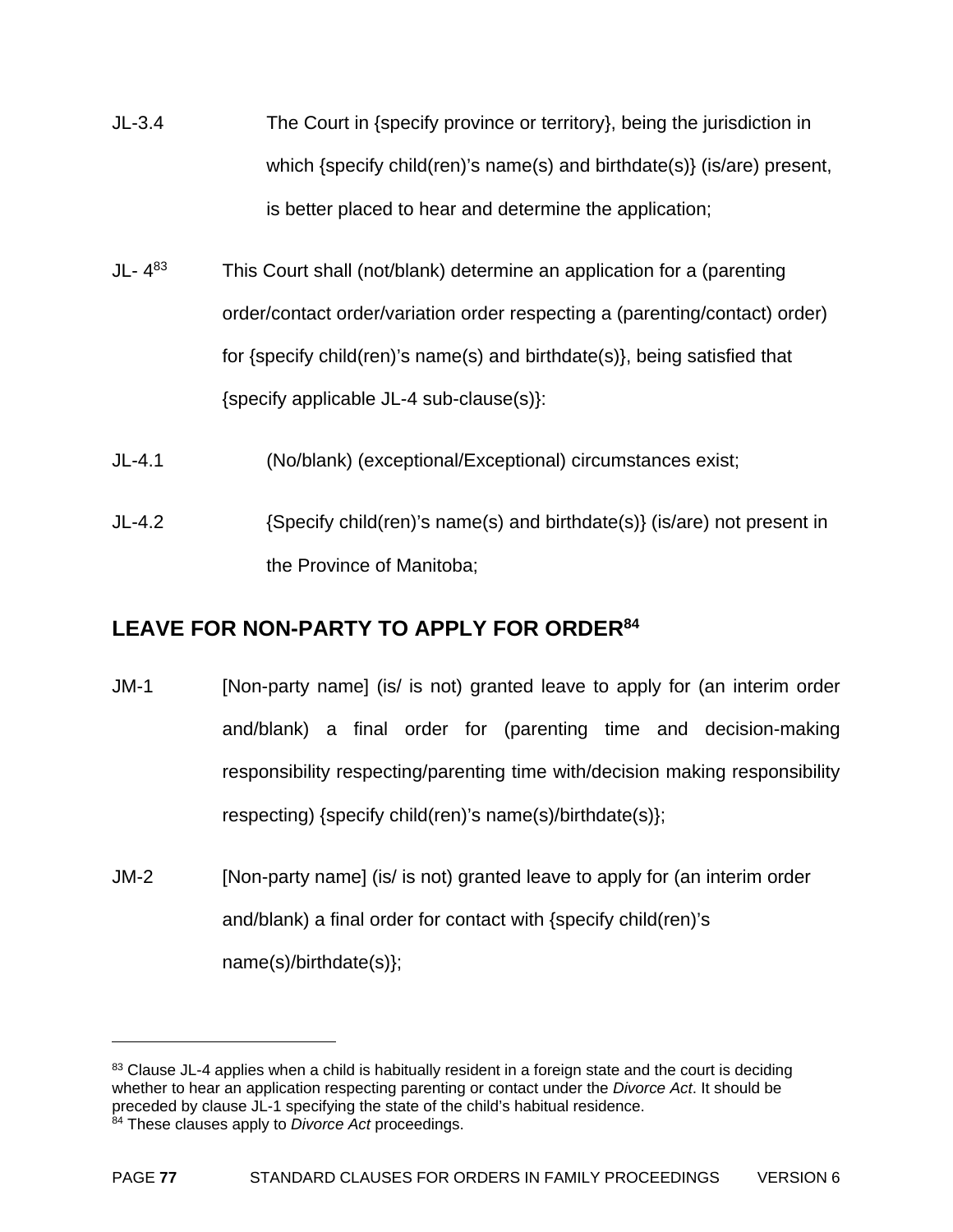# **K. PRIVATE GUARDIANSHIP**

- KA-1 [Specify Party Name] {and [specify Party Name]} shall have guardianship of the person of {specify child(ren)'s name(s)/birthdate(s)} (until/blank) (further order of the Court/ $\{spect(\text{specificity})\}^{85}/\text{blank}\}$ ;
- KA-2 Guardianship of the person of {specify child(ren)'s name(s)/birthdate(s)} granted to [specify Party Name] {and [specify Party Name]} by Order pronounced [Date] by [specify Judge] is terminated;

<sup>85</sup> Specify duration of Interim Orders of guardianship.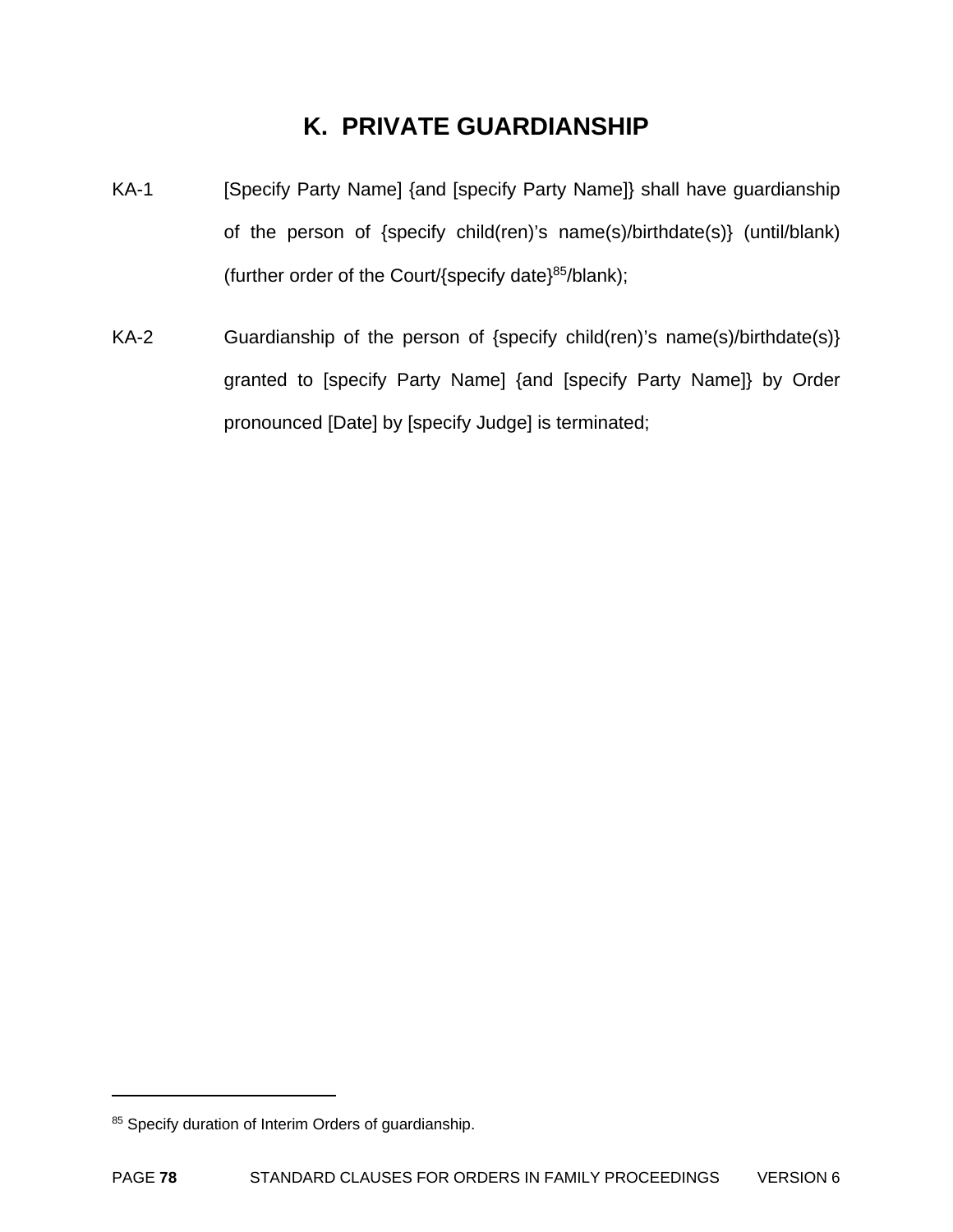# **L. ALTERNATIVE DISPUTE RESOLUTION PROCESSES**

# **MEDIATION**

- LA-1 [Specify Party Name] and [specify Party Name] shall participate in (mediation/comprehensive co-mediation) at the Family Resolution Service on the issue(s) of {specify custody, access or other family matter};
- LA-2 [Specify Party Name] and [specify Party Name] shall attend for private mediation {if required, specify details as directed by the Court or consented to by the parties};
- LA-3 The cost of the private mediation shall be paid as follows: {specify payment terms};

# **FAMILY REPORTS**

1

- LB-186 A family evaluator, as defined in *The Court of Queen's Bench Act*, shall prepare (an assessment/a brief consultation) report on {specify custody, access or related family matter};
- LB-2 [Specify Party Name] and [specify Party Name] shall cooperate fully in the preparation of the report by the family evaluator selected by the Family Resolution Service and shall attend, and cause {specify child(ren)'s name(s)/birthdate(s)} to attend, where and as requested by the family evaluator for the preparation of the report;

<sup>86</sup> An Order with clause LB-1 must include clause LB-2.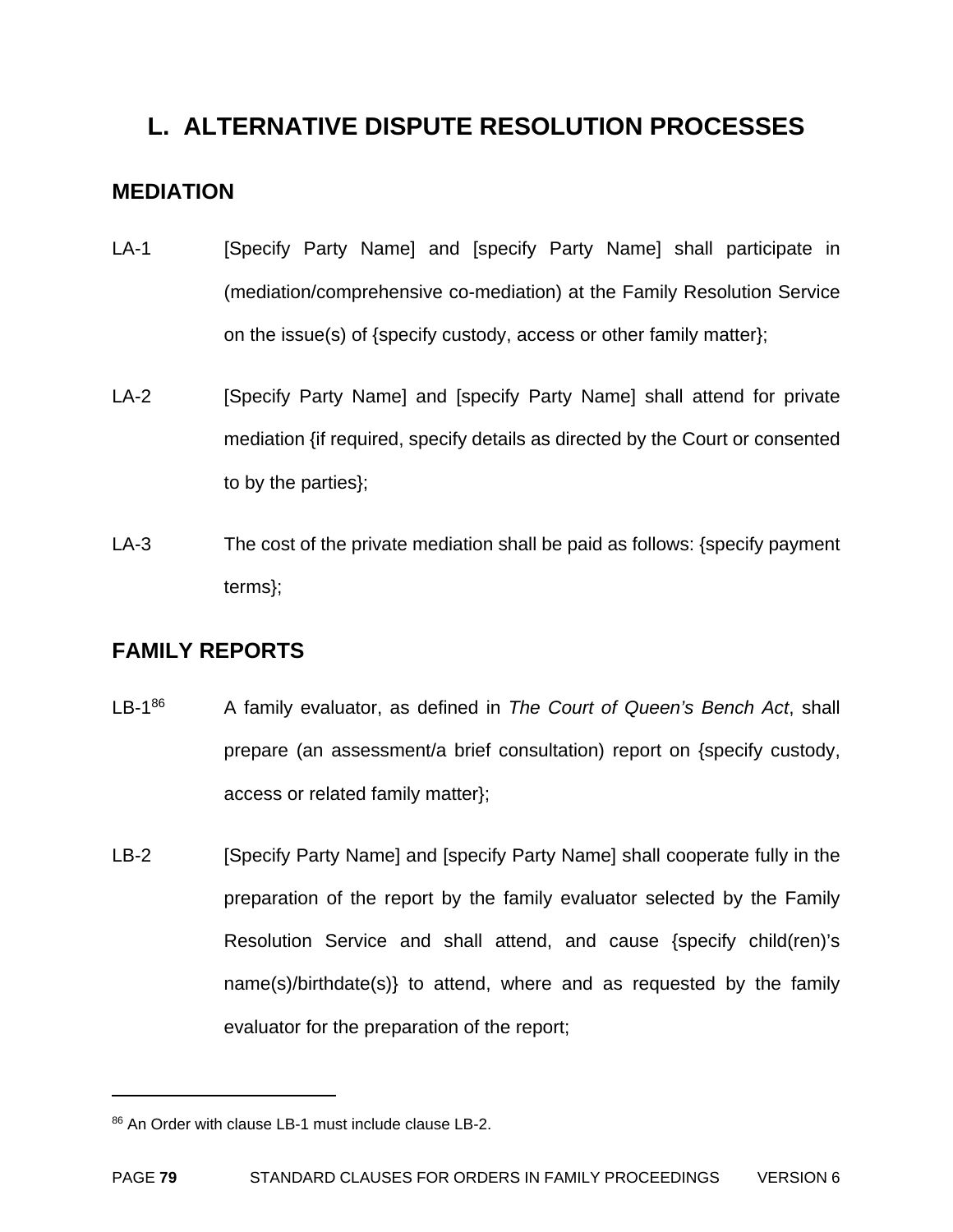- LB-3 [Specify Party Name] and [specify Party Name] shall cooperate fully in the preparation of (a/an) {specify type of assessment} assessment report by {specify name of assessor} provided {specify name of assessor} will undertake it, and shall attend (and cause {specify child(ren)'s name(s)/birthdate(s)}/blank) (to attend/blank) where and as requested by {specify name of assessor} for the purposes of the assessment;
- LB-4 The cost of the private assessment shall be paid as follows: {specify payment terms};

# **FAMILY ARBITRATION87**

- LC-1 [Specify Party Name] and [specify Party Name] shall attend for arbitration (with/at) {specify details as consented to by the parties};
- LC-2 The cost of the arbitration shall be paid as follows: {specify payment terms};
- LC-3<sup>88</sup> The application of [specify Party Name] to rescind the Family Arbitration Agreement dated {specify date} is (granted/dismissed);
- LC-4<sup>89</sup> The Family Arbitration Agreement dated {specify date} (blank/and the Family Arbitration Award made pursuant to it on {specify date}) (is/are) (enforceable/unenforceable/set aside);

<sup>87</sup> If the Court is ordering the appointment of a receiver under subsection 8(1) of *The Arbitration Act*, see clause QG-1 based on subsection 60(1) of *The Family Maintenance Act* for possible wording. 88 For use in orders under subsection 5(3) of *The Arbitration Act* 

<sup>89</sup> For use in orders under subsections 5.1(1) & (3) of *The Arbitration Act*. For orders that change the terms of a Family Arbitration Agreement or Award, consider clause LC-5. Also see clause TD-1.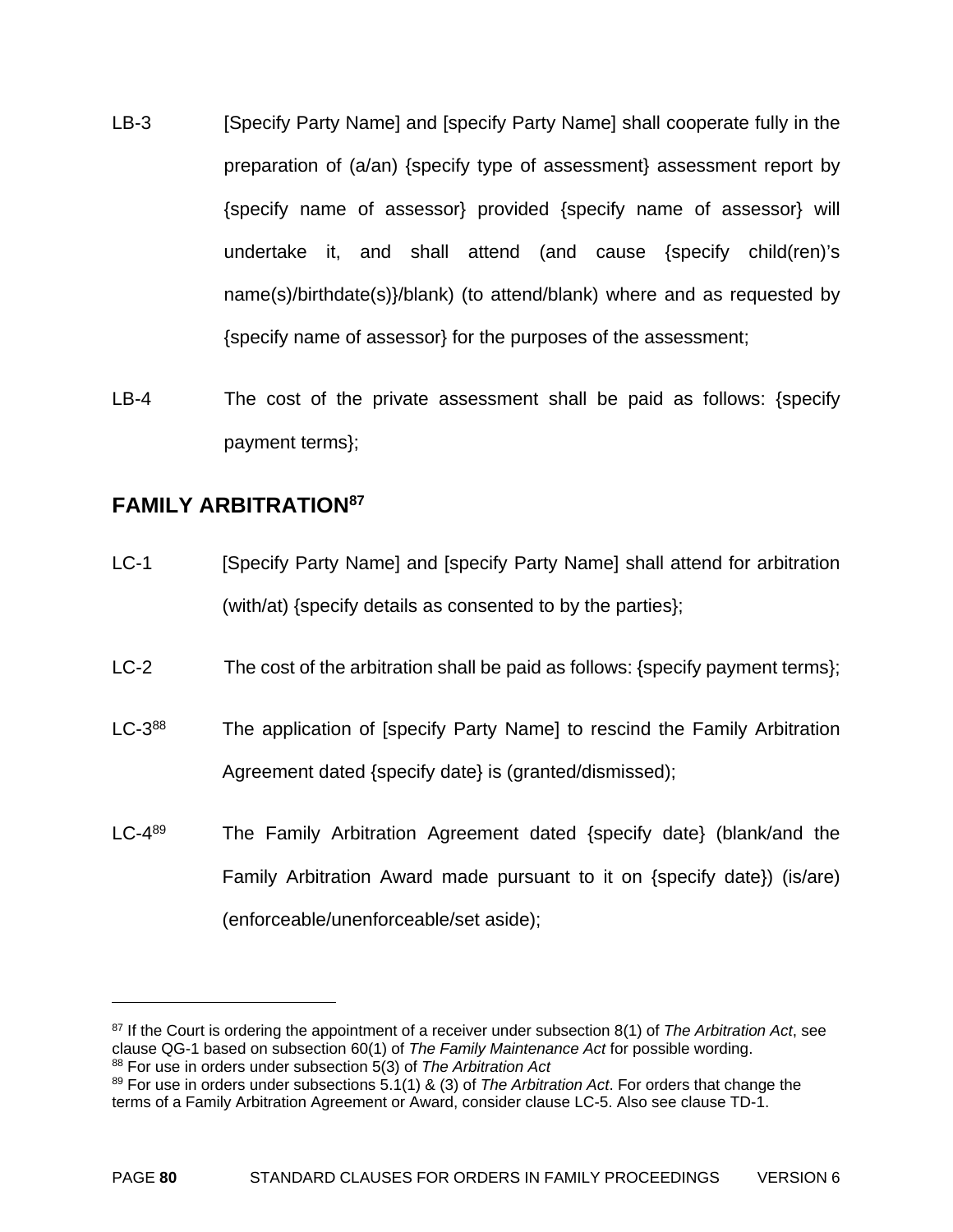LC-5<sup>90</sup> The (blank/following terms of the) (Family Arbitration Agreement dated {specify date}/Family Arbitration Award made on {specify date}) which reads as follows:

> {repeat/list each old term being deleted with the number and wording exactly}

(is/are) (deleted;/deleted and replaced with:)

{specify new terms}

- $LC-6^{91}$  The application of [specify Party Name] to (set aside/replace) the Family Arbitration Agreement dated {specify date} (blank/and the Family Arbitration Award made pursuant to it on {specify date}) is dismissed;
- $LC-7^{92}$  The motion of [specify Party Name] to stay (blank/all claims in/certain claims in) the {specify initiating pleading(s)} is (granted/dismissed) (blank/and the following (claim is/claims are) stayed until {specify date or event}):{insert and number a separate LC7.1 sub-clause for each claim stayed}

LC-7.1 {specify each stayed claim};

<sup>90</sup> For use in orders made under subsection 5.1(3) of *The Arbitration Act* in which the terms of an agreement or order are changed.

<sup>91</sup> For use in orders made under subsection 5.1(4) of *The Arbitration Act* when the Court declines to set aside.

<sup>92</sup> For use in orders made under section 7 of *The Arbitration Act* in which pleadings or issues are stayed pending arbitration.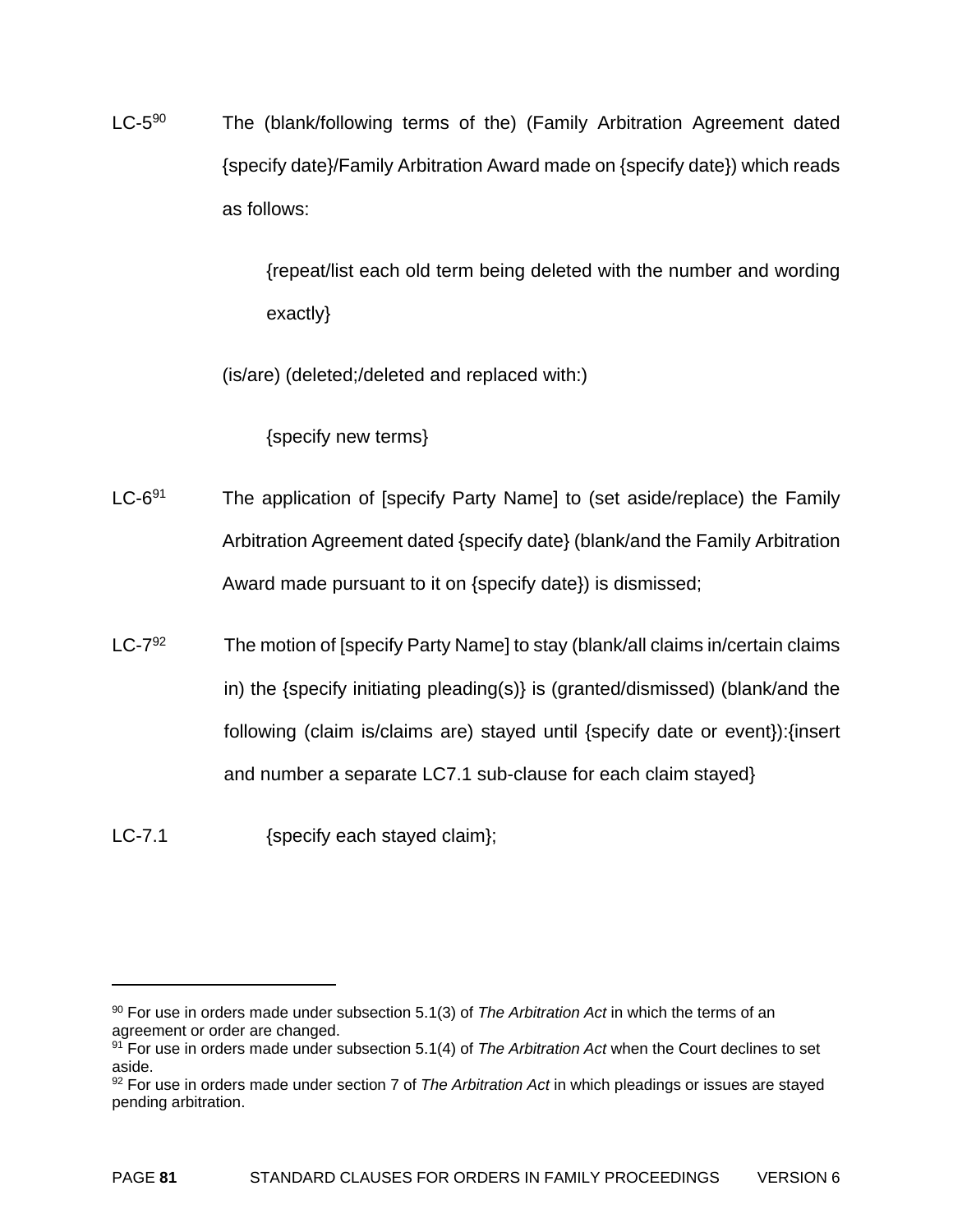$LC-8^{93}$  [Specify Party Name] shall allow ([specify Party Name] or their designate/{specify designated person}) to (blank/enter and) inspect the following property:

{specify property}

 on {specify date} commencing at {specify time} (blank/located at {specify location}) (blank/ for the purposes of {specify purpose such as preparing an appraisal report, taking an inventory of certain assets});

LC-9<sup>94</sup> Upon the application of (the arbitral tribunal/[specify Party Name(s)]) (blank/with the consent of (the arbitral tribunal (blank/and [specify Party Name(s)])) this Court determines that:

{specify question of law and its determination};

LC-10 $95$  The arbitration(s) pursuant to the Family Arbitration Agreement(s) dated {specify date(s)} (blank/and the Arbitration Agreement(s) dated {specify date(s)): {insert and number the appropriate LC-10 sub-clause(s)}

LC-10.1 are consolidated;

<sup>93</sup> This clause is for use when an order under subsection 8(1) of *The Arbitration Act* addresses inspection of property. When an order under this section addresses preservation or detention, consider use of clause SA-3.

<sup>94</sup> For use when an order under subsection 8(2) of *The Arbitration Act* includes a determination of a question of law.

<sup>95</sup> For use when multiple arbitrations are addressed in an order under subsection 8(4) of *The Arbitration Act*. Consider CG clauses as may be appropriate.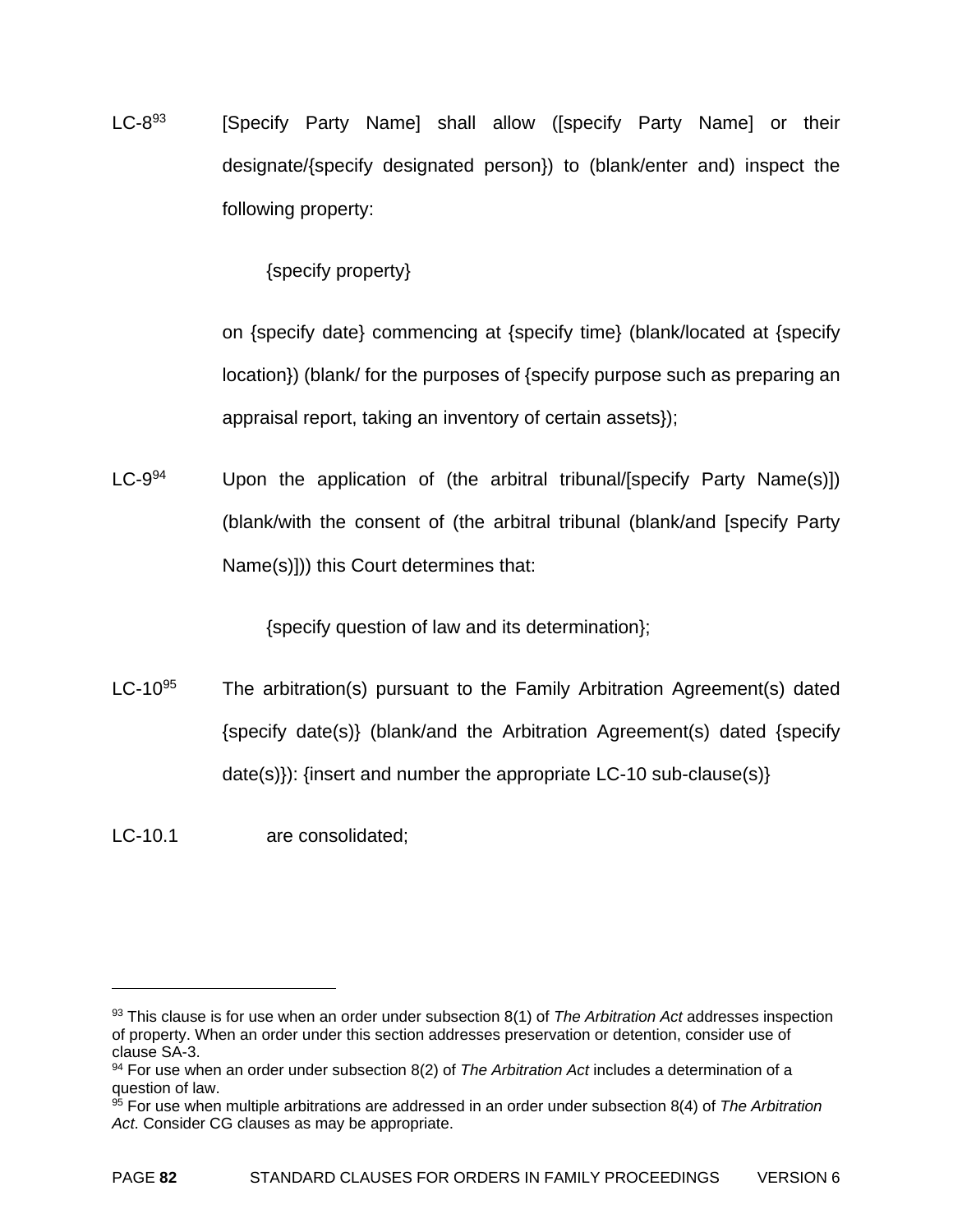- LC-10.2 shall be conducted (simultaneously/consecutively) (blank/with the arbitration pursuant to the (blank/Family) Arbitration Agreement dated {specify date} proceeding first);
- LC-10.3 (is/are) stayed until (the completion of/blank) [specify date or event, including completion of a specific arbitration};
- LC-11<sup>96</sup> {Specify name of arbitrator(s)} (is/are) appointed for the (Family Arbitration Agreement(s)/Arbitration Agreement(s)) dated {specify date};
- LC-12 $97$  The application of [specify Party Name] to remove [specify name(s) of arbitrator(s)] as (the arbitral tribunal/an arbitrator) for the arbitration(s) pursuant to the (Family Arbitration Agreement(s)/Arbitration Agreement(s)) dated {specify date(s)} is dismissed;
- LC-13<sup>98</sup> The application of [specify Party Name] to remove [specify name(s) of arbitrator(s)] as (the arbitral tribunal/an arbitrator) for the arbitration(s) pursuant to the (Family Arbitration Agreement(s)/Arbitration Agreement(s)) dated {specify date(s)} is granted (blank/and {insert name(s) of arbitrator(s)} (is/are) removed as arbitrator(s) (blank/and the arbitration shall be conducted as follows) $(\cdot/\cdot)$  {insert and number the appropriate LC-13 subclause(s)}

 $96$  For use when an order under subsections 8(5) or 10(1) or (3) addresses the appointment of arbitrator(s) or an arbitral tribunal.

<sup>97</sup> For use when an order under subsection 15(1) of *The Arbitration Act* dismisses an application for the removal of arbitrators.

<sup>98</sup> For use when an order under subsection 15(3) of *The Arbitration Act* addresses removal of arbitrator(s) and the conduct of the arbitration.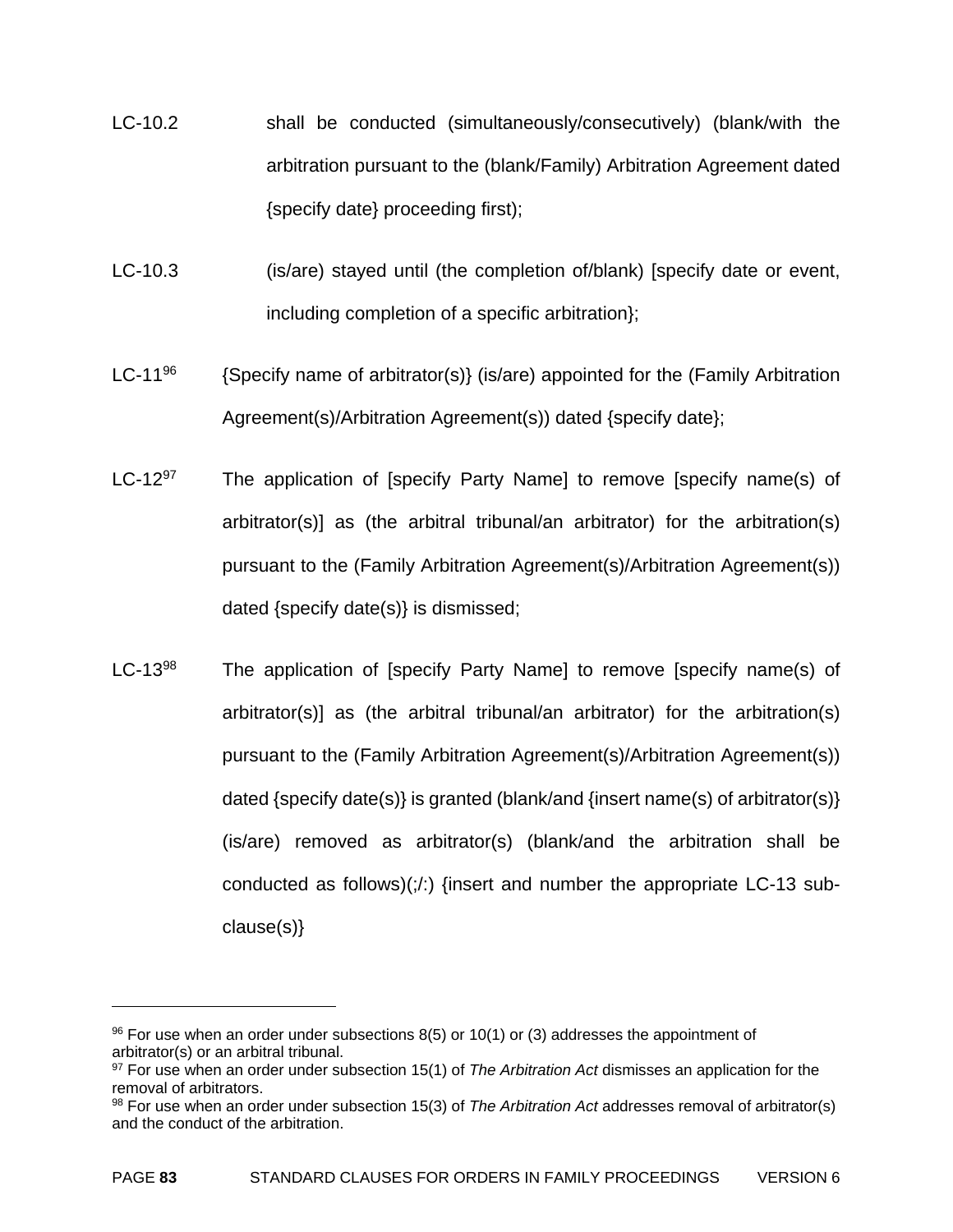- LC-13.1 [specify name(s)] (is/are) appointed as the (arbitrator(s)/arbitral tribunal) for (this/these) arbitration(s);
- LC-13.2 *insert any other directions as to conduct of arbitration*);
- LC-14<sup>99</sup> The mandate of {specify name of arbitrator(s)} for the arbitrations(s) pursuant to the (Family Arbitration Agreement(s)/Arbitration Agreement(s) made {specify date(s)} having terminated, the application of {specify Party Name} to appoint (a/blank) substitute arbitrator(s) is (dismissed/granted);
- $LC-15<sup>100</sup>$  This Court determines that the arbitral tribunal (did/did not) err in their ruling that {specify ruling} (blank/and {specify Court's different determination on the ruling})(:/:) {insert and number a separate LC15.1 sub-clause for each determination}
- LC-15.1 {specify each determination};
- LC-16 The time within which the arbitral tribunal is required to make  $(a/\text{an})$  (Family Arbitration Award/Arbitration Award) is extended from (the date specified in the (Family Arbitration Agreement/Arbitration Agreement) dated {specify date}/{specify date}) to {specify new date};
- LC-17 The application of [specify Party Name] that the arbitral tribunal provide (an/a further) explanation of (blank/certain issues in) the (Family Arbitration Award/Arbitration Award) made on {specify date} is (dismissed/granted and

<sup>99</sup> Where a substitute arbitrator is being appointed this clause shall be accompanied by clause LC-11. 100 For use with respect to determination of objections under subsection 17(9) of *The Arbitration Act*.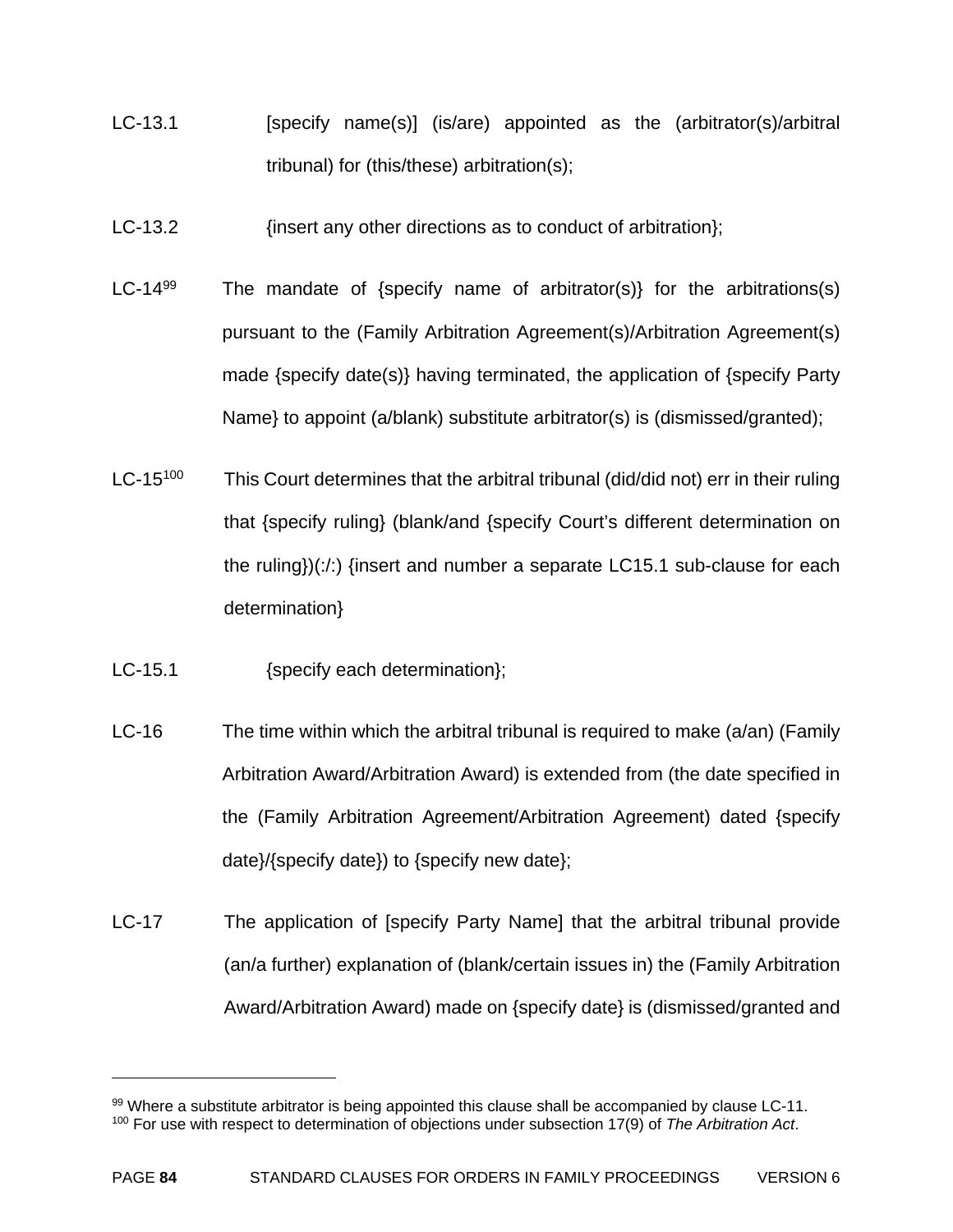the arbitral tribunal shall provide an explanation of the (blank/following issues in the) (Family Arbitration Award/Arbitration Award): {insert and number a separate LC17.1 sub-clause for issue and condition}

- LC-17.1 (specify each issue(s) and any conditions, which may include a date by which the explanation is to be provided};
- LC-18 Leave (is not/is) granted to [specify Party Name] to appeal the (Family Arbitration Award/Arbitration Award) made on {specify date} (blank/on the following question(s) of (law/mixed fact and law): {insert and number a separate LC18.1 sub-clause for each question}
- LC-18.1 {specify each question}
- LC-19<sup>101</sup> The appeal of [specify Party Name(s)] of the (blank/following terms of the) (Family Arbitration Award/Arbitration Award) made {specify date} is (granted/dismissed);
- LC-20 The (blank/following terms of the) (Family Arbitration Award/Arbitration Award) made {specify date} (is/are) confirmed( $;$  {insert and number a separate LC20.1 sub-clause for each term confirmed}
- LC-20.1 {specify each term confirmed}

<sup>&</sup>lt;sup>101</sup> If a Family Arbitration Award or Arbitration Award is being varied following an appeal, use clauses TD-1 and TD-2 with necessary modifications.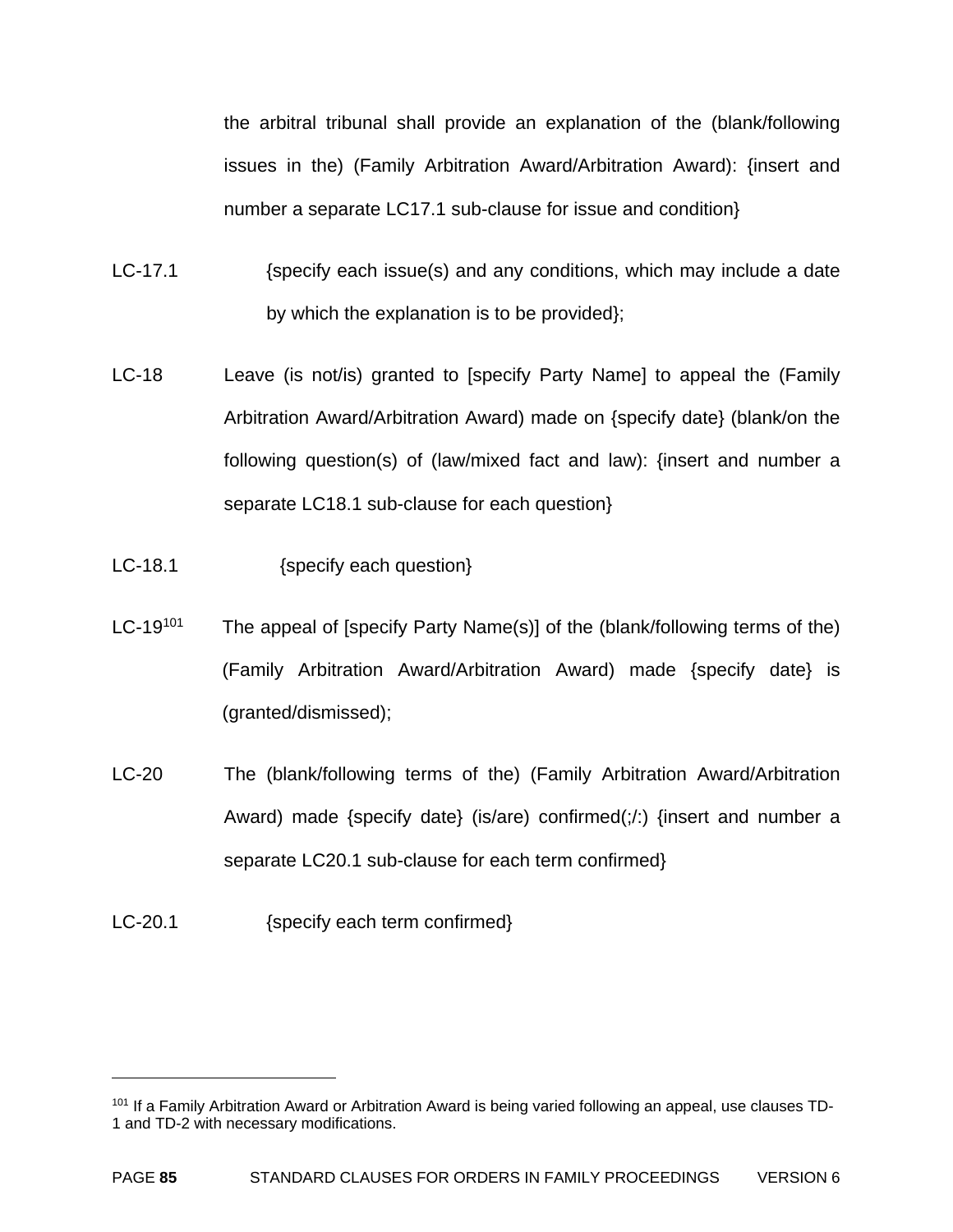- LC-21 The (Family Arbitration Award/Arbitration Award) made {specify date} is set aside;
- LC-22 The appeal of [specify Party Name(s)] on a question of law having been granted, the (Family Arbitration Award/Arbitration Award) made {specify date} is remitted back to the arbitral tribunal (with the Court's opinion that {specify opinion of the Court on the question of law}/blank) and the arbitration shall be conducted as follows: {insert and number a separate LC22.1 sub-clause for each direction}
- LC-22.1 {specify each direction as to the conduct of the arbitration}
- LC-23 The arbitration (blank/of {describe subject matter}) pursuant to the (Family Arbitration Agreement(s)/Arbitration Agreement(s) made {specify date(s)}) (blank/and the Agreement) is invalid (blank/and the arbitration shall not be (continued/commenced));
- LC-24 The enforcement of the (Family Arbitration Agreement(s)/Arbitration Agreement(s)) made {specify date(s)} is stayed (blank/until {specify date}) {insert and number a separate LC-24 sub-clause for condition or direction}
- LC-24.1 **EXEC-24.1** until the period for commencing an (appeal of/application to set aside/application for a declaration of invalidity of) the (Family Arbitration Award/Arbitration Award) has elapsed;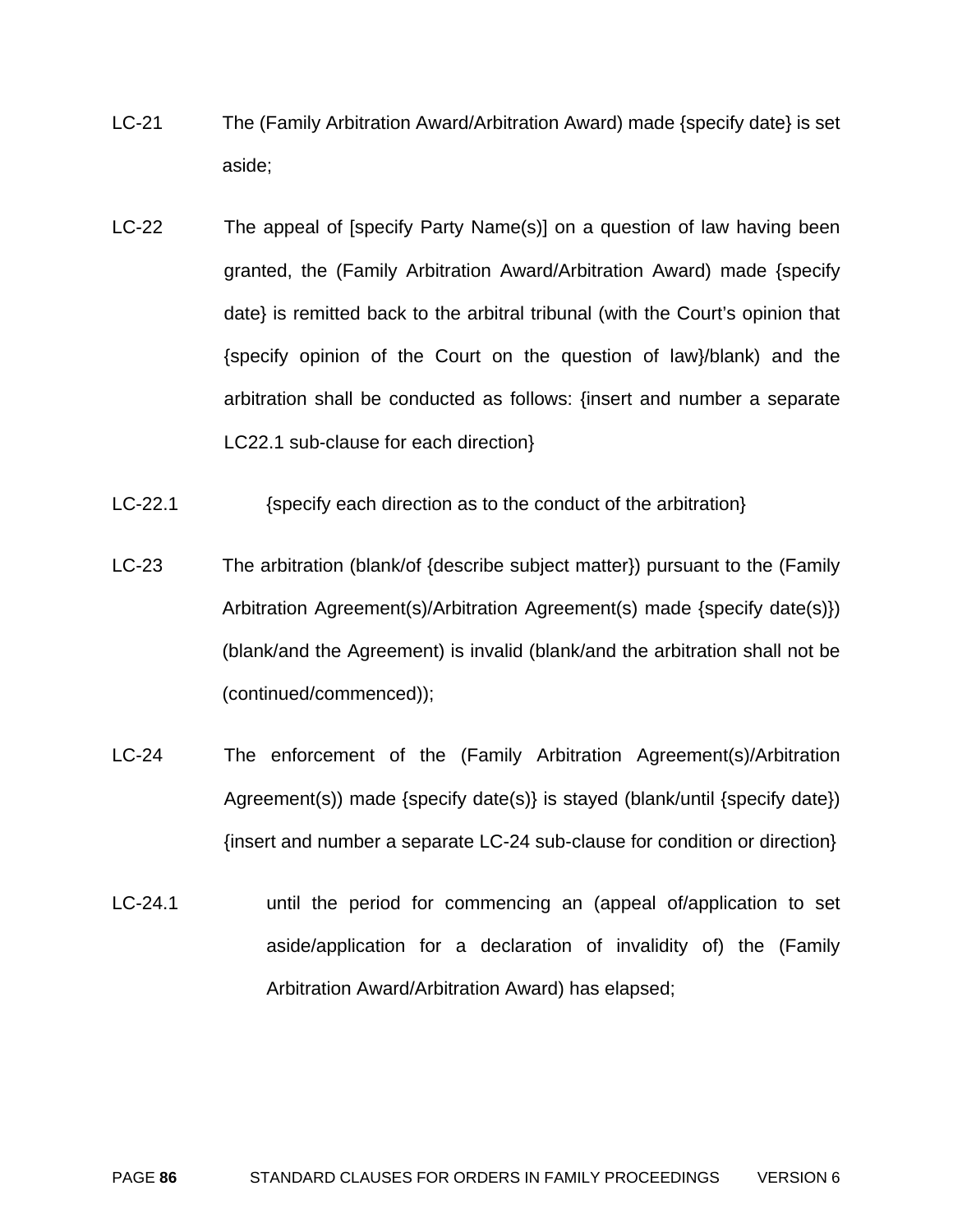- LC-24.2 until the (pending appeal of/application to set aside/application for a declaration of invalidity of) the (Family Arbitration Award/Arbitration Award) has been finally determined;
- LC-24.3 {specify other conditions or directions};
- LC-25 The assessment of (costs/the account for (fees/fees and expenses) of the arbitrator) made on {specify date} for the (Family Arbitration Award/Arbitration Award) made on {specify date} is; {insert and number the appropriate LC-25 sub-clause }
- LC-25.1 confirmed;
- LC-25.2 set aside:
- LC-25.3 varied as follows: {insert appropriate UA clause(s) for costs or specify amount of arbitrator's allowed fees and expenses};
- LC-25.4 remitted to the Assessment Officer with the following directions: {insert specific directions};

# **PARENTING COORDINATION**

- LD-1 [Specify Party Name] and [specify Party Name] shall attend for parenting coordination (with/at) {specify details as consented to by the parties};
- LD-2 The cost of the parenting coordination shall be paid as follows: {specify payment terms};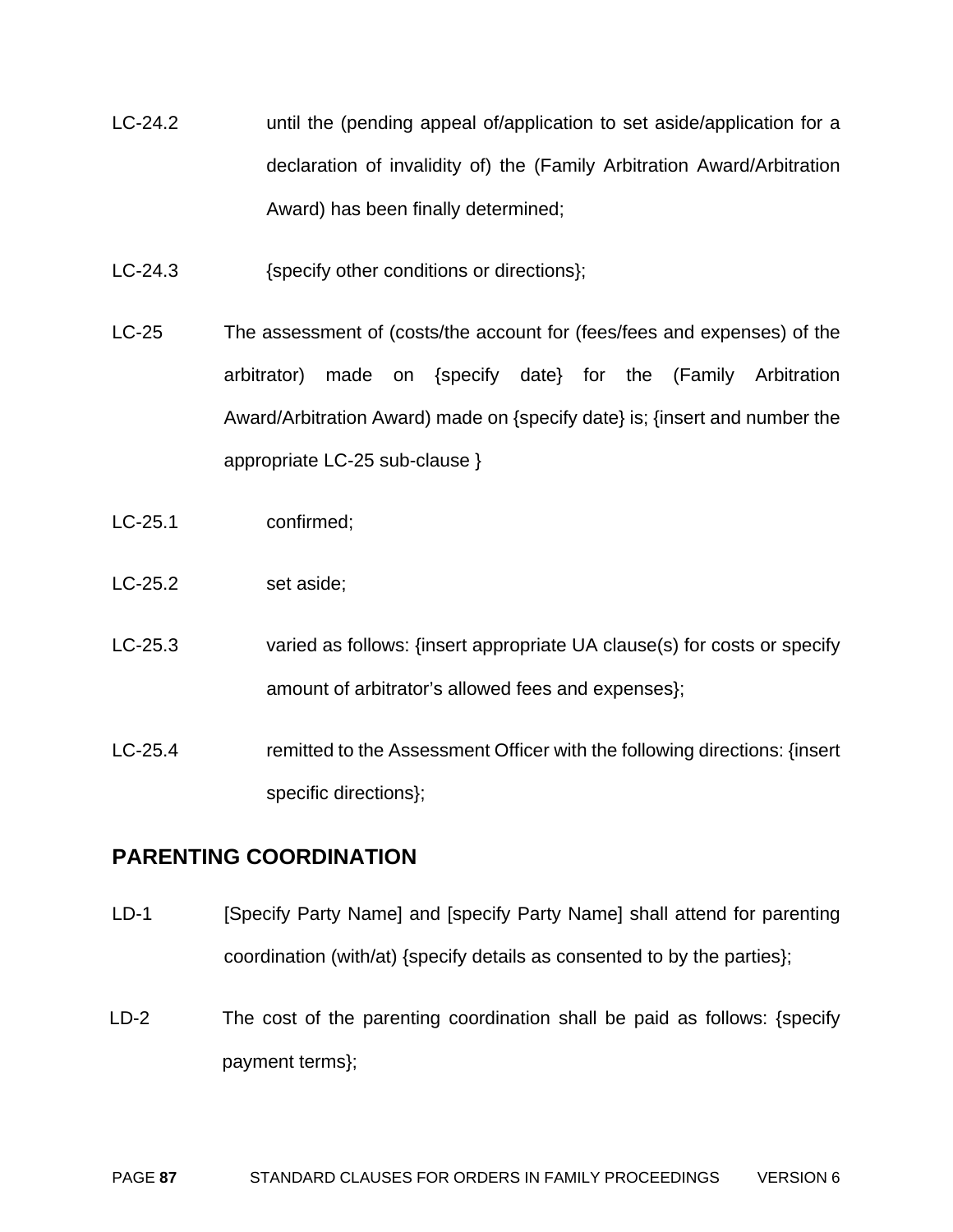# **M. FINANCIAL DISCLOSURE/PRODUCTION OF DOCUMENTS**

# **PRODUCTION OF DOCUMENTS**

- MA-1 [Specify Party Name] shall provide to ([specify Party Name]/{specify lawyer} for [specify Party Name]/{specify name}) (on or before/within/blank) {specify a date or period of time} (from service of the Order/blank) the following information: {insert and number the appropriate MA-2 sub-clause(s)};
- MA-2 [Specify Party Name] shall file with the Court in a sworn or affirmed affidavit (on or before/within/blank) {specify a date or period of time} (from service of the Order/blank) the following information: {insert and number the appropriate MA-2 sub-clause(s)};

# **Financial Statement**

MA-2.1 a sworn or affirmed Financial Statement in Form 70D of the *Queen's Bench Rules*;

# **Tax Information**

- MA-2.2 Canada Revenue Agency income and deduction computer printout(s) for the {specify year(s)} taxation year(s)};
- MA-2.3 **personal income tax return(s) filed by (him/her/them) for the {specify** year(s)} taxation year(s);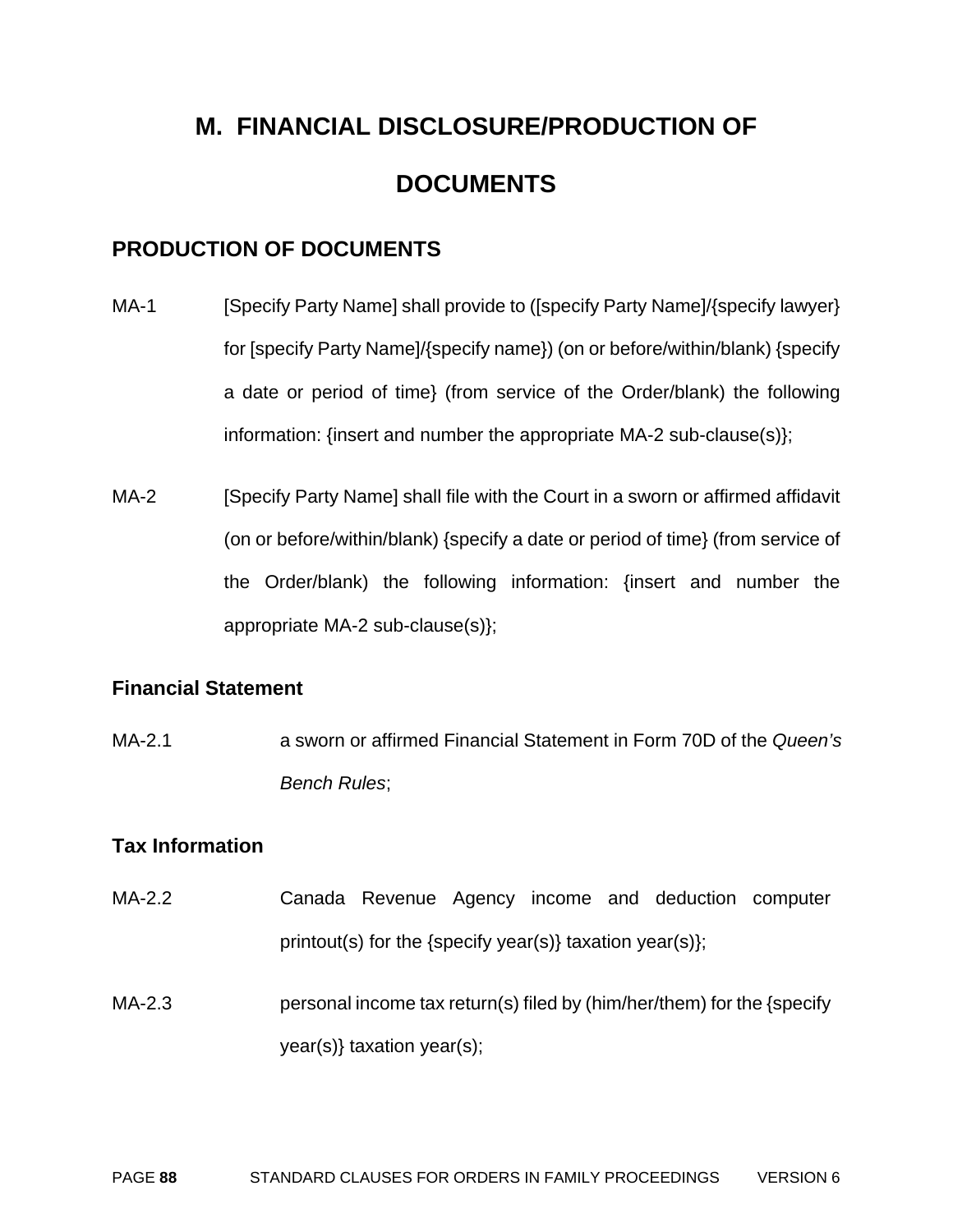- MA-2.4 notice(s) of assessment and reassessment issued to (him/her/them) for the {specify year(s)} taxation year(s);
- MA-2.5 income tax information slip(s) for the {specify year(s)} taxation year(s);

#### **Employee Information**

- MA-2.6 three recent consecutive pay statements;
- MA-2.7 the most recent statement of earnings indicating the total earnings paid in the year to date, including overtime or, where such a statement is not provided by (his/her/their) employer, a letter from (his/her/their) employer setting out that information including (his/her/their) rate of annual salary or remuneration;

#### **Self-employed Information**

- MA-2.8 the financial statement(s) of (his/her/their) (business/professional practice){specify business/professional practice name} for the {specify year(s)} taxation year(s) ;
- MA-2.9 a statement showing a breakdown of all salaries, wages, management fees or other payments or benefits paid to, or on behalf of, persons or corporations with whom (he/she/they) (does/do) not deal at arm's length for the {specify year(s)} taxation year(s);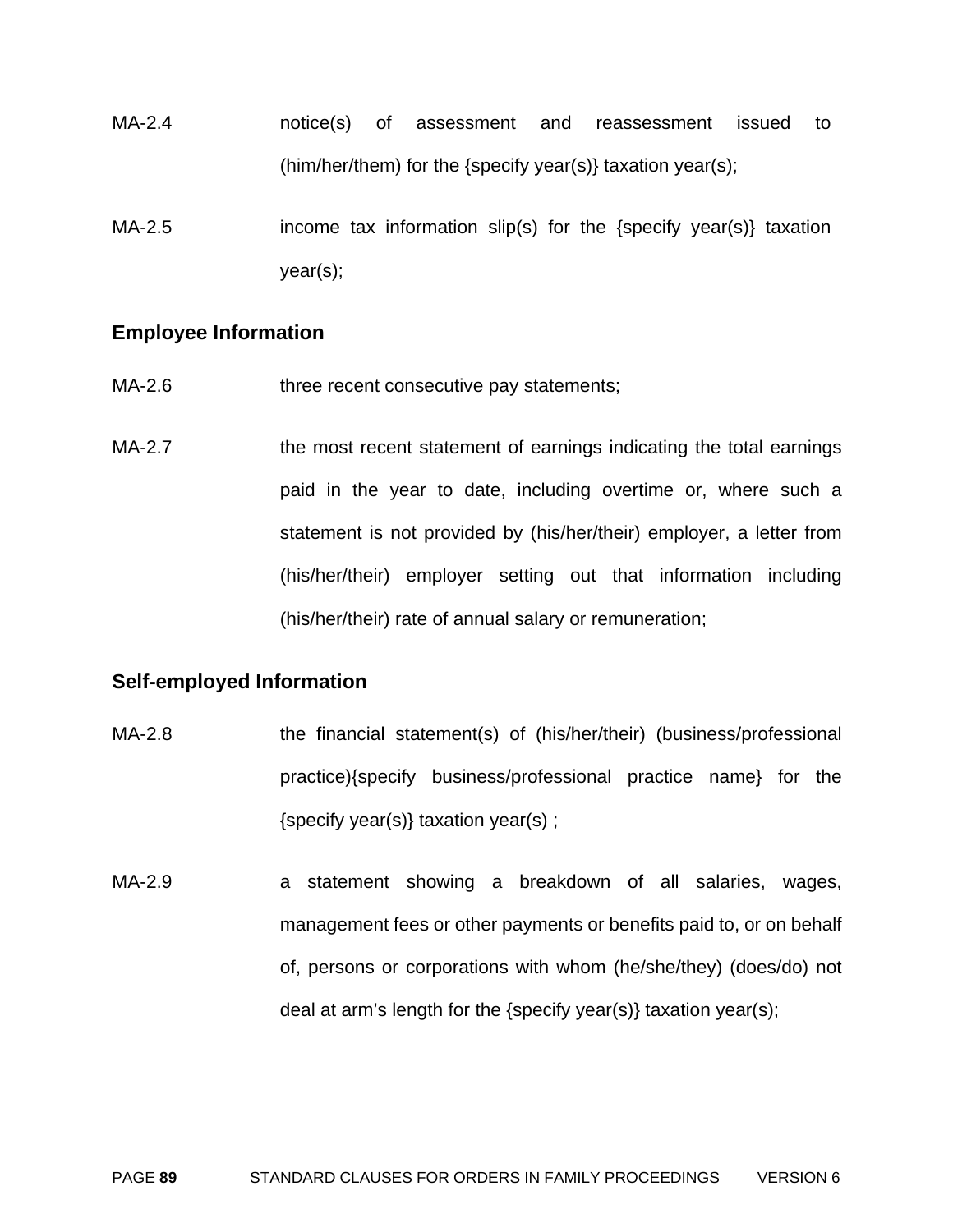#### **Partnership Information**

MA-2.10 confirmation of (his/her/their) income and draw from, and capital in {specify name of partnership} for the {specify year(s)} taxation year(s);

# **Control of a Corporation**

- MA-2.11 the financial statement(s) (and Canada Revenue Agency income tax return(s) and notices of assessment and reassessment /blank) of {specify corporation} and its subsidiaries for its {specify number} most recent taxation years;
- MA-2.12 a statement showing a breakdown of all salaries, wages, management fees or other payments or benefits paid to, or on behalf of, persons or corporations with whom {specify corporation}, and every related corporation, does not deal at arm's length for its {specify number} most recent taxation years;

#### **Beneficiary under a Trust**

MA-2.13 **a** copy of the trust settlement document for {specify name of trust} and copies of that trust's three most recent (Canada Revenue Agency income tax returns and notices of assessment and reassessment/financial statements/{specify equivalent or other documents});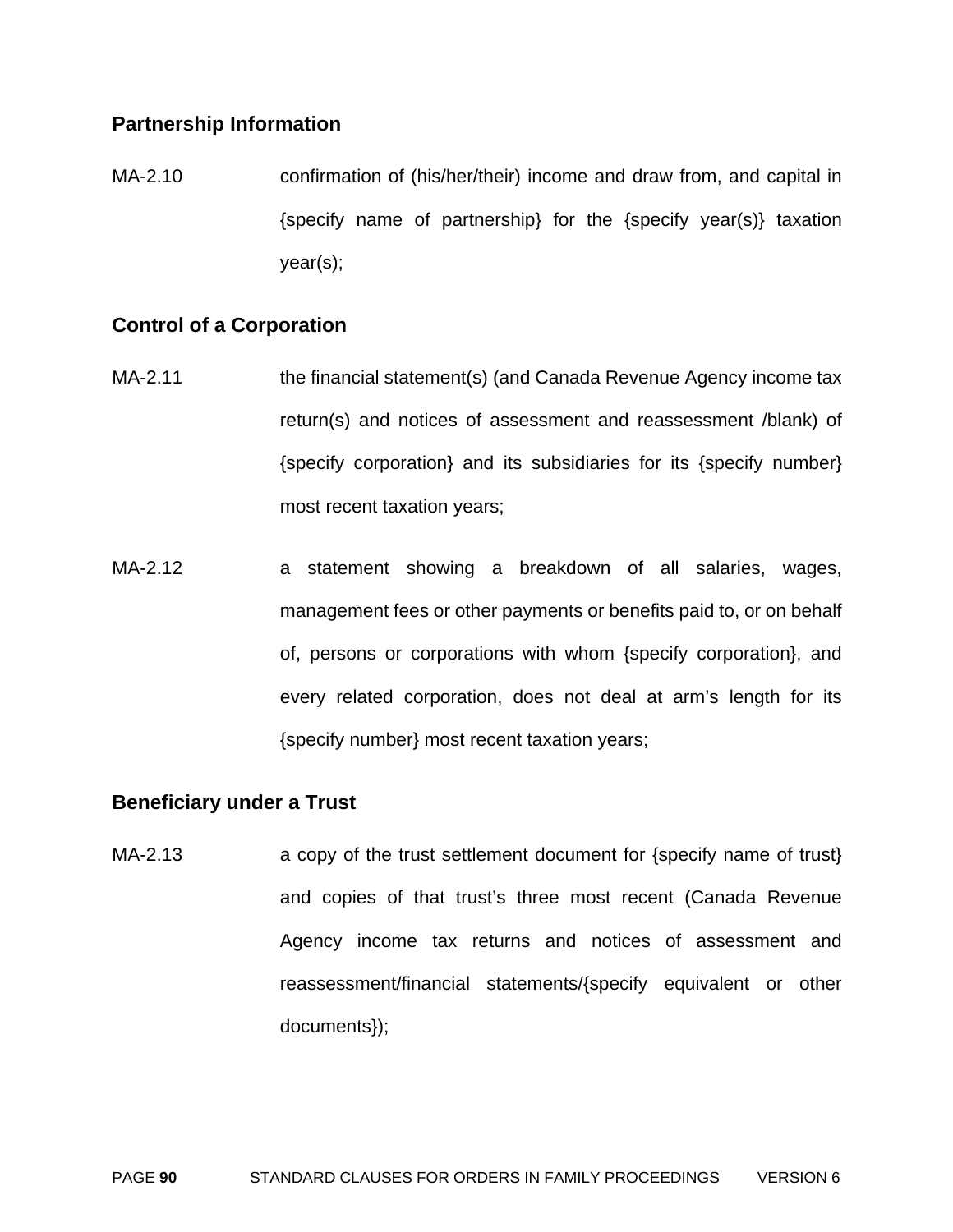# **Unemployed Information**

MA-2.14 **three recent (Employment Insurance statements/consecutive** statements of income from {specify source of income<sup>102</sup>}) or a letter from the provider including [specify Party Name]'s (benefit/income) entitlement;

#### **General**

MA-2.15 {specify as required or directed by the Court};

# **EMPLOYER/PARTNER TO PROVIDE INFORMATION**

- MB-1 {Specify name}, the (employer/partner) of [specify Party Name], shall provide to ([specify Party Name]/{specify lawyer} for [specify Party Name]/{specify third party name}) the following information: {insert and number a separate MB-1.1 sub-clause for each piece of information specified}
- MB-1.1  ${Specify each piece of information};$

# **REPORTING**

 $\overline{a}$ 

MC-1 [Specify Party Name] shall provide to [specify Party Name] copies of (his/her/their) Canada Revenue Agency income tax returns and notices of assessment and reassessment (blank/or {specify equivalent

<sup>102</sup> Clause 20(2)(h.1) of the *Child Support Guidelines Regulation* refers to income from social assistance, pensions, etc.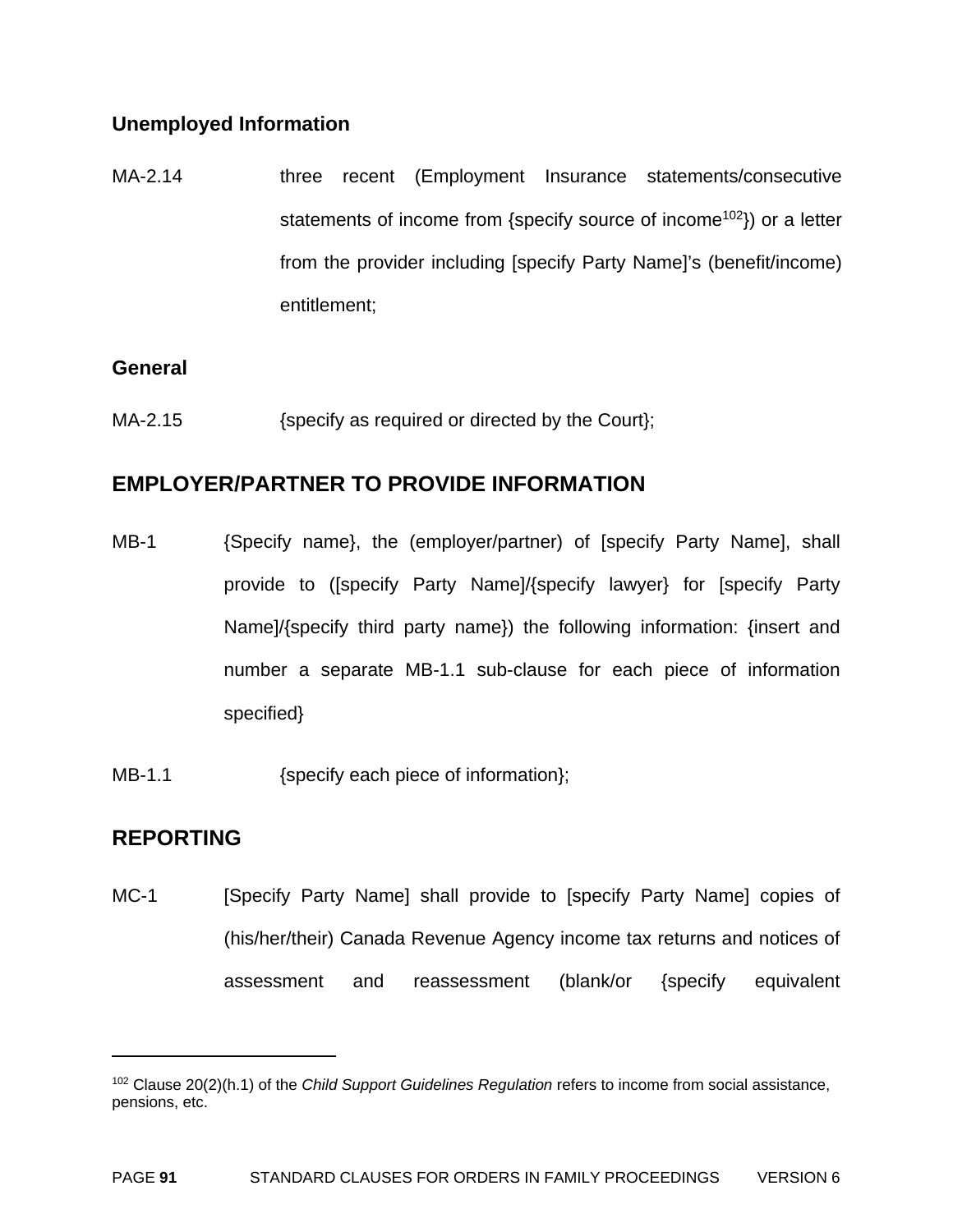documents $1^{103}$ ) for each and every taxation year no later than {specify month and day} of the following calendar year, commencing with the {specify year} Canada Revenue Agency income tax return and notice of assessment and reassessment (blank/or {specify equivalent documents}) to be provided by {specify date};

- MC-2 [Specify Party Name] shall provide to [specify Party Name] copies of the Canada Revenue Agency income tax returns and notices of assessment and reassessment (blank/or equivalent documents) {(and/or) financial statements} for {specify name(s) of corporation and/or trust)} for each and every taxation year no later than {specify month and day} of the following calendar year, commencing with the {specify year} Canada Revenue Agency income tax return and notice of assessment and reassessment (blank/or equivalent documents) {(and/or) financial statements} to be provided by {specify date};
- MC-3 [Specify Party Name] shall provide to [specify Party Name] on or before {specify month and day} of every year commencing {specify date} the following information: {insert and number a separate MC-3.1 sub-clause for each piece of information specified}

MC-3.1<sup>104</sup> {specify each piece of information};

<sup>&</sup>lt;sup>103</sup> For use where a party files income tax returns outside of Canada.

<sup>&</sup>lt;sup>104</sup> Consider versions of the financial disclosure sub-clauses under MA-2.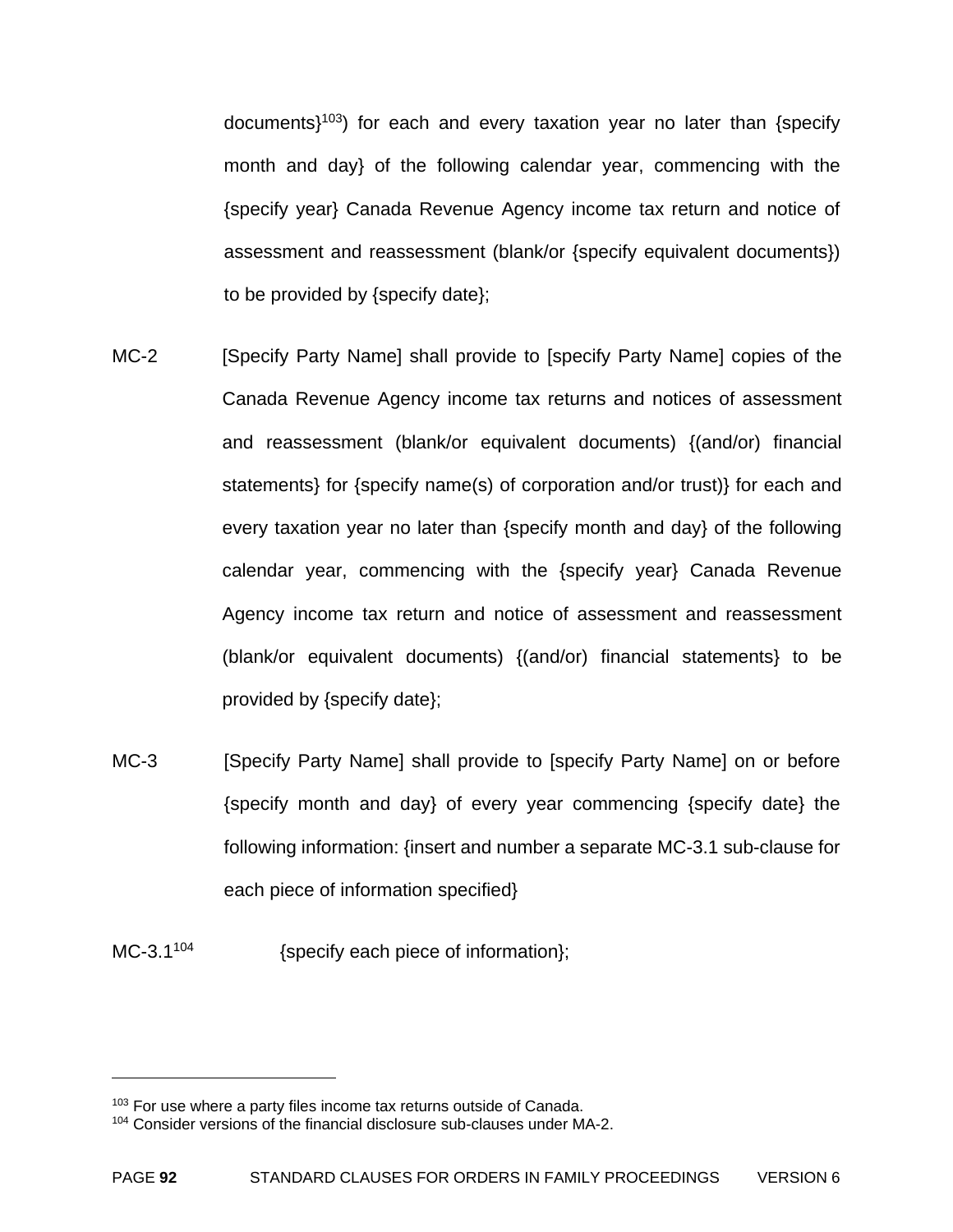- MC-4 [Specify Party Name] shall immediately notify [specify Party Name] upon obtaining employment and shall provide [specify Party Name] within {specify number} days of securing the employment, the following information: {insert and number the appropriate MC-4 sub-clause(s)}
- MC-4.1 a letter from the employer confirming the place of employment, date employment started, salary and any employment benefits;
- MC-4.2  ${SO(1)}$  {specify number} (consecutive/blank) pay stub(s);
- MC-4.3 {specify any additional information};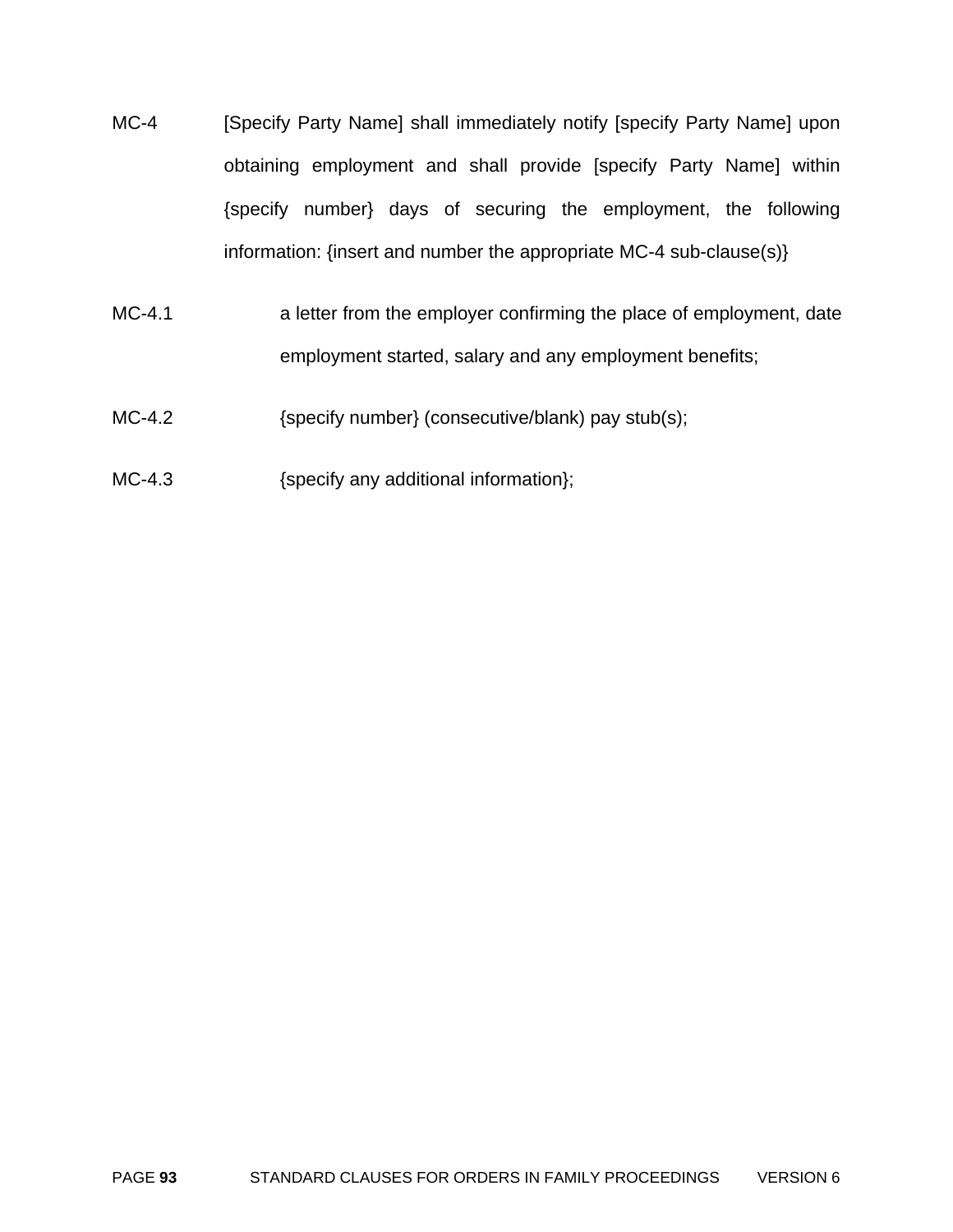# **N. SUPPORT**

# **SPOUSAL/COMMON-LAW PARTNER SUPPORT**

- NA-1 [Specify Party Name] shall pay [specify Party Name] (spousal/common-law partner) support in the sum of {specify total amount} per month payable {insert and number the appropriate NA-1 sub-clause(s)}
- NA-1.1 on the {specify day of the month} of each month commencing {specify month, day, year}105
- NA-1.2 in semi-monthly installments on the {specify days of the month} of each month commencing {specify month, day, year $1^{106}$  in (the amount of {specify installment amount(s)<sup>107</sup>}/an amount to be calculated by the Designated Officer, Maintenance Enforcement Program, based on the monthly sum and the frequency of installments $108$ )
- NA-1.3 **in (weekly/bi-weekly) installments commencing {specify month, day,** year} in (the amount of {specify installment amount<sup>109</sup>}/an amount to be calculated by the Designated Officer, Maintenance Enforcement

<sup>&</sup>lt;sup>105</sup> The date of the first payment and the commencement date must match.

<sup>106</sup> See footnote 105.

 $107$  The dollar figures for the installment periods must total the monthly support sum.

<sup>&</sup>lt;sup>108</sup> For use only with Orders which are registered with the Maintenance Enforcement Program.

<sup>109</sup> See footnote 107.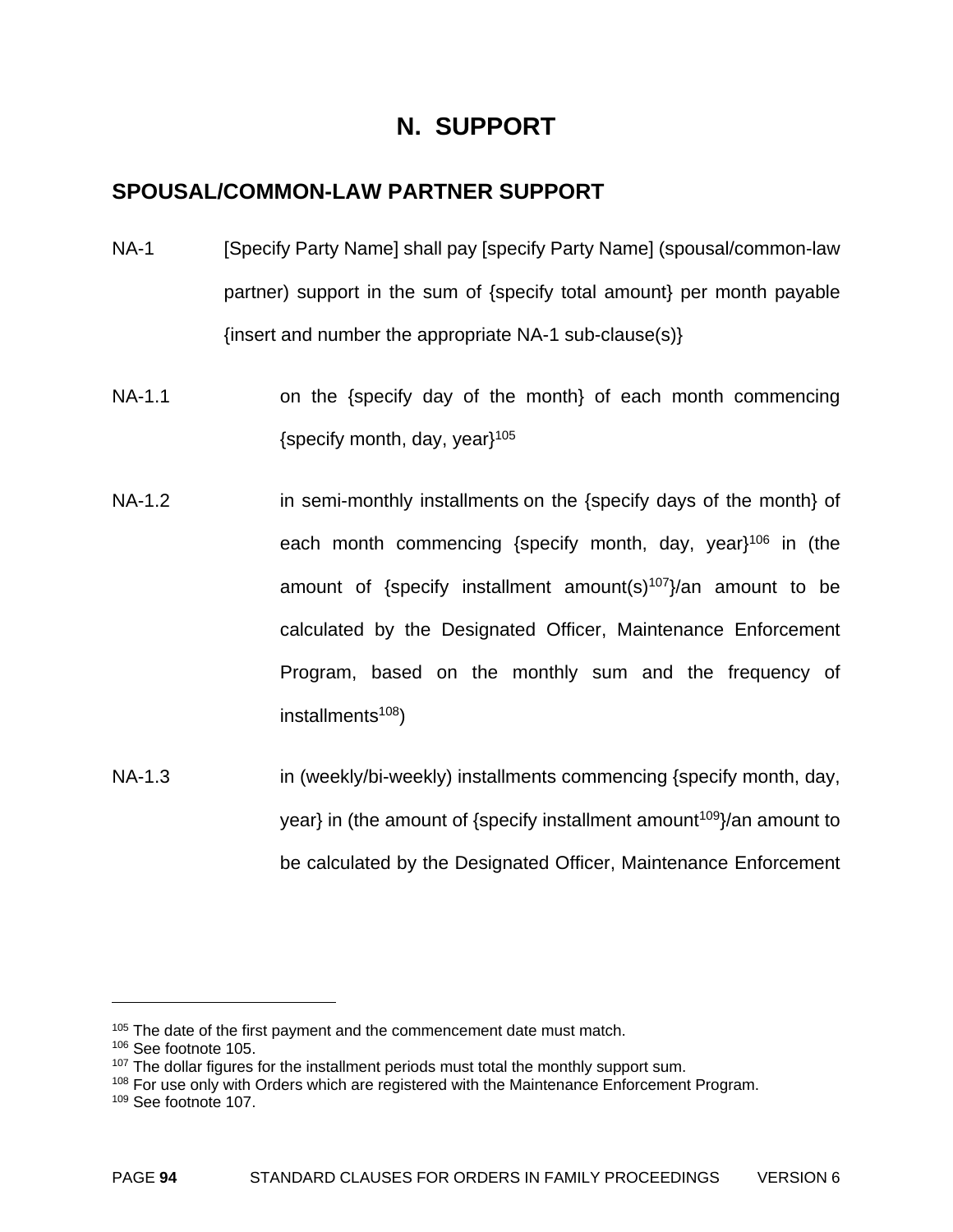Program, based on the monthly sum and the frequency of  $installments<sup>110</sup>)$ 

(and continuing until (further order of the Court/{specify date or event})/blank);

NA-2 [Specify Party Name] shall pay [specify Party Name] lump sum (spousal/common-law partner) support in the sum of {specify amount} (payable on or before {specify month, day, year}/{specify details of payment schedule});

# **CHILD SUPPORT**

#### **Income**

- NB-1 The (current/{specify year}) annual income of [specify Party Name] is determined by the Court to be {specify amount} (based on (the agreement of the parties/{specify information})/blank);
- NB-2 The (current/{specify year}) annual income of [specify Party Name] is determined by the Court to be {specify amount} based on (his/her/their) (pattern of income/fluctuations in income) for the previous three years(and the agreement of the parties/blank);
- NB-3 The (current/{specify year}) annual income of [specify Party Name] is imputed by the Court to be {specify amount} pursuant to clause {specify

<sup>&</sup>lt;sup>110</sup> For use only with Orders which are registered with the Maintenance Enforcement Program.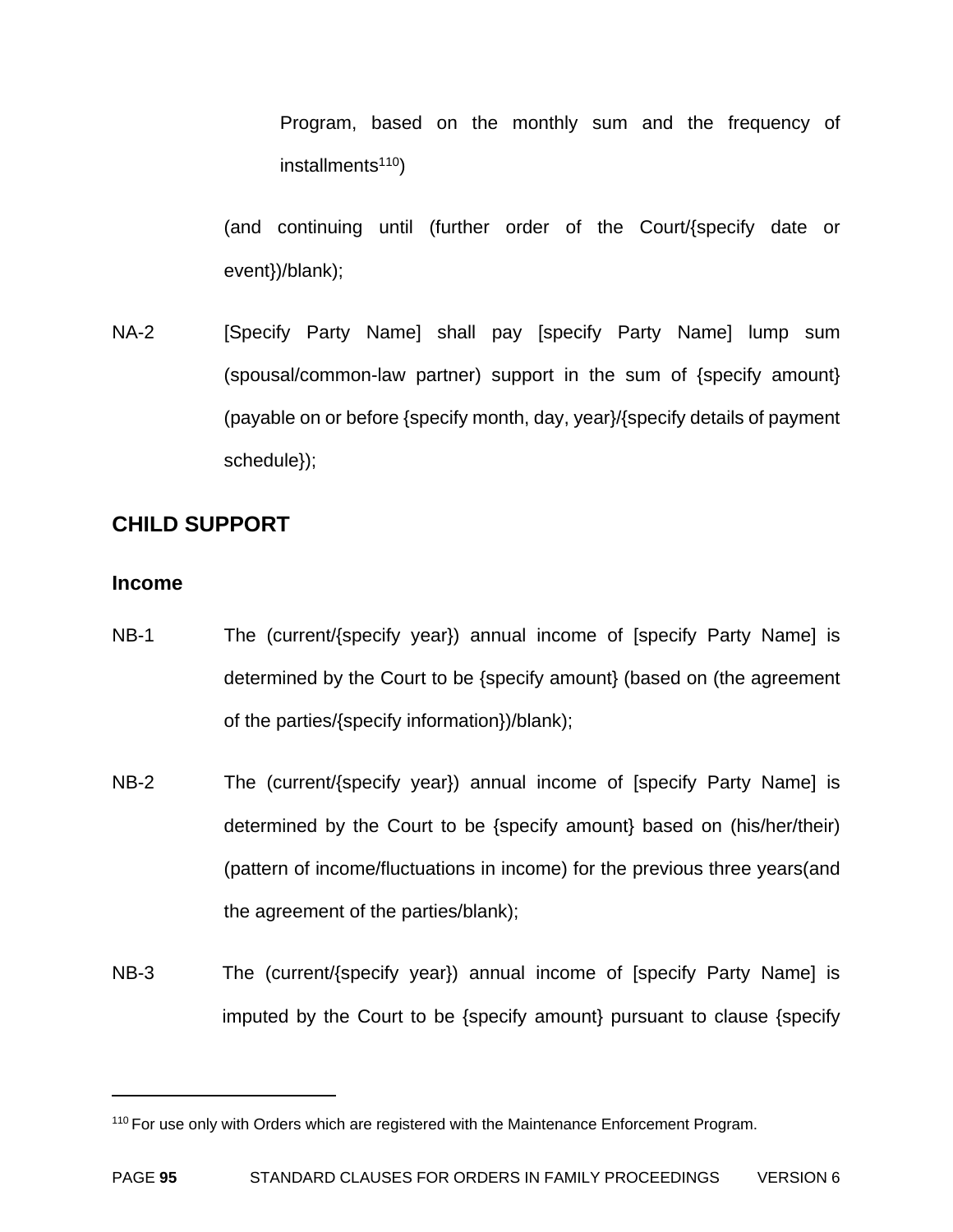clause} of the (*Child Support Guidelines Regulation*/*Federal Child Support Guidelines*);

# **Pay Table Amount**

- NC-1 [Specify Party Name] shall pay [specify Party Name] support for {specify child(ren)'s name(s)/birthdate(s)} pursuant to the ({specify province or territory} Table of the) *Child Support Guidelines*, in the sum of {specify Table amount} per month payable {insert and number the appropriate NC-1 subclause(s)}
- NC-1.1 on the {specify day of the month} of each month commencing {specify month, day, year $111$
- NC-1.2 **in semi-monthly installments on the {specify dates of the month} of** each month commencing {specify month, day, year $1^{112}$  in (the amount of {specify installment amount(s) $113$ }/an amount to be calculated by the Designated Officer, Maintenance Enforcement Program, based on the monthly sum and the frequency of installments<sup>114</sup>)
- NC-1.3 in (weekly/bi-weekly) installments commencing {specify month, day, year} in (the amount of {specify installment amount(s) $115$ }/an amount

1

<sup>&</sup>lt;sup>111</sup> The date of the first payment and the commencement date must match.

<sup>112</sup> See footnote 111.

 $113$  The dollar figures for the installment periods must total the monthly support sum.

<sup>&</sup>lt;sup>114</sup> For use only with Orders which are registered with the Maintenance Enforcement Program.

<sup>115</sup> See footnote 113.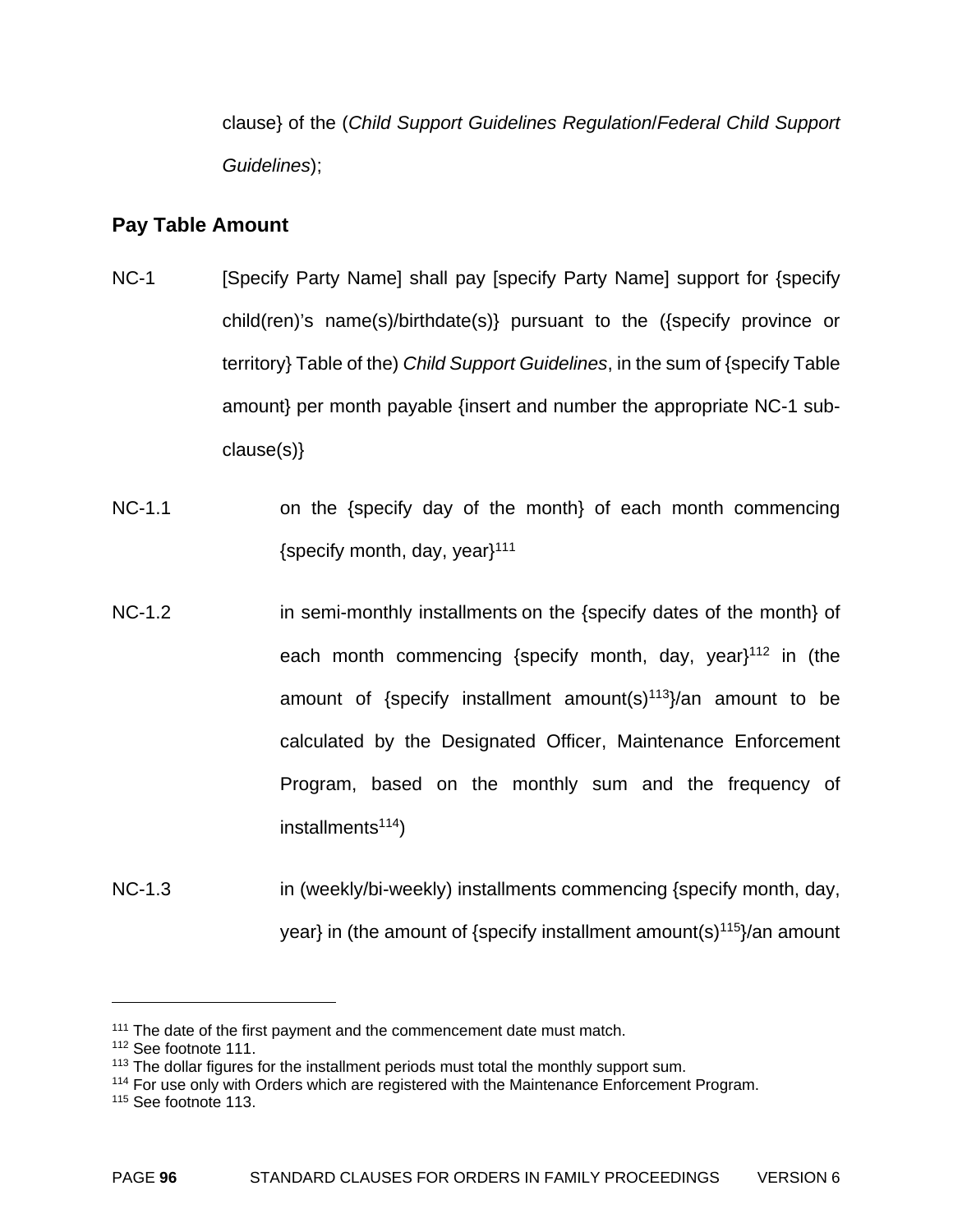to be calculated by the Designated Officer, Maintenance Enforcement Program, based on the monthly sum and the frequency of installments $116$ )

(and continuing until (further order of the Court/{specify date or event})/blank);

# **Special or Extraordinary Expenses**

- ND-1 [Specify Party Name] shall pay ([specify Party Name] an additional sum as child support/{specify payee}) {as (his/her/their) (equal/proportionate) share} for the following special and extraordinary expense(s):
- ND-1.1<sup>117</sup> {specify amount} (per month/blank) (pursuant to clause 7(1)(a/b/c/d/e) of the *Child Support Guidelines Regulation*/blank) for {specify expense detail} for {specify child(ren)'s names(s)/birthdate(s)} payable: {insert and number the appropriate ND-1.1 sub-clause}
- ND-1.1.1 on the {specify day of the month} commencing {specify month, day, year $118$

<sup>&</sup>lt;sup>116</sup> For use only with Orders which are registered with the Maintenance Enforcement Program. <sup>117</sup> For use where a dollar amount is specified. Orders for special and extraordinary expenses must specify the appropriate clause under section 7(1) of the *Child Support Guidelines Regulation*. Where there is more than one expense, this clause can be used multiple times.

<sup>&</sup>lt;sup>118</sup> The date of the first payment and the commencement date must match.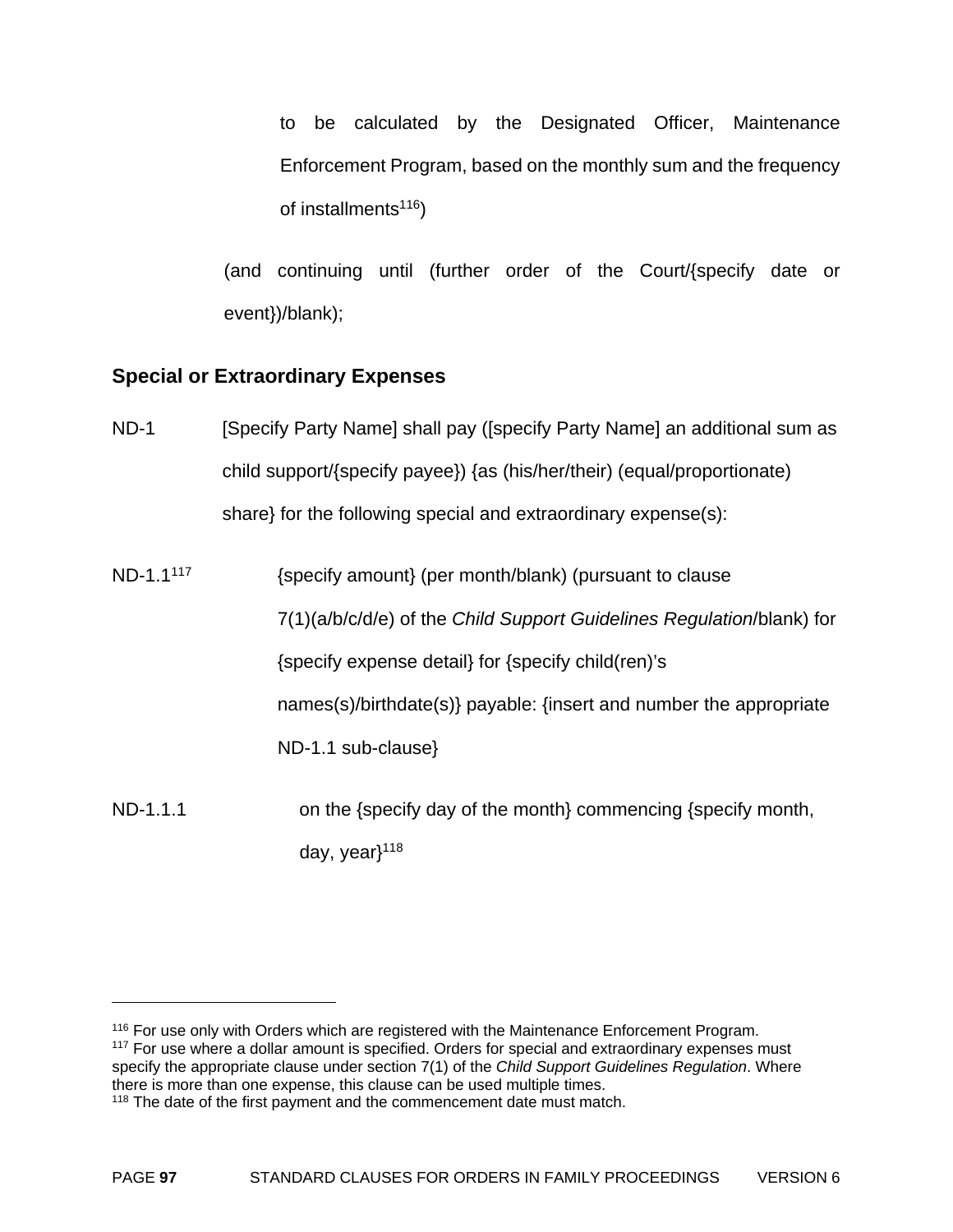ND-1.1.2 in semi-monthly installments on the {specify dates of the month} of each month commencing {specify month, day, year $1^{119}$  in (the amount of {specify installment amount(s) $120$ }/an amount to be calculated by the Designated Officer, Maintenance Enforcement Program, based on the monthly sum and the frequency of installments $121$ )

ND-1.1.3 in (weekly/bi-weekly) installments commencing {specify month, day, year} in (the amount of {specify installment amount(s) $122$ }/an amount to be calculated by the Designated Officer, Maintenance Enforcement Program, based on the monthly sum and the frequency of installments<sup>123</sup>)

ND-1.1.4 as follows {specify payment details}

(and continuing until (further order of the Court/{specify date or

event})/blank);

 $ND-1.2^{124}$  {specify percentage} of the (net/blank) cost for {specify expense detail} for {specify child(ren)'s name(s)/birthdate(s)} (payable/blank) {specify payment details};

<sup>&</sup>lt;sup>119</sup> The date of the first payment and the commencement date must match.

<sup>&</sup>lt;sup>120</sup> The dollar figures for the installment periods must total the monthly support sum.

 $121$  For use only with Orders which are registered with the Maintenance Enforcement Program.

<sup>122</sup> See footnote 120.

<sup>123</sup> See footnote 121.

 $124$  For use where a percentage is specified. Parties may choose to indicate the percentage of the cost each will pay for a special and extraordinary expense instead of a dollar amount. If a specific dollar amount is not set out, the payments will not be enforceable by the Maintenance Enforcement Program or be eligible for recalculation by the Child Support Service.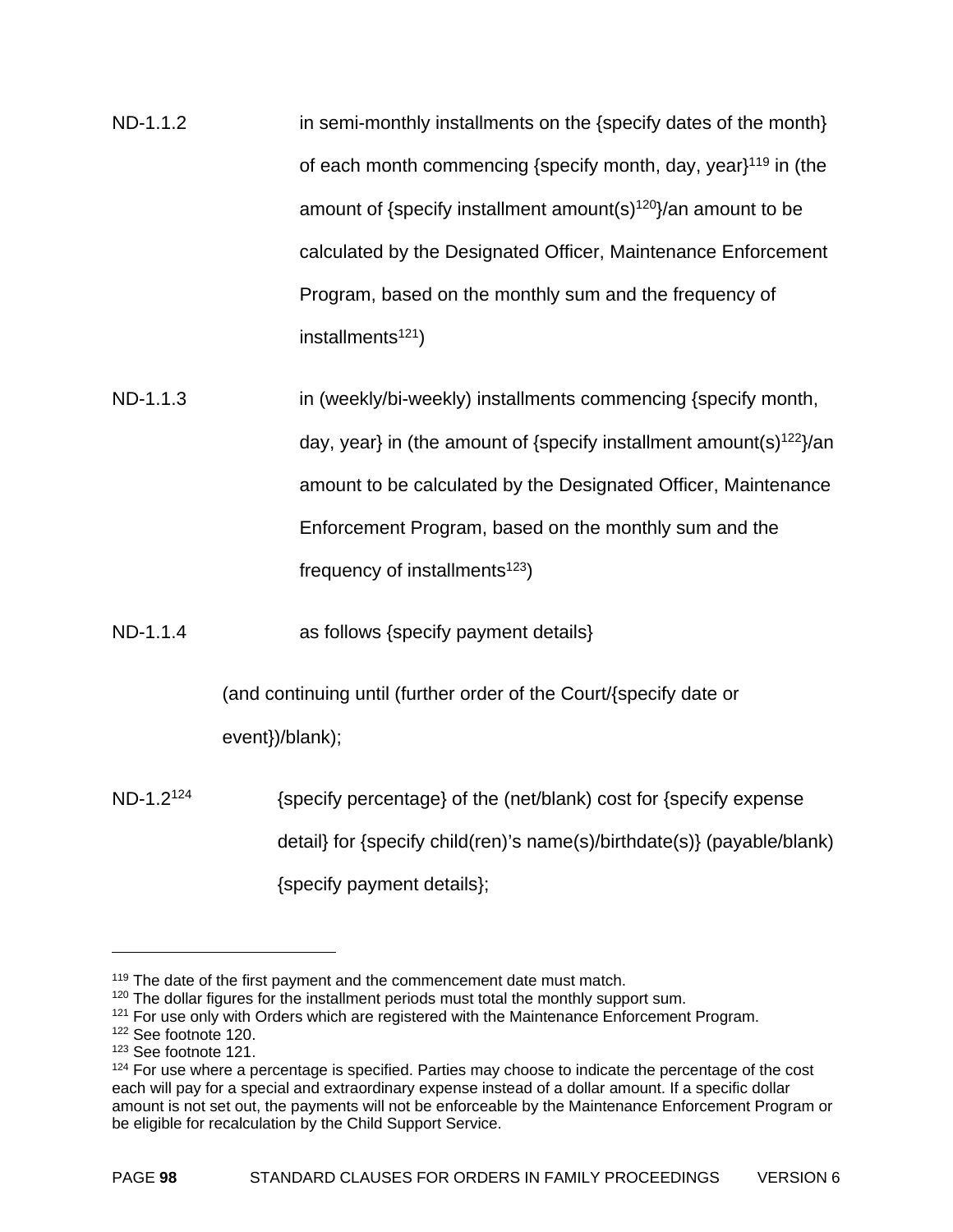- ND-2 [Specify Party Name] and [specify Party Name] shall share the (net/blank) cost of (agreed-upon/blank) special or extraordinary expenses for (specify child(ren)'s names/birthdate(s)}, (proportionate to their incomes/{specify percentage}/equally) (blank;/{specify expense to be shared});
- ND-3<sup>125</sup> [Specify Party Name] shall provide [specify Party Name] with a copy of the receipt for each special or extraordinary expense within {specify timeframe} of the expense being incurred;
- ND-4<sup>126</sup> [Specify Party Name] shall reimburse [specify Party Name] for (his/her) share of the (net/blank) cost of the (agreed-upon/blank) special or extraordinary expenses within {specify timeframe} of being provided with the receipt;
- ND-5 [Specify Party Name] shall notify [specify Party Name] (forthwith/immediately/within {specify timeframe}) of expenses ceasing to be incurred for {specify special or extraordinary activity} for {specify child(ren)'s name(s)/birthdate(s)};

# **Findings Relating to Undue Hardship, Table Amounts and Special Provisions**

NE-1 [Specify Party Name] would suffer undue hardship and the standard of living of the household of [specify Party Name] would be lower than the standard

1

<sup>125</sup> For use with Clause ND-2.

<sup>126</sup> For use with Clause ND-2.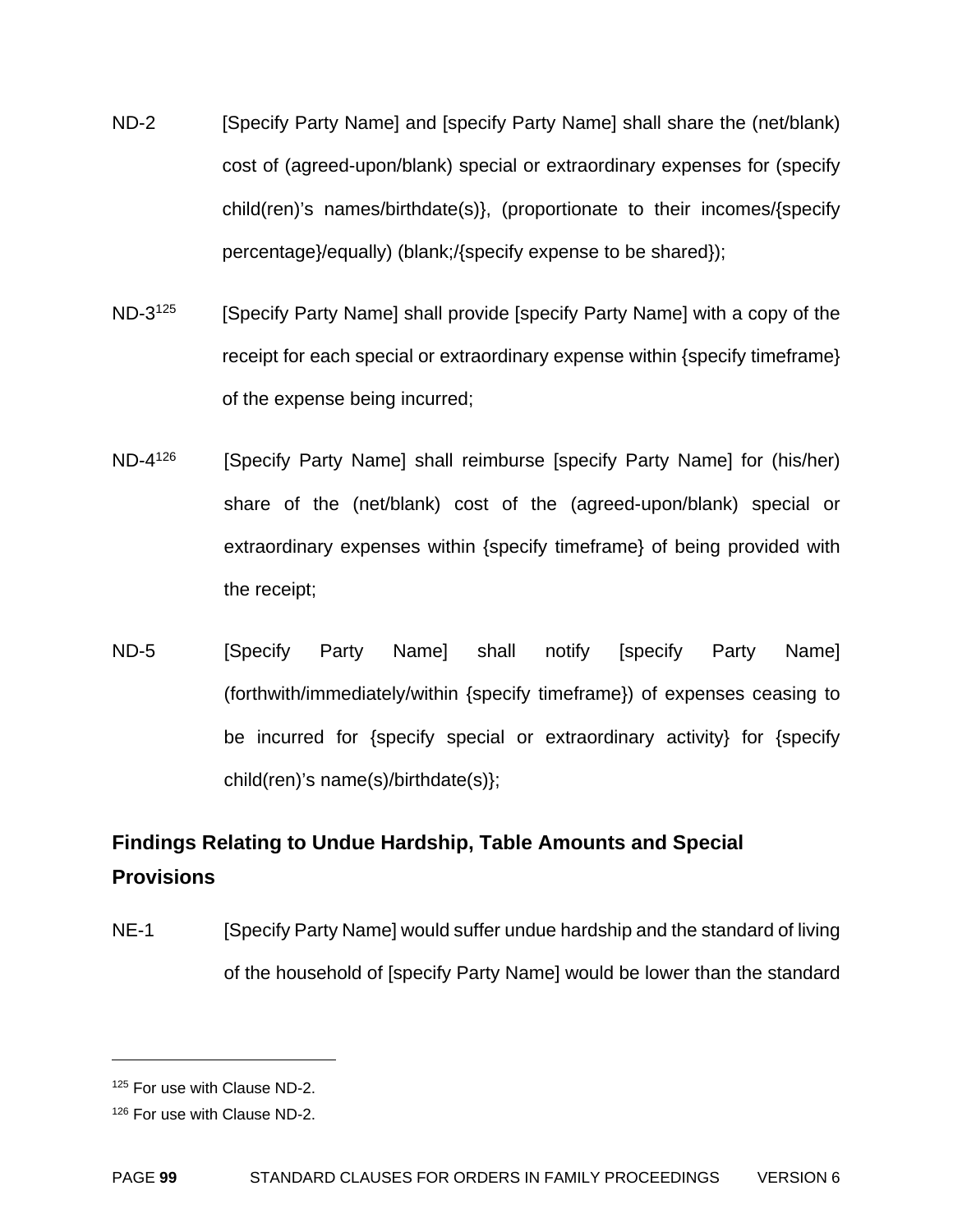of living of the household of [specify Party Name] if [specify Party Name] is required to pay the amount otherwise due under the (*Child Support Guidelines Regulation/Federal Child Support Guidelines*) for {specify child(ren)'s name(s)/birthdate(s)};

- NE-2 Special provisions have been made for the benefit of {specify child(ren)'s name(s)/birthdate(s)} such that the application of the (*Child Support Guidelines Regulation/Federal Child Support Guidelines*) would be inequitable;
- NE-3 Applying the (*Child Support Guidelines Regulation/Federal Child Support Guidelines*) as if {specify child(ren)'s name(s)/birthdate(s)} (is/are) under the age of majority would be inappropriate;
- NE-4 **[Specify Party Name] does stand in the place of a parent to {specify** child(ren)'s name(s)/birthdate(s)};

# **Non-Table Amount/No Child Support**<sup>127</sup>

 $\overline{a}$ 

NF-1 [Specify Party Name] shall pay [specify Party Name] support for {specify child(ren)'s name(s)/birthdate(s)} in the sum of {specify total non-Table amount} per month payable: {insert and number the appropriate NF-1 subclause(s)}

 $127$  A clause must be included to specify why a non-Table amount is used. Examples include: children over the age of 18 pursuant to clause 3(2)(b) of the *Child Support Guidelines Regulation*, special provisions Orders, consent Orders, person standing in the place of a parent, undue hardship, payor with income over \$150,000.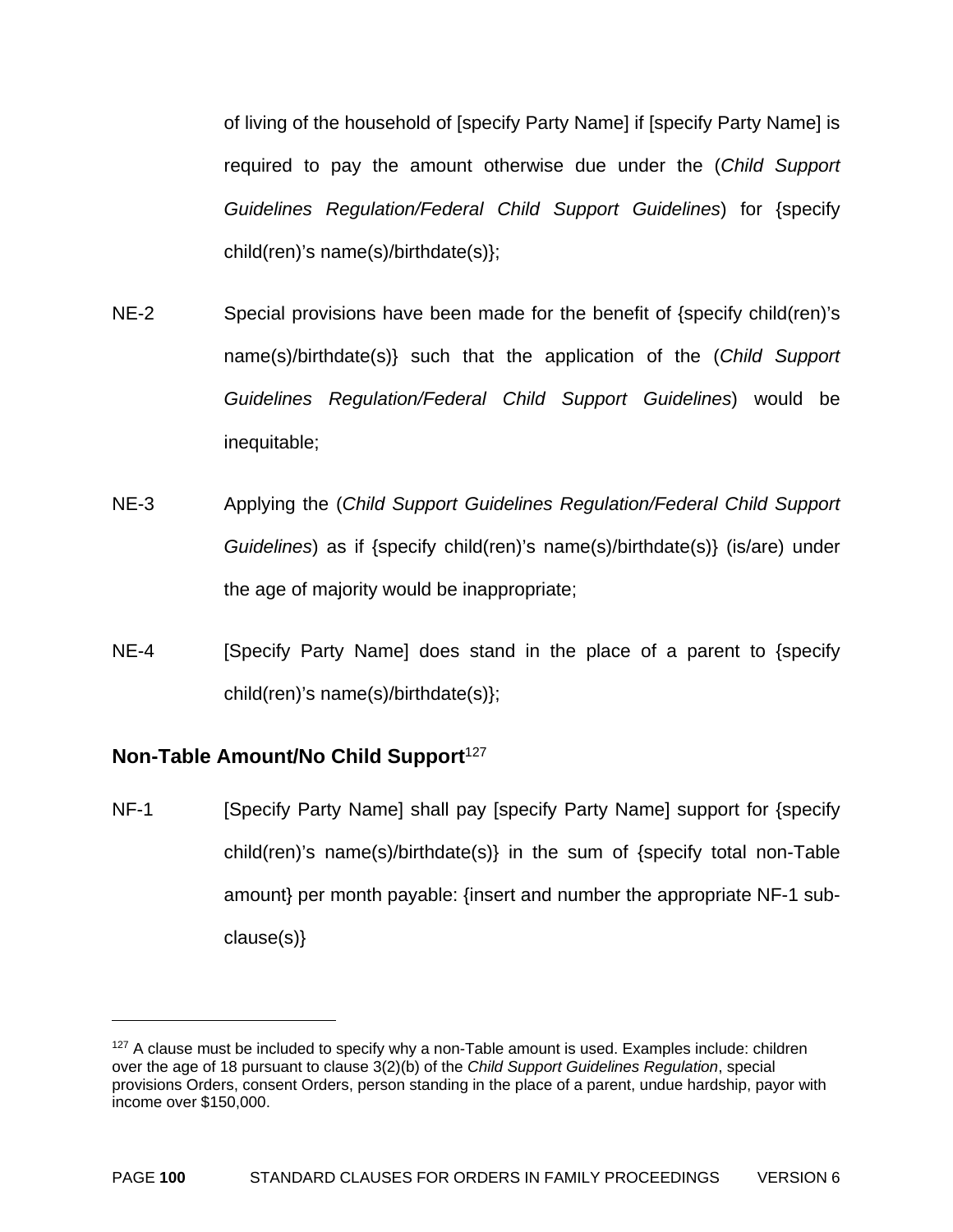- NF-1.1 on the {specify day of the month} of each month commencing {specify month, day, year $3^{128}$
- NF-1.2 in semi-monthly installments on the {specify dates of the month} of each month commencing {specify month, day, year}<sup>129</sup> in (the amount of {specify installment amount(s)<sup>130</sup>}/an amount to be calculated by the Designated Officer, Maintenance Enforcement Program, based on the monthly sum and the frequency of  $installments<sup>131</sup>)$
- NF-1.3 in (weekly/bi-weekly) installments commencing {specify month, day, year} in (the amount of {specify installment amount(s)<sup>132</sup>}/an amount to be calculated by the Designated Officer, Maintenance Enforcement Program, based on the monthly sum and the frequency of installments $133$ )

(and continuing until (further order of the Court/{specify date or event<sup>134</sup>})/blank);

NF-2 [Specify Party Name] shall pay [specify Party Name] no support for {specify child(ren)'s name(s)/birthdate(s)};

 $128$  The date of the first payment and the commencement date must match.

<sup>129</sup> See footnote 128.

 $130$  The dollar figures for the installment periods must total the monthly support sum.

<sup>&</sup>lt;sup>131</sup> For use only with Orders which are registered with the Maintenance Enforcement Program.

<sup>&</sup>lt;sup>132</sup> See footnote 130.

<sup>&</sup>lt;sup>133</sup> See footnote 131.

<sup>&</sup>lt;sup>134</sup> In the event support is to resume at the Table amount, refer to the NC clauses.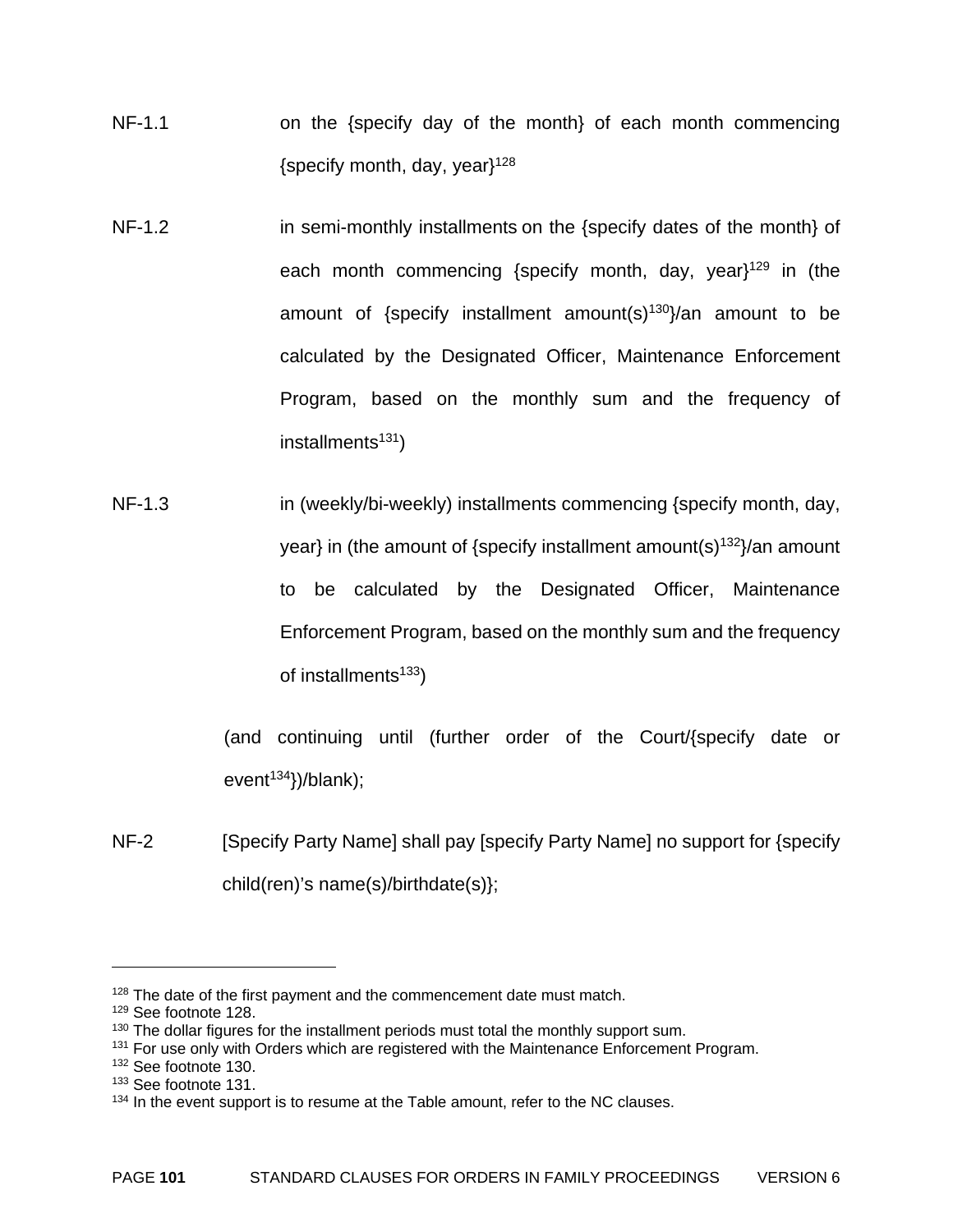NF-3 Neither [specify Party Name] nor [specify Party Name] shall pay support to the other for {specify child(ren)'s name(s)/birthdate(s)};

# **Split Custody/Split Parenting Time135**

- NG-1 [Specify Party Name] having (sole custody of/primary care and control of/the majority of parenting time with) {specify child(ren)'s name(s)/birthdate(s)} and [specify Party Name] having (sole custody of/primary care and control of/the majority of parenting time with) of {specify child(ren)'s name(s)/birthdate(s)}, [specify Party Name] shall pay support to [specify Party Name] in the amount of {specify calculated amount} per month, which sum is the difference between the amount of {specify Table amount} that [specify Party Name] would otherwise pay to [specify Party Name], pursuant to the {specify province or territory} Table of the Child Support Guidelines, and the amount of {specify Table amount} that [specify Party Name] would otherwise pay to [specify Party Name}, pursuant to the {specify province or territory} Table of the *Child Support Guidelines*, payable: {insert and number the appropriate NG-1 sub-clause(s)}
- NG-1.1 on the {specify day of the month} of each month commencing {specify month, day, year $1^{136}$

<sup>&</sup>lt;sup>135</sup> Eligibility for certain income tax deductions and benefits can be complex, but this clause is consistent with the split custody section of the *Child Support Guidelines Regulation* and the split parenting time section of the *Federal Child Support Guidelines.* 

<sup>&</sup>lt;sup>136</sup> The date of the first payment and the commencement date must match.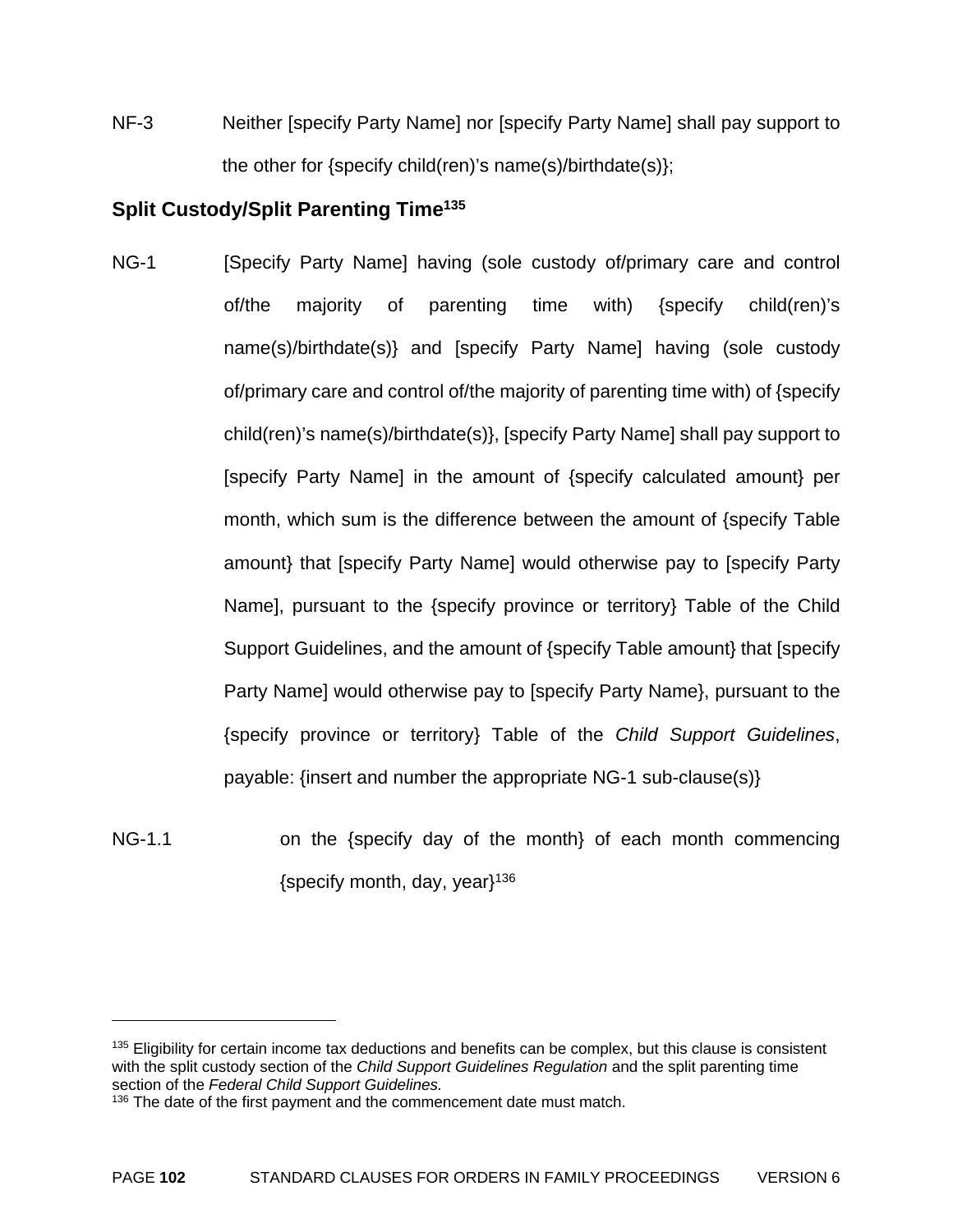- NG-1.2 in semi-monthly installments on the {specify dates of the month} of each month commencing {specify month, day, year $1^{37}$  in (the amount of {specify installment amount(s)<sup>138</sup>}/an amount to be calculated by the Designated Officer, Maintenance Enforcement Program, based on the monthly sum and the frequency of  $installments<sup>139</sup>$
- NG-1.3 in (weekly/bi-weekly) installments commencing {specify month, day, year} in (the amount of {specify installment amount(s) $140$ }/an amount to be calculated by the Designated Officer, Maintenance Enforcement Program, based on the monthly sum and the frequency of installments $141$ )

(and continuing until (further order of the Court/{specify date or event})/blank);

# **Shared Custody/Shared Parenting Time142**

NH-1 [Specify Party Name] and [specify Party Name] having (shared custody of/shared parenting time with) {specify child(ren)'s name(s)/birthdate(s)}, {insert and number the appropriate NH-1 sub-clause}

<sup>&</sup>lt;sup>137</sup> The date of the first payment and the commencement date must match.

 $138$  The dollar figures for the installment periods must total the monthly support sum.

<sup>&</sup>lt;sup>139</sup> For use only with Orders which are registered with the Maintenance Enforcement Program.

<sup>140</sup> See footnote 138.

<sup>141</sup> See footnote 139.

<sup>&</sup>lt;sup>142</sup> Eligibility for certain income tax deductions and benefits can be complex in shared custody/shared parenting time situations. Depending on the order made or agreed to, it may include separate clauses for each parent's child support payment obligation to the other. See also clause PA-2 re maintenance enforcement.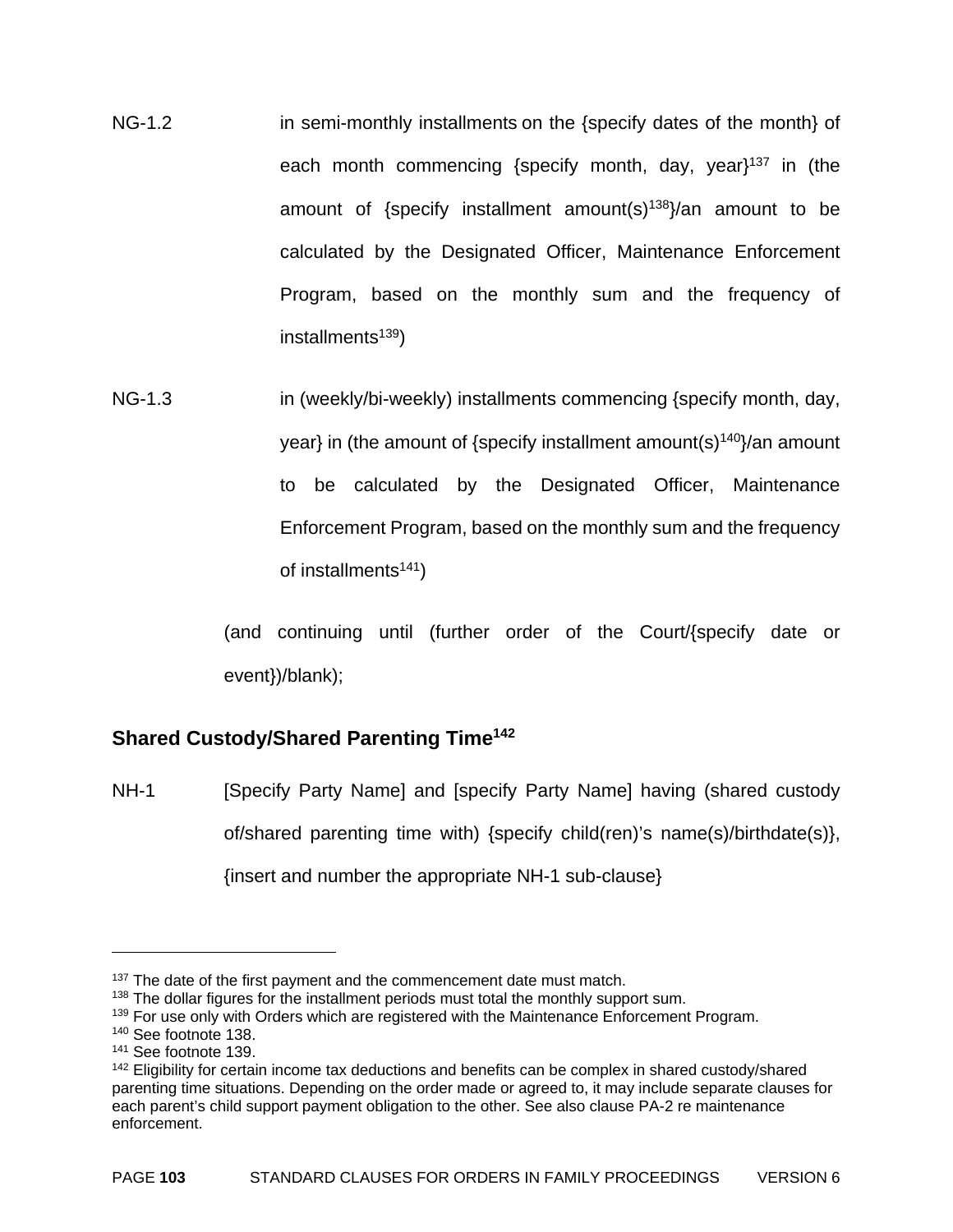- NH-1.1 **Example 1 [Specify Party Name] shall pay support to [specify Party Name] for** the child(ren) pursuant to the {specify province or territory} Table of the *Child Support Guidelines* in the sum of {specify calculated amount} per month, payable: {insert and number the appropriate NH-1.2 sub-clause}
- NH-1.2 **[Specify Party Name] shall pay support to [specify Party Name] for** the child(ren) in the sum of {specify non-Table amount}, payable: {insert and number the appropriate NH-1.2 sub-clause}
- NH-1.2.1 on the {specify day of the month} of each month commencing {specify month, day, year $143$
- NH-1.2.2 in semi-monthly installments on the {specify dates of the month} of each month commencing {specify month, day, year}<sup>144</sup> in (the amount of {specify installment amount(s) $145$ }/an amount to be calculated by the Designated Officer, Maintenance Enforcement Program, based on the monthly sum and the frequency of  $installments<sup>146</sup>$
- NH-1.2.3 **in (weekly/bi-weekly)** installments commencing {specify month, day, year} in (the amount of {specify installment amount(s)<sup>147</sup>}/an

1

<sup>&</sup>lt;sup>143</sup> The date of the first payment and the commencement date must match.

<sup>144</sup> See footnote 143.

 $145$  The dollar figures for the installment periods must total the monthly support sum.

<sup>&</sup>lt;sup>146</sup> For use only with Orders which are registered with the Maintenance Enforcement Program.

<sup>&</sup>lt;sup>147</sup> The dollar figures for the installment periods must total the monthly support sum.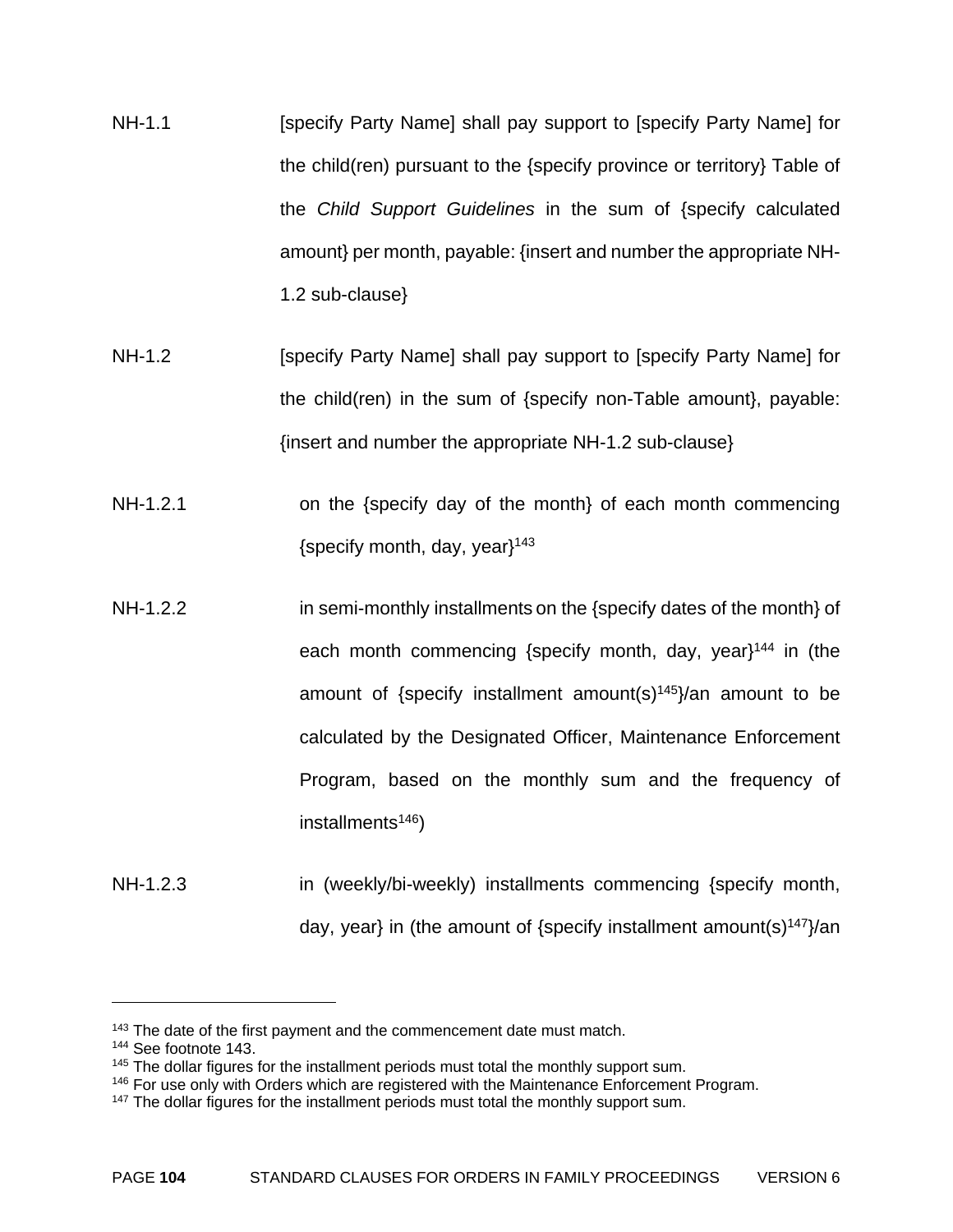amount to be calculated by the Designated Officer, Maintenance Enforcement Program, based on the monthly sum and the frequency of installments<sup>148</sup>)

(and continuing until (further order of the Court/{specify date or event})/blank);

# **Health Insurance Coverage**

- NI-1 If such benefits are or become available, [specify Party Name] shall acquire and continue the {specify dental and/or medical} insurance plan(s) through (his/her/their) (employer/{specify other}) and shall do all things necessary to obtain the benefit for {specify name(s)}, which may include, but not be limited to, providing the forms, assisting in submitting claims and ensuring the party who paid the claim is reimbursed;
- NI-2 [Specify Party Name] shall acquire (within {specify timeframe}/blank) a {specify dental and/or medical} insurance plan and advise [specify Party Name] of the particulars of the plan, pay and continue to pay the premiums on the plan and shall do all things necessary to obtain the benefit for {specify name(s)}, which may include, but not be limited to, providing the forms, assisting in submitting claims and ensuring the party who paid the claim is reimbursed;

<sup>148</sup> See footnote 146.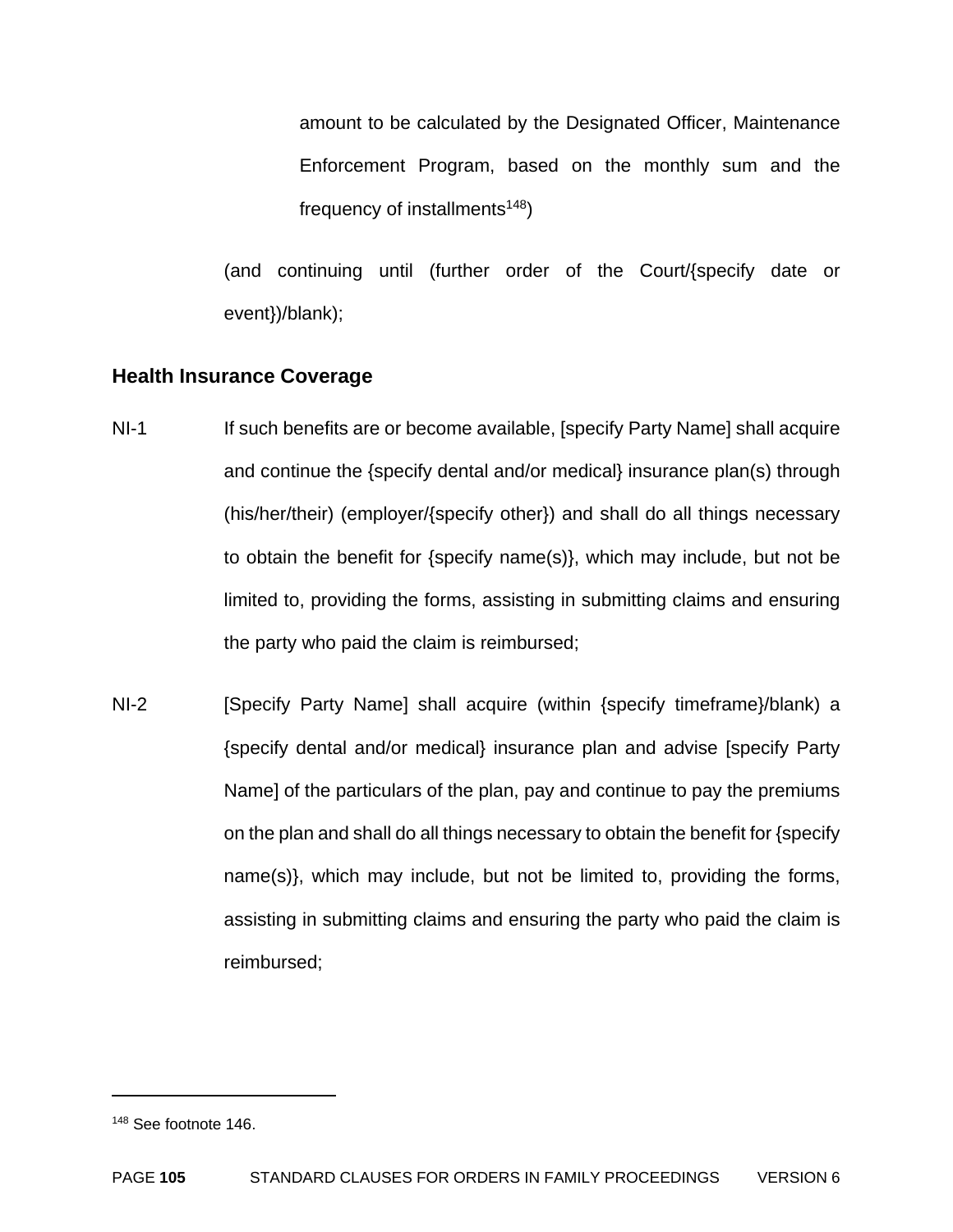NI-3 [Specify Party Name] shall (acquire (within {specify timeframe}/blank)/blank) pay and continue to pay the premiums on (his/her/their) {specify dental and/or medical} insurance plan(s) {specify plan number} with {specify name of insurance company} and shall do all things necessary to obtain the benefit for {specify name(s)}, which may include, but not be limited to, providing the forms, assisting in submitting claims and ensuring the party who paid the claim is reimbursed;

#### **Life Insurance Coverage**

- NJ-1 [Specify Party Name] shall pay the premiums on (his/her/their) life insurance policy {specify policy number} with {specify name of insurance company} with a benefit upon death in the amount of {specify amount} payable to {specify name(s) and proportions(s)} (until {specify date or event}/blank);
- NJ-2 For so long as such benefits are available, [specify Party Name] shall continue the life insurance through (his/her/their) (employment/{specify other}) with a benefit upon death in the amount of {specify amount} payable to {specify name(s) and amount(s)/proportion(s)} (until {specify date or event}/blank);
- NJ-3 [Specify Party Name] shall acquire (within {specify timeframe}/blank) a life insurance plan in the amount of {specify amount};
- NJ-4 **[Specify Party Name] shall pay the premiums on (his/her/their) {specify type** of insurance} insurance policy {specify policy number} with {specify name of insurance company} and shall (irrevocably/blank) designate {specify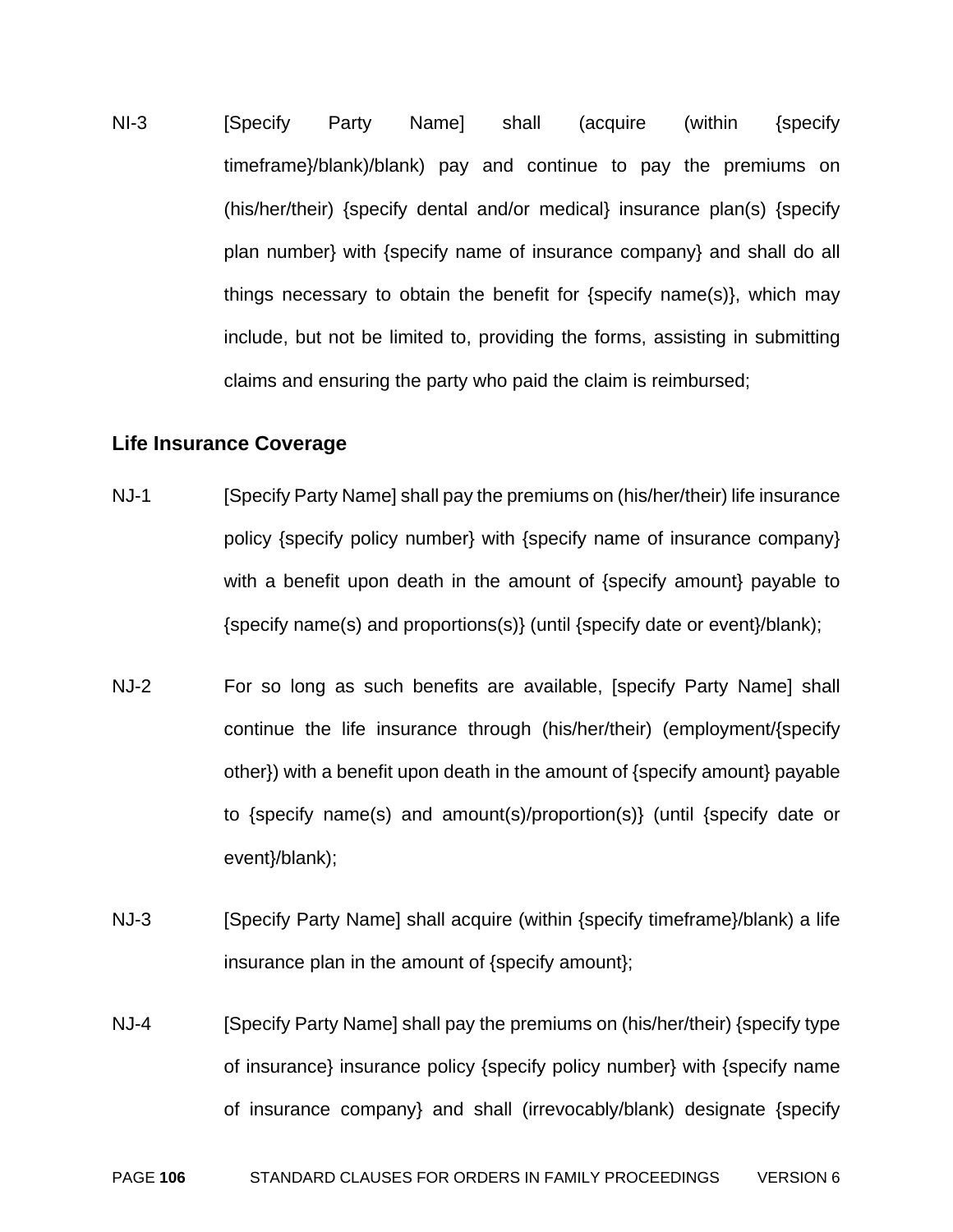beneficiary's name/beneficiaries' names} as the (beneficiary/beneficiaries) of that policy( $\langle \cdot \rangle$ } insert and number the appropriate NJ-4 sub-clause(s)}

- NJ-4.1 with a benefit upon death in the amount of {specify amount} payable to {specify name(s) and amount(s)/proportion(s)} (;/blank)
- NJ-4.2 until {specify date or event};
- NJ-5 [Specify Party Name] shall provide to [specify Party Name] upon written request, confirmation from the insurer that the insurance is in full force and effect in accordance with the terms of the order;
- NJ-6 [Specify Party Name] shall instruct {specify name of insurance company} to provide to [specify Party Name] upon written request, annual confirmation that the insurance coverage ordered in paragraph(s) {specify paragraph number(s)} is in full force and effect;

# **Binding on Estate**

NK-1 The obligation of [specify Party Name] to pay support for {specify name(s)} shall continue after the death of [specify Party Name] and shall be a debt of the estate of [specify Party Name] until {specify date, event or further order of the Court};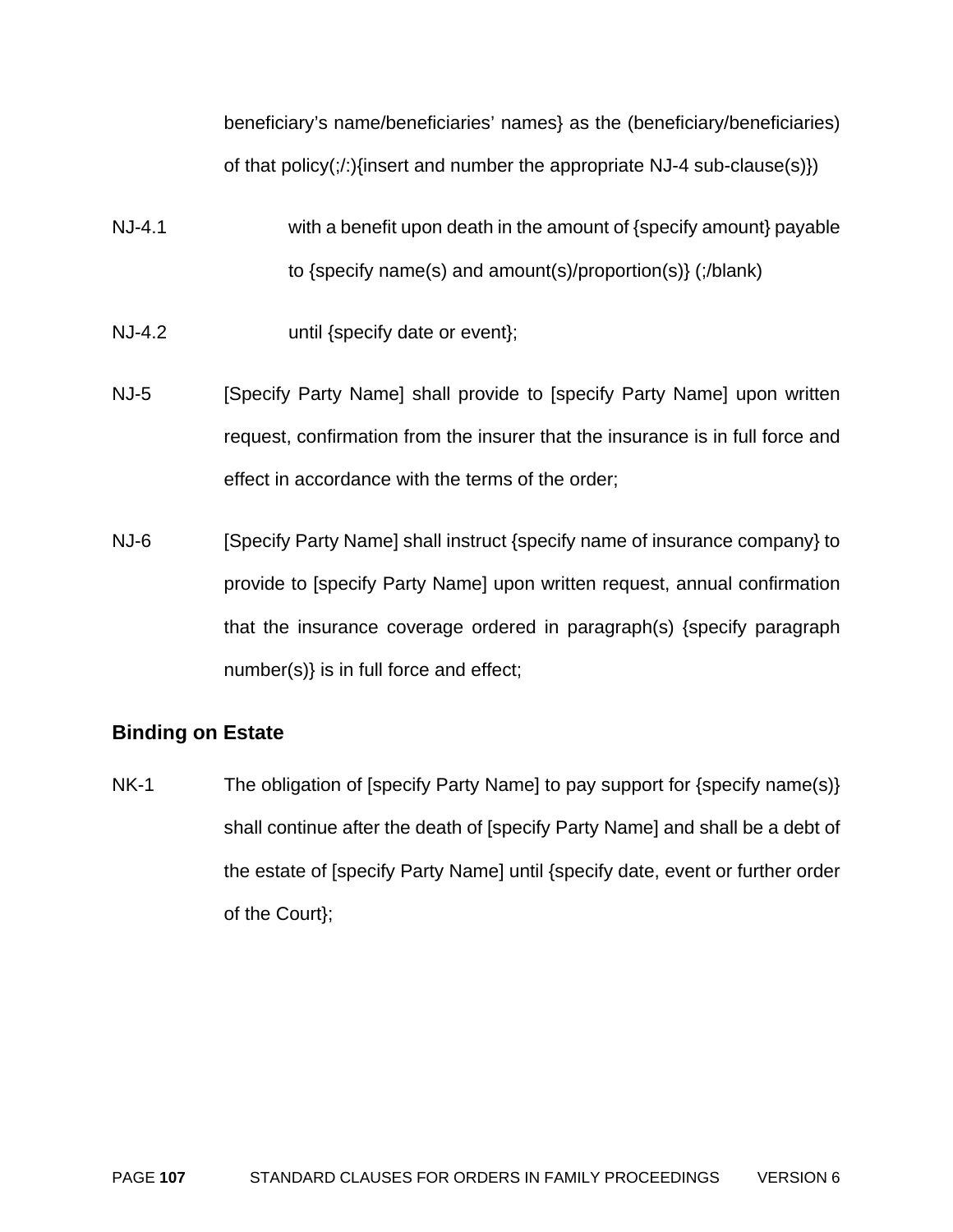#### **Termination of Support**<sup>149</sup>

- NL-1 The obligation of [specify Party Name] to pay support for [specify Party Name] (is/shall be) terminated effective (immediately/{specify date});
- NL-2<sup>150</sup> The obligation of [specify Party Name] to pay support for {specify child(ren)'s name(s)/birthdate(s)} (is/shall be) terminated effective (immediately/{specify date});
- NL-3 The obligation of [specify Party Name] to pay [specify Party Name] an additional amount for (all/blank) special and extraordinary expense(s) (of {specify special expense}/blank) for {specify child(ren)'s name(s)/birthdate(s)} (is/shall be) terminated effective (immediately/{specify date});

#### **Compensatory Payments for Late or Missed Payments**

- NM-1<sup>151</sup> [Specify Party Name] shall pay [specify Party Name] a compensatory payment in the sum of {specify total amount} payable in the following manner {insert and number the appropriate NM-1 sub-clause(s)}:
- $NM-1.1$  in (part/full) by payment of {specify amount} (immediately/by) {specify date if appropriate};

<sup>&</sup>lt;sup>149</sup> Parties may need to also address any overpayment or arrears of support.

<sup>&</sup>lt;sup>150</sup> If an individual has an obligation to pay support for more than one child the Order must include a provision dealing with support for any dependent children.

<sup>151</sup> For use only with a compensatory Order pursuant to section 46.0.1 of *The Family Maintenance Act.*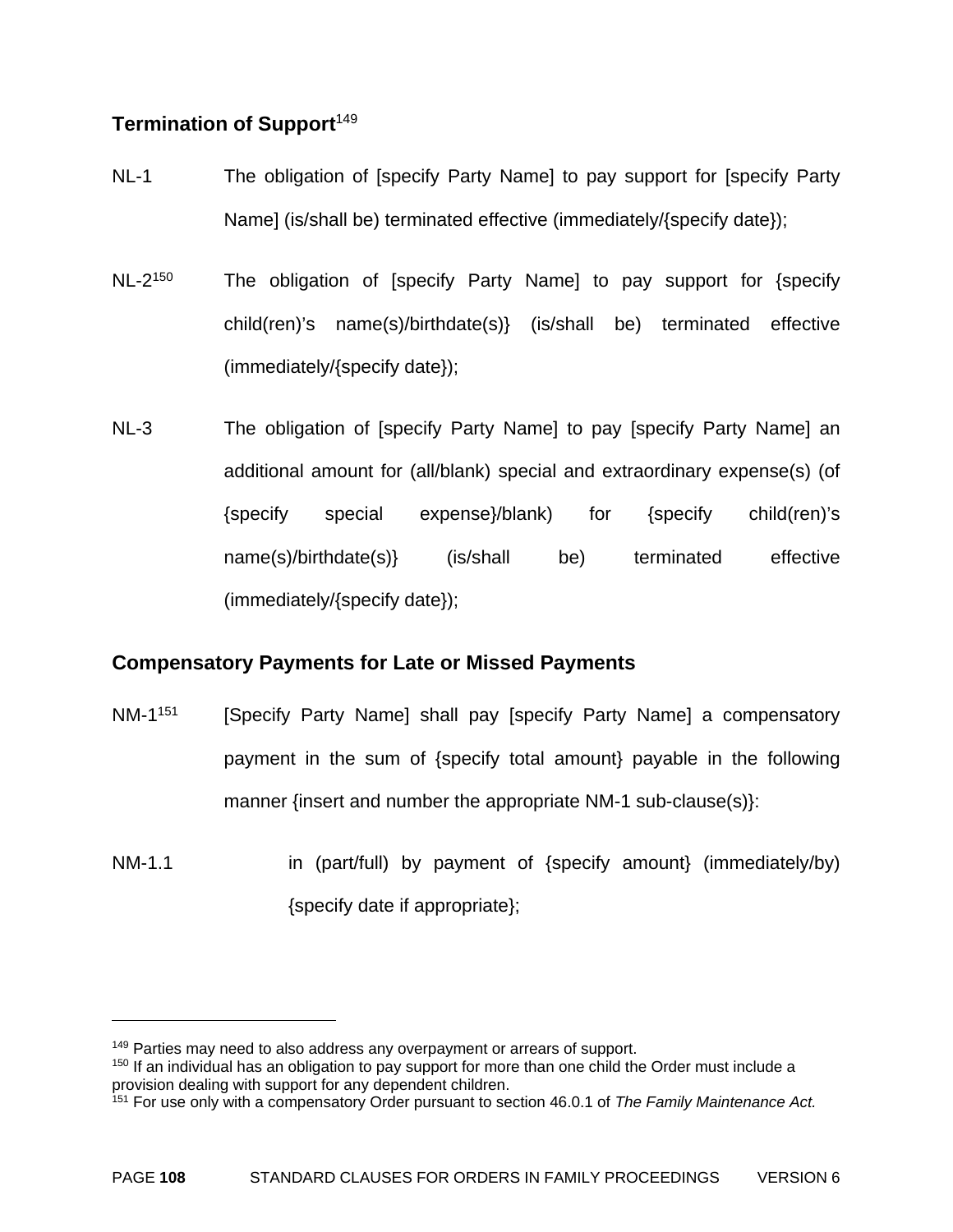- NM-1.2<sup>152</sup> in monthly installments of {specify amount} on the {specify day} of each month commencing {specify date} until paid in full;
- NM-1.3<sup>153</sup> in semi-monthly installments of  $\{$ specify amount $\}$  on the  $\{$ specify days} of each month commencing {specify date} until paid in full;
- NM-1.4<sup>154</sup> {specify other payment schedule};

<sup>&</sup>lt;sup>152</sup> To allow for enforcement by the Maintenance Enforcement Program, installment payments must divide evenly into the total amount of compensatory payment ordered, with no remainder, or must otherwise add up to the total amount of the compensatory payment.

<sup>&</sup>lt;sup>153</sup> See footnote 152.

<sup>154</sup> See footnote 152.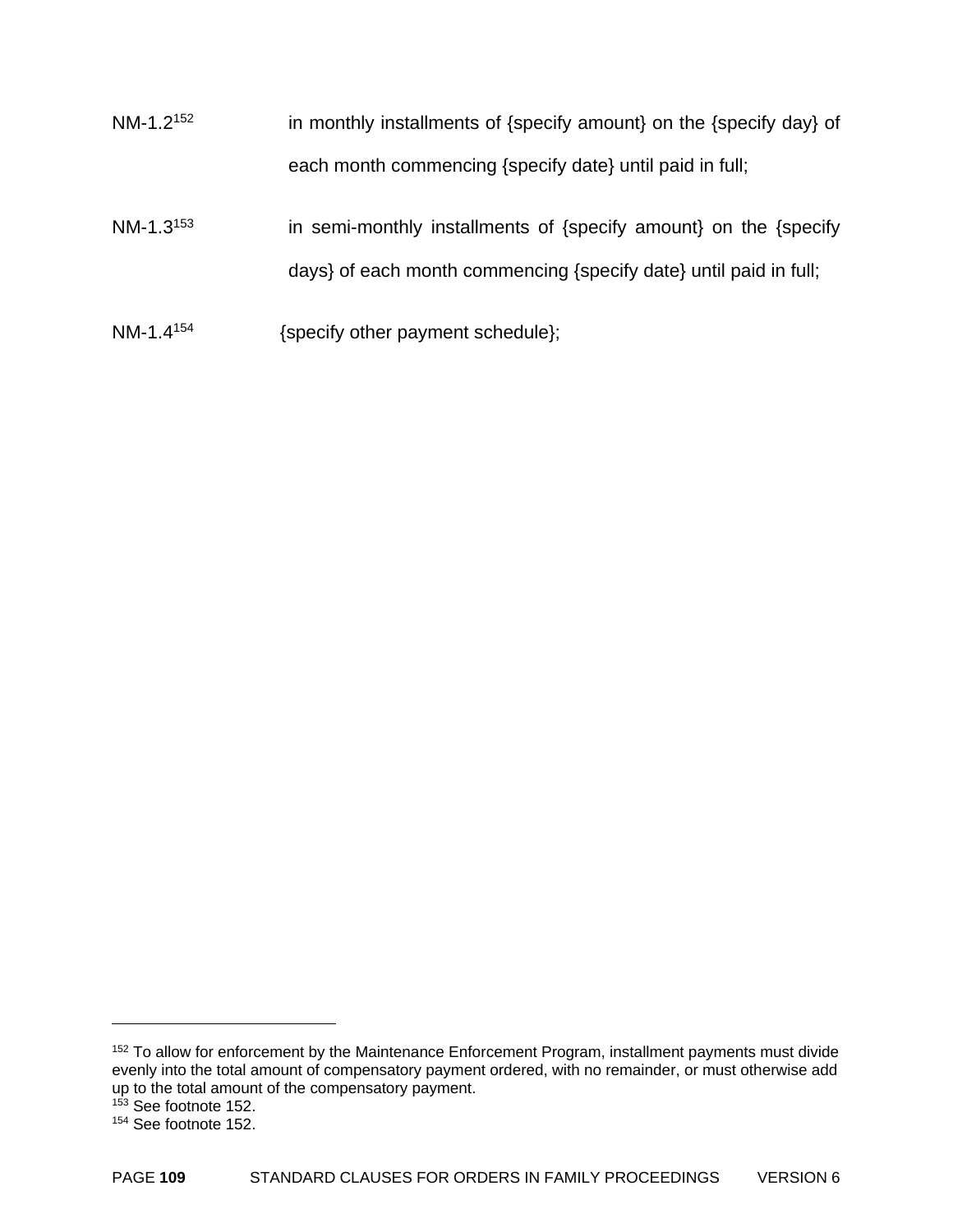# **O. CERTAIN INTER-JURISDICTIONAL SUPPORT HEARINGS – DIVORCE ACT AND ISO ACT**

#### *Divorce Act* **Confirmation and Provisional Orders Granted Before**

#### **March 1, 2021**<sup>155</sup>

- OA-1 The {specify name of Provisional Order} pronounced {specify date} by {specify Judge} of the {specify Court} is not confirmed;
- OA-2 The application to confirm the {specify name of Provisional Order} pronounced {specify date} by {specify Judge} of the {specify Court} shall be returned to that Court for further evidence, including: {insert and number a separate OA-2.1 sub-clause for each evidence type specified}
- OA-2.1 {specify each evidence type separately};
- OA-3 The {specify name of Provisional Order} pronounced {specify date} by {specify Judge} of the {specify Court} is confirmed and, accordingly: {insert and number a separate OA-3.1 sub-clause for each provision confirmed}
- OA-3.1 {specify each provision confirmed separately};

<sup>&</sup>lt;sup>155</sup> The OA clauses are for orders pronounced prior to March 1, 2021. Hearings for Provisional Variation Orders and Confirmation of Provisional Variation Orders will no longer occur as of March 1, 2021.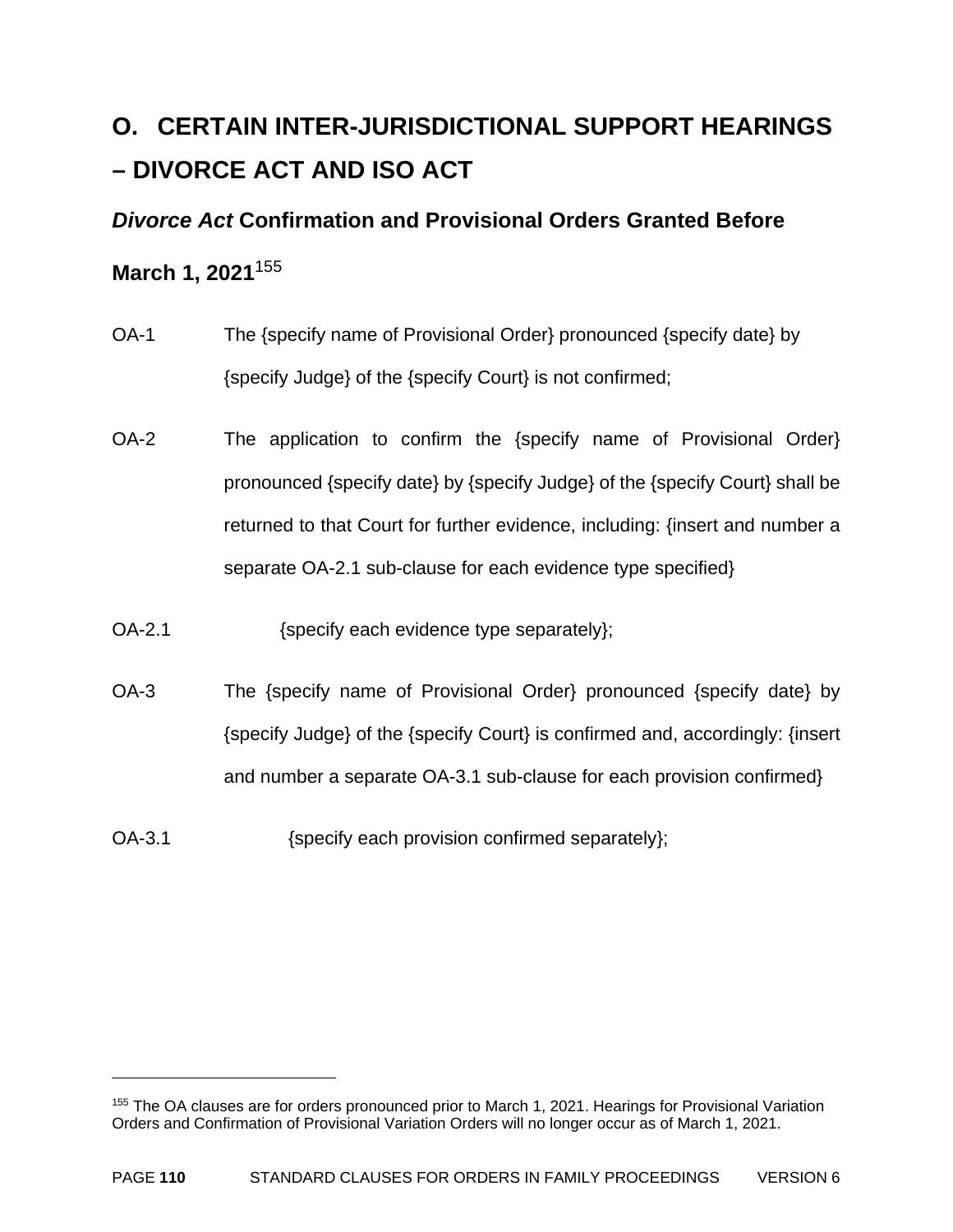- OA-4 The {specify name of Provisional Order} pronounced {specify date} by {specify Judge} of the {specify Court} is confirmed with variation and, accordingly: {insert and number a separate OA-4.1 sub-clause for each provision varied or confirmed}
- OA-4.1 *Specify each provision varied or confirmed separately*;
- OA-5 (Paragraph(s) {specify paragraph number(s)} of) (T/t)his Provisional Variation Order shall be of no force and effect until confirmed by a Court in the (province/territory) where [specify Party Name] may be residing;

#### **REGISTRATION OF SUPPORT ORDERS FROM OUTSIDE CANADA**

OB-1 Registration of the {specify name of Order} pronounced {specify date} by {specify Judge or Court} of the {specify the Court or jurisdiction} is (confirmed/set aside);

#### **PROVISIONAL ORDERS UNDER THE ISO ACT**

OC-1 (Paragraph(s) {specify paragraph number(s)} of/blank) (T/t)his (Provisional Order/Provisional Variation Order) (is/are) of no force and effect until confirmed by a Court of a reciprocating jurisdiction where [specify Party Name] may be residing;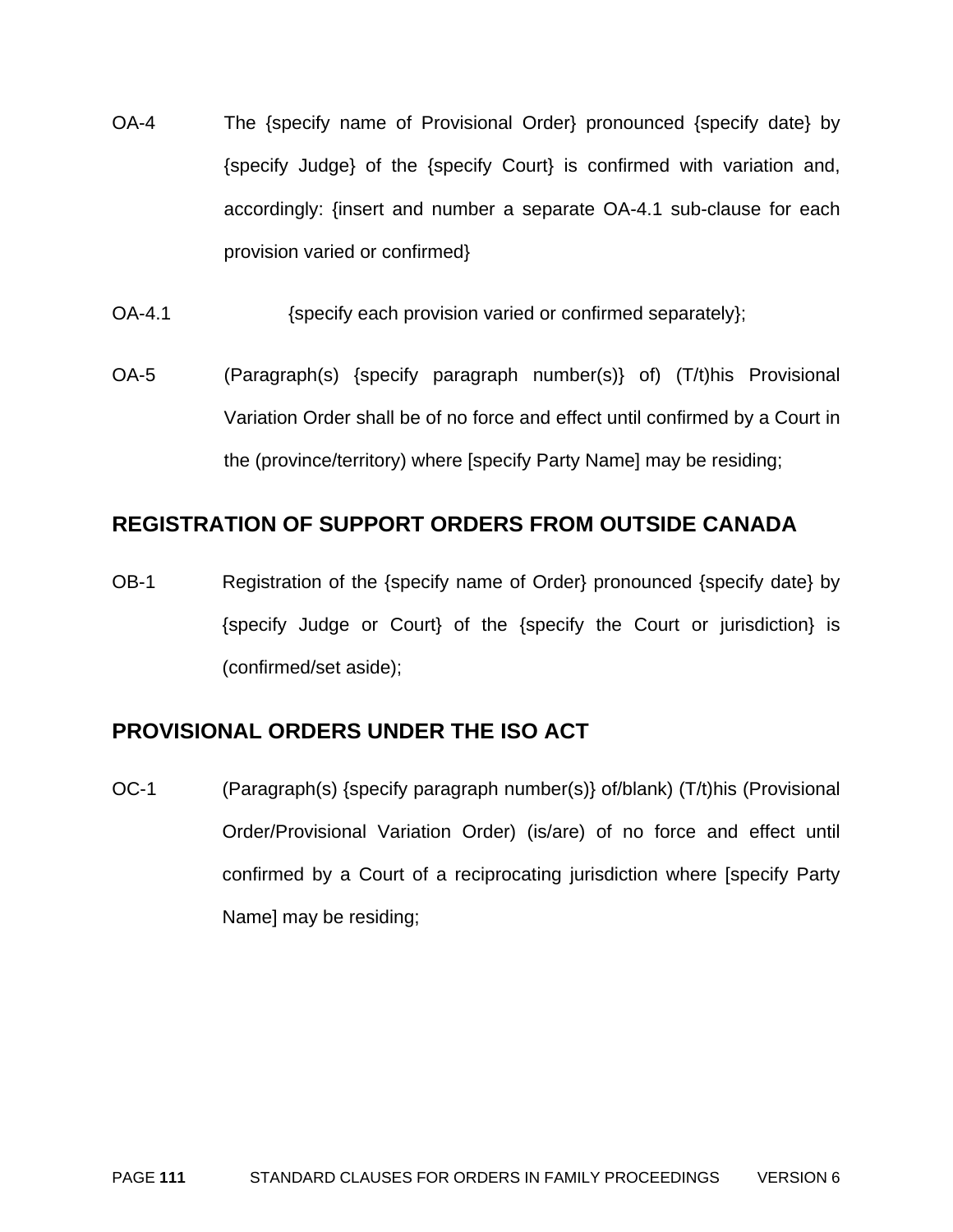# **P. PAY THROUGH THE MAINTENANCE ENFORCEMENT PROGRAM**

#### **PAYMENTS**

1

- PA-1 The payment(s) of the (support/lump sum support/compensatory payment/arrears of support) (ordered/awarded) shall be made by cash, electronic transfer of funds, pre-authorized debit from a financial institution, money order or bank draft payable to the Province of Manitoba – Minister of Finance and be sent to the Designated Officer, Maintenance Enforcement Program, Canada Building, 100 – 352 Donald Street, Winnipeg, Manitoba, R3B 2H8, pursuant to Part VI of *The Family Maintenance Act*;
- PA-2<sup>156</sup> Solely for the purpose of enforcement by the Designated Officer, the payment of the child support payable by [specify Party Name] to [specify Party Name] after offsetting the payment of the child support payable by [specify Party Name] to [specify Party Name] pursuant to paragraph(s) {specify paragraph number(s)} of this (order/award) shall be made by cash, electronic transfer of funds, pre-authorized debit from a financial institution, money order or bank draft payable to the Province of Manitoba – Minister of Finance and be sent to the Designated Officer, Maintenance Enforcement

<sup>&</sup>lt;sup>156</sup> This clause may be used in shared custody/shared parenting time situations to satisfy the parents' payment obligations to each other where they want the Maintenance Enforcement Program to offset their support obligations. The greater support payment should be referred to before the lesser payment. Use of this clause may have tax/benefit implications.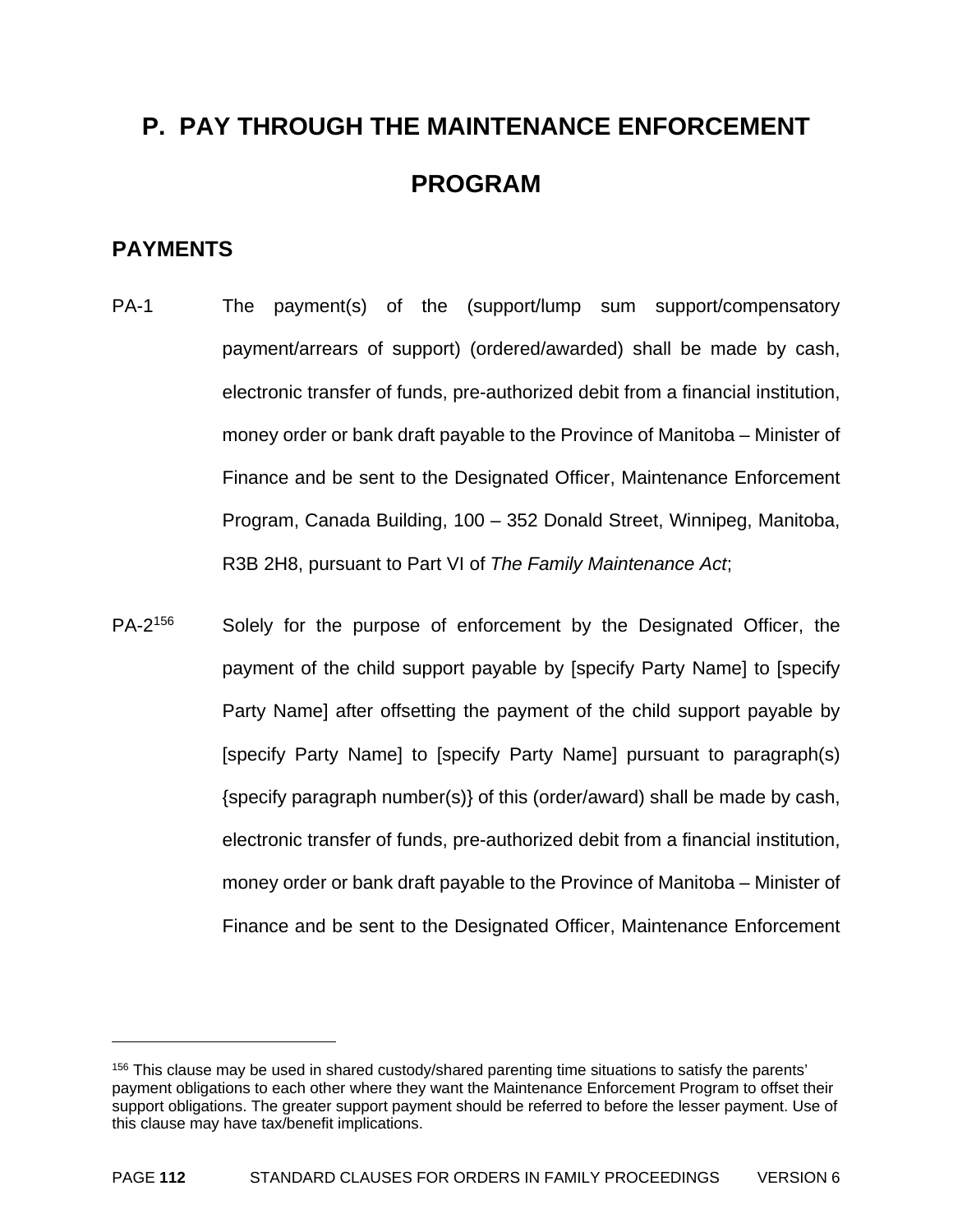Program, Canada Building, 100 – 352 Donald Street, Winnipeg, Manitoba, R3B 2H8, pursuant to Part VI of *The Family Maintenance Act*;

- PA-3 The payments of the child support payable by [specify Party Name] to [specify Party Name} and by [specify Party Name] to [specify Party Name] are not to be offset from one another for the purpose of enforcement by the Designated Officer, Maintenance Enforcement Program;
- PA-4 Support for {specify child(ren)'s name(s)/birthdate(s)} shall continue to be enforced by the Designated Officer, Maintenance Enforcement Program, beyond the date (the/each) child attains the age of 24;
- PA-5 {Specify child(ren)'s name(s)/birthdate(s)} remain(s) entitled to support and support for {specify child(ren)'s name(s)/birthdate(s)} shall continue to be enforced by the Designated Officer, Maintenance Enforcement Program until (further order of the court/{specify date or time period});

#### **ENFORCEMENT INFORMATION**

PB-1 [Specify Party Name] and [specify Party Name] shall provide a completed Recalculation and Enforcement Information Form to the Designated Officer, Maintenance Enforcement Program, Canada Building, 100 – 352 Donald Street, Winnipeg, Manitoba, R3B 2H8, (immediately/by) {specify date if appropriate};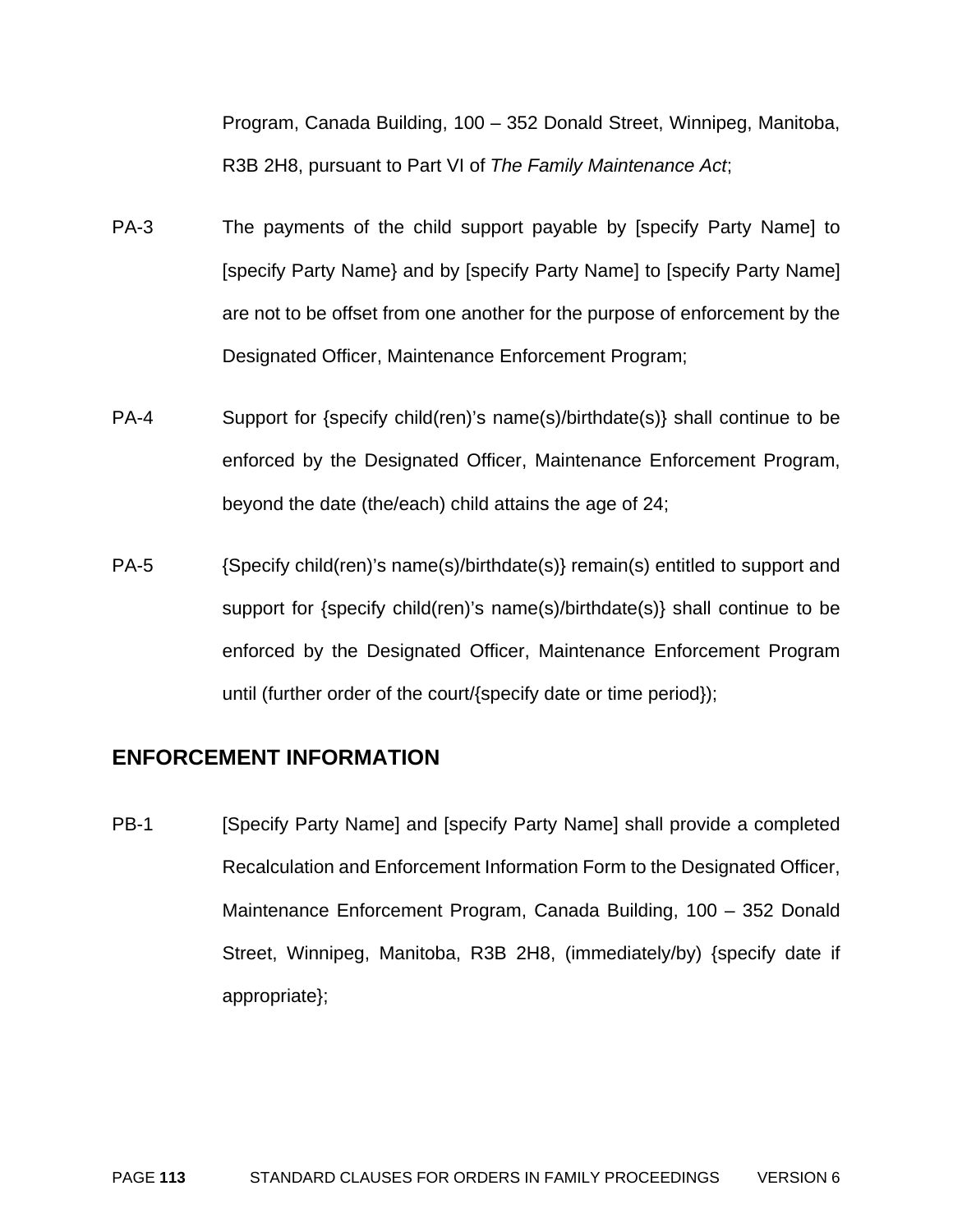# **Q. ARREARS AND ENFORCEMENT OF SUPPORT SETTING OR REDUCING ARREARS, PENALTIES, AND/OR COSTS BY A JUDGE**

- QA-1<sup>157</sup> The total arrears of support pursuant to the ([specify name of Order] pronounced [Date] by [specify Judge]/support provisions of the (agreement dated {specify date}/Family Arbitration Award made [Date])/(Child Support Calculation Decision/Child Support Recalculation Decision) made {specify date} by [specify Support Determination Officer])) (from {specify month, day, year}/blank) (to {specify month, day, year}/this date/blank) (owing to ([specify Party Name]/{specify Agency}/{specify name})/blank) are (set at/reduced to/cancelled) {specify amount};
- QA-2158 The arrears of support pursuant to the ([specify name of Order] pronounced [Date] by [specify Judge]) (to {specify month, day, year}/blank) (owing to ([specify Party Name]/{specify Agency}/{specify name})/blank) which have accrued subsequent to the ([specify name of Order] pronounced [Date] by [specify Judge]/support provisions of the (agreement dated {specify date}/Family Arbitration Award made [Date])/(Child Support Calculation Decision/Child Support Recalculation Decision) made {specify date} by

<sup>&</sup>lt;sup>157</sup> When some or all of the arrears of support being set or cancelled have been assigned to the Director of Assistance or someone other than the creditor, this clause should specify to whom the arrears are or were owing. This amount should not include penalties assessed by the Designated Officer, Maintenance Enforcement Program. In order to set, reduce or cancel a penalty, clause QA-4 must be used. <sup>158</sup> For use when an amount of arrears was set in a previous Order.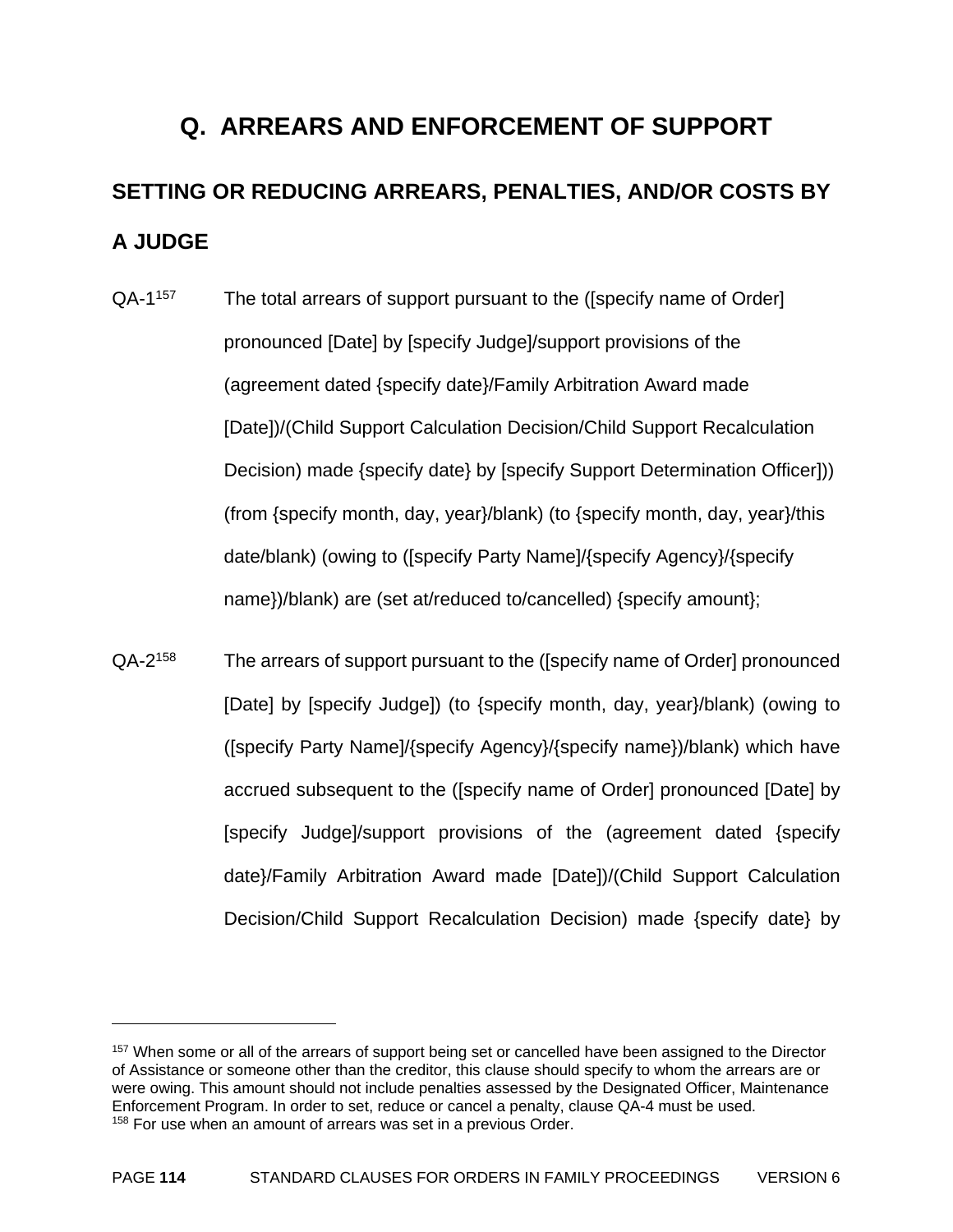[specify Support Determination Officer])) are (set at/reduced to/cancelled) {specify amount};

- QA-3 The total arrears of support pursuant to this Order (as of {specify month, day, year}/blank) (owing to ([specify Party Name]/{specify Agency}/{specify name})/blank) are set at {specify amount};
- QA-4 The total arrears of penalties assessed by the Designated Officer, Maintenance Enforcement Program owed by [specify Party Name] to [specify Party Name] are (set at/reduced to/cancelled) {specify amount if applicable} (as of/blank) {specify date if different from date of pronouncement of order};

#### **SETTING OF ARREARS AT A SHOW CAUSE HEARING BY A MASTER**

QB-1 The total enforceable arrears of support owed by [specify Party Name] on Maintenance Enforcement Program file number {specify file number} pursuant to the ([specify name of Order] pronounced [Date] by [specify Judge]/support provisions of the (agreement dated {specify date}/Family Arbitration Award made [Date])/(Child Support Calculation Decision/Child Support Recalculation Decision) made {specify date} by [specify Support Determination Officer])) are set at {specify amount};

#### **PAYMENT ON ARREARS (SET BY A JUDGE)**

QC-1 The arrears of support set in (paragraph(s) {specify paragraph number(s)} of/blank) this Order (and the arrears set in (paragraph(s) {specify paragraph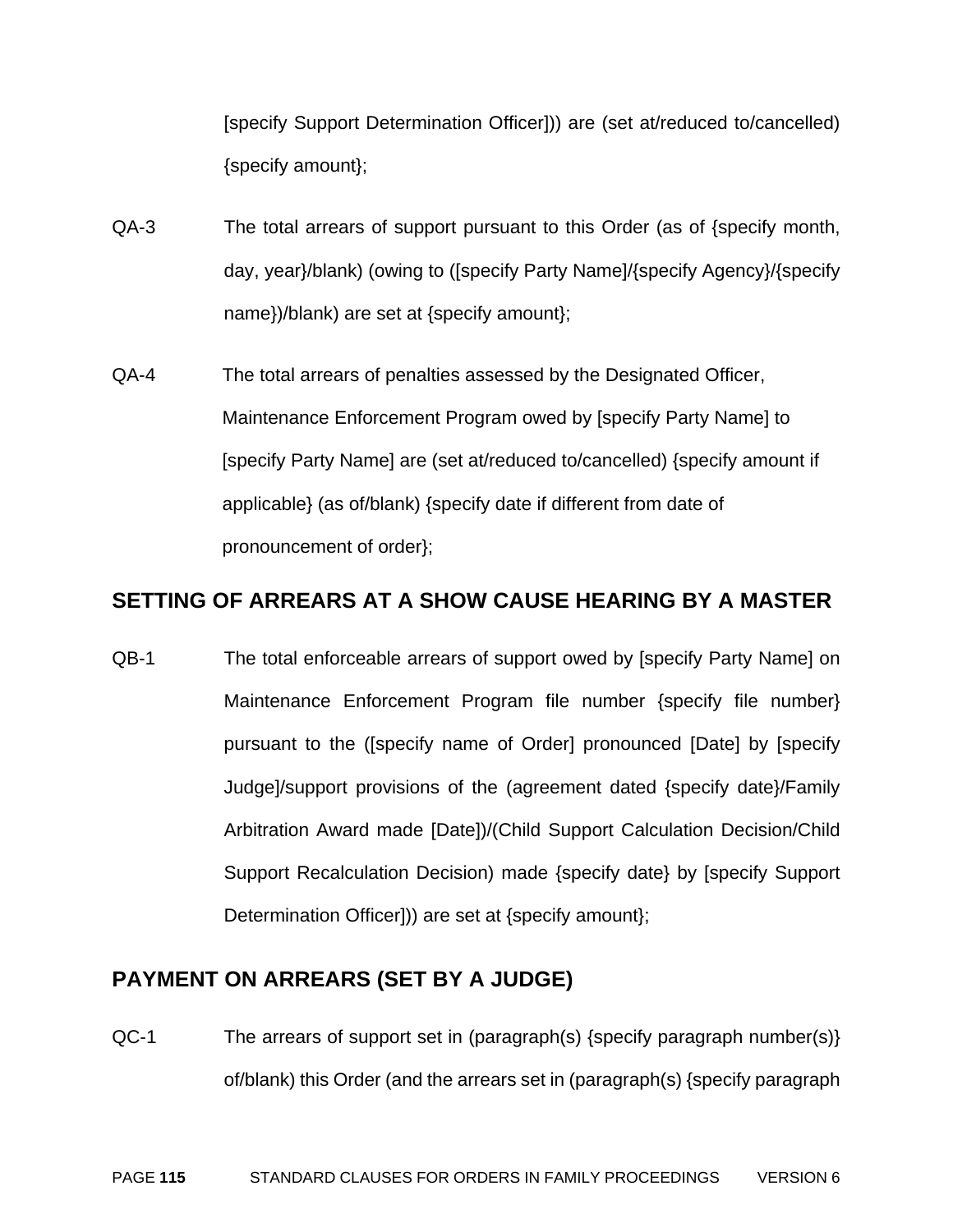number(s)} (of/blank) the [specify name of Order] pronounced [Date] by [specify Judge]/blank) shall be paid to ([specify Party Name]/{specify Agency}/{specify name}) as follows: {insert and number the appropriate QC-1 sub-clause(s)}

- QC-1.1 by payments of {specify total amount} per month on the {specify day of the month} commencing {specify month, day, year}159 until the arrears are paid in full or varied by the Court;
- QC-1.2 by payments of {specify total amount} per month in semi-monthly installments on the {specify dates of the month} of each month commencing {specify month, day, year}<sup>160</sup> in (the amount of {specify installment amount<sup>161</sup> $\frac{1}{61}$  amount to be calculated by the Designated Officer, Maintenance Enforcement Program, based on the monthly sum and the frequency of installments<sup>162</sup>) until the arrears are paid in full or varied by the Court;
- QC-1.3 by payments of {specify total amount} per month in (weekly/biweekly) installments commencing {specify month, day, year} in (the amount of  $\{\text{specificity}$  installment amount<sup>163</sup> $\}$  an amount to be calculated by the Designated Officer, Maintenance Enforcement Program,

<sup>&</sup>lt;sup>159</sup> The date of the first payment and the commencement date must match.

<sup>160</sup> See footnote 159.

 $161$  The dollar figures for the installment periods must total the monthly support sum.

 $162$  For use only with Orders which are registered with the Maintenance Enforcement Program.

<sup>163</sup> See footnote 161.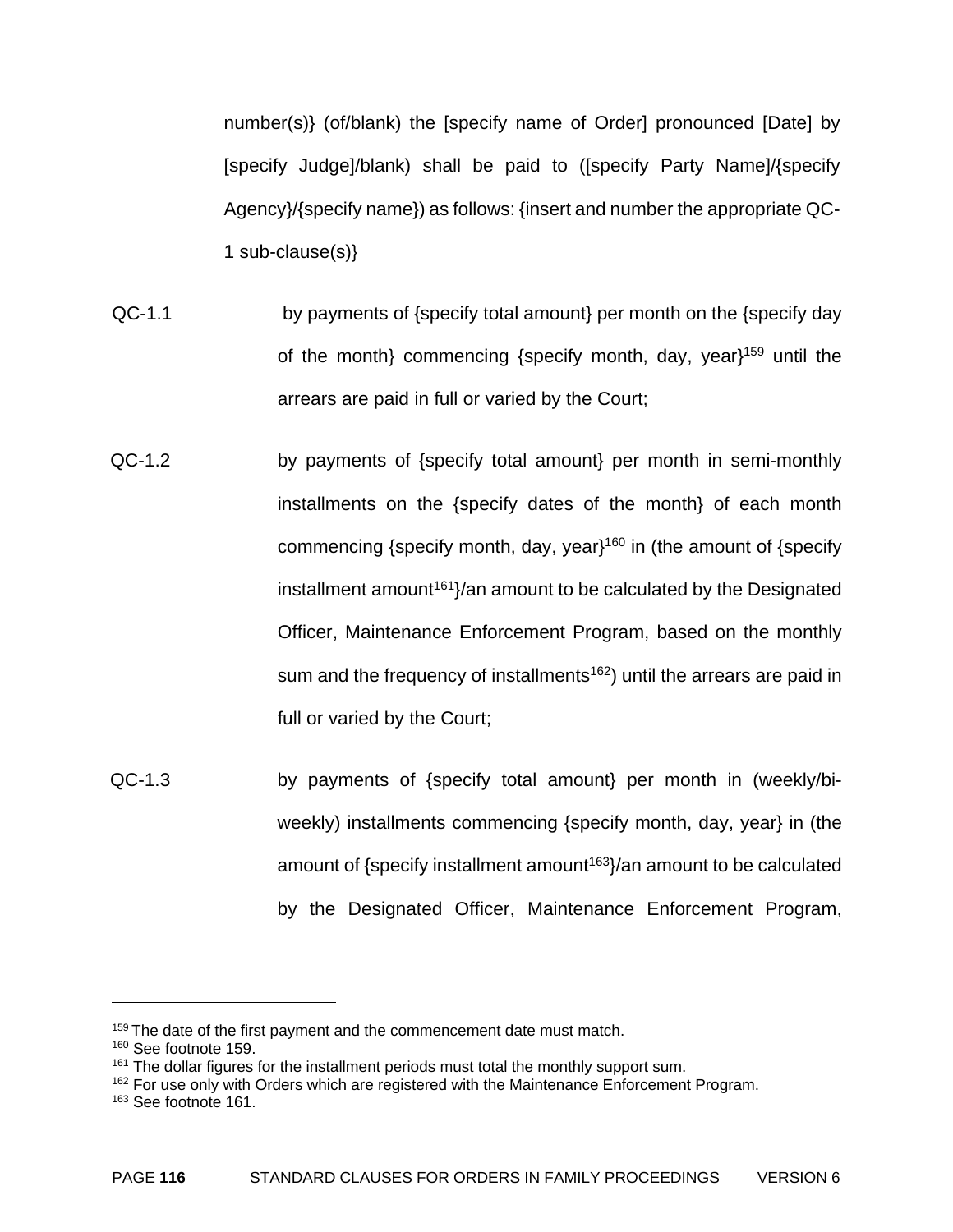based on the monthly sum and the frequency of installments<sup>164</sup>) until the arrears are paid in full or varied by the Court;

- QC-1.4 in (part/full) by payment of {specify amount} (immediately/by) {specify date if appropriate};
- QC-1.5 by filing (his/her/their) {specify year(s)} income tax return(s) with the Canada Revenue Agency (by {specify date}/each and every year by {specify date}), with proof of filing to the Designated Officer, Maintenance Enforcement Program, (by {specify date}/each and every year by {specify date}). Any income tax refund and GST credit to which [specify Party Name] is entitled shall be applied to the arrears of support until they are paid in full or varied by the Court;
- QC-1.6 the Maintenance Enforcement Program may maintain a Federal Garnishing Order and any funds realized from that process will be applied to the arrears until the arrears are paid in full;
- QC-1.7 {specify as directed by the Court};

<u>.</u>

#### **PAYMENT ON ARREARS (SET BY A MASTER)**

QD-1 The arrears of support set in this Order shall be paid to {specify name or Agency} as follows: {insert and number the appropriate QD-1 sub-clause(s)}

<sup>&</sup>lt;sup>164</sup> For use only with Orders which are registered with the Maintenance Enforcement Program.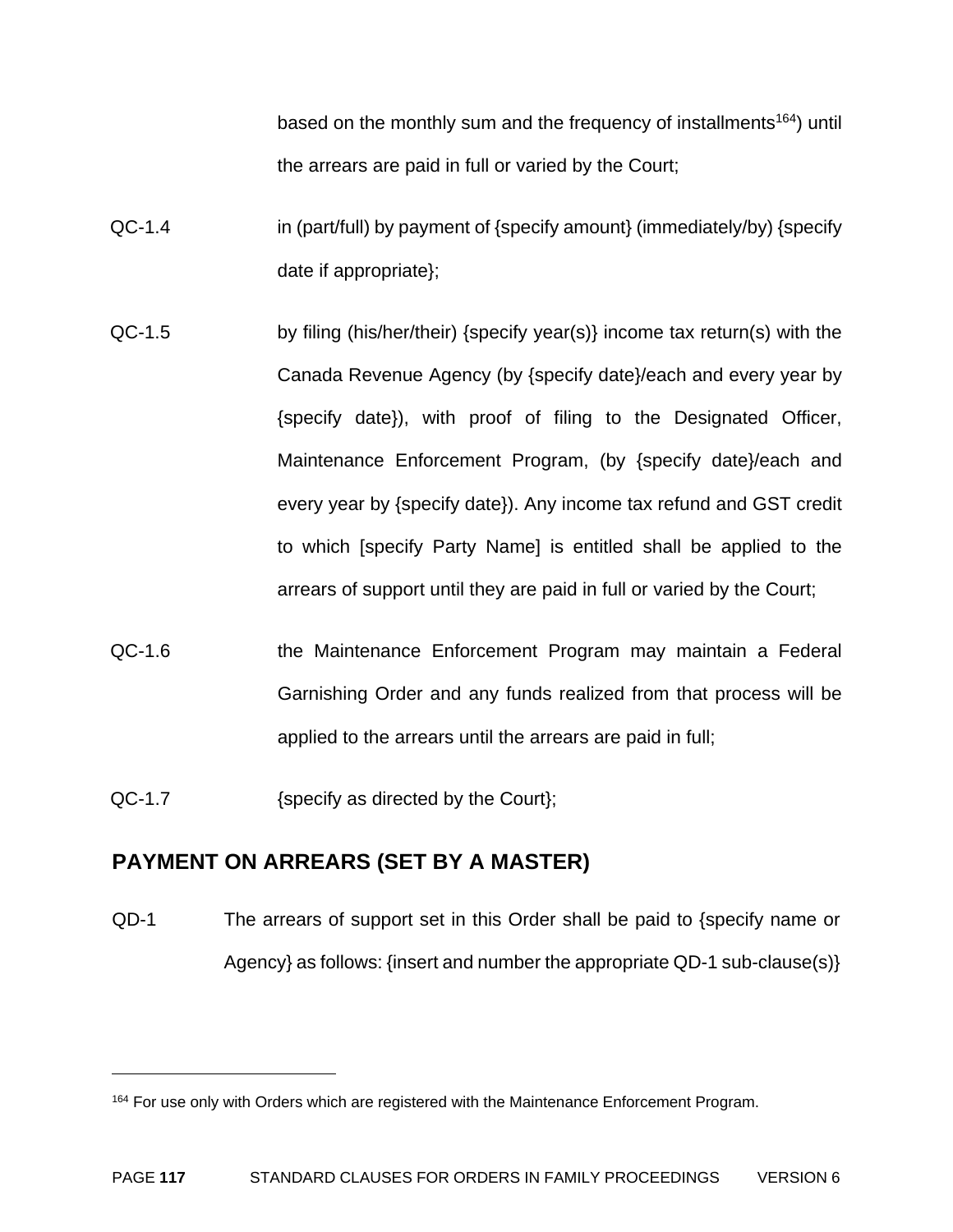- QD-1.1 by payments of {specify total amount} per month on the {specify day of the month} commencing {specify month, day, year}165 until the arrears are paid in full or varied by the Court;
- QD-1.2 by payments of {specify total amount} per month in semi-monthly installments on the {specify dates of the month} of each month commencing {specify month, day, year}<sup>166</sup> in (the amount of {specify  $installment amount<sup>167</sup> / an amount to be calculated by the Designated$ Officer, Maintenance Enforcement Program, based on the monthly sum and the frequency of installments<sup>168</sup>) until the arrears are paid in full or varied by the Court;
- QD-1.3 by payments of {specify total amount} per month in (weekly/biweekly) installments commencing {specify month, day, year} in (the amount of {specify installment amount<sup>169}</sup>/an amount to be calculated by the Designated Officer, Maintenance Enforcement Program, based on the monthly sum and the frequency of installments<sup>170</sup>) until the arrears are paid in full or varied by the Court;
- QD-1.4 in (part/full) by payment of {specify amount} (immediately/by) {specify date if appropriate};

1

169 See footnote 167.

<sup>&</sup>lt;sup>165</sup> The date of the first payment and the commencement date must match.

<sup>&</sup>lt;sup>166</sup> See footnote 165.

<sup>&</sup>lt;sup>167</sup> The dollar figures for the installment periods must total the monthly support sum.

 $168$  For use only with Orders which are registered with the Maintenance Enforcement Program.

<sup>170</sup> See footnote 168.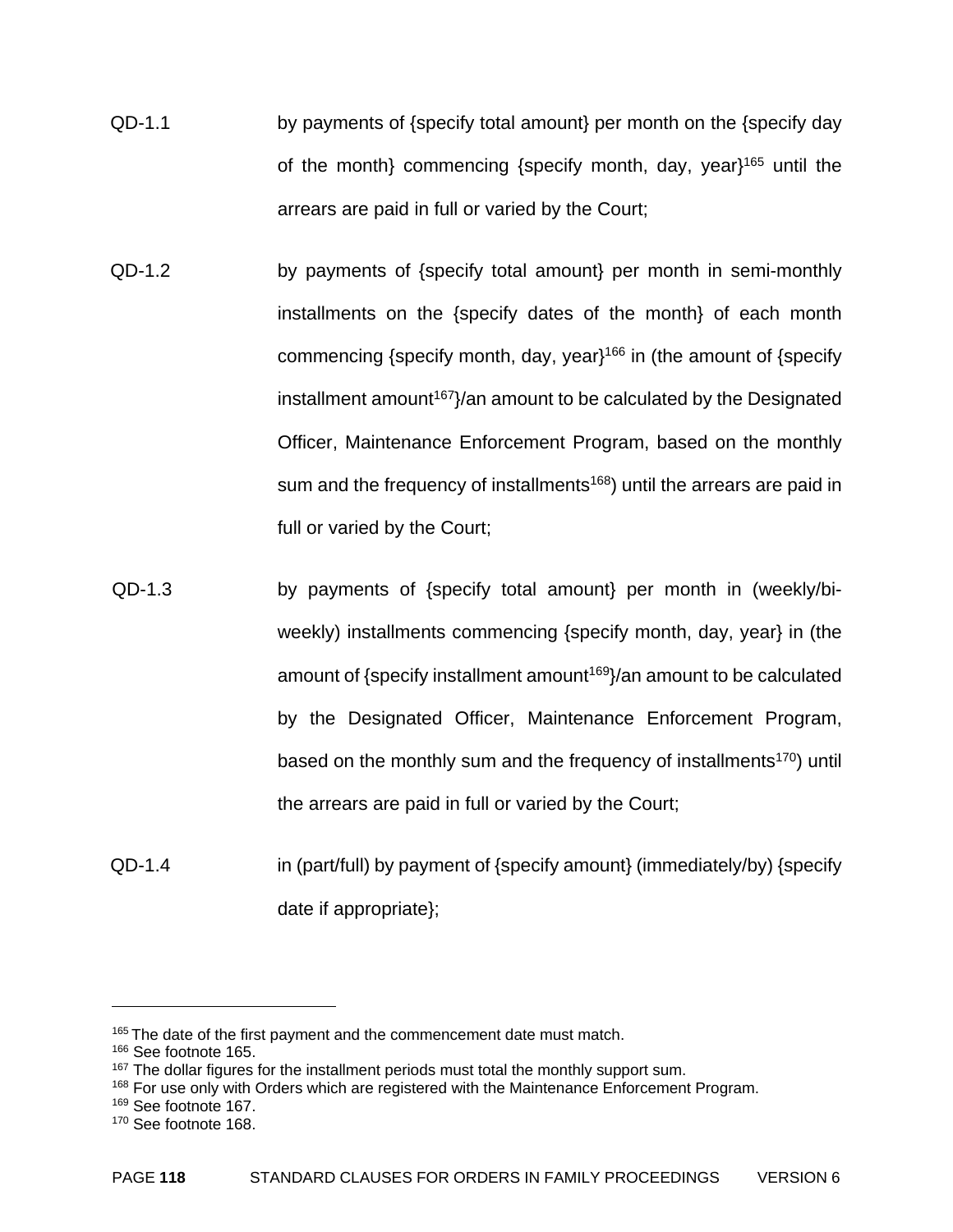- QD-1.5 by filing (his/her/their) {specify year(s) if appropriate} income tax return(s) with the Canada Revenue Agency (by {specify date}/each and every year by {specify date}) with proof of filing to the Designated Officer, Maintenance Enforcement Program, (by {specify date}/each and every year by {specify date}). Any income tax refund and GST credit to which [specify Party Name] is entitled shall be applied to the arrears of support until they are paid in full or varied by the Court;
- QD-1.6 in the event [specify Party Name] is a claimant of a lottery prize, the Designated Officer, Maintenance Enforcement Program, may take proceedings with respect to the lottery prize and any funds so attached shall be applied to the arrears of support;
- QD-1.7 {specify as directed by the Court};

#### **SUSPENSION OF ENFORCEMENT OF SUPPORT AND/OR**

#### **ARREARS**<sup>171</sup>

 $\overline{a}$ 

QE-1<sup>172</sup> Enforcement by the Designated Officer, Maintenance Enforcement Program, of (the ongoing support obligation/the arrears/the ongoing support obligation and the arrears) pursuant to the ([specify name of Order] pronounced [Date] by [specify Judge]/support provisions of the (agreement

<sup>171</sup> This relief is granted pursuant to section 61.2 of *The Family Maintenance Act.* 

 $172$  This clause is to be used for a first or second suspension which is granted pursuant to subsection 61.2(4) (first suspension) or 61.2(6) (second suspension) of *The Family Maintenance Act*. A first or second suspension cannot exceed a period of six months from the date of pronouncement of the Order. Orders which attempt to insert an end date which exceeds this limit will expire by operation of law six months after the date of pronouncement notwithstanding that the Order may provide otherwise.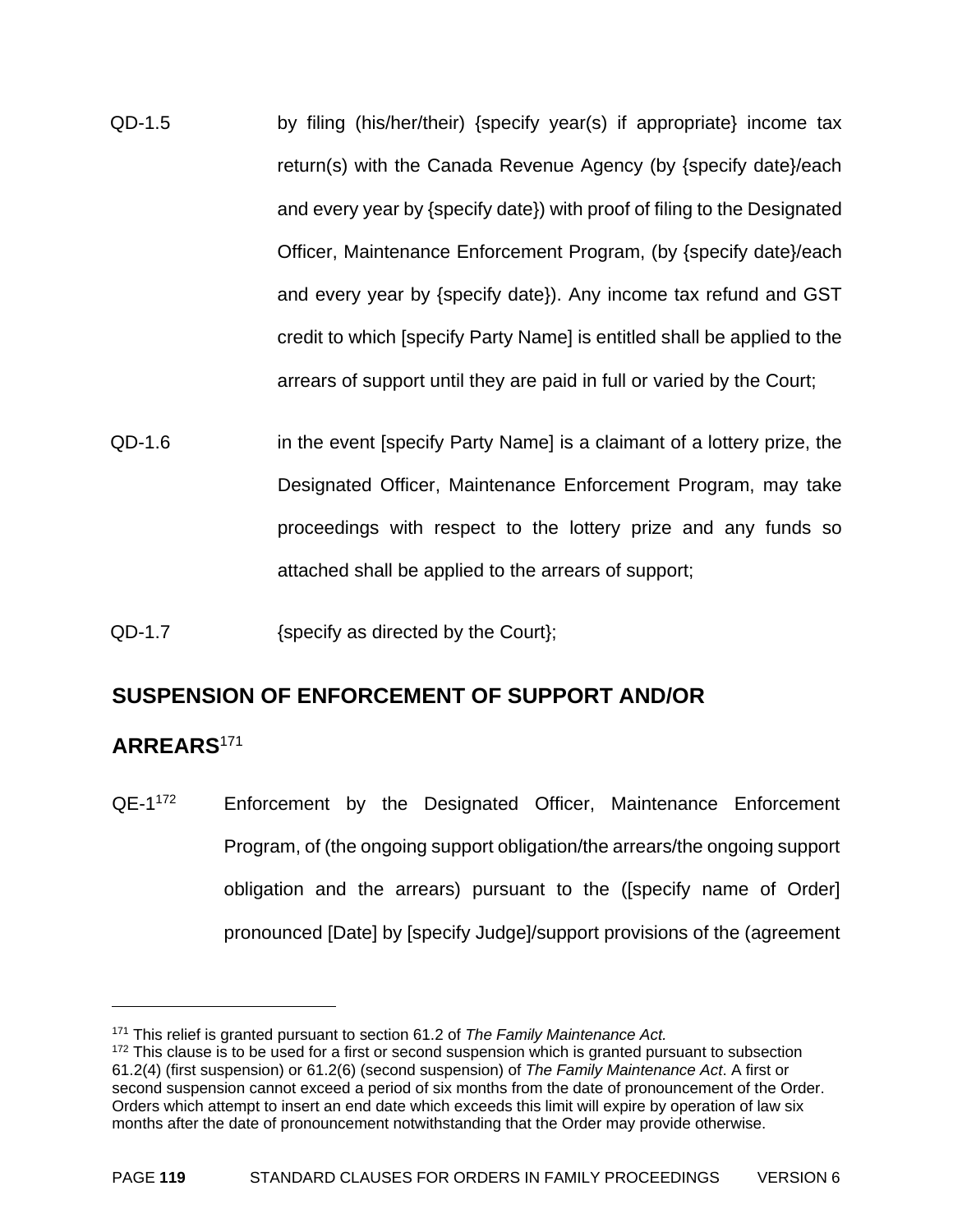dated {specify date}/Family Arbitration Award made [Date])/(Child Support Calculation Decision/Child Support Recalculation Decision) made {specify date} by [specify Support Determination Officer]) is suspended pursuant to subsection (61.2(4)/61.2(6)) until {specify date/6 months from the date of pronouncement of this Order} (blank/subject to the following conditions(;/:) {insert and number the appropriate  $QE-2$  sub-clause(s)}<sup>173</sup>

QE-2<sup>174</sup> Enforcement by the Designated Officer, Maintenance Enforcement Program, of (the ongoing support obligation/the arrears/the ongoing support obligation and the arrears) pursuant to the ([specify name of Order] pronounced [Date] by [specify Judge]/support provisions of the (agreement dated {specify date}/Family Arbitration Award made [Date])/(Child Support Calculation Decision/Child Support Recalculation Decision) made {specify date} by [specify Support Determination Officer]) is suspended pursuant to subsection 61.2(9) (until/blank) {specify date if applicable} (blank/subject to the following conditions(;/:) {insert and number the appropriate QE-2 subclause $(s)$ })<sup>175</sup>

<sup>&</sup>lt;sup>173</sup> If the suspension is conditional and the debtor does not comply with any condition, the suspension will terminate as of the date on which the debtor fails to comply.

<sup>174</sup> This clause is to be used for a third suspension which is granted pursuant to subsection 61.2(9) of *The Family Maintenance Act*. A third suspension may be for an unlimited period of time. If an end date is specified, the Order will terminate on that date.

<sup>&</sup>lt;sup>175</sup> If the suspension is conditional and the debtor does not comply with any condition, the suspension will terminate as of the date on which the debtor fails to comply.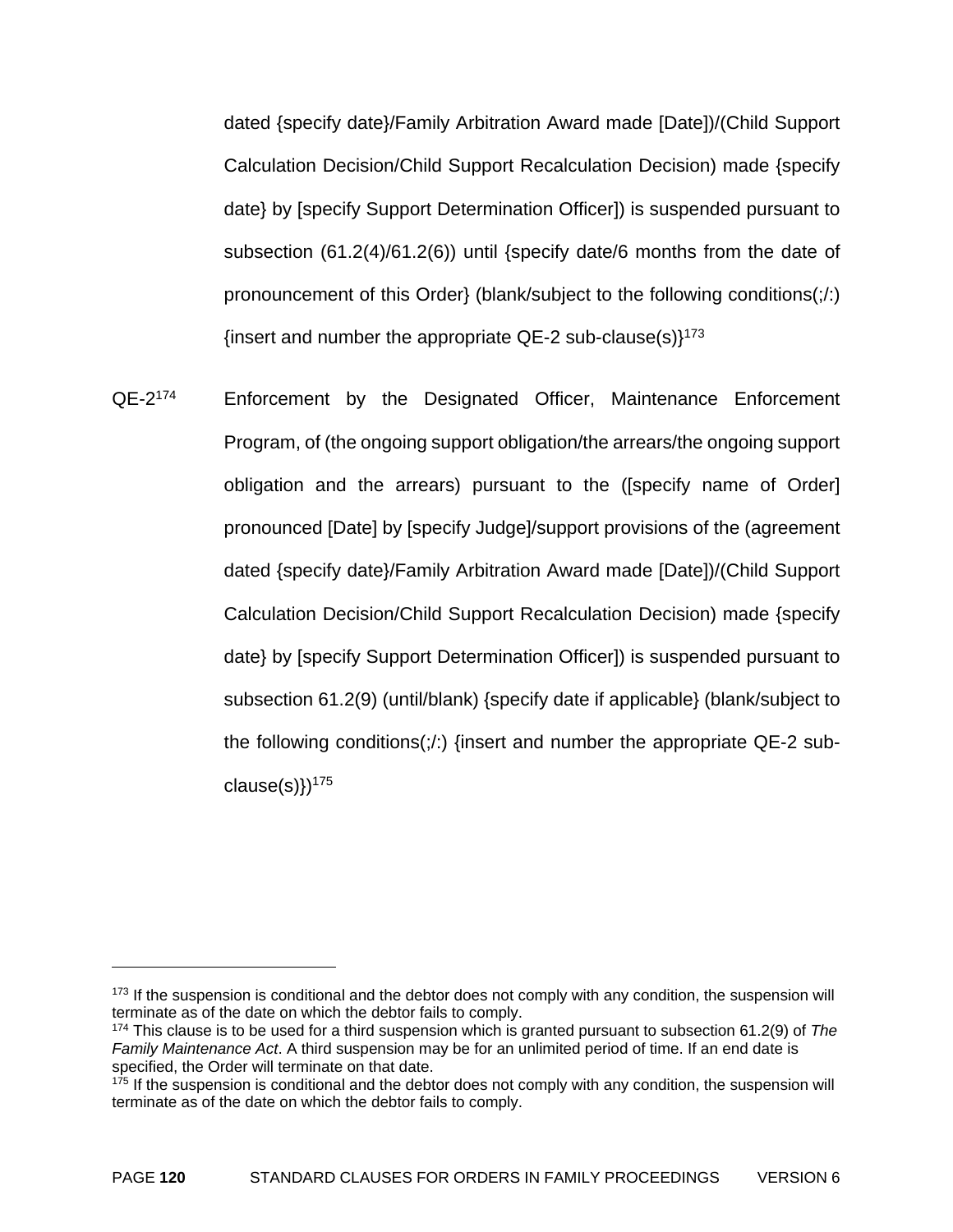- QE-2.1 by payments of {specify total amount} per month on the {specify day of the month} commencing {specify month, day, year}176 until the arrears are paid in full or varied by the Court;
- QE-2.2 by payments of {specify total amount} per month in semi-monthly installments on the {specify dates of the month} of each month commencing {specify month, day, year}<sup>177</sup> in (the amount of {specify installment amount<sup>178</sup> $\frac{1}{8}$  amount to be calculated by the Designated Officer, Maintenance Enforcement Program, based on the monthly sum and the frequency of installments) until the arrears are paid in full or varied by the Court;
- QE-2.3 by payments of {specify total amount} per month in (weekly/biweekly) installments commencing {specify month, day, year} in (the amount of {specify installment amount<sup>179</sup>}/an amount to be calculated by the Designated Officer, Maintenance Enforcement Program, based on the monthly sum and the frequency of installments) until the arrears are paid in full or varied by the Court;
- QE-2.4 by payment of {specify amount} (immediately/by) {specify date if appropriate};

<sup>&</sup>lt;sup>176</sup> The date of the first payment and the commencement date must match.

<sup>177</sup> See footnote 176.

 $178$  The dollar figures for the installment periods must total the monthly support sum.

<sup>179</sup> See footnote 178.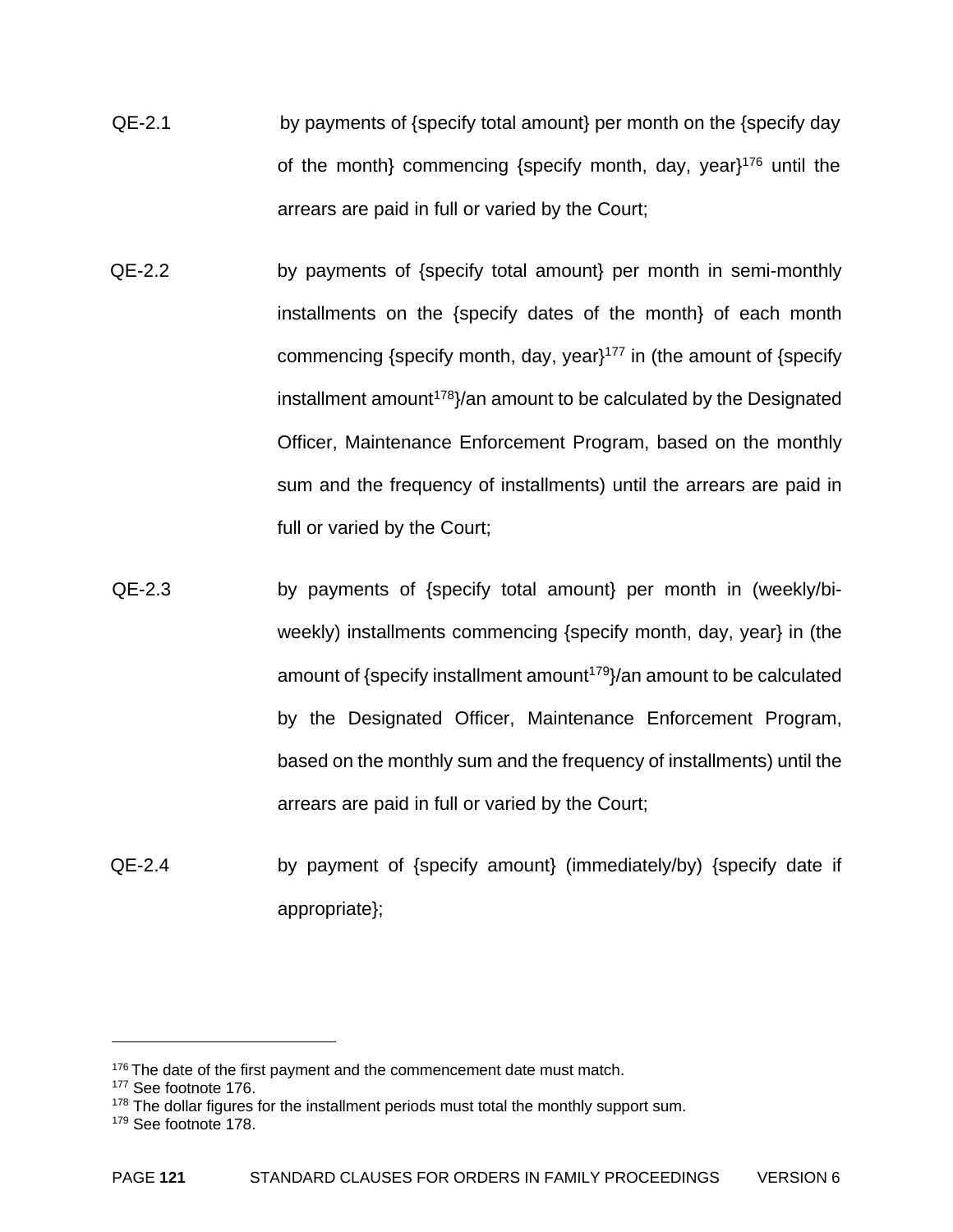- QE-2.5 by filing (his/her/their) {specify year(s) if appropriate} income tax return(s) with the Canada Revenue Agency by (by {specify date}/each and every year by {specify date}) with proof of filing to the Designated Officer, Maintenance Enforcement Program, (by {specify date}/each and every year by {specify date}). Any income tax refund and GST credit to which [specify Party Name] is entitled shall be applied to the arrears of support until they are paid in full or varied by the Court;
- QE-2.6 {specify as directed by the Court};
- QE-3<sup>180</sup> The following enforcement action(s) taken by the Designated Officer, Maintenance Enforcement Program, (is/are) also suspended, for the same period and on the same conditions as set out above:
- QE-3.1 registration of the maintenance order in a Land Titles Office;
- QE-3.2 proceedings under *The Judgments Act* to obtain an order for sale of land;
- QE-3.3 proceedings to obtain a preservation order;

<u>.</u>

QE-3.4 registration of a financing statement in the Personal Property Registry;

<sup>180</sup> For use in addition to clause QE-1 or QE-2. See subsections 61.2(11) and (13) of *The Family Maintenance Act* which list enforcement actions taken by the Program that are not affected by a suspension Order unless specifically stated. This clause will not remove or discharge a registration which is already in place or set aside or terminate an Order which has already been pronounced.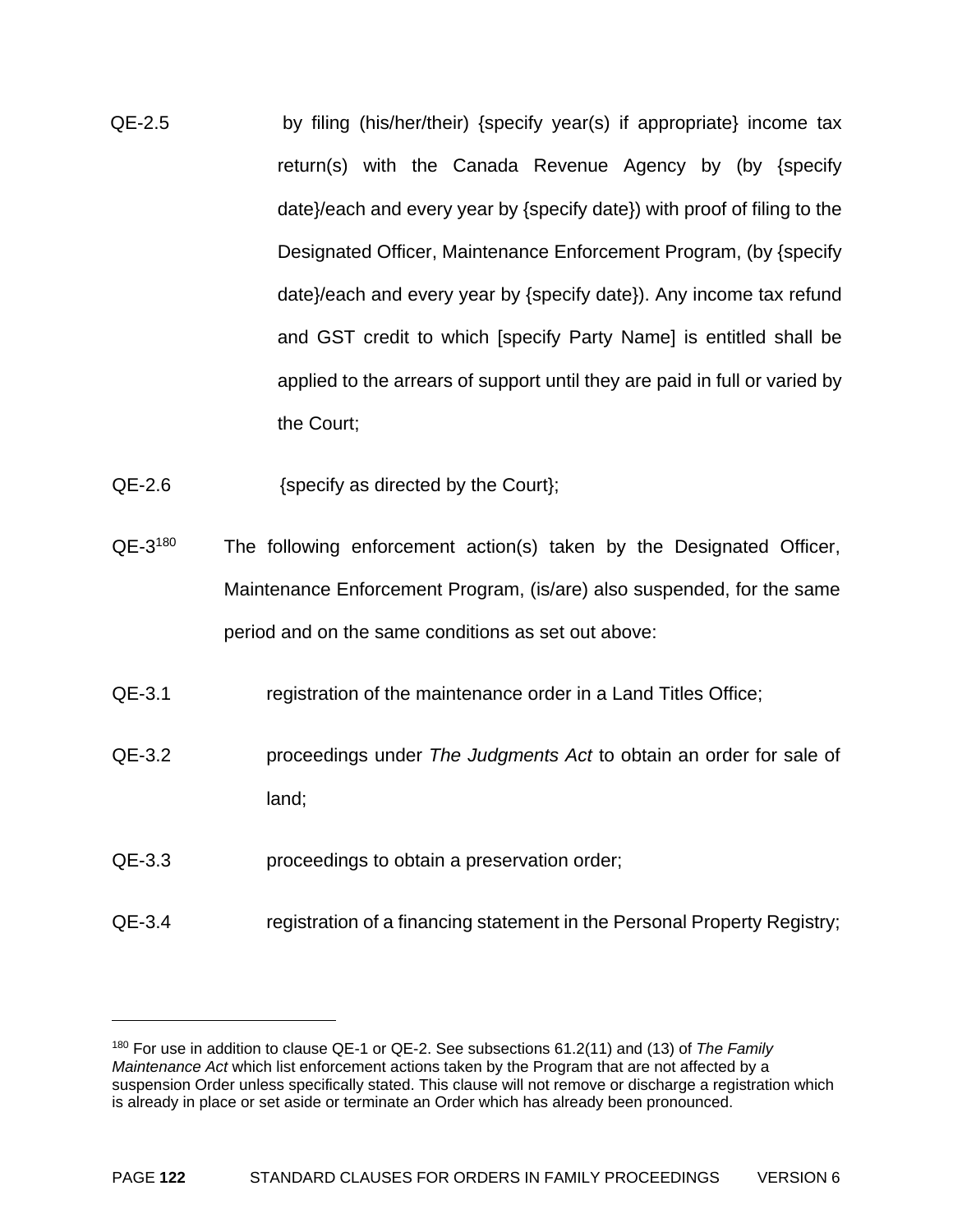- QE-3.5181 any federal support deduction notice or federal garnishing order issued pursuant to the *Family Orders and Agreements Enforcement Assistance Act* {except for the attachment of the (income tax refunds and GST credits and/or Canada Pension Plan payments and/or Employment Insurance payments and/or Old Age Security payments) to which [specify Party Name] is or becomes entitled};
- QE-3.6 any restriction with respect to the (passport/specify other federal licence) of [specify Party Name] issued pursuant to the *Family Orders and Agreements Enforcement Assistance Act*;
- QE-3.7<sup>182</sup> any support deduction notice or garnishing order with respect to (wages earned by/the federally-regulated pension of) [specify Party Name] issued pursuant to the *Garnishment, Attachment and Pension Diversion Act;*
- QE-3.9 enforcement of the payment of costs charged by the Designated Officer, Maintenance Enforcement Program;
- $QE-4$  <sup>183</sup> The following enforcement action(s) taken by the Designated Officer, Maintenance Enforcement Program, (is/are) suspended pursuant to

<sup>&</sup>lt;sup>181</sup> Restrictions can be placed on federal garnishing orders to attach only certain categories of common federal payments: CRA (please note that there is no ability for the MEP to restrict collection to only income tax returns or GST), Employment Insurance payments, Canada Pension Plan and Old Age Security payments. One or more of these categories may be specified as an exemption to the general suspension of a federal garnishing order.

<sup>&</sup>lt;sup>182</sup> For use when the debtor receives wages or payments from a federal employer or federally-regulated pension and those wages or payments are being garnished.

<sup>&</sup>lt;sup>183</sup> For use where the intent is to suspend one or more specific enforcement actions.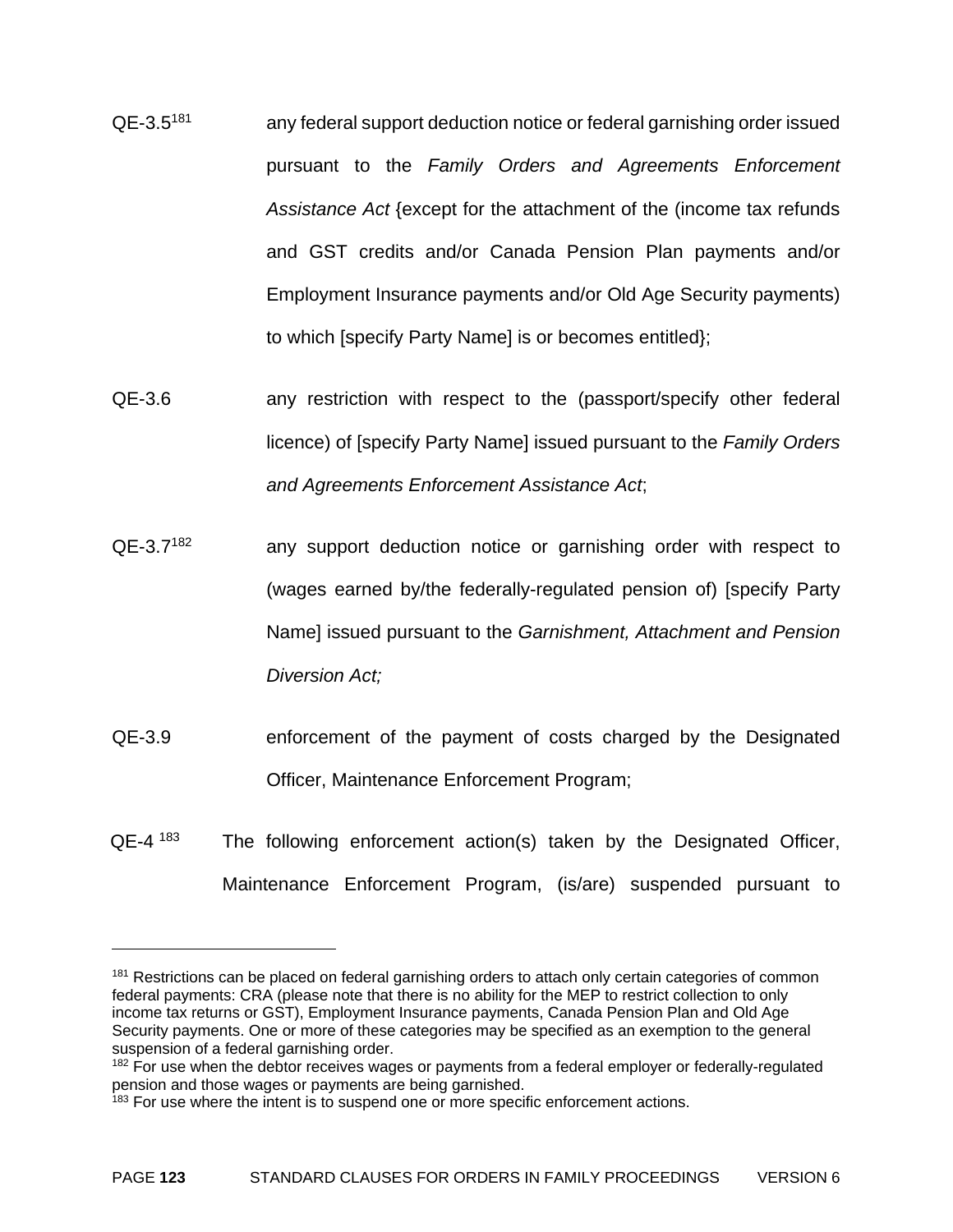subsection  $(61.2(4)/61.2(6)/61.2(9))$ <sup>184</sup> (until/blank) ({specify date}/6 months from the date of pronouncement of this Order/blank) (on condition that {specify conditions}/blank);

- QE-4.1 any restrictions with respect to the driver's licence and vehicle registration of [specify Party Name];
- QE-4.2 any support deduction notice issued against the wages of [specify Party Name];
- QE-4.3 any support deduction notice issued against the bank account of [specify Party Name];
- QE-4.4 any action to obtain or execute a writ of seizure and sale in respect of the assets of [specify Party Name];
- QE-4.5 show cause proceedings before a (Master/Judge);
- $QE-4.6$  {any of  $QE 3.1$  through  $QE 3.9$ /specify other specific enforcement action as applicable};

#### **SUSPENSION OF SUPPORT PAYMENT OBLIGATION**

1

QF-1 [Specify Party Name]'s (support payment obligation/support arrears payment obligation) pursuant to ([specify name of Order] pronounced [Date] by [specify Judge]/support provisions of the (agreement dated {specify date}/Family Arbitration Award made [Date])/(Child Support

<sup>&</sup>lt;sup>184</sup> See footnotes 172 (clause QE-1) and 174 (clause QE-2) to determine which subsection is applicable.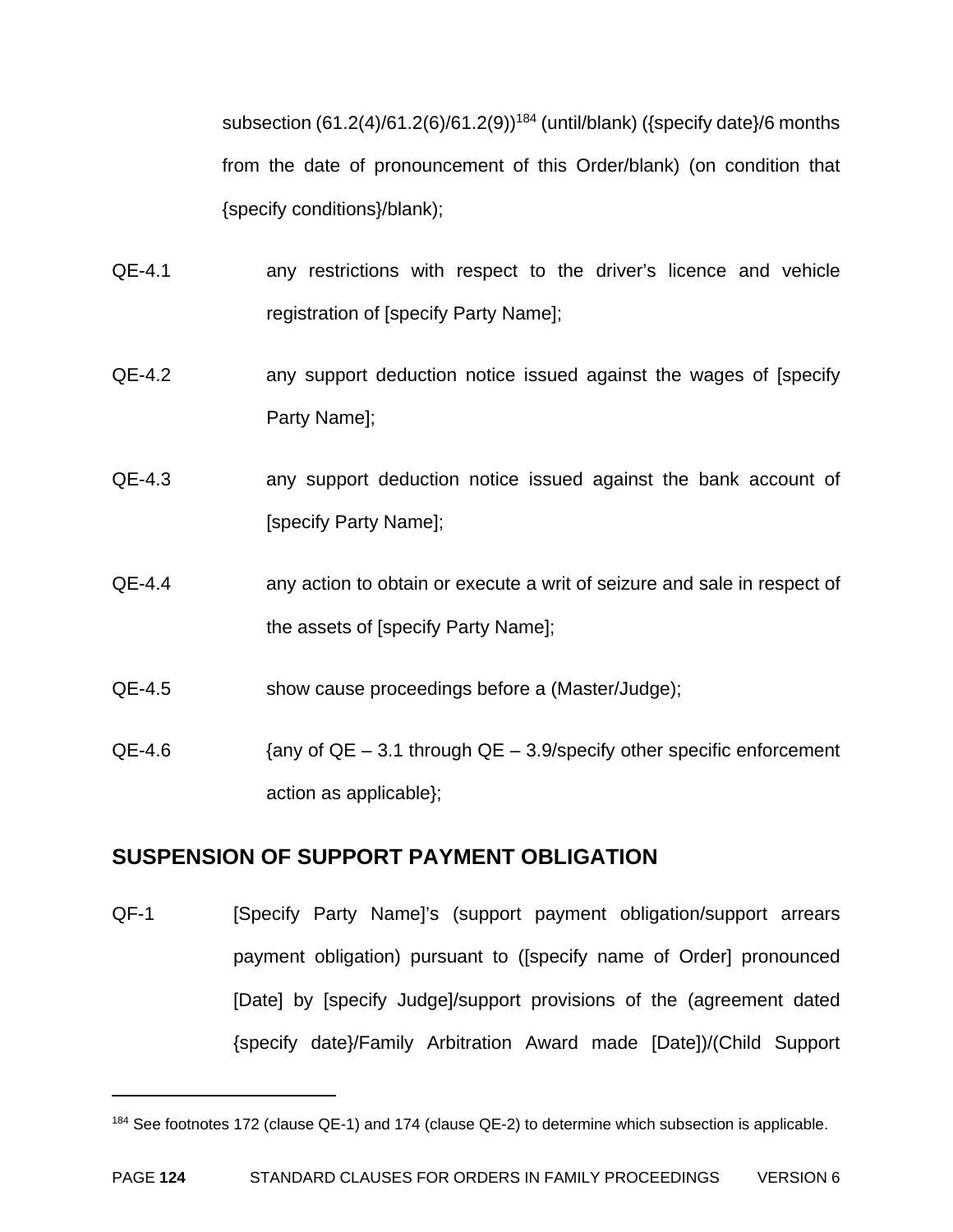Calculation Decision/Child Support Recalculation Decision) made {specify date} by [specify Support Determination Officer])) is suspended until {specify date} (on condition that {specify conditions as ordered by the Court}/blank);

#### **APPOINTMENT OF RECEIVER**

- QG-1 (The Designated Officer, Maintenance Enforcement Program/[Specify Party Name]/{specify person}) is appointed a receiver (until {specify date}/blank) for the following purpose(s): {insert and number the appropriate QG-1 subclause(s)}
- QG-1.1 to collect any moneys due, owing or payable to, or to become due, owing or payable to, or earned or to be earned by [specify Party Name};
- QG-1.2 to take all steps necessary to apply for and receive any benefit, credit, interest or entitlement available to [specify Party Name];
- QG-1.3 to take all steps necessary to take possession of and realize upon property in which [specify Party Name] has an interest or entitlement;
- QG-1.4 to take all steps necessary to pursue any action that is available to [specify Party Name];
- QG-1.5 {specify other actions as applicable};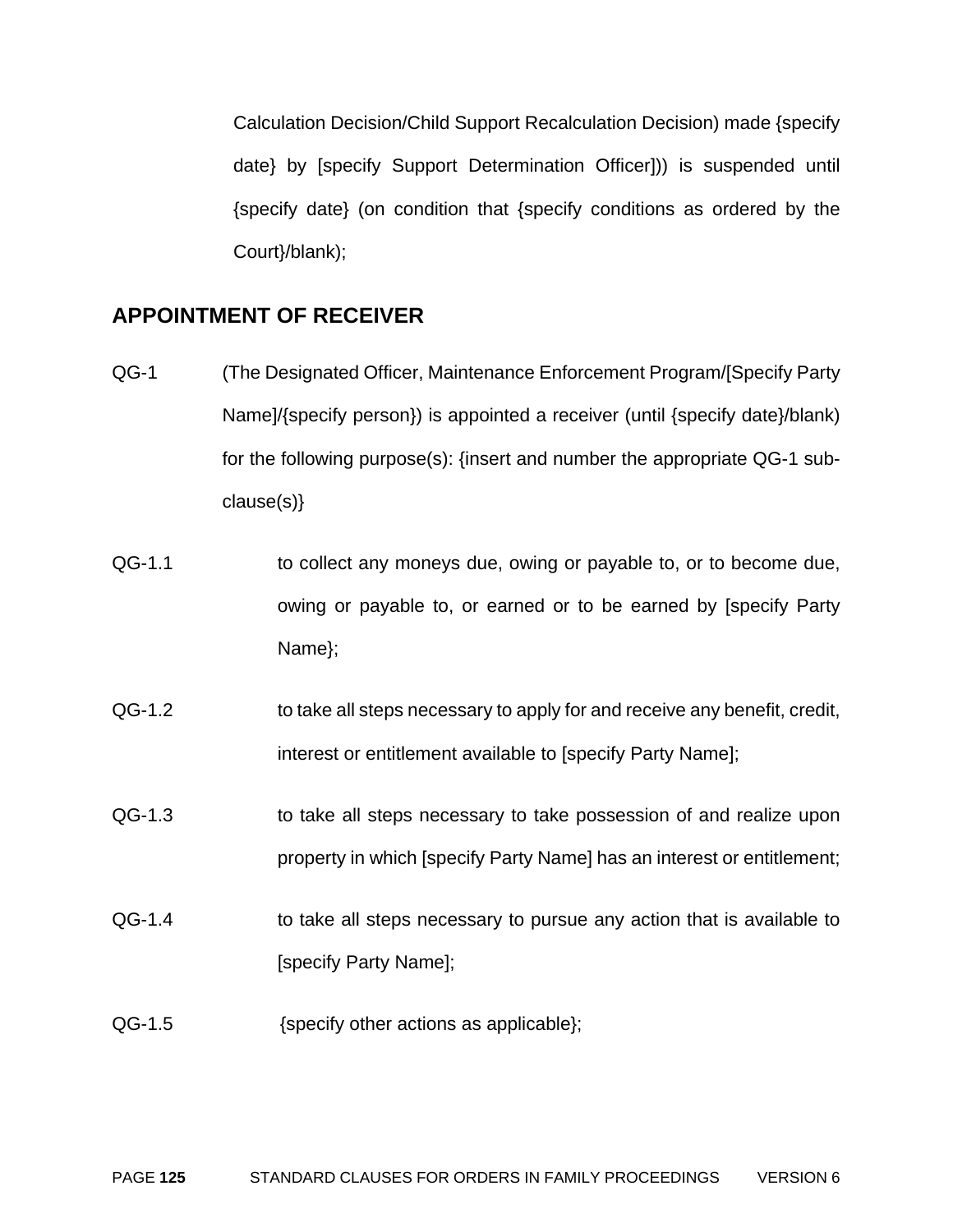## **R. REAL PROPERTY**

#### **SALE OF PROPERTY**

RA-1<sup>185</sup> The property located at {specify street address in full} and legally described as:

{insert full legal Land Titles description – not street address}

shall be sold on the following terms and conditions: {insert and number a separate RA-1.1 sub-clause for each term and condition}

- RA-1.1 {\text{specify each term and condition};
- RA-2<sup>186</sup> [Specify Party Name] shall transfer to [specify Party Name] {specify type of tenancy, if appropriate} the property legally described as:

{insert full legal Land Titles description – not street address}

free and clear of all encumbrances {specify exceptions if any} (immediately/by) {specify date if appropriate};

- RA-3 [Specify Party Name] shall provide the following document(s): {insert and number the appropriate RA-3 sub-clause(s)}
- RA-3.1 Release of Homestead Rights;

<sup>&</sup>lt;sup>185</sup> Conditions might include: who has conduct of the sale, how proceeds will be disposed of, deductions from proceeds, that a party vacate by a certain date, etc.

<sup>&</sup>lt;sup>186</sup> If an encumbrance is an exception, refer to it by registration number.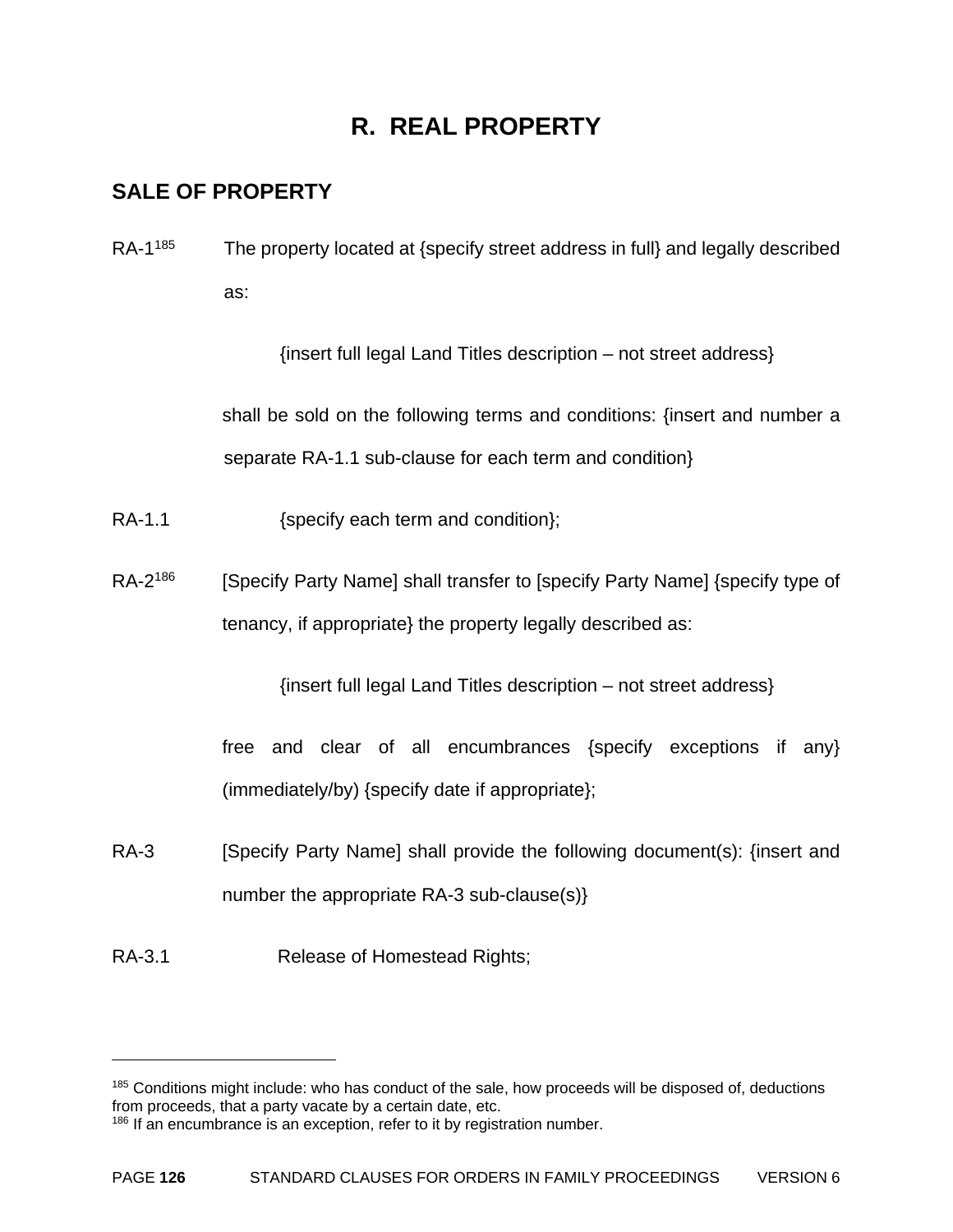- RA-3.2 Release of Insurance Interest:
- RA-3.3 Discharge {specify};
- RA-3.4 {specify other};
- RA-4<sup>187</sup> Title of the property legally described as:

{insert full legal Land Titles description – not street address}

is by this Order vested in the name of [specify Party Name] and upon registration of a certified copy of this Order, the District Registrar of the {specify district} Land Titles Office shall cancel certificate of Title Number {specify number} and issue a new title for the property in the name of [specify Party Name] {specify type of tenancy, if appropriate} free and clear of all encumbrances {specify exceptions if any};

RA-5 There shall be no requirement to allow time for an appeal from this Order and [specify Party Name] shall immediately register this Order in the {specify district} Land Titles Office;

#### **REFERENCE TO THE MASTER (SALE OF PROPERTY)**

RB-1 The property located at {specify street address in full} and legally described as:

{insert full legal Land Titles description – not street address}

 $187$  If an encumbrance is an exception, refer to it by registration number.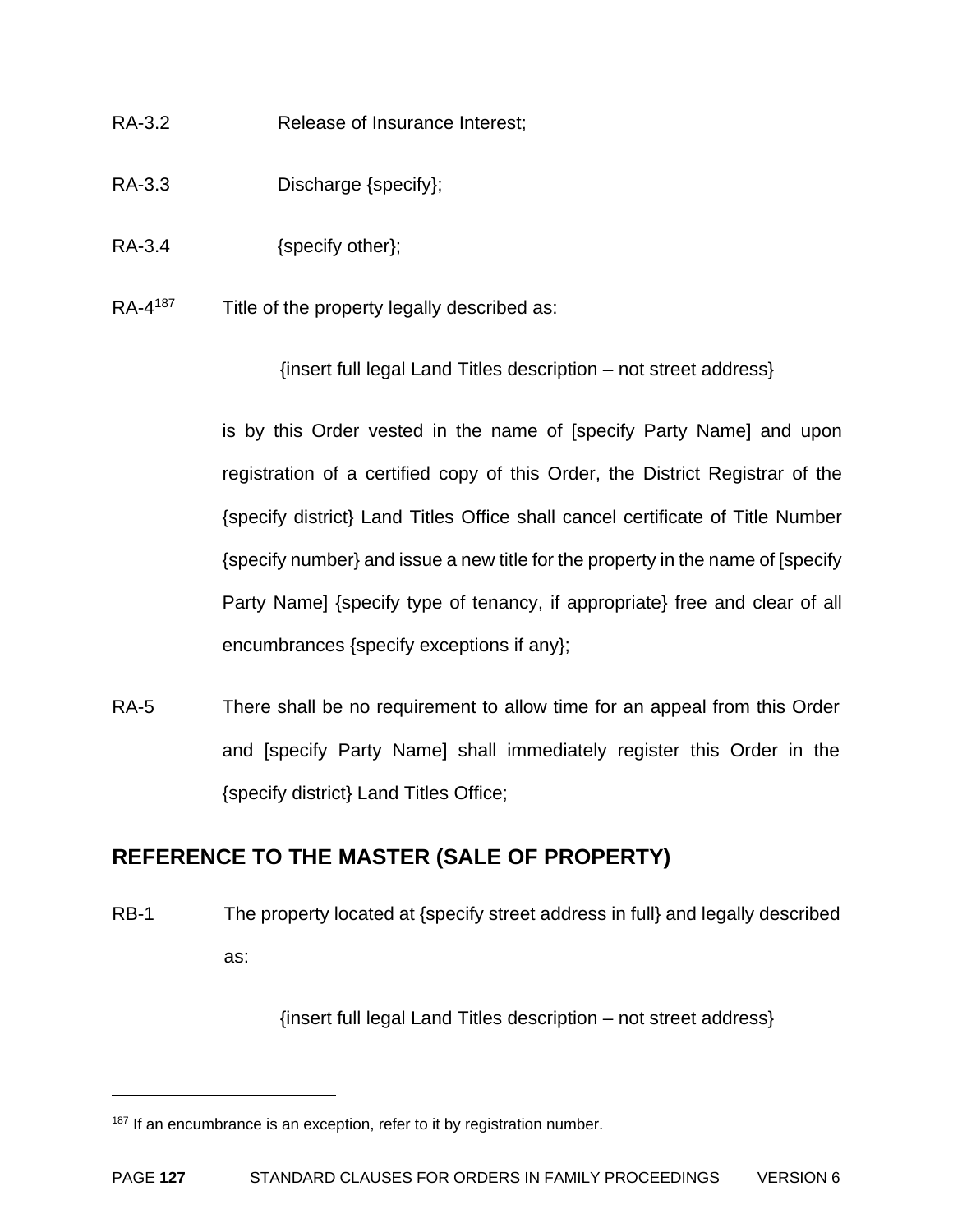shall be sold;

- RB-2 There shall be a reference to the Master of this Court for directions for conduct of the sale;
- RB-3 [Specify Party Name] shall have carriage of the reference;
- RB-4 The Master shall make such inquiries, hear such evidence, assess such costs as may be appropriate, and shall make a Report and Order on Sale when the subject property is sold;
- RB-5 Title of the subject property shall vest in the name of the purchaser named in the Master's Report and Order on Sale;

#### **HOMESTEAD RIGHTS**

RC-1 [Specify Party Name] has no homestead rights in the property (at {specify municipal address} and/blank) legally described on Title Number {specify Title Number} as:

{insert full Land Titles legal description – not street address};

RC-2 The homestead rights of [specify Party Name] in the property (at {specify municipal address} and/blank) legally described on Title Number {specify Title Number} as:

{insert full Land Titles legal description – not street address}

(shall be/are) terminated (effective {specify date}/blank);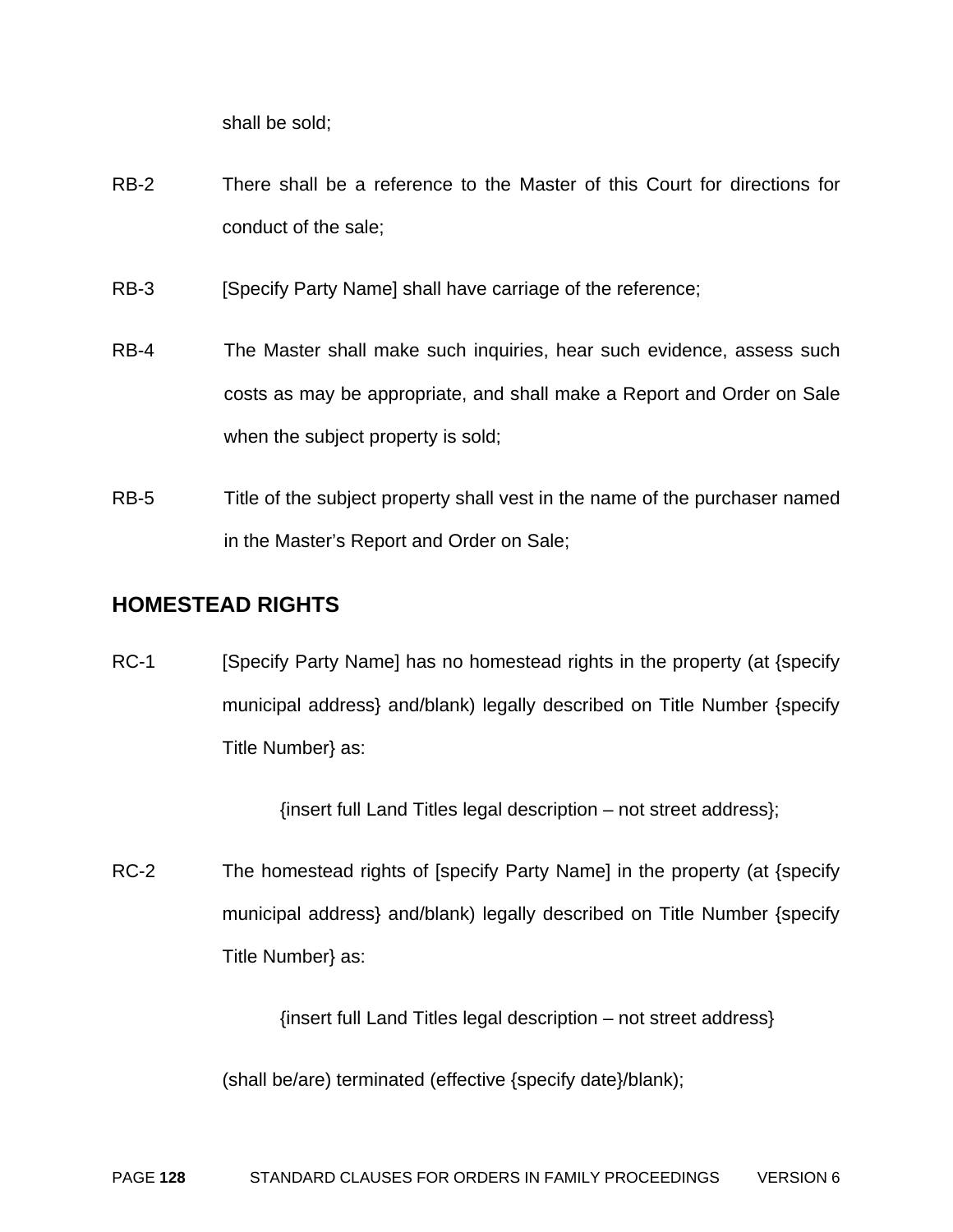RC-3 The consent of [specify Party Name] to the disposition of the homestead property (at {specify municipal address} and/blank) legally described on Title Number {specify Title Number} as:

{insert full Land Titles legal description – not street address}

is dispensed with;

RC-4<sup>188</sup> The homestead notice registered by [specify Party Name] as registration number {specify number} in the {specify district} Land Titles Office claiming an interest in the property legally described on Title Number {specify Title Number} as:

{insert full Land Titles legal description – not street address}

shall be vacated by the District Registrar upon registration of a certified copy of this Order;

#### **PENDING LITIGATION ORDERS**

 $\overline{a}$ 

 $RD-1^{189}$  In this proceeding, an interest in the following land is in question:

{insert full legal Land Titles description – not street address};

RD-2 The pending litigation order pronounced by [specify Judge] on [Date] against the following land:

<sup>&</sup>lt;sup>188</sup> An Order with RC-4 should include the applicable RC-1, RC-2 or RC-3 clause.

<sup>&</sup>lt;sup>189</sup> For use when a pending litigation order is granted. Such an order is interim declaratory relief pursuant to section 58 of *The Court of Queen's Bench Act.* See also *Queen's Bench Rule* 42.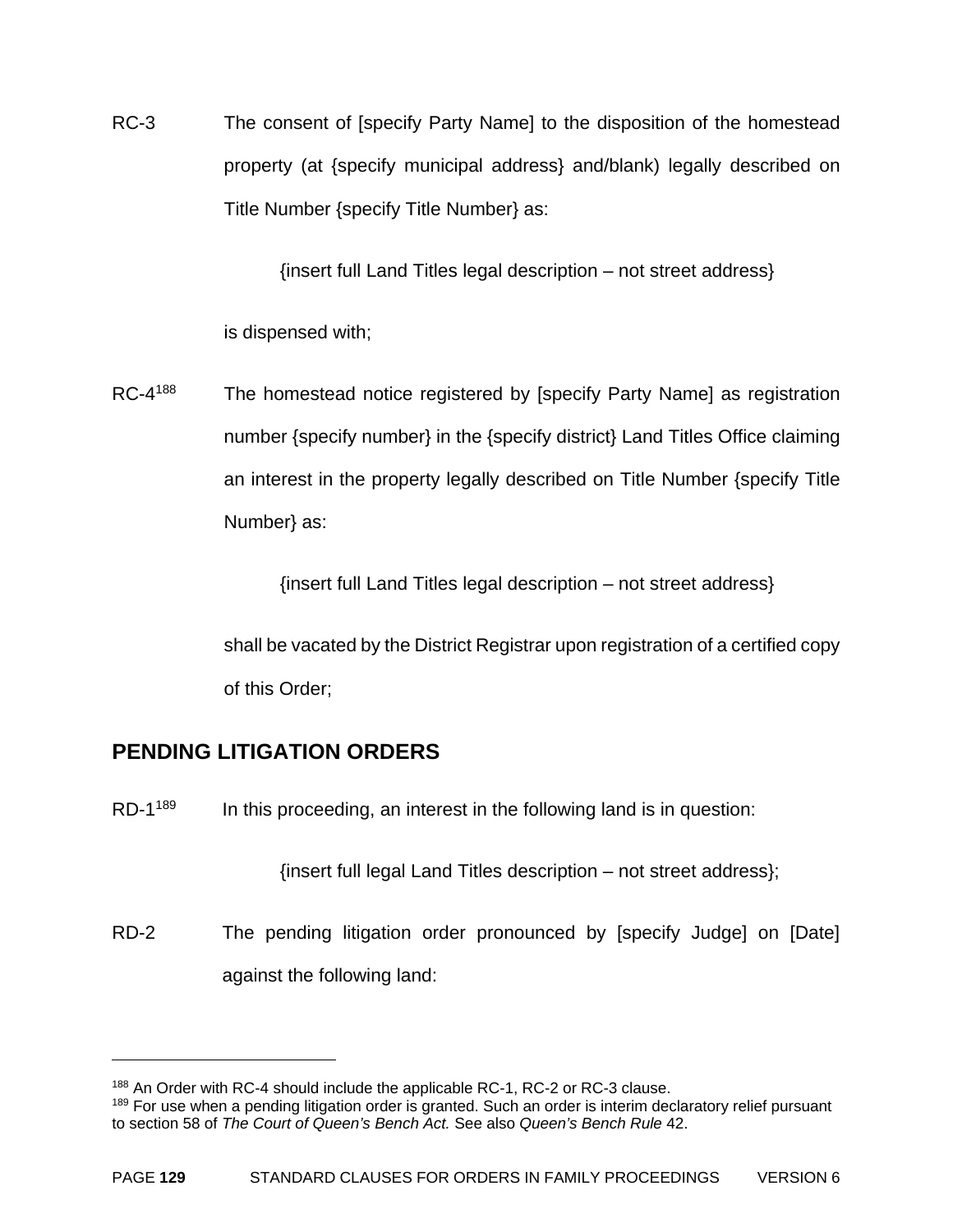{insert full legal Land Titles description – not street address}

and registered as number {specify number} in the {specify location} Land Titles Office shall be discharged from the above described land;

RD-3 There shall be no requirement to allow time for an appeal from this Order and [specify Party Name] shall immediately register this Order in the {specify location} Land Titles Office;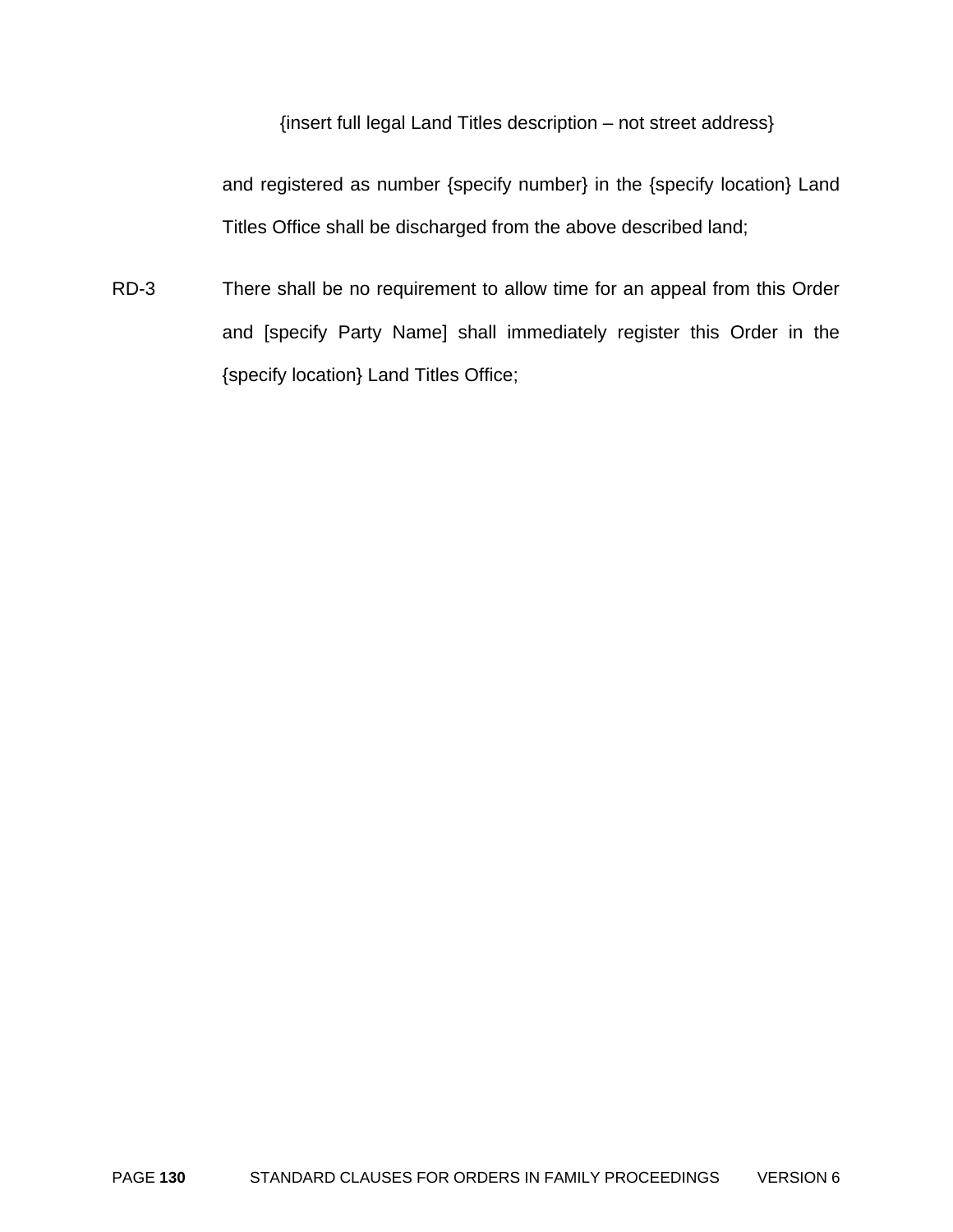### **S. FAMILY PROPERTY ACT PROCEEDINGS**

#### **INTERIM RELIEF**

- SA-1 [Specify Party Name] shall pay [specify Party Name] an advance on the anticipated equalization payment of {specify amount} on or before {specify date};
- SA-2 [Specify Party Name] shall transfer and/or deliver the following assets now in (his/her/their) possession to [specify Party Name] as an advance on the anticipated equalization:

{list assets/property}

by {specify manner of transfer or delivery consistent with the other provisions of the Order} on or before {specify date};

SA-3 [Specify Party Name] shall not sell or part with the possession of and shall preserve (all/the following) assets in (his/her/their) possession (other than in the ordinary course of his or her business operation/blank) until further order of the Court(;/:)

{list assets/property if appropriate}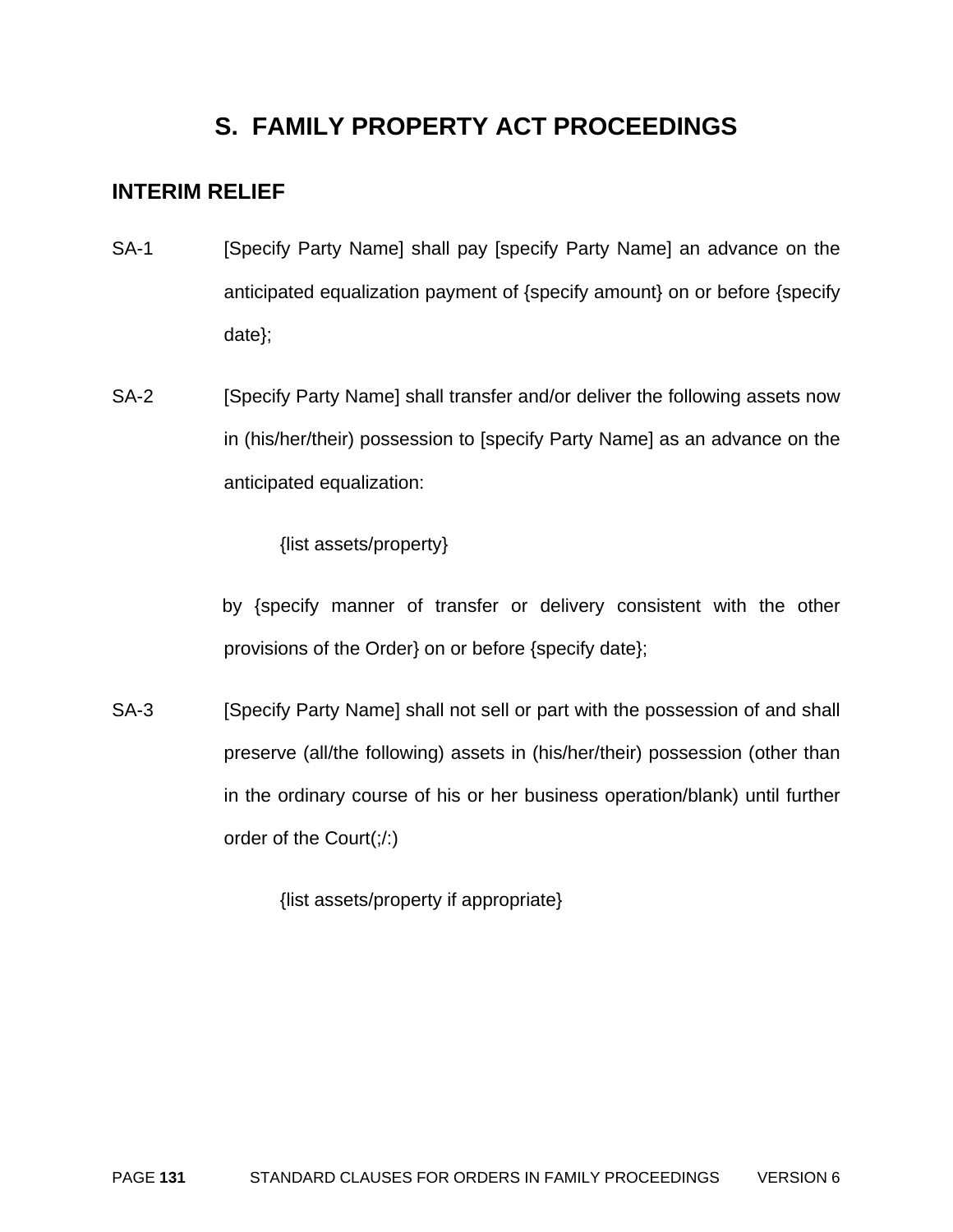#### **REFERENCES TO THE MASTER (PROPERTY**

#### **ACCOUNTINGS/VALUATION)**

- SB-1 There shall be a reference to the Master of this Court for an accounting and valuation of the assets and liabilities of [specify Party Name] and [specify Party Name] pursuant to the provisions of *The Family Property Act*;
- SB-2 For the purposes of the reference, the date of closing and valuation is ({specify date}/to be determined by the Master at the reference);
- SB-3 The Master shall make such inquiries, hear such evidence, employ such experts as shall be deemed necessary or desirable for the purposes of the reference, assess such costs as may be appropriate, and shall make a report to this Court respecting same;
- SB-4 The Master shall make a determination as to the value of the following assets or liabilities and extent to which the assets or liabilities are shareable or non-shareable: {insert and number a separate SB-4.1 sub-clause for each asset or liability and issue to be determined}
- SB-4.1 *SB-4.1* {list each asset or liability and issue to be determined};
- SB-5 The Master shall make a determination as to whether the following assets or liabilities are owned by either or both of [specify Party Name] and [specify Party Name] (and, if so, shall value same/blank): {insert and number a separate SB-5.1 sub-clause for each asset or liability and issue to be determined}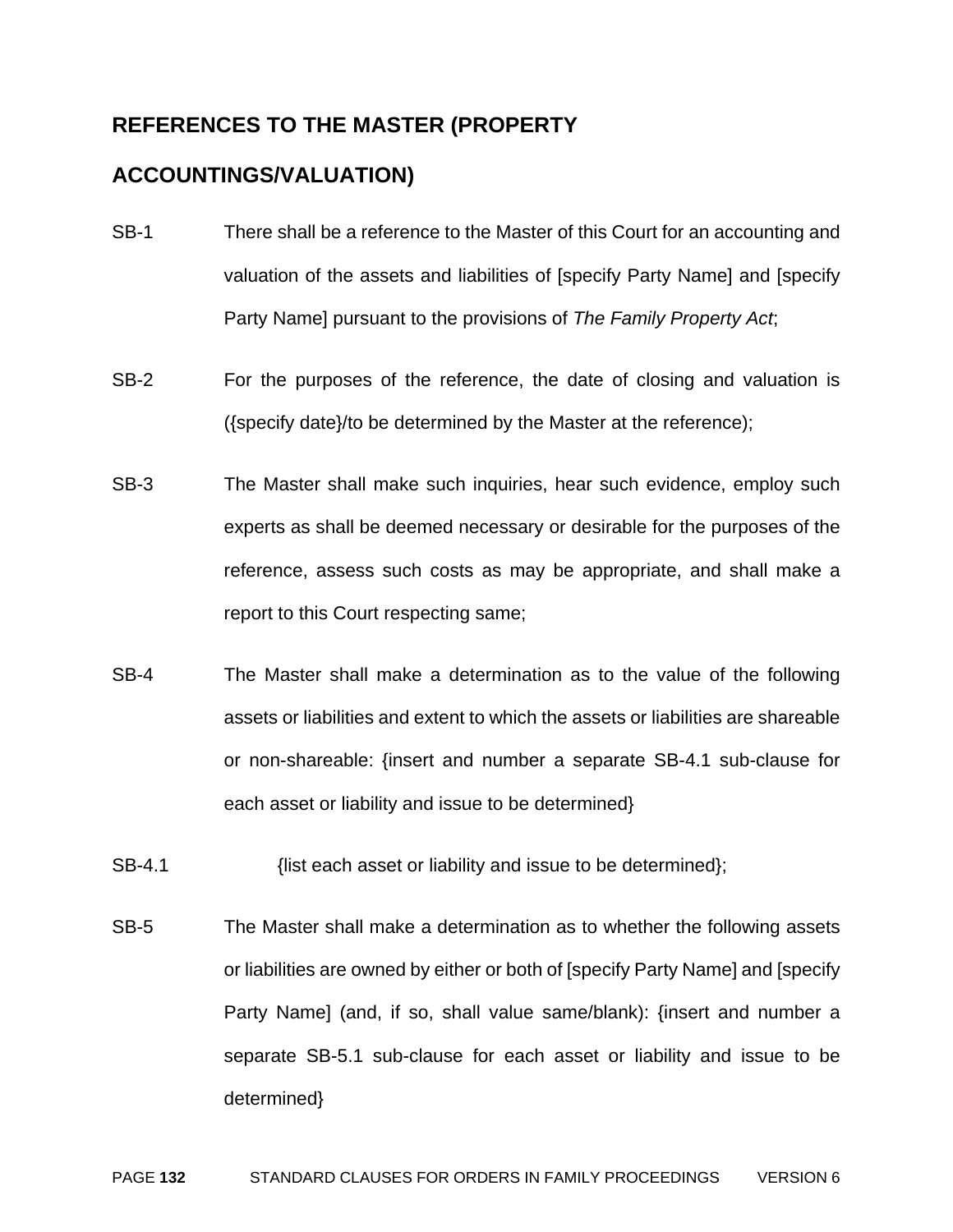- SB-5.1 *SB-5.1* {list each asset or liability and issue to be determined};
- SB-6 The Master shall value the following assets or liabilities, which are jointly owned or owed by [specify Party Name] and [specify Party Name] and alleged to be excluded from the application of *The Family Property Act*, with the valuation date for such assets or liabilities being (the date of the hearing/{specify other date}): {insert and number a separate SB-6.1 subclause for each asset or liability}
- SB-6.1 {list each asset or liability};
- SB-7 The Master shall make a determination as to whether the following assets or liabilities are already shared within the meaning of *The Family Property Act* (and, if not already shared, value same/blank): {insert and number a separate SB-7.1 sub-clause for each asset or liability}
- SB-7.1 {list each asset or liability};

#### **DIVISION**

- SC-1 An accounting having been made between the parties under Part II of *The Family Property Act*, an (equal/unequal) division shall be completed as follows: {insert and number the appropriate SC-1 sub-clause(s)}
- SC-1.1 [specify Party Name] shall transfer, convey and/or deliver the following assets now in (his/her/their) possession to [specify Party Name]: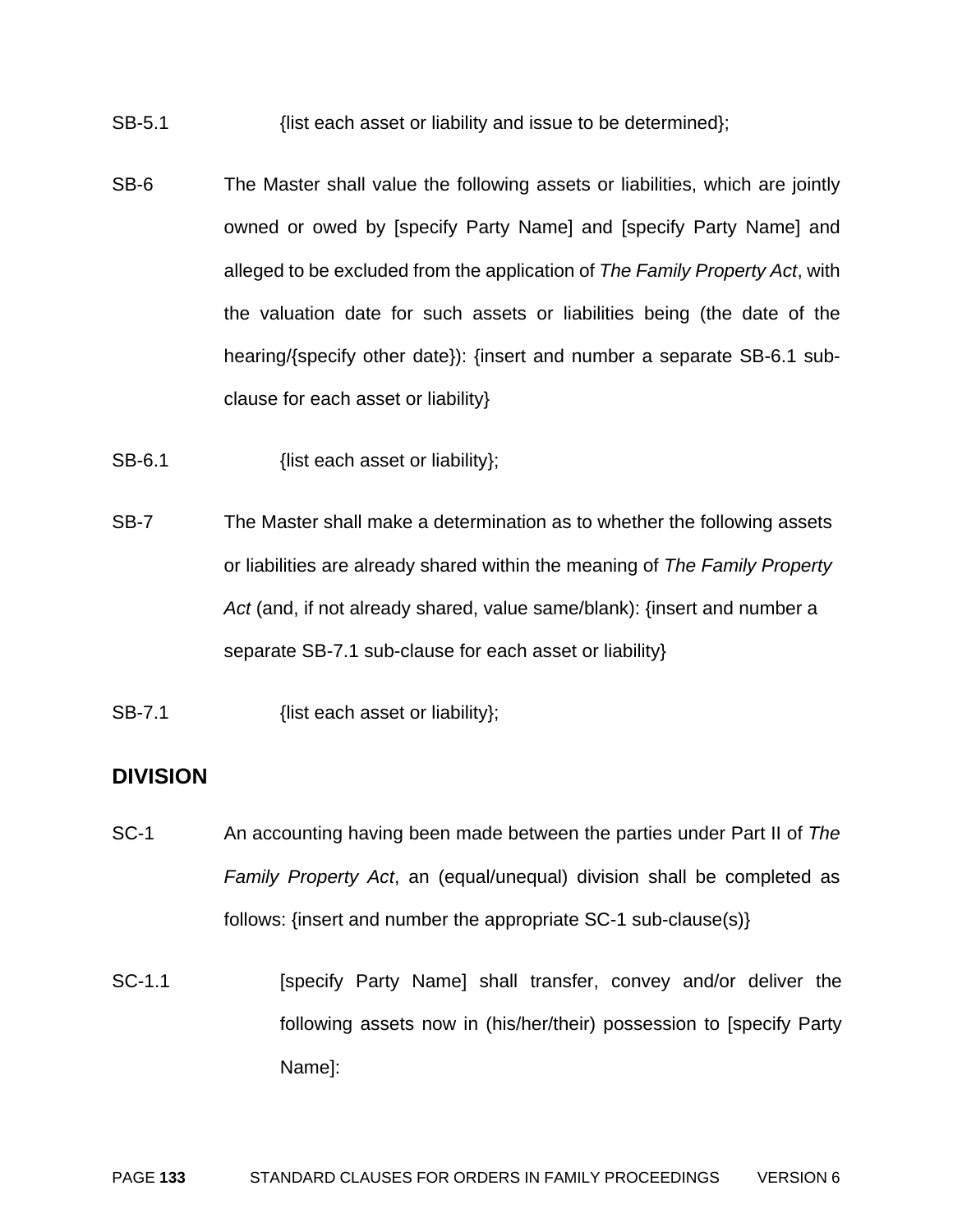| SC-1.1.1 | {list each asset}; |
|----------|--------------------|
|          |                    |

- SC-1.2 **[Specify Party Name] shall keep (all/all other/the following) assets** now in (his/her/their) possession, free from any claim by [specify Party Name] (including/blank) {list assets if appropriate} $(\cdot)$ ;
- SC-1.2.1 {list each asset};
- SC-1.3 **[Specify Party Name] shall pay to [specify Party Name] {specify** amount} (blank/, which (shall/may) be satisfied by {insert and number the appropriate SC-1.3 sub clause(s) $)(\cdot \cdot \cdot)$
- SC-1.3.1 payment of that amount ({specify date}/forthwith);
- SC-1.3.2 (payment of {specify amount}/transfer of {specify asset to be transferred}) (on or before {specify date}/forthwith)};
- SC-1.3.3 {specify further (amount to be paid/asset to be transferred) (on or before {specify date}/blank)};
- SC-1.3.4 {specify other means of satisfaction};
- SC-1.4 **[Specify Party Name] shall pay [Specify Party Name] interest on the** equalization payment of {specify amount and interest details} (at the rate of {specify rate} per annum from {specify date} to the date of payment in full/blank);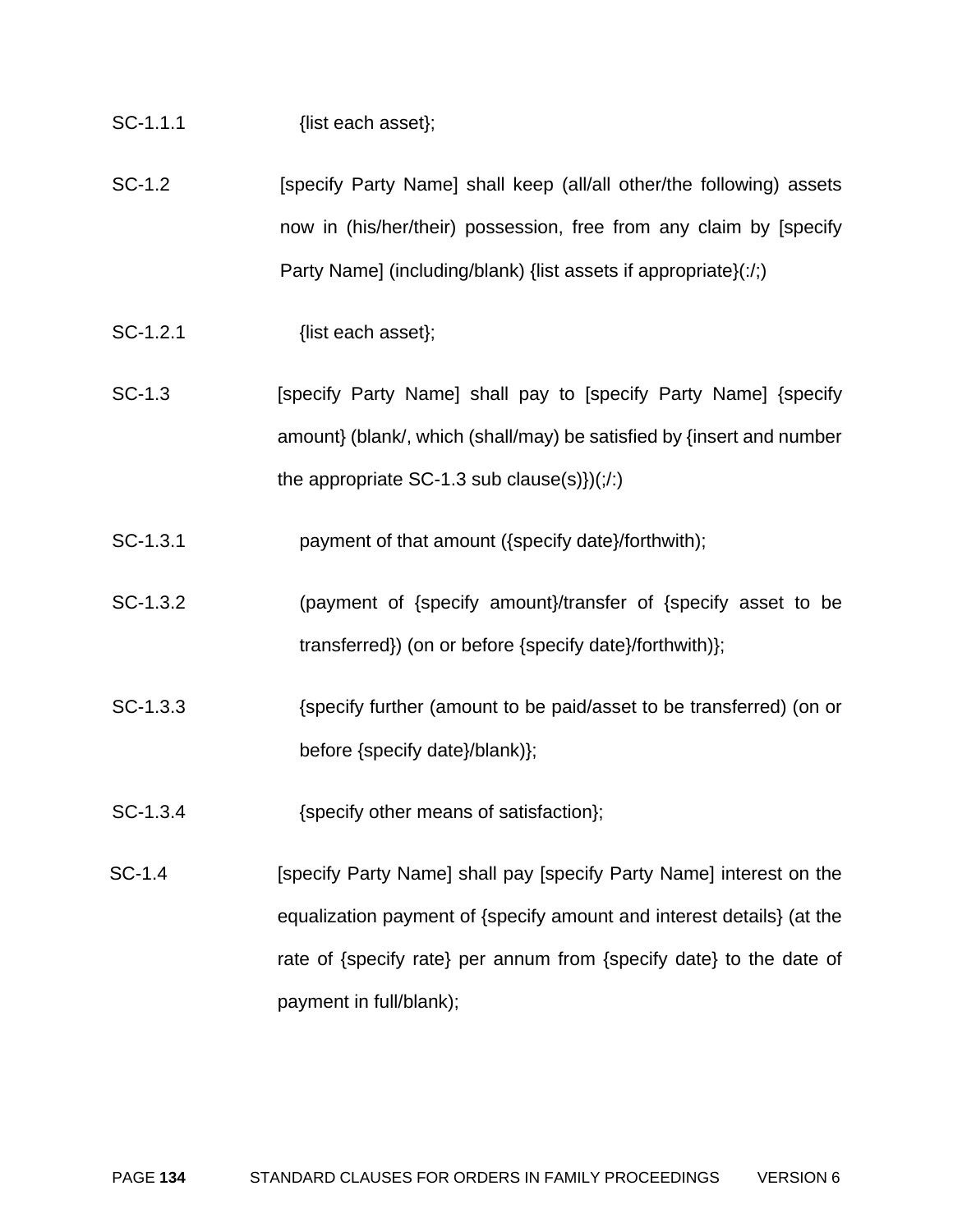- SC-1.5 **Example 2** [specify Party Name] shall (be responsible for paying all debts and liabilities in (his/her/their) name/pay the following debts and liabilities)(;/:)
- SC-1.5.1 {specify debts and liabilities of the relationship including name of institution};
- SC-1.6<sup>190</sup> the pension of [specify Party Name] in connection with (his/her/their) employment with {specify employer} shall be shared between the parties pursuant to the provisions of (*The Pension Benefits Act*/{specify other pension statute}), and for such purposes the period to be used to determine the share of [specify Party Name] in the pension shall be from {specify date of marriage or commencement of cohabitation} to {specify date of valuation or separation} (blank/{specify other terms if necessary}<sup>191</sup>);
- SC-1.7 **Example 1.5 [SECTER** [Specify Party Name] shall transfer {the sum of {specify amount} from/all of} the {Registered Retirement Savings Plan/Registered Retirement Income Fund/Pooled Registered Pension Plan/Specified Pension Plan} in (his/her/their) name to the {Registered Retirement Savings Plan/Registered Retirement Income Fund/Pooled Registered Pension Plan/Specified Pension Plan} held by [specify

<sup>190</sup> This relief is ordered pursuant to *The Family Property Act* (unless rights to a provincially-regulated pension arise out of a common-law relationship of more than one year, but less than three years' duration, in which case relief is ordered pursuant to *The Pension Benefits Act*).

<sup>&</sup>lt;sup>191</sup> Certain federally-regulated pension plans may require more detailed provisions. The governing statute and the plan administrator should be consulted. Terms may include the amount to be transferred.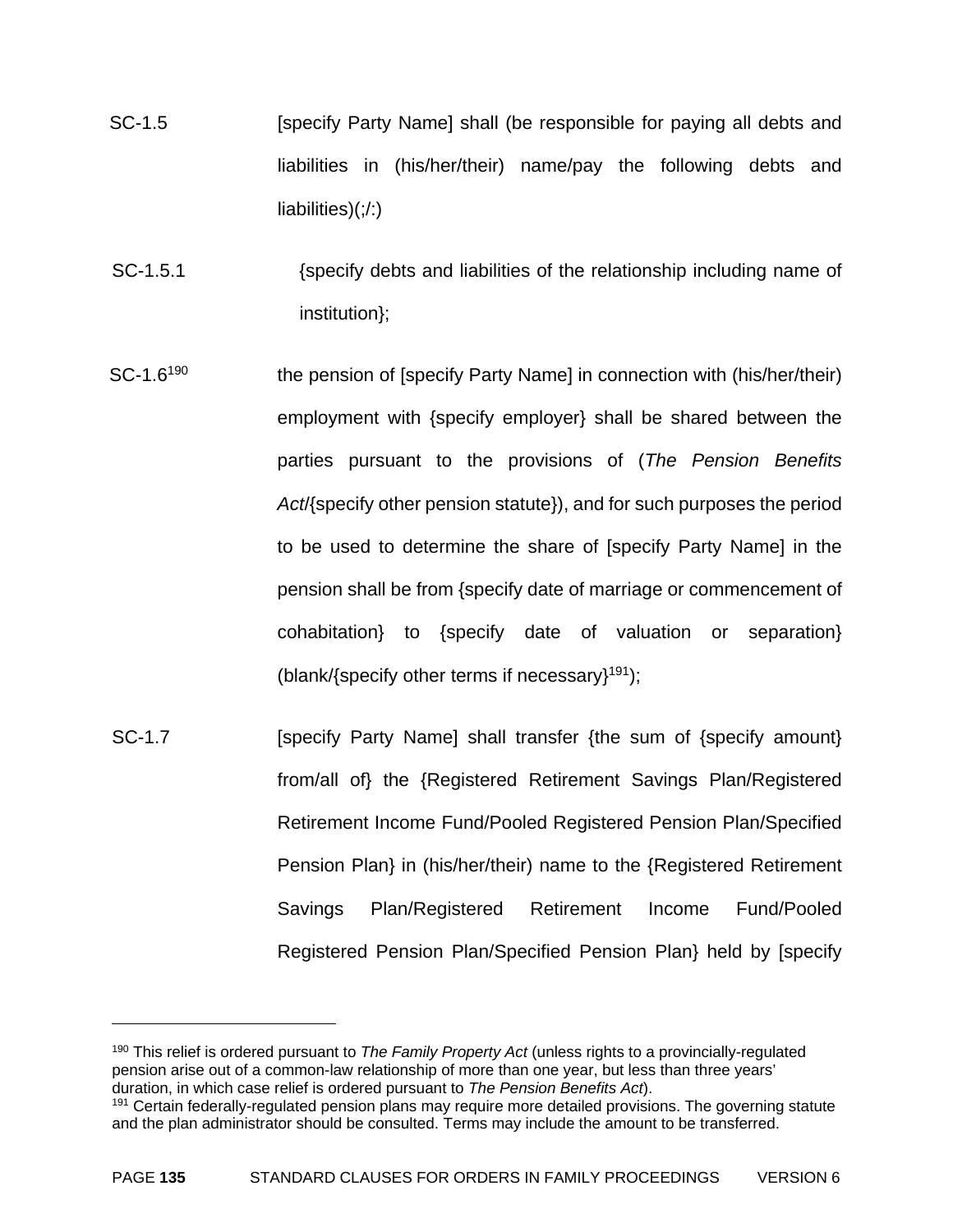Party Name] by inter-spousal transfer on (marriage/common-law partnership) breakdown using the appropriate Canada Revenue Agency form;

SC-1.8 Either party may initiate the process to divide Canada Pension Plan credits;

SC-1.9<sup>192</sup> The pension plan of [specify Party Name] through {name of pension plan} shall not be shared and the parties shall both sign all such documents as may be necessary to release any claim which [specify Party Name] may have to the pension plan pursuant to the (*Pension Benefits Division Act*/{specify other pension statute});

#### **MOTIONS OPPOSING CONFIRMATION OF MASTER'S REPORT**

- SD-1 The Report on Family Property Act Accounting delivered [Date] by [specify Master] is confirmed in its entirety.
- SD-2 The Report on Family Property Act Accounting delivered [Date] by [specify Master] is confirmed with variation and, accordingly: {insert and number a separate SD-2.1 sub-clause for each provision varied or confirmed}
- SD-2.1 {having regard to the SB and SC clauses, specify each provision varied or confirmed separately};

<sup>&</sup>lt;sup>192</sup> For use only with certain federally-regulated pension plans.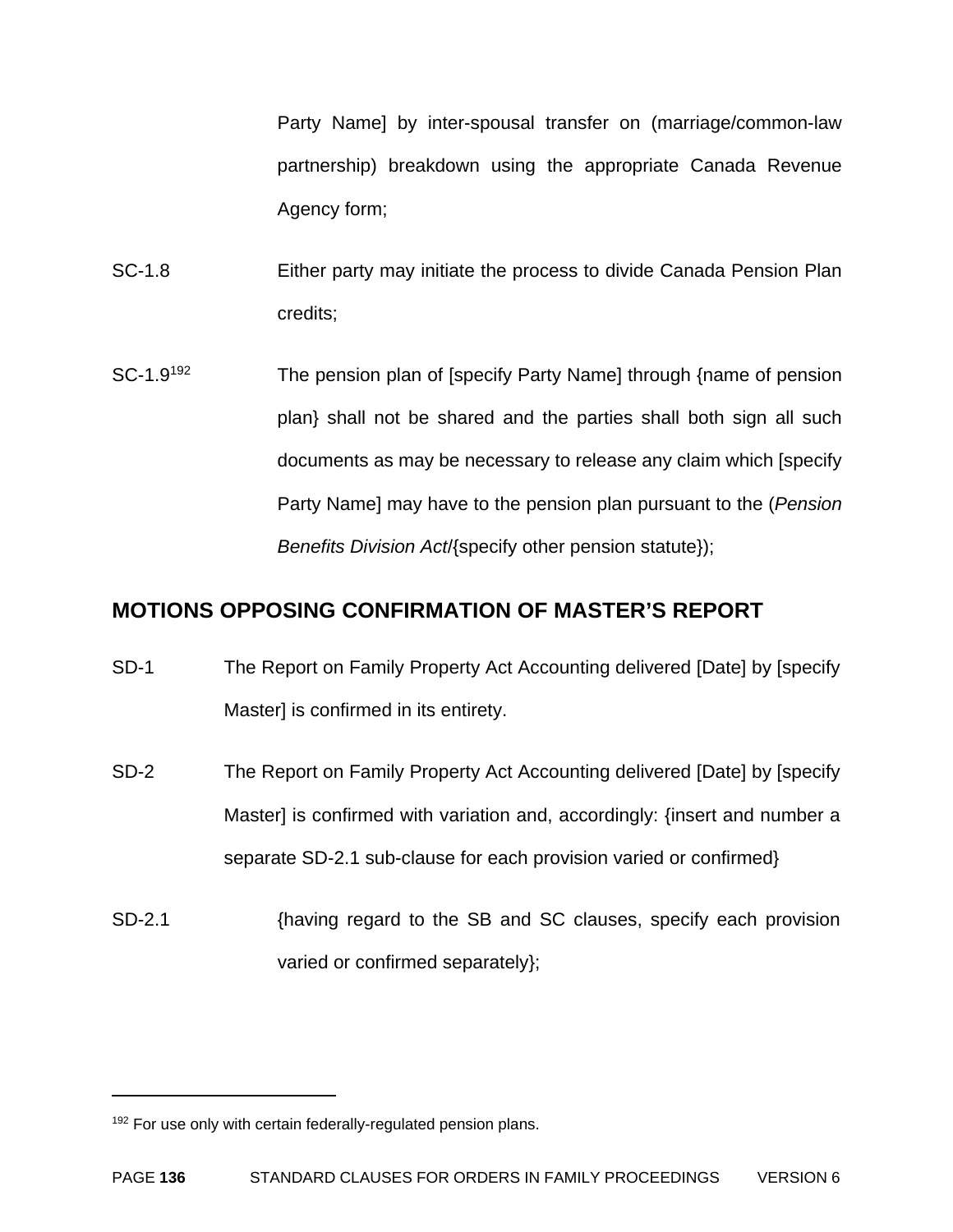#### **REFERENCES TO THE MASTER (COHABITATION)193**

- SE-1 There shall be a reference to the Master of this Court for a report on the (date/dates) [specify Party Name] and [specify Party Name]: {insert and number a separate SE-1.1 sub-clause for the applicable provision}
- SE-1.1 (commenced cohabiting with one another/separated and ceased cohabiting with one another/commenced cohabiting with one another, and separated and ceased cohabiting with one another);
- SE-2 The Master shall make such inquiries, hear such evidence, employ such experts as shall be deemed necessary or desirable for the purposes of the reference, assess such costs as may be appropriate, and shall make a report to this Court with a recommended determination of the (date/dates) referred to in paragraph [specify paragraph number] for later confirmation;
- SE-3<sup>194</sup> The first hearing for directions shall be held on {specify day and date} at {specify time (a.m./p.m.)};
- SE-4<sup>195</sup> [Specify Party Name] shall file (his/her/their) (affidavit/brief/affidavit and brief) no later than 2:00 p.m. three days prior to the date of the first hearing for directions;

1

<sup>&</sup>lt;sup>193</sup> Reference Orders on Dates of Cohabitation and/or Separation are to be in the form of Order and use the standard wording provided in the Practice Direction of the Court of Queen's Bench dated February 13, 2020 or any subsequent practice direction regarding these Orders.

<sup>&</sup>lt;sup>194</sup> At Winnipeg Centre, these hearings are currently on Tuesdays. Days in other court centres can vary. <sup>195</sup> If the hearing is on a Tuesday, this means filing by 2:00 p.m. the preceding Thursday.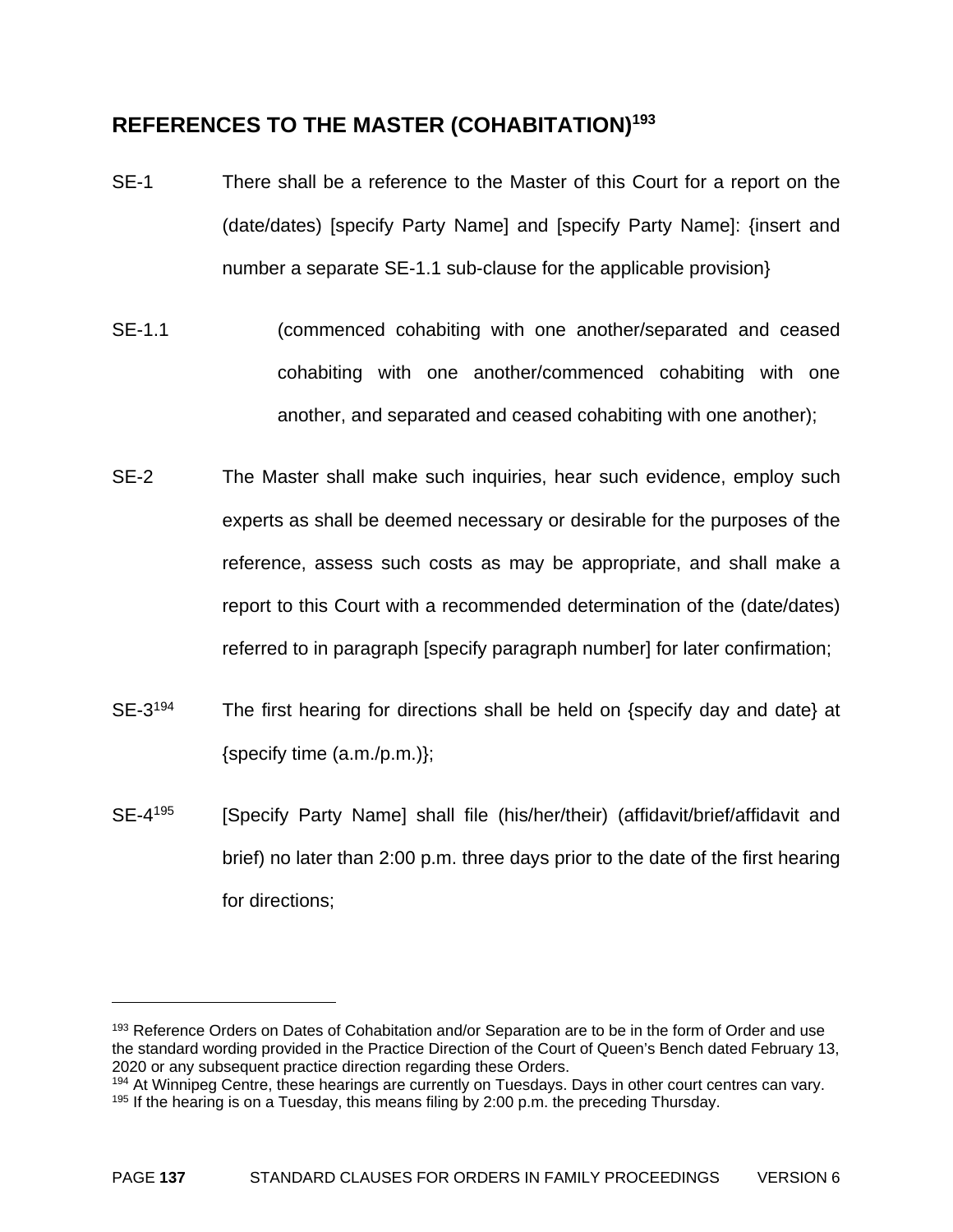SE-5 A copy of this Order (and/blank) {specify document(s) and its/their applicable date(s), if appropriate} shall be served on [specify Party Name] (blank/personally or) by (courier/fax/e-mail)<sup>196</sup> addressed to {specify name of party's lawyer or self-represented party and address, fax number and/or e-mail address} (immediately/within three (3) days of the date of signing/blank) {specify if different instructions by the Court};

#### **MOTIONS OPPOSING CONFIRMATION OF MASTER'S REPORT**

- SF-1 The Report on the Date(s) of (Cohabitation/Separation/Cohabitation and Separation) delivered [Date] by [specify Master] finding {specify dates of cohabitation, separation or both} is confirmed in its entirety;
- SF-2 The Report on the Date(s) of (Cohabitation/Separation/Cohabitation and Separation) delivered [Date] by [specify Master] is confirmed with variation and, accordingly: {insert and number a separate SF-2.1 sub-clause for each new or varied provision}
- SF-2.1 {having regard to the SE clauses, specify each new or varied provision separately};

1

<sup>&</sup>lt;sup>196</sup> These are the only acceptable means of service.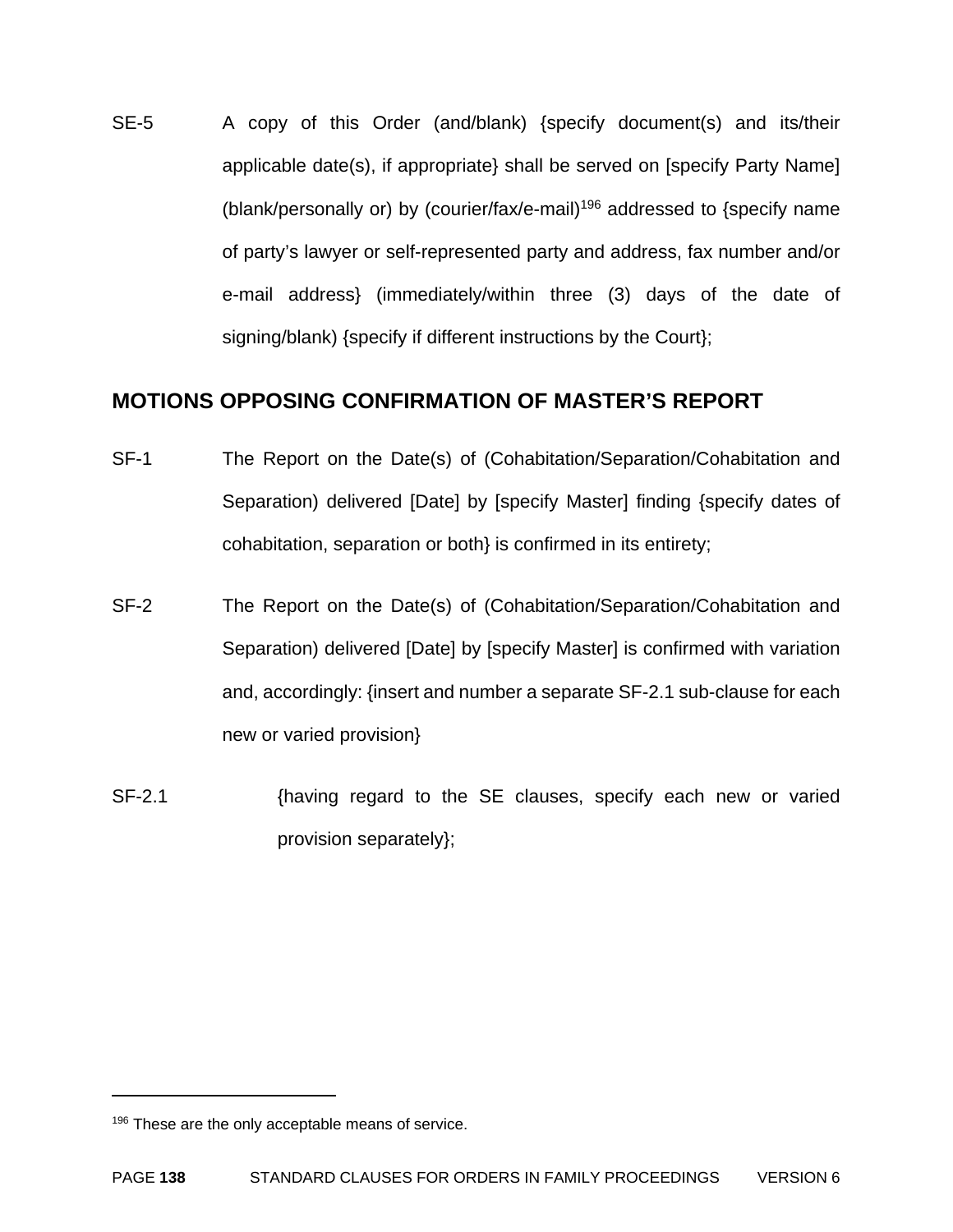### **T. EFFECTIVENESS, VARIATIONS AND APPEALS**

#### **EFFECTIVENESS OF RELIEF OR ORDER**<sup>197</sup>

- TA-1 The [specify name of Order] pronounced [Date] by [specify Judge] is (satisfied/set aside/of no further effect/suspended) (effective {specify if different than date of Order}/blank);
- TA-2 The following provision(s) in the [specify name of Order] pronounced [Date] by [specify Judge] (is/are) (satisfied/set aside/of no further effect/suspended) (effective {specify if different than date of Order}/blank):

{specify provision(s)}

- TA-3198 The recalculated child support amounts in the (Child Support Recalculation Decision/Recalculated Child Support Order) made on [Date] by [specify Support Determination Officer] are (suspended until further order of the Court/of no force and effect/rescinded effective/confirmed and in effect) {specify a date when applicable};
- TA-4199 The (Child Support Calculation Decision/Child Support Recalculation Decision) made [Date] by [specify Support Determination Officer] is (set

<sup>&</sup>lt;sup>197</sup> Use the appropriate QE or QF clause if the relief sought relates to suspension of enforcement through the Maintenance Enforcement Program.

<sup>198</sup>See *Queen's Bench Rule* 70.31(10.1)(b)(ii) which outlines mandatory content of a variation of an Order with a recalculated child support amount.

<sup>199</sup> This clause relates to subsections 4(1)(c) and 7(1) of *The Child Support Service Act*, where a party wishes to have a child support decision, or a recalculation decision that did not relate to a court order, set aside.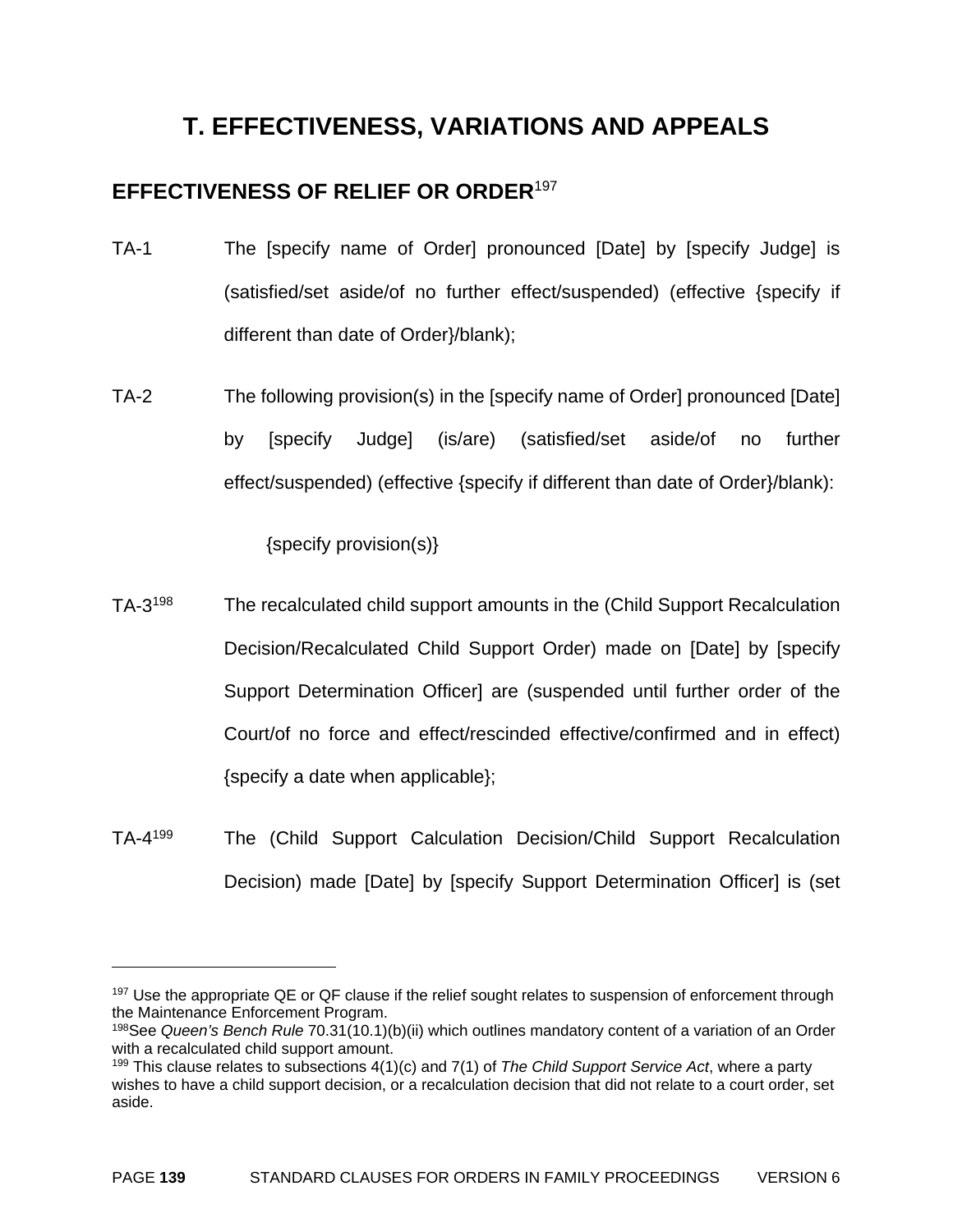aside/suspended until further order of the Court) {specify a date when applicable};

- TA-5 This Order shall remain in effect until (further order of the Court/{specify date and time});200
- TA-6 The [specify name of Order] pronounced [Date] by [specify Judge] shall remain in effect until (further order of the Court/{specify date and time});

#### **APPLICATION TO SET ASIDE/VARY/REVOKE PROTECTION ORDER**

- TB-1 The application of [specify Party Name] to (set aside/revoke<sup>201</sup>) the Protection Order pronounced [Date] by [specify Judicial Justice of the Peace] is granted and the Order is (set aside/revoked);
- TB-2 The application of [specify Party Name] to (set aside/revoke<sup>202</sup>) the Protection Order pronounced [Date] by [specify Judicial Justice of the Peace] is dismissed and the Order is confirmed;

<sup>&</sup>lt;sup>200</sup> Where a matter is adjourned to a specific time and date, or on certain conditions, add clause CQ-1 and any appropriate sub-clauses.

<sup>201</sup> Pursuant to subsection 11(1) of *The Domestic Violence and Stalking Act*, the respondent may apply to set aside a Protection Order within 20 days after being served with the Order. Pursuant to clause 19(1)(b) of the Act, the Court, on application at any time after the Protection Order is filed in the Court, may revoke the Protection Order.

<sup>202</sup> See footnote 201.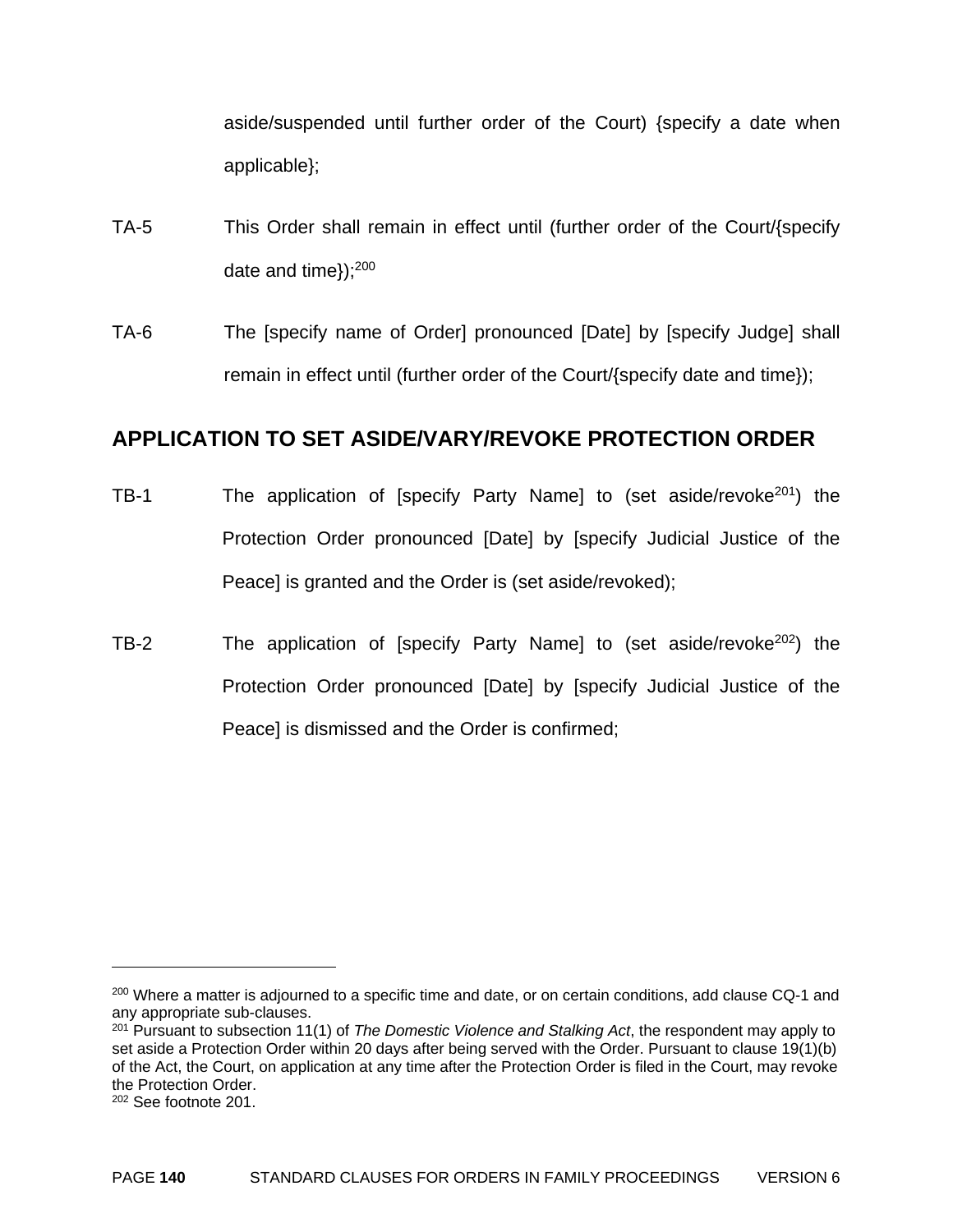TB-3203 The application of [specify Party Name] to (set aside/vary/revoke) the Protection Order pronounced [Date] by [specify Judicial Justice of the Peace] is dismissed (but the Order is varied as (set out in this Order/follows/blank) (until further order of the Court/until {specify date or event}/blank)(;/:)

{specify terms or conditions}

TB-4204 The application of [specify Party Name] to (set aside/vary/revoke) the Protection Order pronounced [Date] by [specify Judicial Justice of the Peace] is adjourned<sup>205</sup>, (and the Order is varied as (set out in this Order/ follows/blank)(until further order of the Court/ until {specify date or event}/blank)(;/:)

{specify terms or conditions}

<u>.</u>

<sup>&</sup>lt;sup>203</sup> At a hearing to set aside a Protection Order, a Queen's Bench Judge "may vary it by deleting clauses or by adding clauses from subsection 7(1)" [s. 12(1)]. On application, the Court may also vary a Protection Order "if satisfied that it is fit and just to do so" at any time after the Order is filed in the Queen's Bench. In so doing, the Court can "add terms and conditions, which may include any provision mentioned in clauses 14(1)(a) to (p)" [s. 19(1)].

<sup>204</sup> See footnote 203.

<sup>205</sup> If adjourned, complete with CQ-1 clause.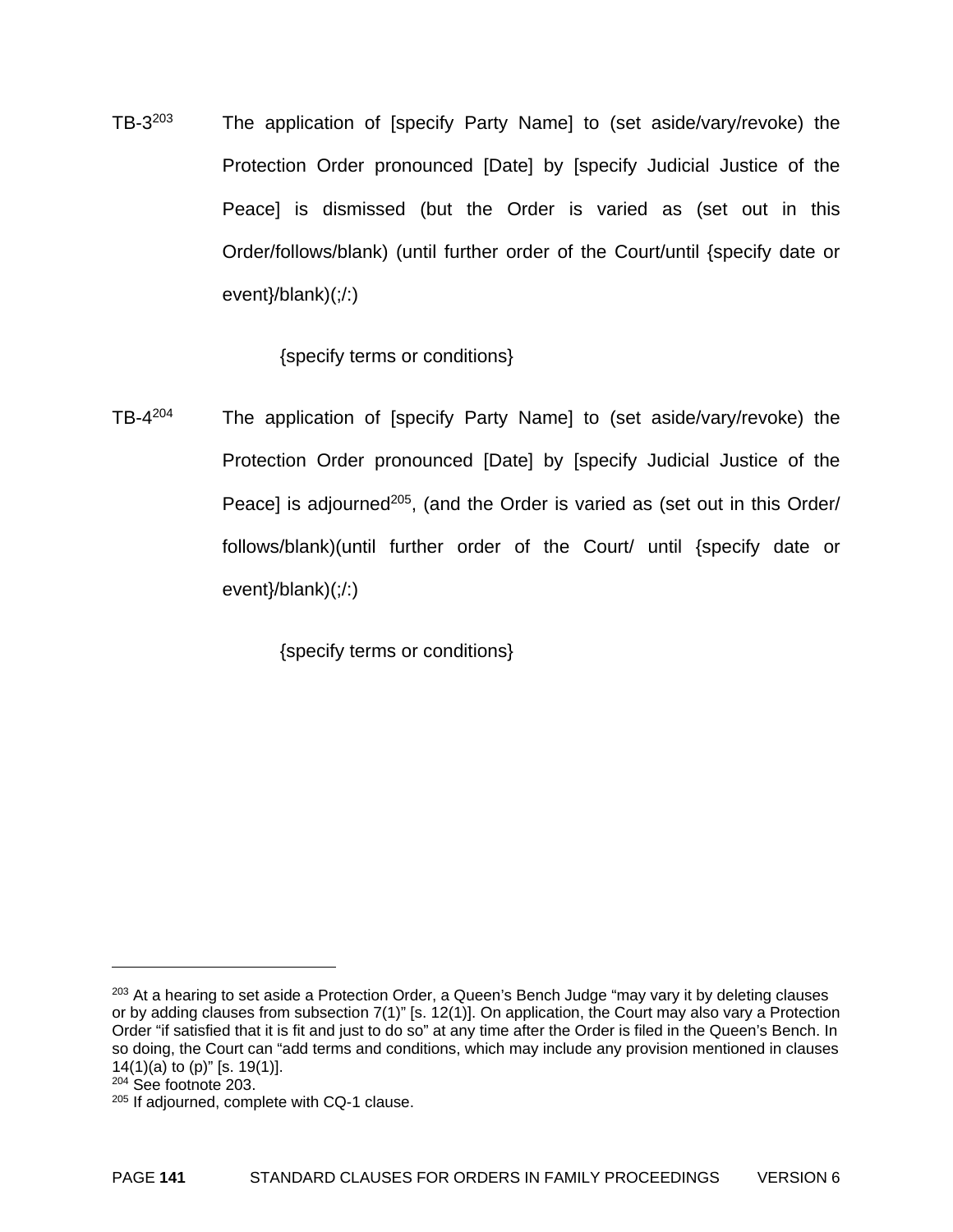#### **APPEAL FROM A MASTER'S ORDER**

TC-1<sup>206</sup> The appeal of [specify Party Name] of the Order of [specify Master] is (dismissed/granted) (blank;/and, accordingly:) {insert and number a separate CP-1 subclause for each new, varied or deleted provision}

#### **VARYING AN ORDER**<sup>207</sup>

TD-1208 Paragraph(s) {specify number(s)} of the ([specify name of Order] pronounced [Date] by [specify Judge]/Family Arbitration Award made [Date]), which read(s) as follows:

> {repeat/list each old paragraph being deleted with the number and wording exactly}

(is/are) (deleted;/deleted and replaced with:) {if required, insert and number

a separate TD-1.1 sub-clause for each replacement clause}

TD-1.1<sup>209</sup> {specify the wording for each replacement clause separately};

 $206$  This clause may be used for the appeal of a Master's Order. Where more than one party has appealed, a separate clause should be used for each party. For a motion opposing confirmation of a Master's Report, see SD clauses.

<sup>207</sup> See *Queen's Bench Rule* 70.37 regarding variations.

<sup>&</sup>lt;sup>208</sup> If a Family Arbitration Award or Arbitration Award is being varied following an appeal, use this clause with the necessary modifications.

<sup>&</sup>lt;sup>209</sup> Use caution when numbering additional provisions to avoid duplication with prior Order.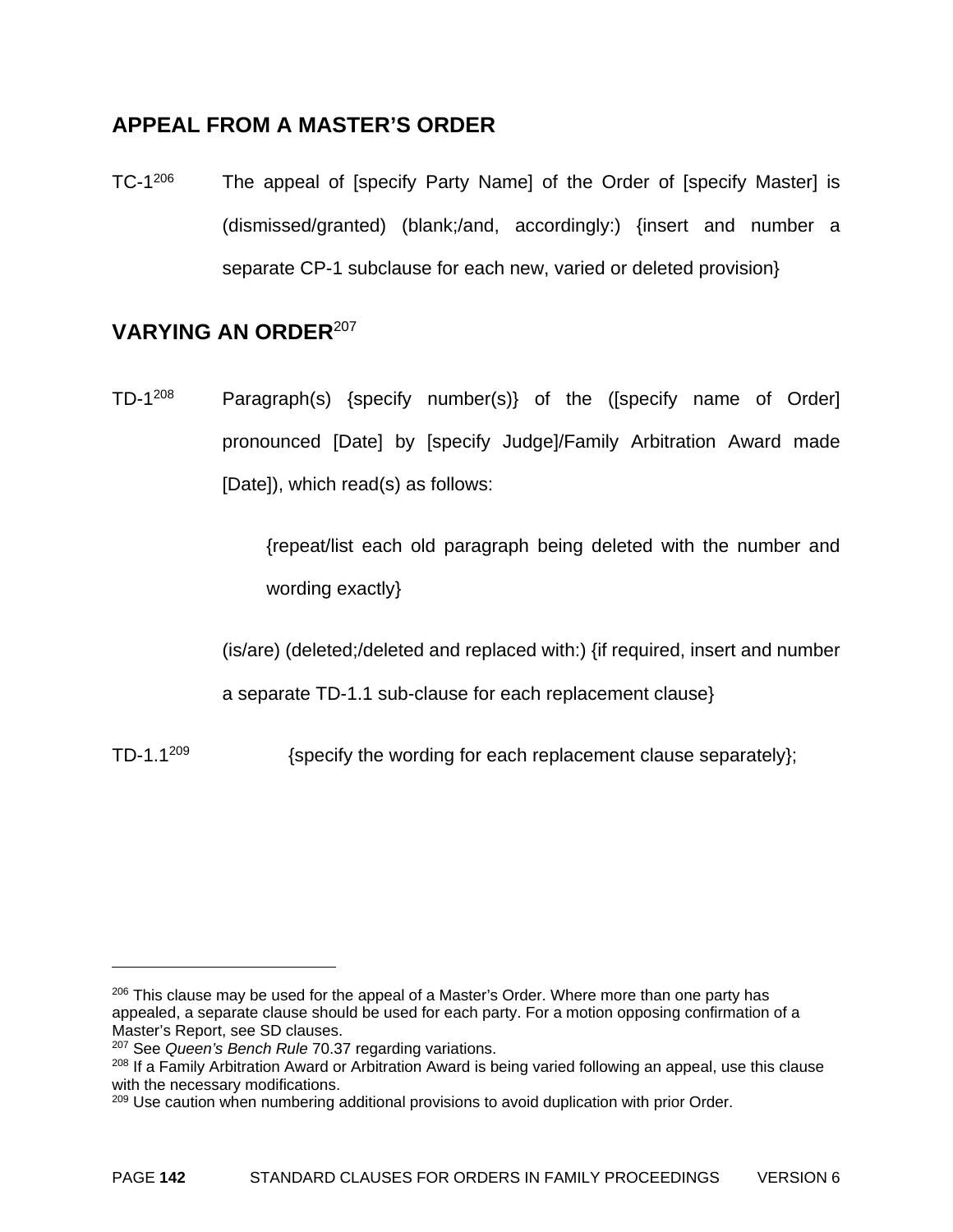- TD-2 The following (paragraph(s)/conditions) shall be added to the ([specify name of Order] pronounced [Date] by [specify Judge]/Family Arbitration Award made [Date]): {insert and number a separate TD-2.1 sub-clause for each new clause}
- TD-2.1<sup>210</sup>  $\{specific\ the\ word\ of\ each\ added\ clause\ separately\};$

#### **RECOGNITION OF FOREIGN ORDER (DIVORCE ACT)211**

TE-1 This Court recognizes the following provisions of {specify name of Order or decision} pronounced {specify date} by {specify Judge or decision-maker} of the {specify the Court or competent authority and jurisdiction) that would have the effect of (varying/suspending/rescinding) the (parenting/parenting and decision-making/decision-making/contact) provisions in the {specify *Divorce Act* Order} pronounced {specify date} by {specify Judge} of {this Court/{specify Court}):

{insert each provision}

 $\overline{a}$ 

 and the {specify *Divorce Act* Order} is varied to include those provisions (blank/and the following paragraphs of the {specify *Divorce Act* Order} which read(s) as follows:

<sup>&</sup>lt;sup>210</sup> Use caution when numbering additional provisions to avoid duplication with prior Order.

<sup>&</sup>lt;sup>211</sup> If some, but not all, provisions of the foreign order are recognized, clause TF-1 must be used with this TE-1 clause.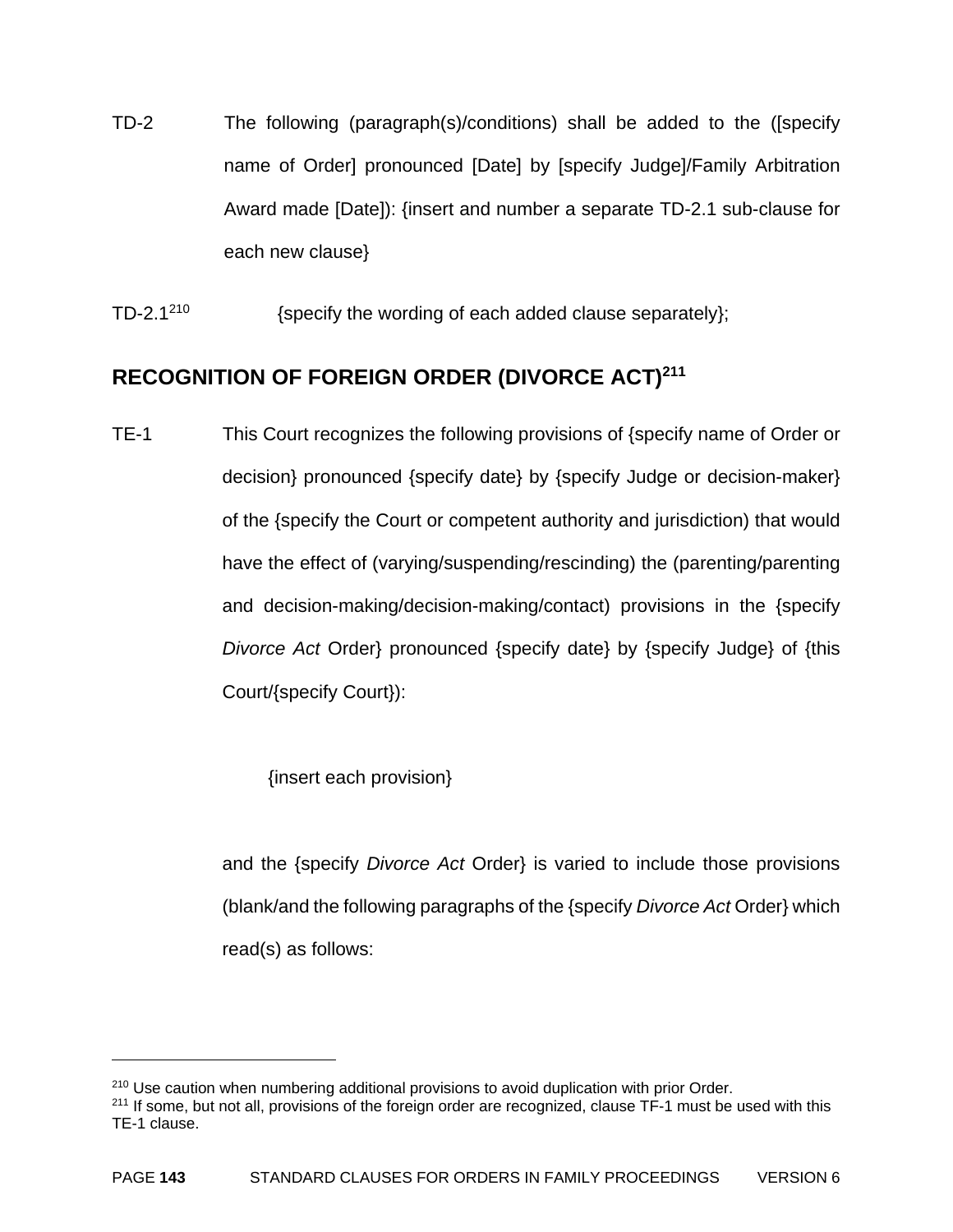{repeat/list each old paragraph being deleted with the number and wording exactly}

(is/are) deleted);

 $\overline{a}$ 

## **NON-RECOGNITION OF FOREIGN ORDER (DIVORCE ACT)212**

TF-1 This Court does not recognize the (blank/remaining) provisions of the {specify name of Order or decision} pronounced {specify date} by {specify Judge or decision-maker} of the {specify the Court or competent authority and jurisdiction} that would have the effect of (varying/suspending/rescinding) the (parenting/parenting and decisionmaking/decision-making/contact) provisions in the {specify *Divorce Act* Order} pronounced {specify date} by {specify Judge} of (this Court/{specify Court}) (blank/:) and the provisions of the {specify *Divorce Act* Order} pronounced {specify date} remain in effect (blank/except for those provisions recognized in paragraph {specify number} of this Order);

<sup>&</sup>lt;sup>212</sup> If some, but not all, provisions of the foreign order are recognized, this TF-1 clause must be used with, and refer to, the TE-1 clause recognizing certain portions of the foreign order.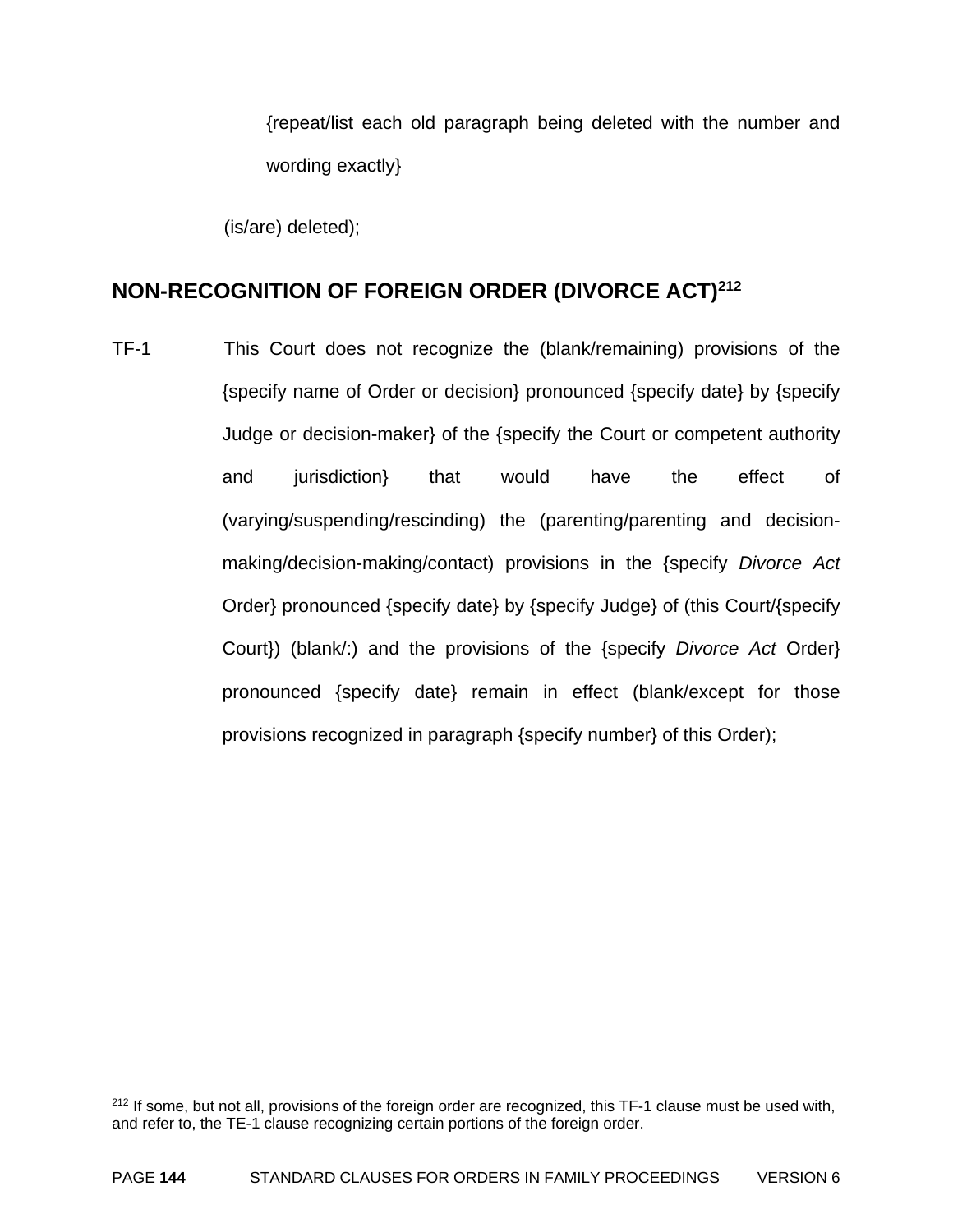## **U. COSTS AND SECURITY FOR COSTS**

### **PARTY/PARTY**

- UA-1 [Specify Party Name] shall pay [specify Party Name] costs {for ... specify nature of proceedings, if necessary} in the amount of {specify amount} (including disbursements/blank) {specify when} (in any event of the cause $^{213}$ /blank);
- UA-2 [Specify Party Name] shall pay [specify Party Name] costs {for ... specify nature of proceedings, if necessary} in the amount of {specify amount} plus disbursements (to be assessed/of {specify amount} for a total of {specify total amount} {specify when} (in any event of the cause<sup>214</sup>/blank);
- UA-3 [Specify Party Name] shall pay [specify Party Name] costs {for ... specify nature of proceedings, if necessary} in accordance with the Tariff of *Queen's Bench Rules* as a Class {specify class number} proceeding, to be assessed;
- UA-4 Costs (blank/of {specify nature of proceedings}) are (adjourned/reserved) to the trial Judge;
- UA-5 [Specify Party Name] and [specify Party Name] shall each bear their own costs;

 $\overline{a}$ 

<sup>&</sup>lt;sup>213</sup> For use when costs are ordered on an interim proceeding.

<sup>214</sup> See footnote 213.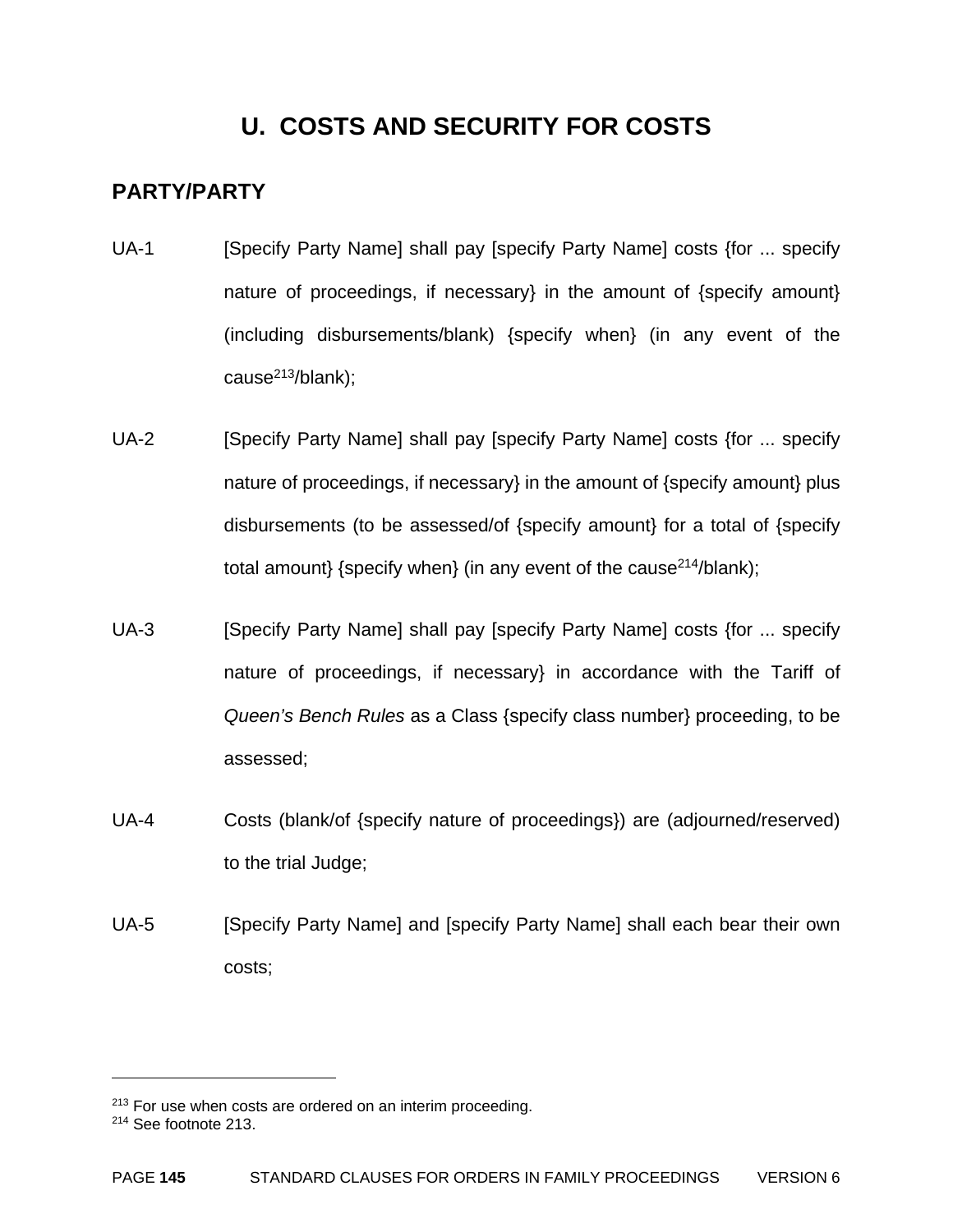### **LAWYER AND CLIENT**

UB-1 [Specify Party Name] pay [specify Party Name] costs in an amount that fully compensates [specify Party Name] for all legal fees and disbursements incurred in this proceeding (, to be assessed/for a total of {specify amount});

### **SECURITY FOR COSTS**

UC-1 [Specify Party Name] shall pay {specify amount} as security for costs:

{specify as directed by the Court};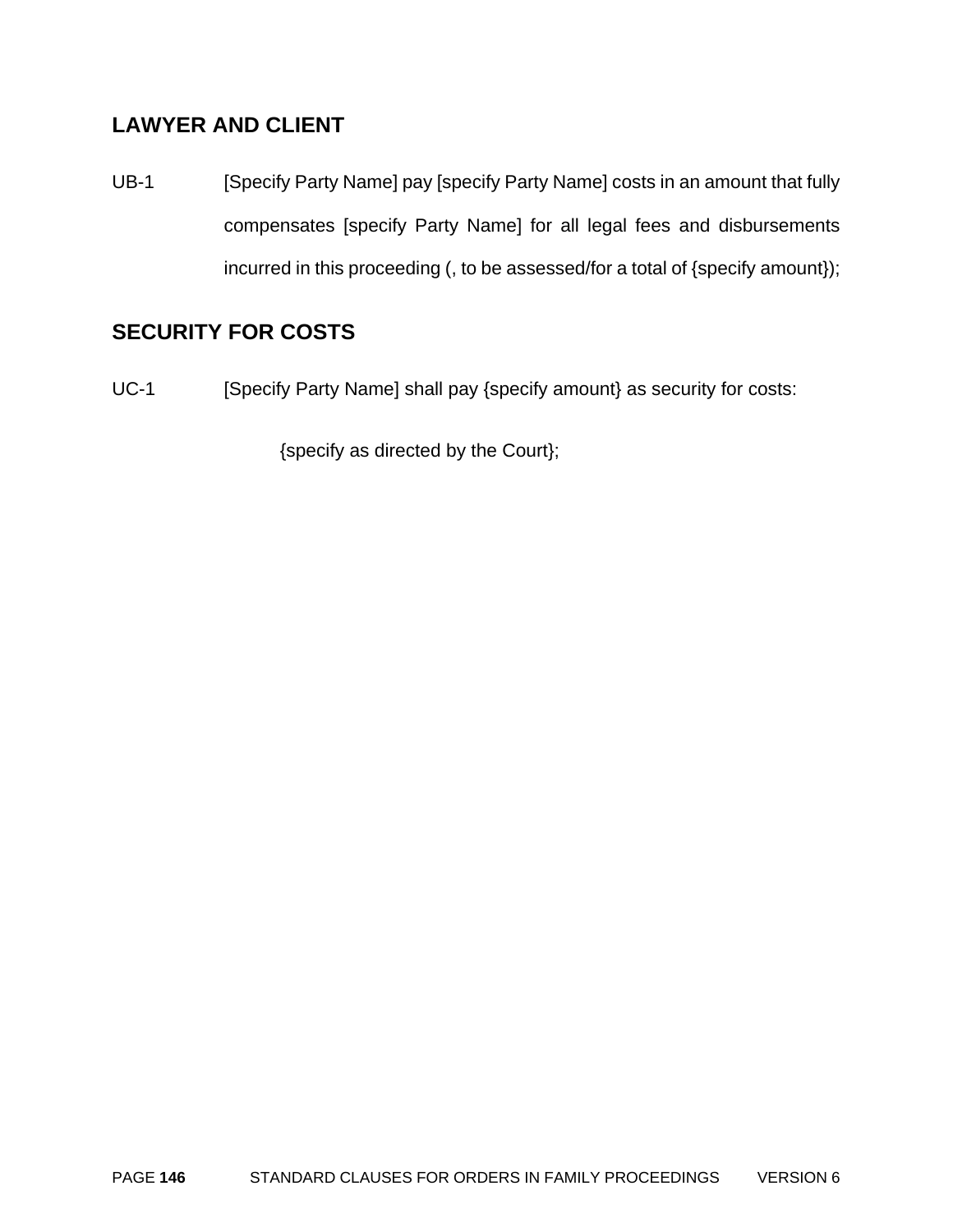## **V. SERVICE**

### **PERSONAL SERVICE/ALTERNATIVE TO PERSONAL SERVICE**

- VA-1 A copy of (this Order/blank) (and/blank) {specify document(s) and its/their appropriate date(s) if appropriate} shall be served personally on [specify Party Name] (immediately/within 10 days of the date of signing/within 20 days of the date of signing/blank) {specify if different instructions by the Court};
- VA-2 A copy of (this Order/blank) (and/blank) {specify document(s) and its/their appropriate date(s) if appropriate} shall be served on [specify Party Name] by (regular letter mail/registered mail/registered mail with confirmed delivery/courier/fax/e-mail) addressed to {specify name, additional details and/or address in full} (immediately/within 10 days of the date of signing/within 20 days of the date of signing/blank) {specify if different instructions by the Court};
- VA-3 [Specify Party Name] (has been validly/shall be) served in accordance with the Hague *Convention on the Service Abroad of Judicial and Extrajudicial Documents in Civil or Commercial Matters* (blank/, by {specify method of service});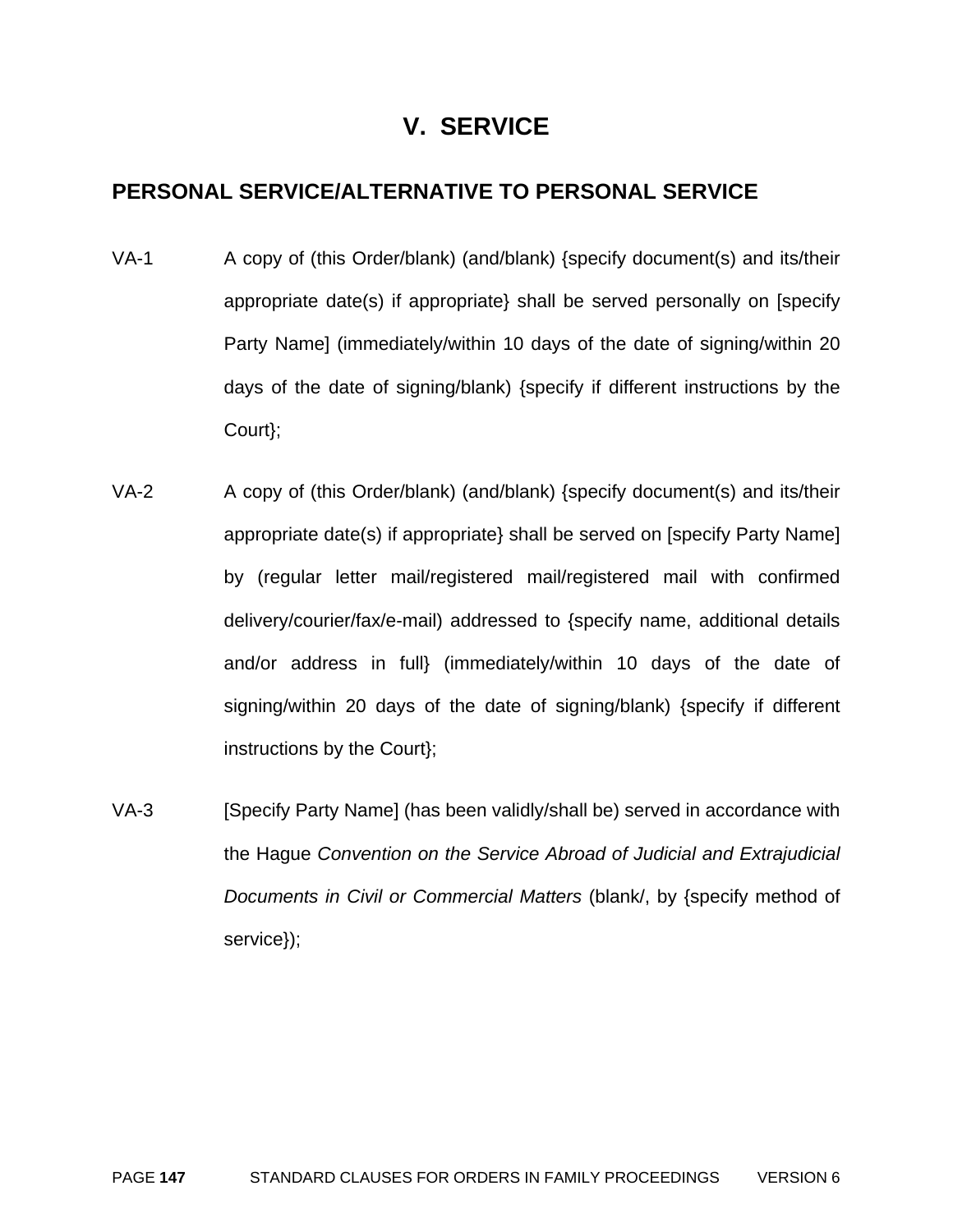VA-4215 The {specify document} having been transmitted on {specify date} for service on [specify Party Name] in {specify country}, through (that State's Central Authority/{specify other competent authority}, a competent authority in that State), pursuant to the Hague *Convention on the Service Abroad of Judicial and Extrajudicial Documents in Civil and Commercial Matters*, with more than six months having elapsed and despite reasonable efforts being made to obtain proof of service, no proof of service being obtained, default judgment is granted against [specify Party Name] pursuant to *Rule* 69.03;

#### **SERVICE WHEN WITHOUT NOTICE ORDER GRANTED**

VB-1 A copy of this Order, the {specify initiating pleading<sup>216</sup>} if not previously served, the Notice of Motion and all Affidavits filed in support of this Order, together with a new Notice of Motion specifying the date of the hearing at which [specify Party Name] may appear and the relief that will be sought at that time, shall be served on [specify Party Name] immediately;

 $\overline{a}$ 

<sup>215</sup> For use pursuant to *Rules* 70.12.1 and 69.03 when a party wishes to note default but service as required under the Hague Service Convention cannot be established.

<sup>&</sup>lt;sup>216</sup> The term "initiating pleading" includes documents such as Petitions for Divorce, Petitions, Answers, Notices of Application, Notices of Motions to Vary. See *Queen's Bench Rule* 70.01 for a non-exhaustive list of initiating pleadings.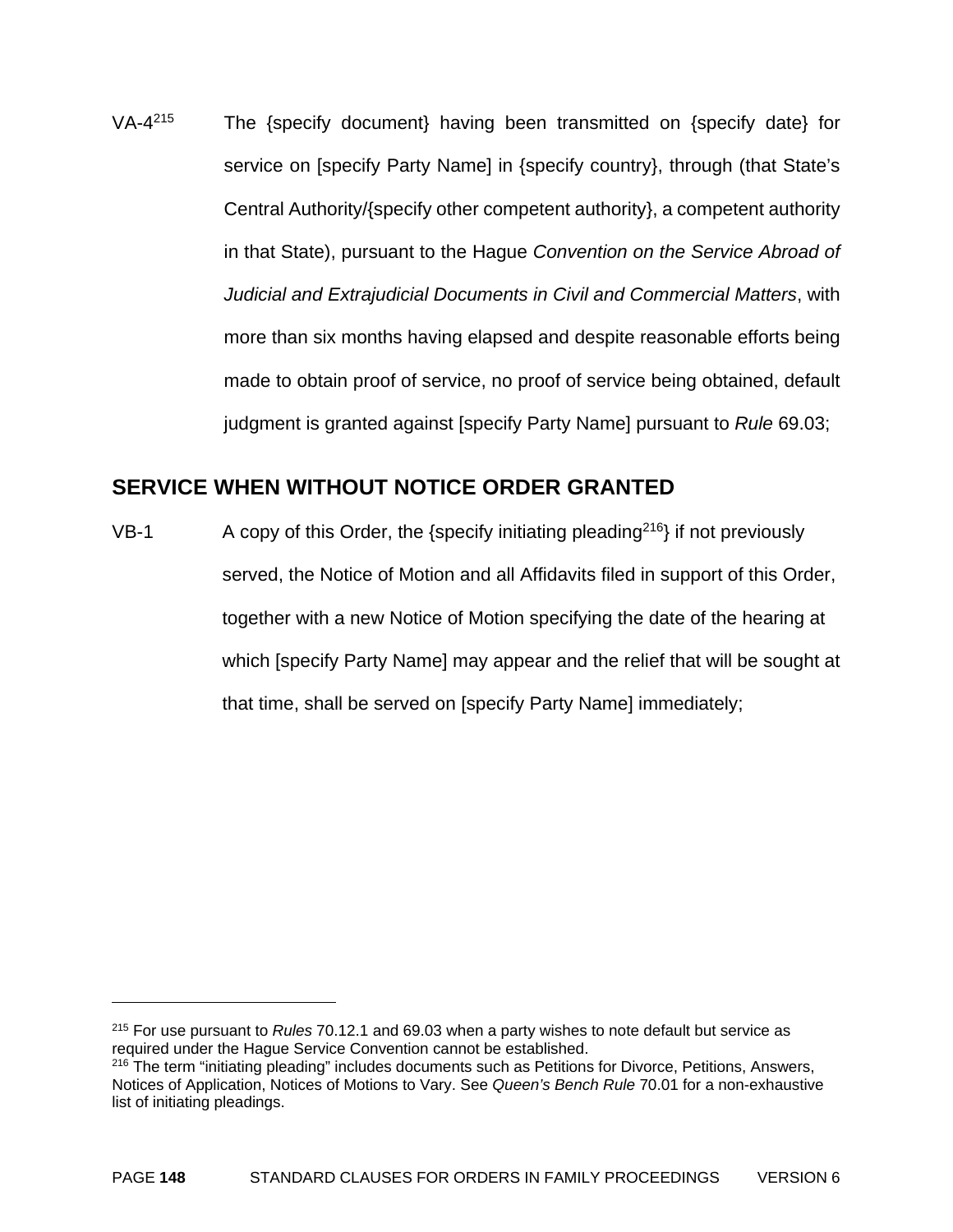### **SUBSTITUTED SERVICE**

- VC-1<sup>217</sup> The following action(s) shall be (a/blank) substitute(s) to personal service or alternative(s) to personal service on [specify Party Name] of the {specify document(s) and its/their appropriate date(s)}: {insert and number the appropriate VC-1 sub-clause(s)}
- VC-1.1 personal service of a copy of the {specify document(s) and its/their appropriate date(s)} on ({specify name}/Designated Officer, Maintenance Enforcement Program,/an Adult} (who resides/blank) at {specify address in full}, together with a letter addressed to ({specify name}/Designated Officer, Maintenance Enforcement Program/an Adult) instructing (him/her/them/that person) to hand or forward the document(s) to [specify Party Name];
- VC-1.2 sending by (regular mail/registered mail/registered mail with confirmed delivery/courier/fax/e-mail) a copy of the {specify document(s)} to {specify name} at the following address(es):

{specify address(es)};

VC-1.3 publication of a notice in the {specify edition} edition(s) of the {specify name and location of the newspaper(s)} (as follows: /blank) {specify if required};

1

<sup>&</sup>lt;sup>217</sup> If the location of the party served is unknown, include clause VD-1 in the Order.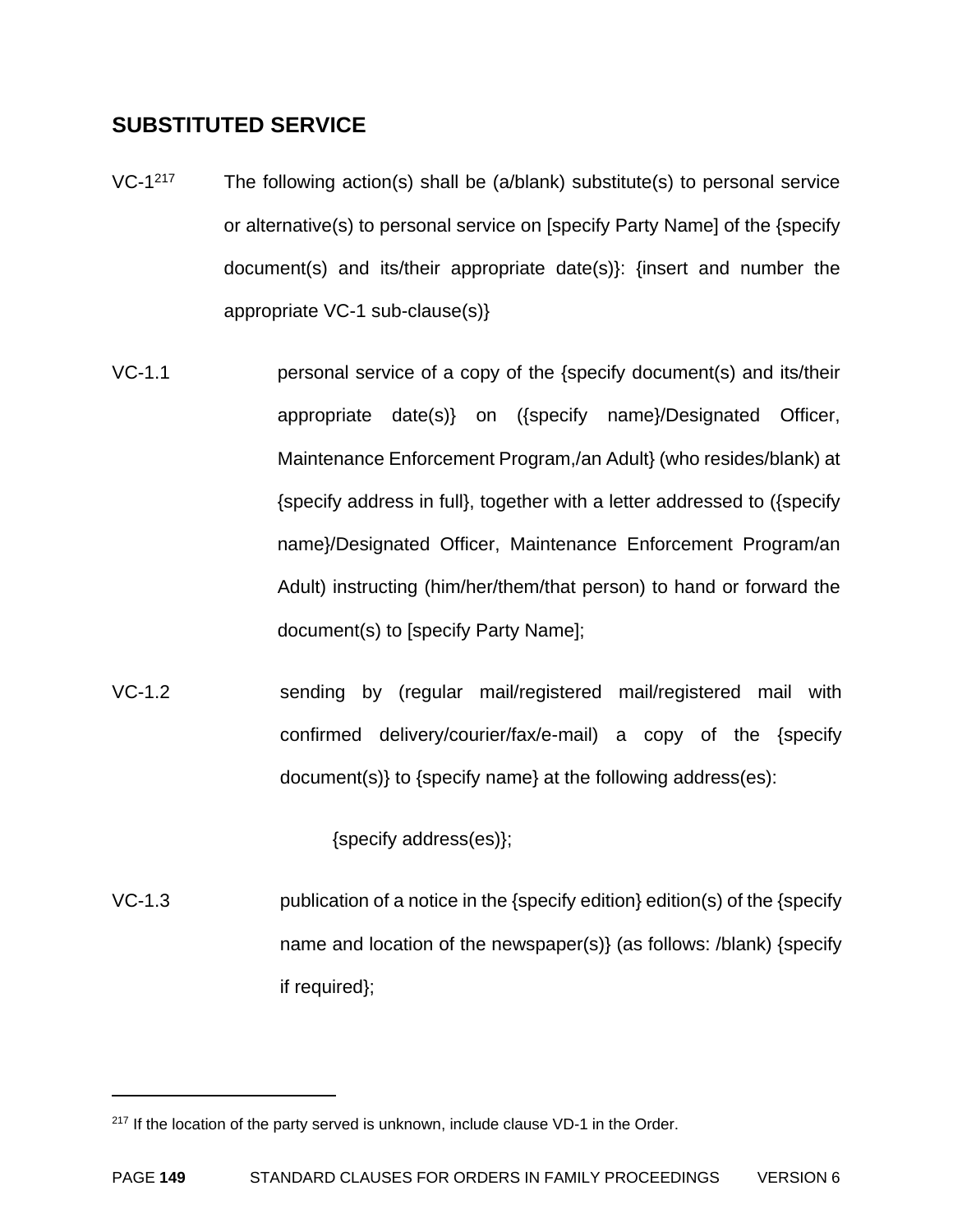- VC-1.4 sending a copy of the {specify document(s) and its/their appropriate date(s)} by (private Facebook Messenger message to {specify name}'s Facebook account, which appears on the Messenger program as {specify}/{specify other electronic method}) (, with each document sent as a separate message/blank);
- VC-1.5 {method and details as specified by the Court};

#### **EFFECTIVE DATE OF ALTERNATIVE OR SUBSTITUTED SERVICE**

- VD-1 Service as directed shall be effective (immediately/{specify number} days) after (that/the last) action;
- VD-2 Service as directed shall be completed (by {specify date}/{specify number of days} days before {specify event});

### **TIME TO NOTE DEFAULT SPECIFIED**

1

VE-1 In the event no (Answer/Statement of Defence) is filed within {specify number of days} days<sup>218</sup> after service is effective, [specify Party Name] may proceed to note default on [specify Party Name] without further notice;

<sup>&</sup>lt;sup>218</sup> Different deadlines are prescribed for filing of responsive pleadings, depending on where the responding party was served. (Note, for example, *Queen's Bench Rules* 70.07(3), 18.01 and 25.04)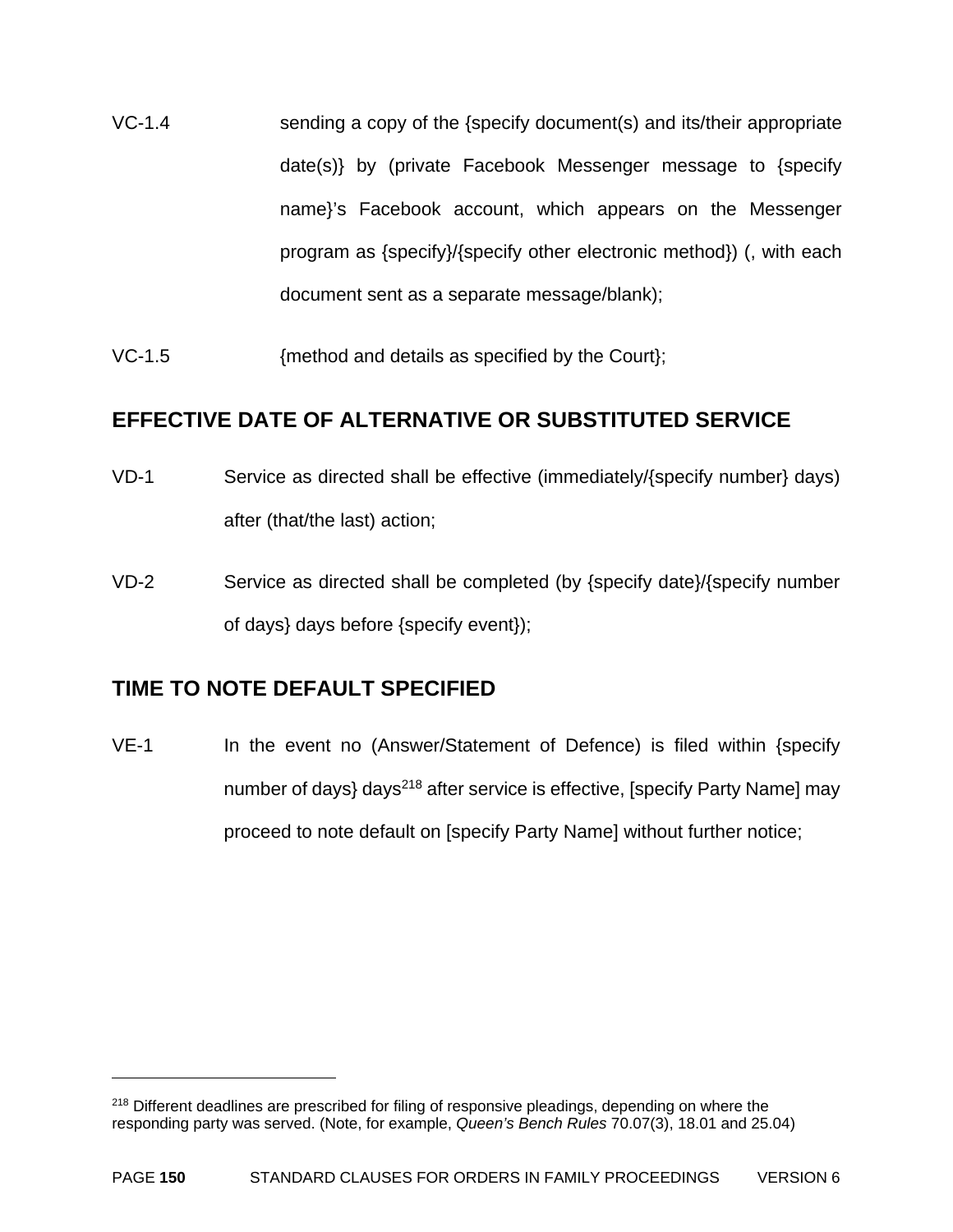## **VALIDATION OF DEFECTIVE OR IMPROPER SERVICE**

VF-1 (Personal/Alternative to personal/Substitutional) service upon [specify Party Name] of the {specify document(s) and its/their appropriate date(s)} is validated ({specify effective date}/blank);

## **DISPENSE WITH SERVICE**

VG-1 Service upon [specify Party Name] of the {specify document(s) and its/their appropriate date(s)} is not required;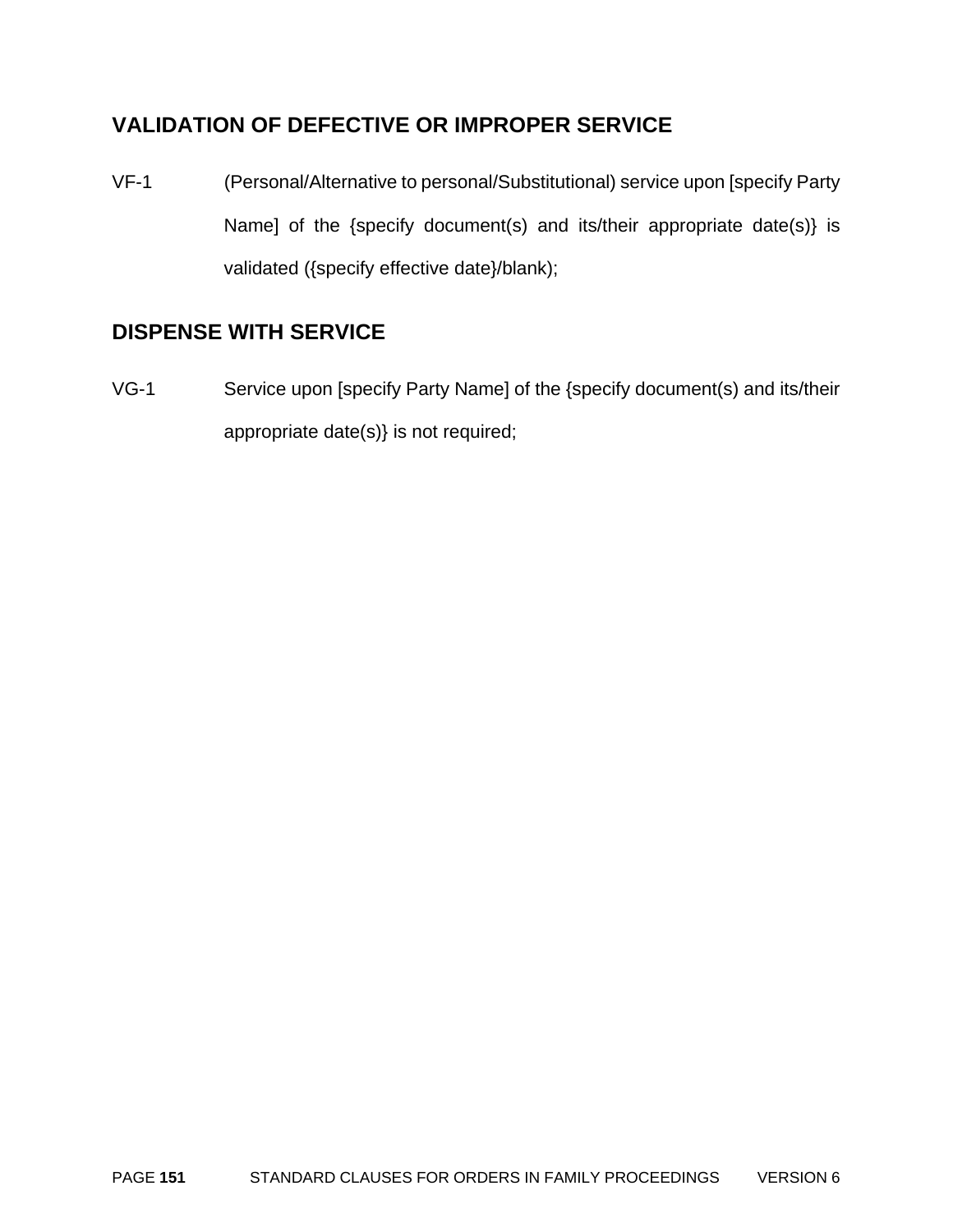# **W. DATE SIGNED AND SIGNATURE**

### **DATE AND SIGNATURE**

WA-1 DATED: \_\_\_\_\_\_\_\_\_\_\_\_\_\_\_\_\_\_\_\_\_\_\_\_\_.

(Judge/Master/Deputy Registrar/Arbitrator)

## **APPROVED AS TO (FORM/CONTENT/FORM AND CONTENT)**

| $WB-1$ | APPROVED AS TO (FORM/CONTENT/FORM AND CONTENT):<br>{Specify Law Firm}         |
|--------|-------------------------------------------------------------------------------|
|        | Per:                                                                          |
|        | {Specify Lawyer}                                                              |
|        | Counsel for ([specify Party Name]/{specify name(s)})                          |
| $WB-2$ | APPROVED AS TO (FORM/CONTENT/FORM AND CONTENT):                               |
|        | {Specify Law Firm}                                                            |
|        | Per:                                                                          |
|        | {Specify Lawyer}                                                              |
|        | (Amicus curiae/Counsel) for<br>{specify child(ren)'s<br>name(s)/birthdate(s)} |
| $WB-3$ | APPROVED AS TO (FORM/CONTENT/FORM AND CONTENT):                               |
|        | {Specify Agency}                                                              |
|        | Per:                                                                          |
|        | {Specify Lawyer}, Counsel                                                     |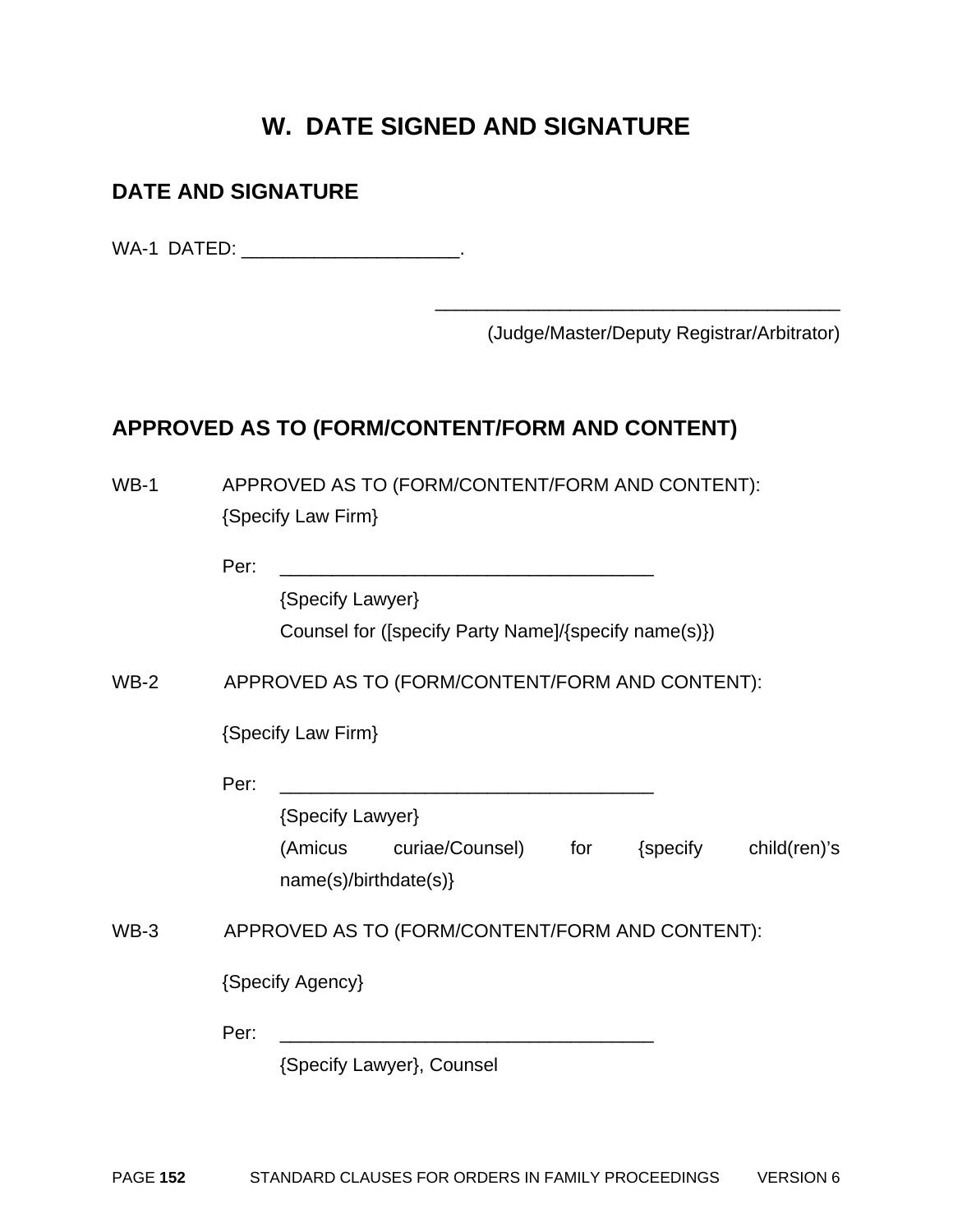### WB-4 APPROVED AS TO (FORM/CONTENT/FORM AND CONTENT):

\_\_\_\_\_\_\_\_\_\_\_\_\_\_\_\_\_\_\_\_\_\_\_\_\_\_\_\_\_\_\_\_\_\_\_\_

[Specify Party Name], acting on (his/her/their) own behalf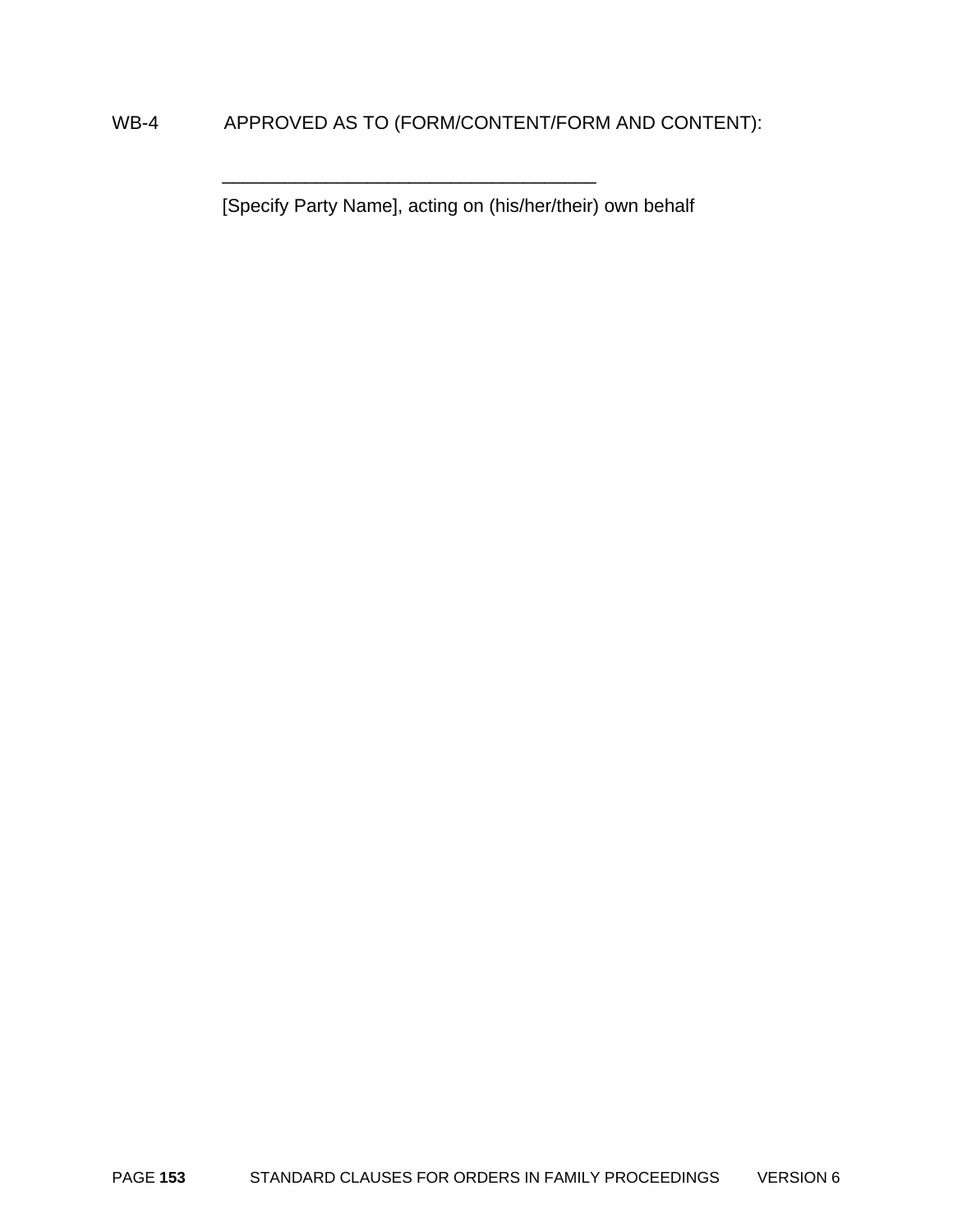# **X. LAWYERS OF RECORD OR COUNSEL**

## **LAWYERS OF RECORD**

- XA-1 Lawyer of Record for [specify Party Name] is: Name: {specify} Firm Name: {specify} Address: {specify} Phone Number: {specify} Fax Number: {specify} E-Mail Address: {specify} Firm File Number: {specify}
- XA-2 Counsel for {specify Name} is: Name: {specify} Firm Name: {specify} Address: {specify} Phone Number: {specify} Fax Number: {specify} E-Mail Address: {specify} Firm File Number: {specify}
- XA-3 Counsel for the Designated Officer, Maintenance Enforcement Program, is: Name: Manitoba Justice, Family Law Section, Legal Services Branch Address: 1230 – 405 Broadway, Winnipeg, Manitoba, R3C 3L6 Phone Number: (204) 945-0268 Fax Number: (204) 948-2004 FLS File No.: {specify} MEP File No.: {specify}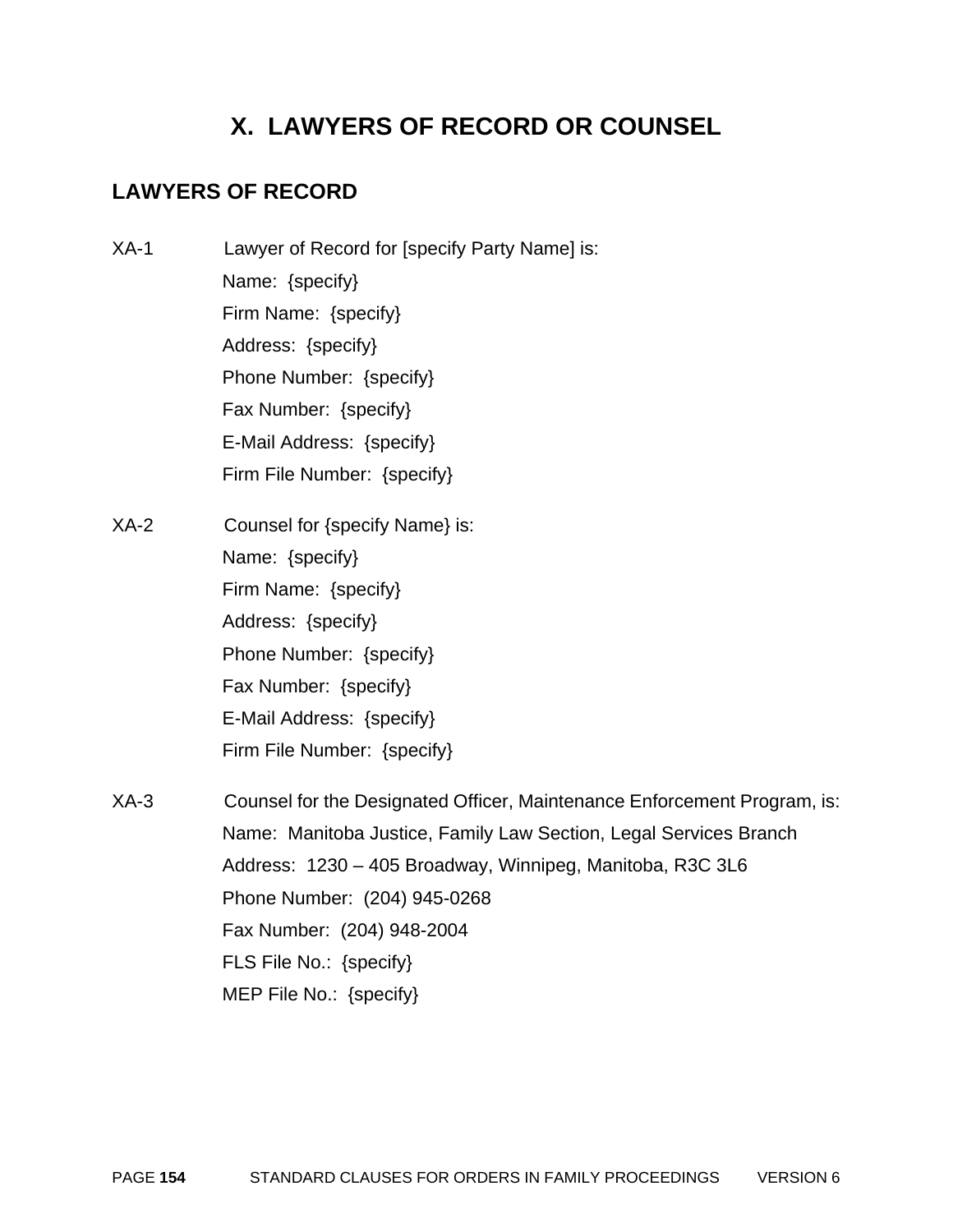# **Y. COURT STAFF USE ONLY**

### **DATE AND SIGNATURE**

YA-1 DATED [Date].

(Judge/Master/Deputy Registrar)

\_\_\_\_\_\_\_\_\_\_\_\_\_\_\_\_\_\_\_\_\_\_\_\_\_\_\_\_\_\_\_\_\_\_

\_\_\_\_\_\_\_\_\_\_\_\_\_\_\_\_\_\_\_\_\_\_\_\_\_\_\_\_\_\_\_\_\_\_

YA-2 DATED [Date].

## **ORIGINAL SIGNED BY [SPECIFY JUDGE]**

YA-3 APPROVED AS TO (FORM/CONTENT/FORM AND CONTENT):

{Specify Law Firm}

Per: ORIGINAL SIGNED BY {specify Lawyer} Counsel for ([specify Party Name]/{specify name(s)})

YA-4 APPROVED AS TO (FORM/CONTENT/FORM AND CONTENT): {Specify Law Firm}

> Per: ORIGINAL SIGNED BY {specify Lawyer} (Amicus curiae/Counsel) for {specify child(ren)'s name(s)/birthdate(s)}

YA-5 APPROVED AS TO (FORM/CONTENT/FORM AND CONTENT):

{Specify Agency}

Per: ORIGINAL SIGNED BY {specify Lawyer} **Counsel**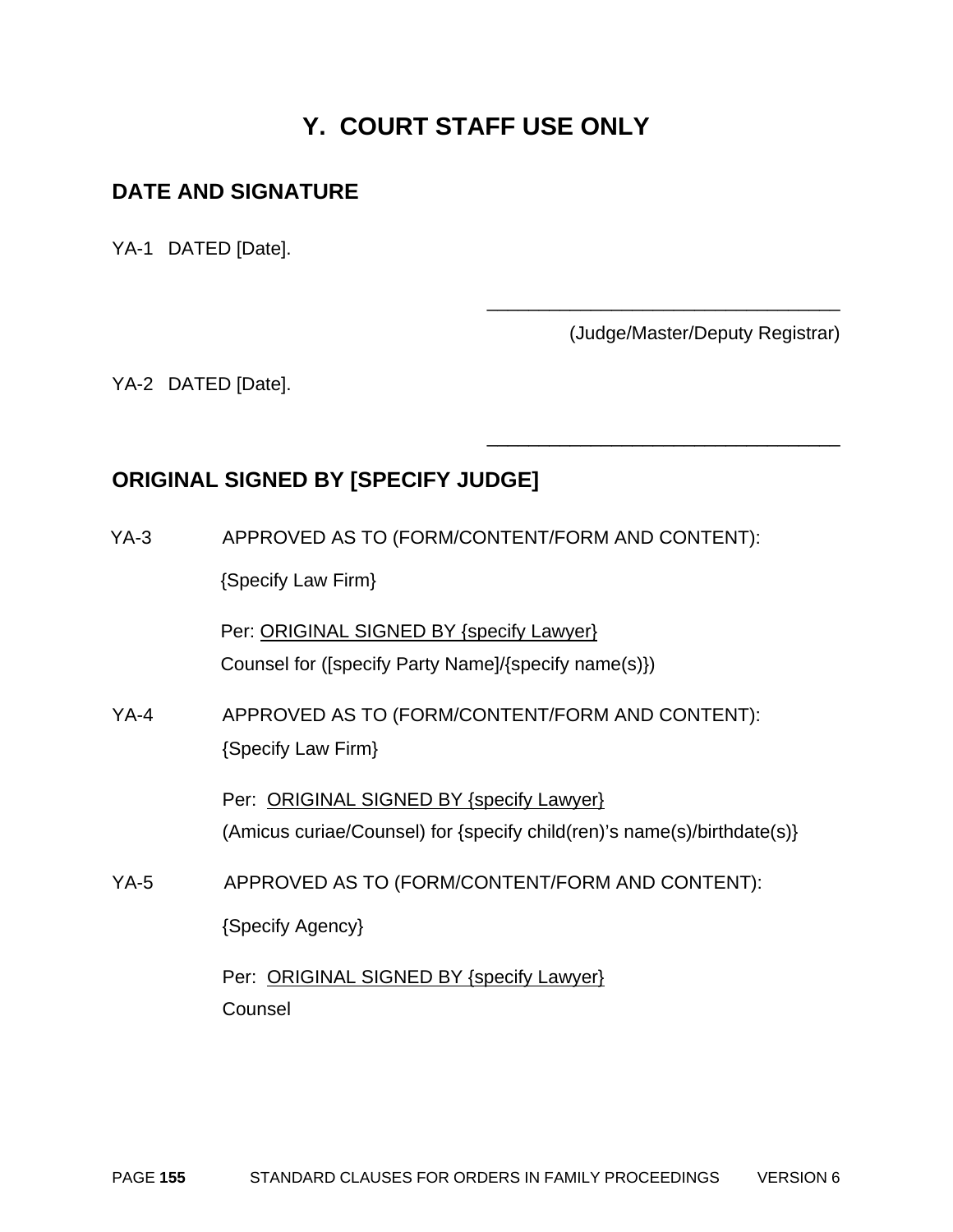YA-6 APPROVED AS TO (FORM/CONTENT/FORM AND CONTENT): ORIGINAL SIGNED BY [specify Party Name] Acting on (his/her/their) own behalf

#### **ESCORT POWERS**

YB-1 To the Peace Officers and to the Keeper of a Provincial Institution: This is to command in Her Majesty's Name that: You, the Peace Officer, arrest and convey [specify Party Name] safely to a Provincial Correctional Institution in Manitoba and to deliver (him/her/them) to its Keeper. You, the Keeper, to receive [specify Party Name] into your custody and keep (him/her/them) in accordance with this Order and for so doing this is a sufficient Warrant;

### **WARRANTS**

- YC-1 [Specify Party Name] having been brought to this hearing on the authority of a Warrant for Arrest issued [Date] shall be released on (his/her/their) (own recognizance in the sum of/undertaking to appear on) ({specify amount}/{specify date}) and provided with a copy of this Order;
- YC-2 [Specify Party Name] having been brought to this hearing on the authority of a Warrant for Arrest issued [Date] shall be remanded in custody to {specify date} and provided with a copy of this Order;
- YC-3 [Specify Party Name] having been brought to this hearing on the authority of a Warrant for Arrest issued [Date] shall be released and provided with a copy of this Order;